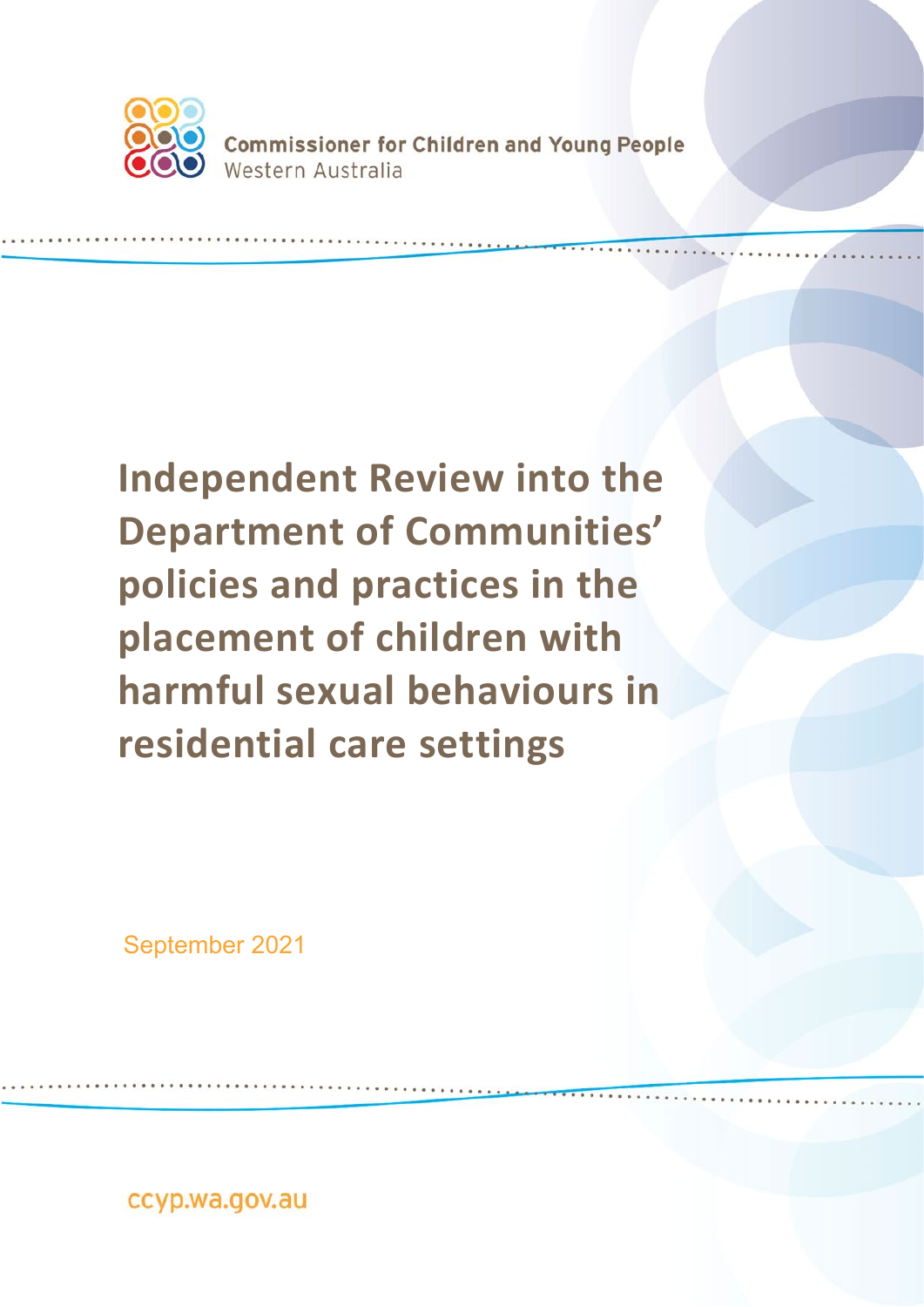#### **Recognising Aboriginal and Torres Strait Islander People**

The Commissioner for Children and Young People WA acknowledges the unique culture and heritage of our Aboriginal peoples and the contributions Aboriginal peoples have made and continue to make to Western Australian society. For the purposes of this publication, the term 'Aboriginal' is intended to encompass the diverse cultures and identities of the First Peoples of Western Australia and also recognises those of Torres Strait Islander descent who call Western Australia home.

#### **Suggested citation**

Commissioner for Children and Young People WA 2021, *Independent Review into the Department of Communities' policies and practices in the placement of children with harmful sexual behaviours in residential care settings*, Commissioner for Children and Young People WA, Perth

#### **Alternative formats**

On request, large print or alternative formats can be obtained from:

Commissioner for Children and Young People Level 1, Albert Facey House 469 Wellington Street PERTH WA 6000

Telephone: (08) 6213 2297 Freecall: 1800 072 444 Email: [info@ccyp.wa.gov.au](mailto:info@ccyp.wa.gov.au) Web: ccyp.wa.gov.au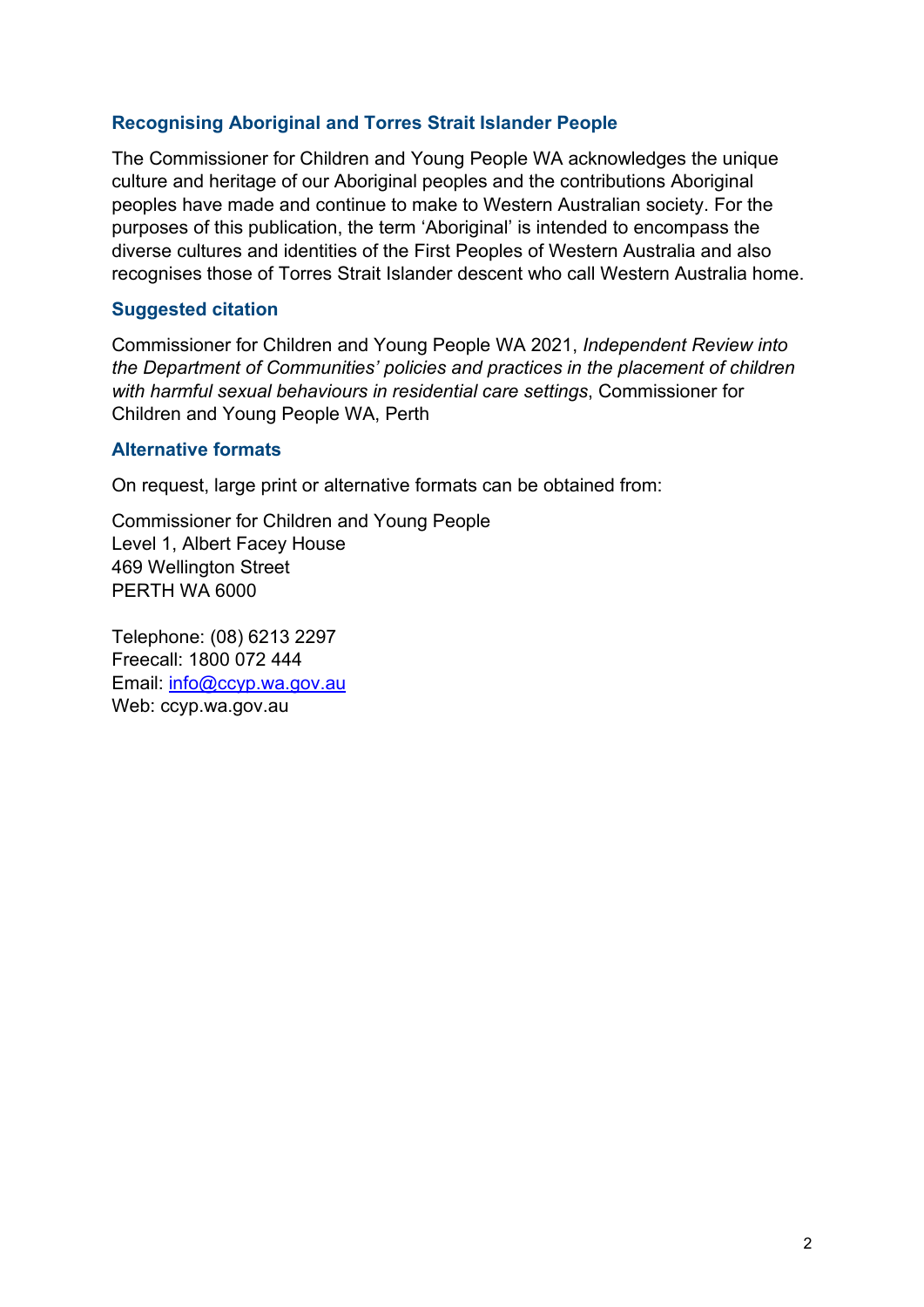#### **Privacy**

The names of young people in this report have been changed to protect their identities.

The Review team studied all of the information provided by the Department of Communities from case and other records of two young people and observed information related to numerous other young people within these files.

A brief synopsis of the experiences of these young people has been included to provide context for the findings and recommendations of the Review. The information included in this report does not reflect the full extent of their experiences in out-of-home care.

#### **Warning**

This report contains information some may find distressing or uncomfortable. If you experienced abuse as a child or young person at home or in care, it may be a difficult reading experience.

If you find the report's content distressing, please seek support. If you are not sure how or where to access support, contact the Commissioner's office for assistance.

#### **Notation**

This report does not purport to make any findings against individual officers involved in the management of specific young people while they were in the care of the Department and the consideration of such matters were beyond the purview of the Commissioner in conducting the Review. The report could not be properly relied upon to ground any examination of the conduct of individual officers.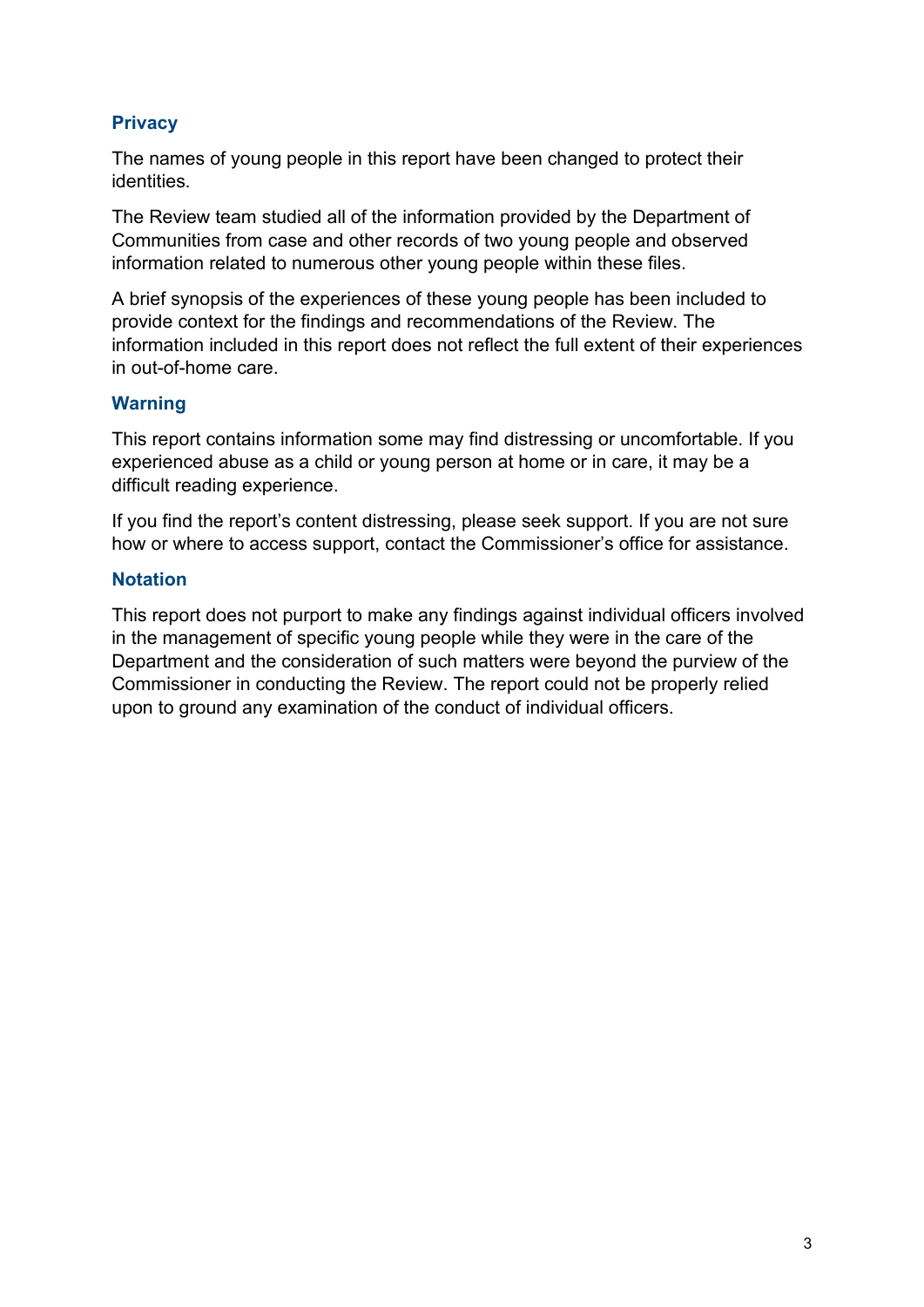# <span id="page-3-0"></span>**Table of contents**

| Direct input from relevant agencies, services providers and personnel 22 |    |
|--------------------------------------------------------------------------|----|
|                                                                          |    |
|                                                                          |    |
|                                                                          |    |
|                                                                          |    |
|                                                                          |    |
| Royal Commission into Institutional Responses to Child Sexual Abuse  25  |    |
| Department of Communities and the role of the CEO.                       | 28 |
|                                                                          |    |
|                                                                          |    |
|                                                                          |    |
|                                                                          |    |
|                                                                          |    |
|                                                                          |    |
|                                                                          |    |
|                                                                          |    |
|                                                                          |    |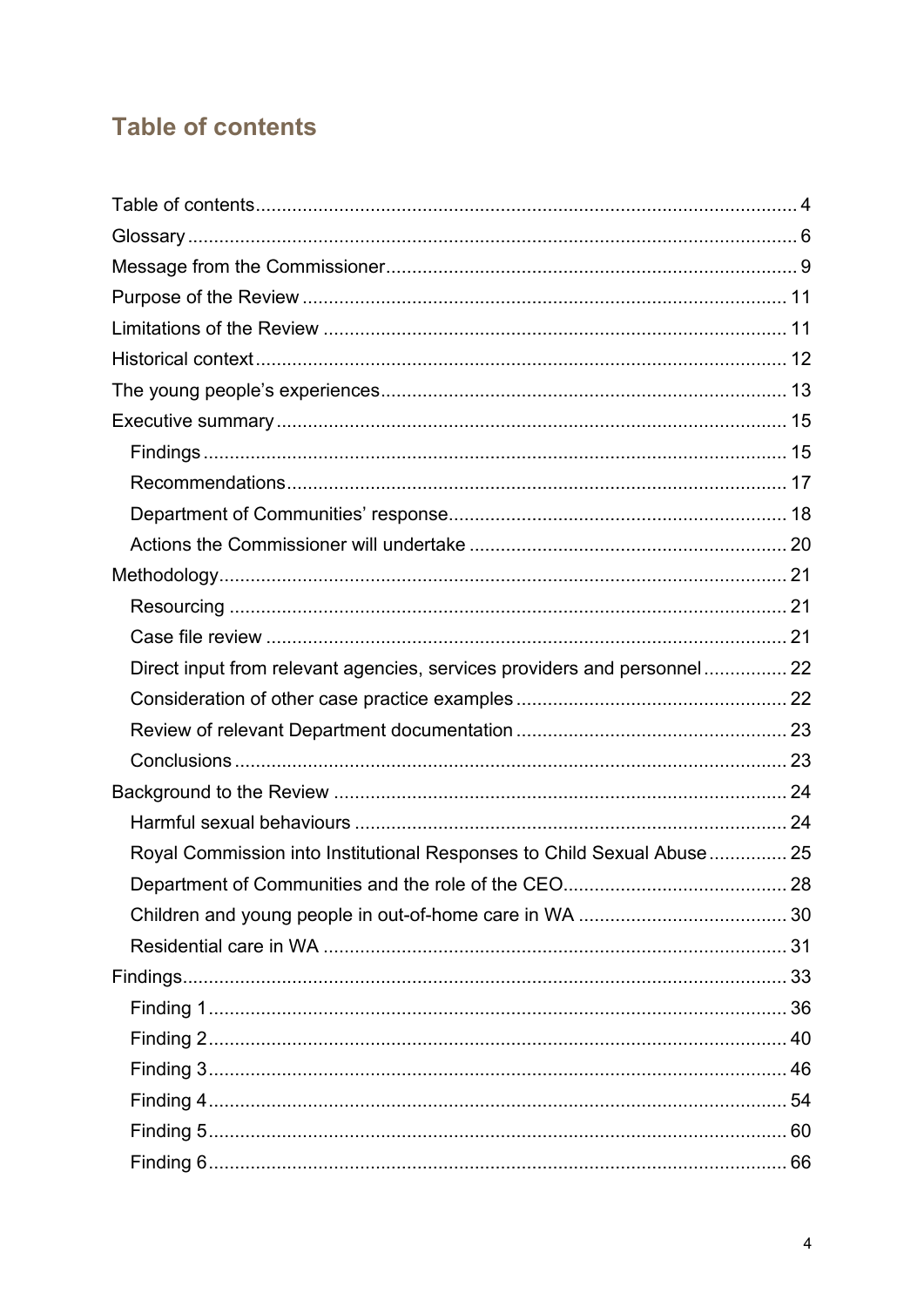| Appendix D: Department of Communities' policies and documents 94 |  |
|------------------------------------------------------------------|--|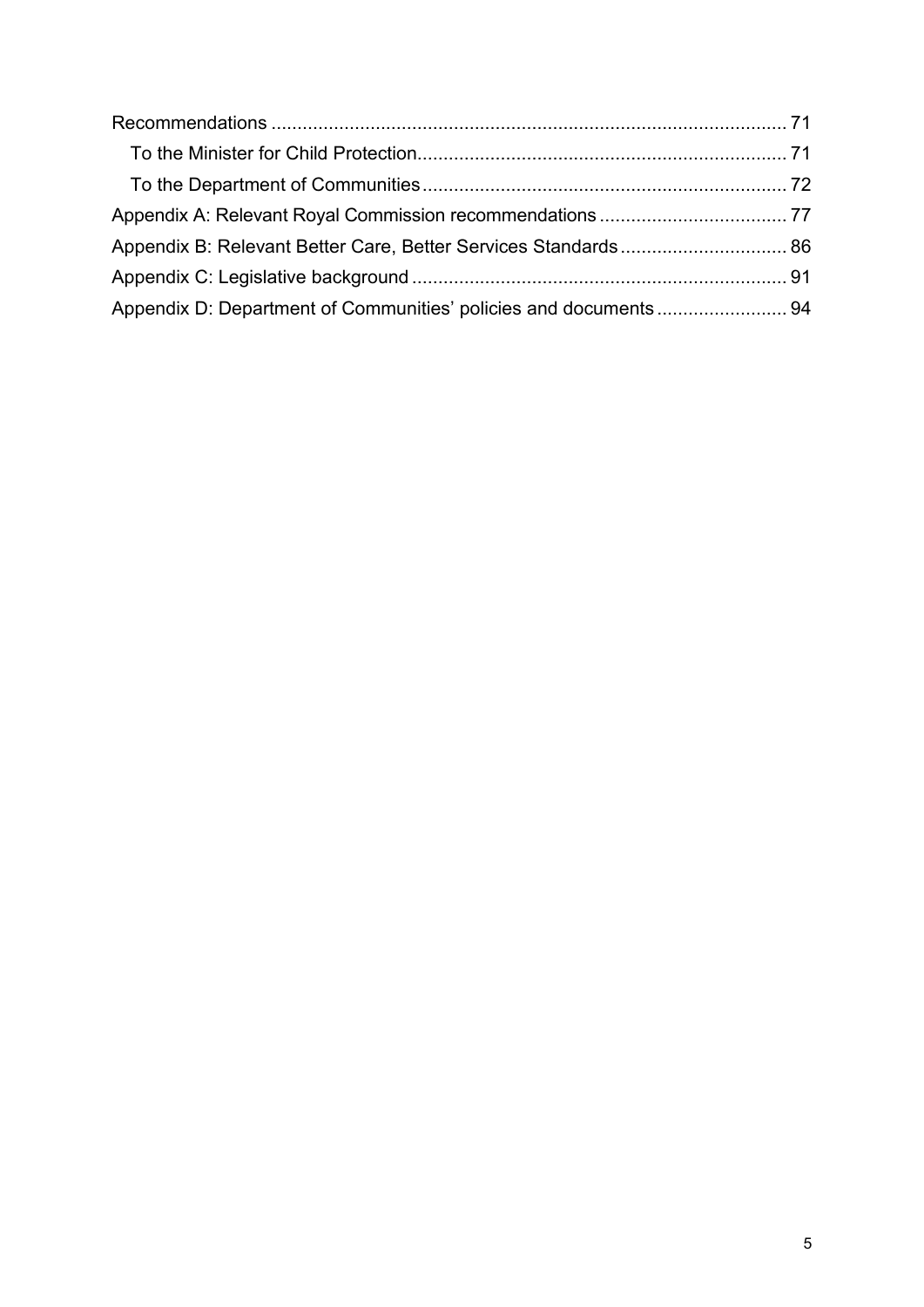# <span id="page-5-0"></span>**Glossary**

**Advocate for Children in Care**: A position within the Department of Communities whose role is to support children and young people in care to know their rights and to have a say in decisions that affect their lives and in the services provided for them.

**ASSIST:** The client database used by the Department of Communities.

**Care arrangement:** The organisational arrangement that provides out-of-home care for a child. An out-of-home care arrangement can include a family care or foster care arrangement, as well as residential-based care arrangements.

**Care team:** The group of identified people who hold a shared responsibility for the planning and implementation of strategies and services to support a child in their care arrangement.

**Charter of Rights for Children and Young People in Care:** The rights of children in out-of-home care in Western Australia.

**CEO:** The chief executive officer (Director General) of the Department of **Communities** 

**Child:** A person who is under 18 years of age, and in the absence of positive evidence as to age, means a person who is apparently under 18 years of age.

**ChildFIRST:** A joint unit serviced by staff from the Department of Communities and the Western Australian Police Child Abuse Squad. Responsible for assessing referrals of child abuse and conducting forensic interviews with children, young people and vulnerable adults.

**Community sector organisation (CSO):** A non-government organisation providing out-of-home care services.

**Community services sector:** The collection of non-government organisations that provide the community with services that meet a broad range of needs, including out-of-home care.

**Concerning behaviours:** The Commissioner for Children and Young People defines concerning behaviours as non-sexual behaviours engaged in by a young person with a history of harmful sexual behaviours, sexual abuse, violent behaviours and/or self-harm that should be reasonably expected to raise concern in members of a care team and/or the persons responsible for supervising the work of a care team member. Includes:

- behaviours that may place the safety of the child or another young person or adult at risk; and
- behaviours that cause another child or adult to express fears for their own safety.

**Cottage care:** Residential group homes funded by the Department of Communities and provided through community sector organisations.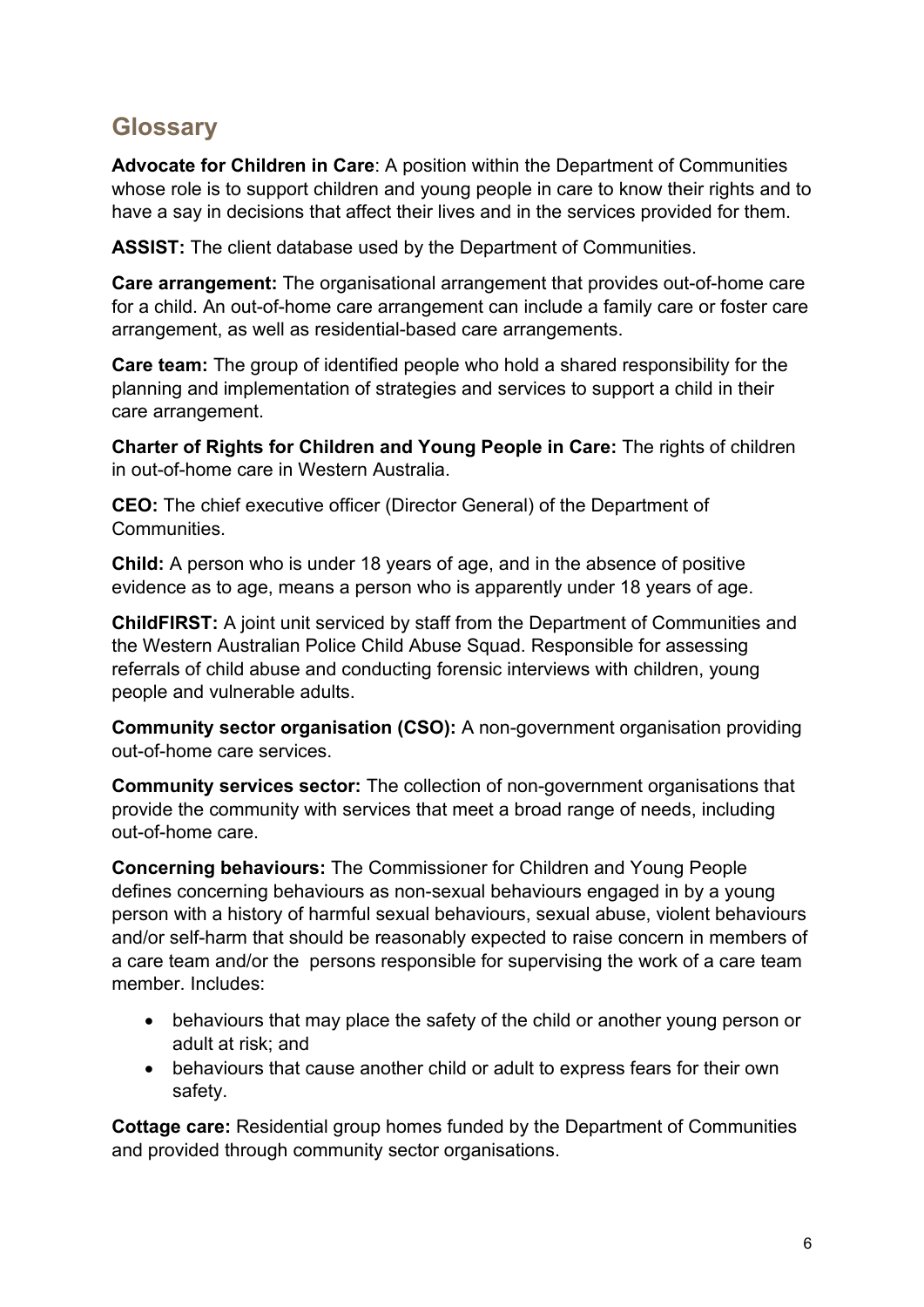**Department of Communities (the Department):** The Western Australian State Government department responsible under the *Children and Community Services Act 2004* for providing and funding a range of child safety and family support services to Western Australian individuals, children and their families. Includes contemporaneous references to the former Department of Community Development, Department for Child Protection (DCP) and Department for Child Protection and Family Support (CPFS).

**District Office (the District):** The local Department of Communities office responsible for the case management of a child in care.

**Family care:** An out-of-home care arrangement with a person(s) who is a 'relative' as defined in the *Children and Community Services Act 2004*. 'Family care' replaces the term 'relative care'.

**Foster care:** A non-family care arrangement where child(ren) are cared for in a place that is the carer's primary residence.

**Harmful sexual behaviours (HSB):** As outlined on page 24 of this Report, HSB is defined as any behaviour of a sexual nature expressed by children under 18 years of age that:

- is outside of what is culturally accepted as typical sexual development and expression; or
- is obsessive, coercive, aggressive, degrading, violent or causes harm to the child or others; or
- involves a substantial difference in age or developmental ability of participants.

**Inappropriate sexual behaviours:** Behaviour of a sexual nature expressed by children under 18 years old that is outside of what is considered developmentally appropriate or that occurs outside the appropriate context.

**Independent assessor:** A role appointed and remunerated by the Department of Communities to inspect residential care facilities.

**Independent oversight:** Oversight processes that are initiated, controlled, conducted and accountable independent of a government department.

**Independent Review (Review):** This report and the work undertaken to compile it.

**In the CEO's care:** A child is in the CEO's care if the child:

- a) is in provisional protection and care; or
- b) is the subject of a protection order (time-limited) or protection order (until 18); or
- c) is the subject of a negotiated placement agreement; or
- d) is provided with placement services under section 32(1)(a).

**Information Management System:** A general term used to describe a combination of database and record management systems. In the context of the Department of Communities, this includes ASSIST and Objective.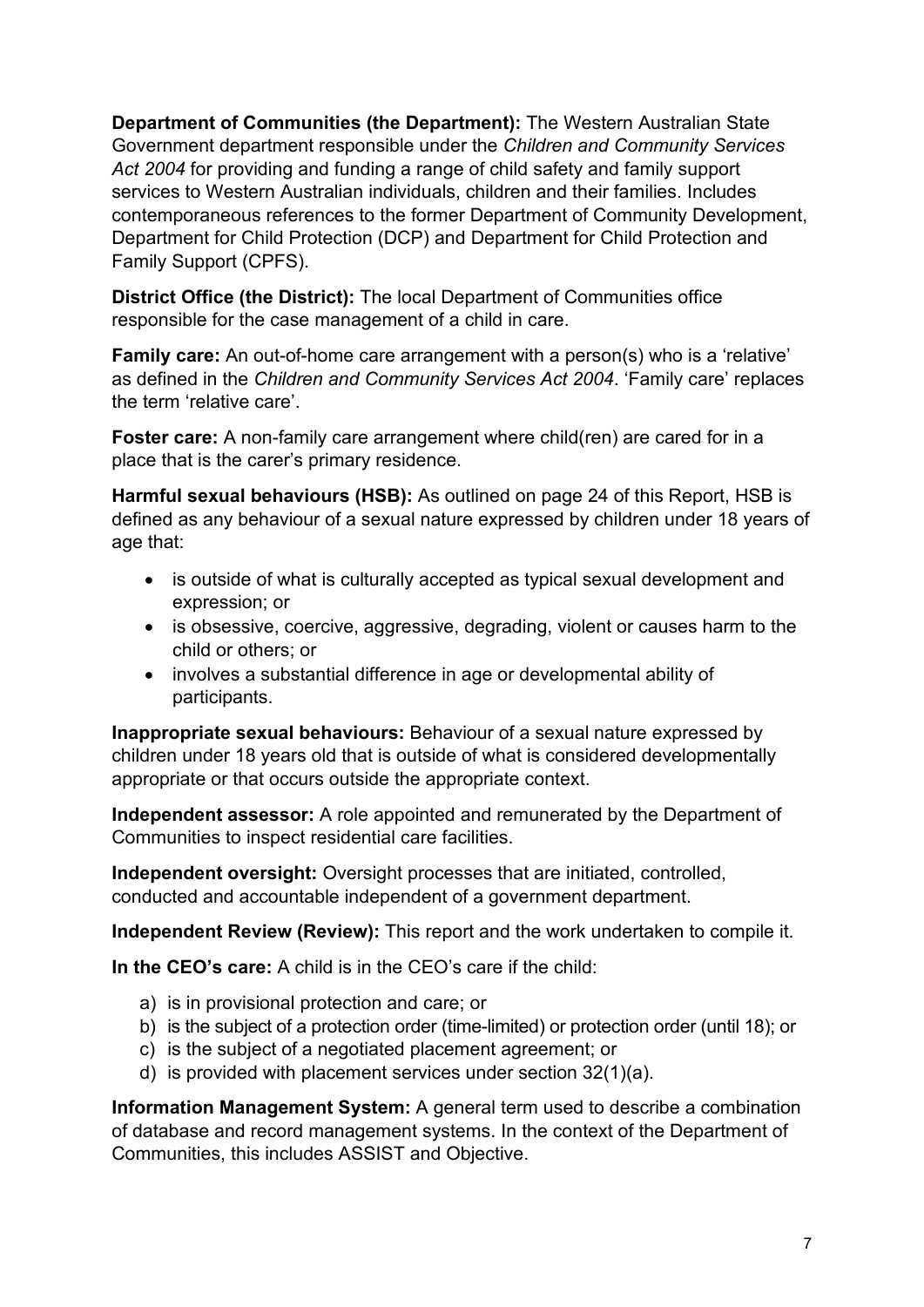**Leaving care:** The planning processes that begin for a child in care when they reach 15 years of age to ensure they are prepared and supported when they leave the CEO's care at the age of 18.

**National Standards for Out-of-Home Care:** The national quality standards that all Australian states and territories are required to measure, monitor and report on for children in out-of-home care.

**Objective:** The Department of Communities' document management system.

**Out-of-home care (OOHC):** The provision of care arrangements outside the family home to children who are in need of protection and care, through the application of the *Children and Community Services Act 2004*.

**Oversight:** The systems, actions, processes and procedures that act to audit, monitor and regulate activities so that they are undertaken correctly and legally.

**Residential care:** In the context of this review, a residential group home operated by the Department of Communities where a child(ren) is cared for in a place that is not the carer's primary residence. Residential care homes typically operated on a rostered basis and care for children with complex and intense needs.<sup>[1](#page-7-0)</sup>

**Royal Commission**: Royal Commission into Institutional Responses to Child Sexual Abuse 2013–2017.

**Residential Care Safety Plan (Safety Plan):** A Department of Communities' document that identifies possible risks posed by a child in residential care to themselves and others, and contains specific strategies to overcome these risks. Safety Plans must be developed when a child who poses a risk to others is placed with other children, and must include the child's views.

**Sexual assault:** A sexual offence as defined under Chapter XXXI of the *Criminal Code Act Compilation Act 1913* (WA). Includes offences such as:

- sexual offences against a child under 13
- sexual offences against a child of or over 13 and under 16
- indecent assault: and
- sexual penetration without consent.

**Standards Monitoring Unit (SMU**): A work unit within the Department of Communities that implements a standards monitoring and quality assurance process to monitor the Better Care Better Services Standards.

<span id="page-7-0"></span><sup>1</sup> Department of Communities 2020, *Casework Practice Manual,* Section 3.4.24 Residential care services comprise residential group homes, non-government family group homes and the Kath French Secure Care centre. Retrieved October 2020.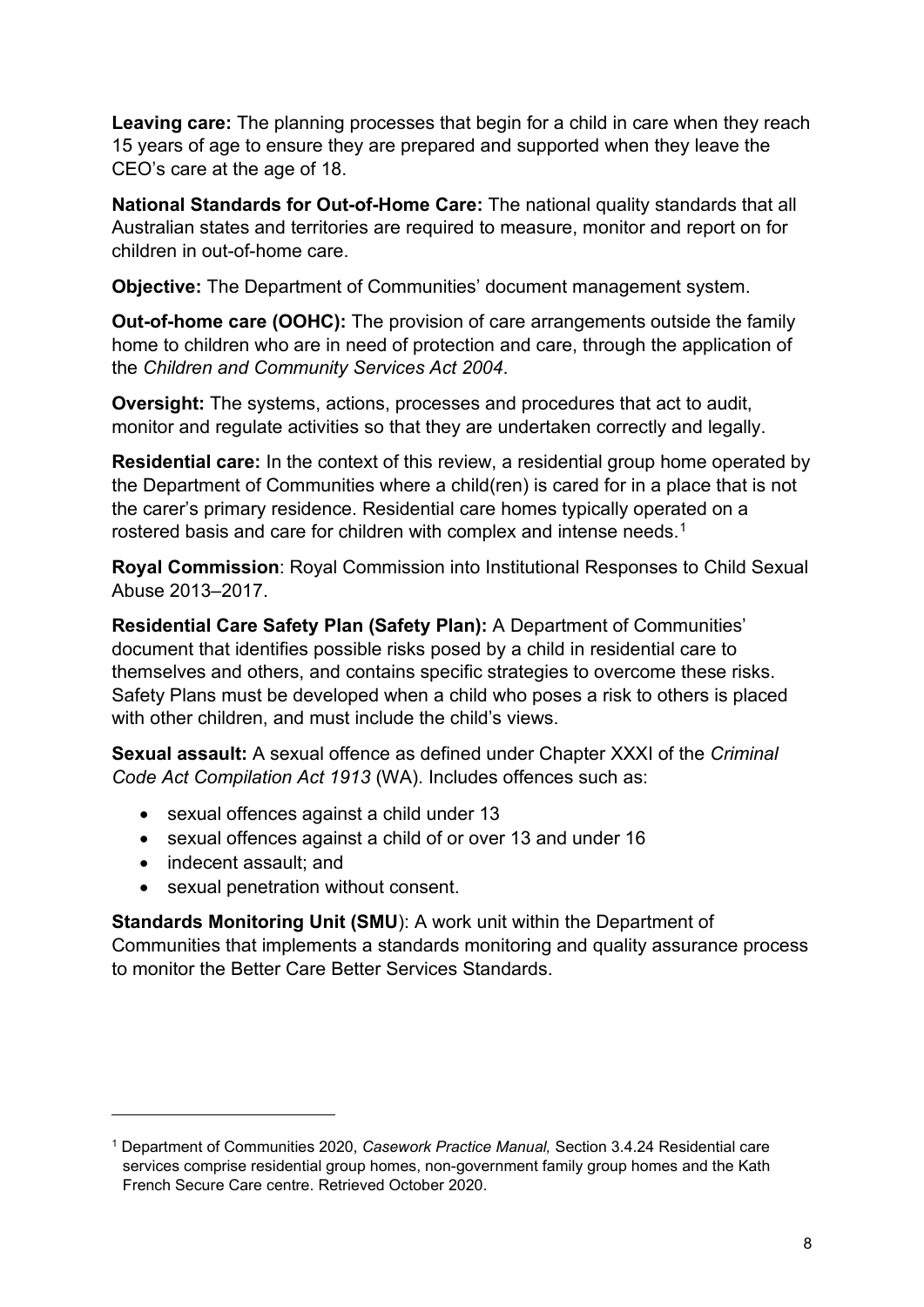# <span id="page-8-0"></span>**Message from the Commissioner**

The United Nations Convention on the Rights of the Child, ratified by Australia decades ago, outlines that a child who is temporarily or permanently deprived of their family environment, or in whose own best interests cannot be allowed to remain in that environment, is entitled to special protection and assistance.

At the time of publishing this Review into residential care placement decisions, there were approximately 5,500 Western Australian children and young people living in out-of-home care, overseen by the Department of Communities. A small percentage of these young people live in residential care.

I acknowledge that any decision to take a child into the Department's care is not made lightly. However, when a decision is made to remove a child from their family in that child's best interests, the Department is accountable for ensuring that the child's best interests continue to be upheld and that all reasonable efforts have been made to provide a safe and supportive care environment that all children are entitled to.

The reports of the Special Inquiry into St Andrew's Hostel Katanning, the Royal Commission into Institutional Responses to Child Sexual Abuse and other similar inquiries have consistently highlighted the vulnerability of children and young people to abuse and harm in institutional settings and the unique barriers they face in speaking up and seeking help.

Throughout my term as Commissioner, I have highlighted the need for stronger independent oversight of out-of-home care in Western Australia.

Three years ago, I recommended that an across-government approach was required in Western Australia by the Departments of Communities, Education, Health, Justice, Police and the Mental Health Commission to bring a strategic focus to the system improvements required for children and young people with harmful sexual behaviours.

This Review was initiated after media reports on the experiences of one young person in the care of the Department of Communities – one young person who spoke up and raised concerns.

I commend this young person's courage in speaking out and their commitment to wanting change for others in care.

I acknowledge the Minister for Child Protection, The Hon Simone McGurk MLA's willingness to explore the issues raised by this young person's experience and for supporting this Review. I also thank the staff at the Department of Communities for their honest cooperation throughout the Review process.

Child protection work is complex and often traumatic for children and young people, their families, and for those working directly with children in care to provide them with care and support.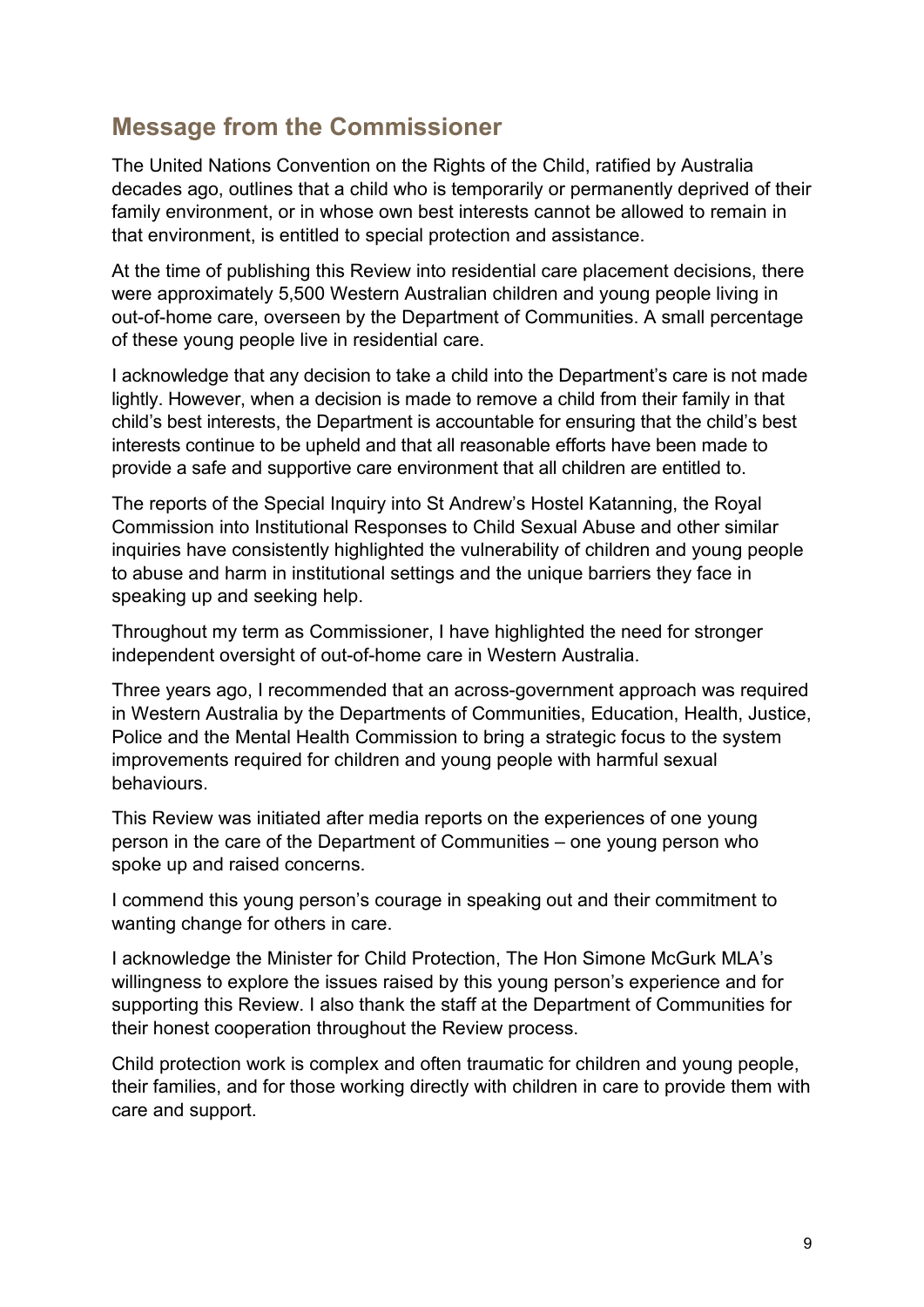Comments made within this report about work units and residential care settings are made to highlight the need for change at a system level and are not intended as criticism of any individuals within the Department or the sector.

While this Review was limited in its scope, the issues outlined in this report highlight systemic issues that are still current in 2021 and require urgent attention. I have made a range of recommendations to improve these practices.

To the thousands of Western Australian children and young people in out-of-home care, you all have the right to be safe, to be listened to and to be involved in decisions made about you. It is my aim that this Review is a positive step towards highlighting what is required to ensure your rights as children and young people in care are upheld every day.

Colin Pettit Commissioner for Children and Young People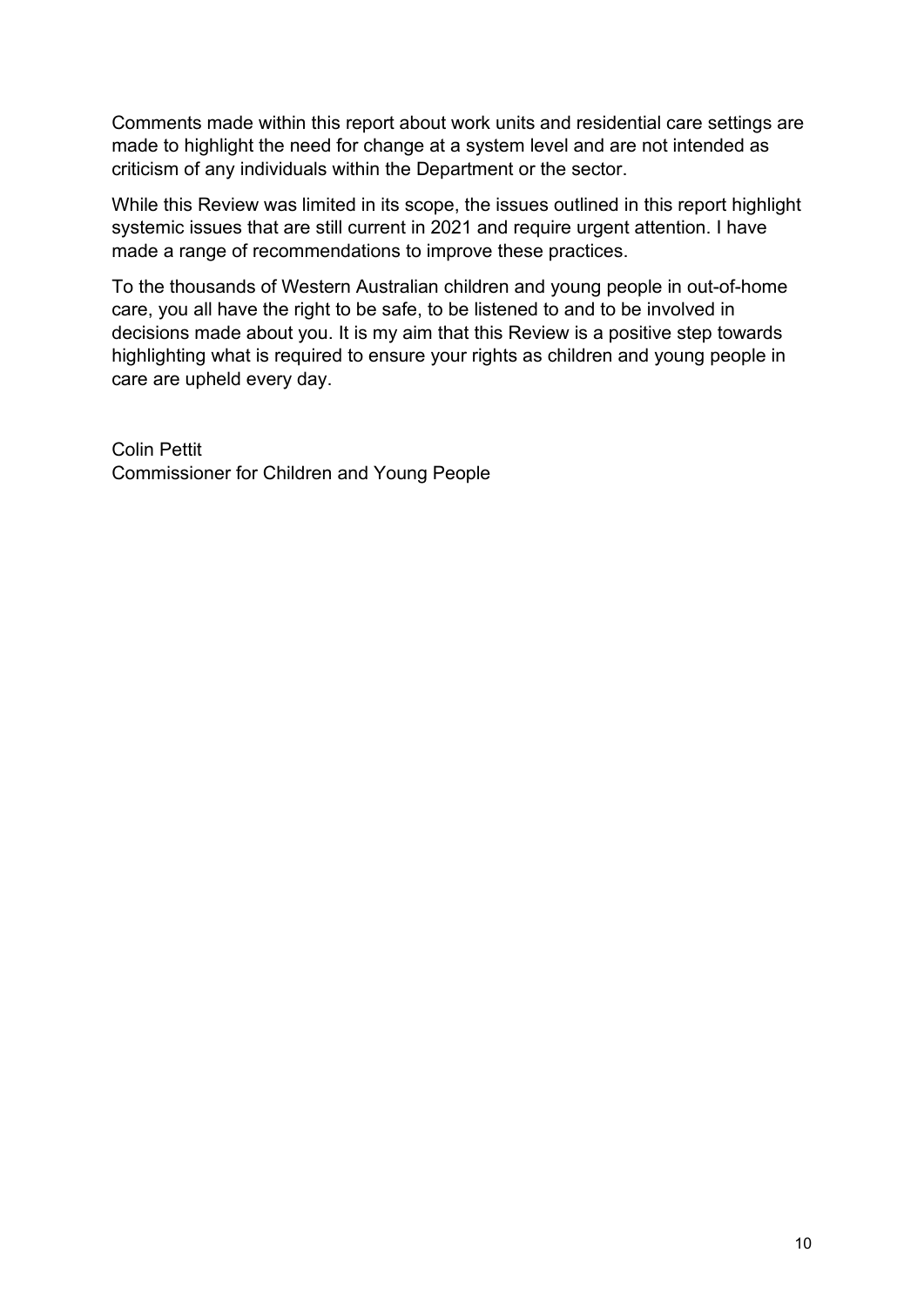# <span id="page-10-0"></span>**Purpose of the Review**

In October 2020, a young person in the care of the CEO of the Department of Communities (Department) in Western Australia spoke out in the media about her experience of being in residential care<sup>[2](#page-10-2)</sup> and specifically of being placed in the same group home as an older young person who she understood had engaged in acts of harmful sexual behaviour.

On 30 October 2020, the Minister for Child Protection, Hon. Simone McGurk MLA requested the Commissioner for Children and Young People (the Commissioner) conduct an Independent Review (Review) of the Department's policies, practices and services regarding children with harmful sexual behaviours (HSB) in residential care.

The Commissioner agreed to undertake the Review, and the following Terms of Reference were established and accepted by the Minister and the Department:

- 1. Identify systemic issues arising from the experience of Macie that affect the wellbeing of children and young people in residential care more broadly, including:
	- a. The extent to which the Department's own policy and practice settings regarding HSB and the safety of children and young people in residential care were met in the case of Macie.
	- b. The extent to which any systemic issues, including Departmental policies, practices and services regarding HSB of children and young people in residential care, are consistent with recommendations of the Royal Commission into Institutional Responses to Child Sexual Abuse (Royal Commission).
- 2. Identify short, medium and long-term changes that may be required based on the findings of the Review.

# <span id="page-10-1"></span>**Limitations of the Review**

As per the Terms of Reference, the Review focused on the safety of children and young people in residential care and the placement of children and young people with HSB in this part of the out-of-home care system.

While case file records and many of the views shared by stakeholders relate to experiences in the metropolitan region, the findings and recommendations of this Review are relevant to the wellbeing of children and young people across WA.

It was outside the scope of the Review to consider other issues within residential care or the out-of-home care system more broadly (e.g. foster care placements) that

<span id="page-10-2"></span><sup>2</sup> Pilat L 2020, *Perth 'sex ring' members 'housed with victims in government care homes',* WA Today, https://www.watoday.com.au/national/western-australia/perth-sex-ring-members-housed-withvictims-in-government-care-homes-20201012-

p564gb.html#:~:text=Some%20of%20the%20Perth%20men,were%20groomed%20by%20offenders %20online.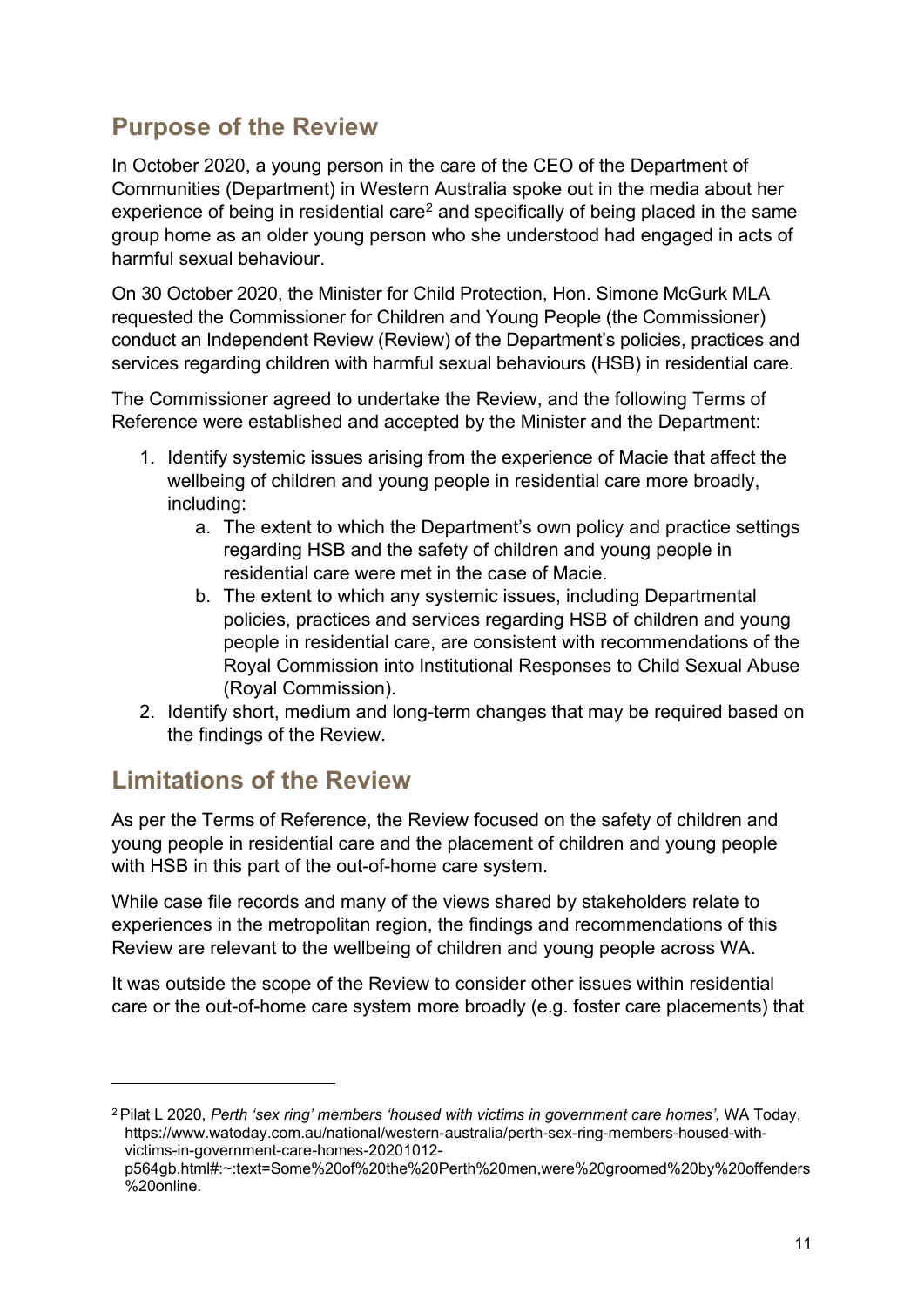are also potentially pertinent to the safety and wellbeing of children and young people in the care of the CEO.

# <span id="page-11-0"></span>**Historical context**

The case files viewed as part of this Review span 2001-2020. The Commissioner acknowledges that some of the content in the case files predate the release of:

- *Children and Community Services Act 2004* and subsequent amendments
- Building a Better Future Out-of-Home Care Reform in Western Australian (released 2016)
- Final Report of the Royal Commission into Institutional Responses to Child Sexual Abuse (released 2017)
- Better Care, Better Services Safety and quality standards for children and young people in protection and care (released 2006, updated in 2017).

The systemic issues raised through this Review have been assessed in the context of the Department of Communities' current policies and practices, with the aim of providing guidance to the Department on system improvement.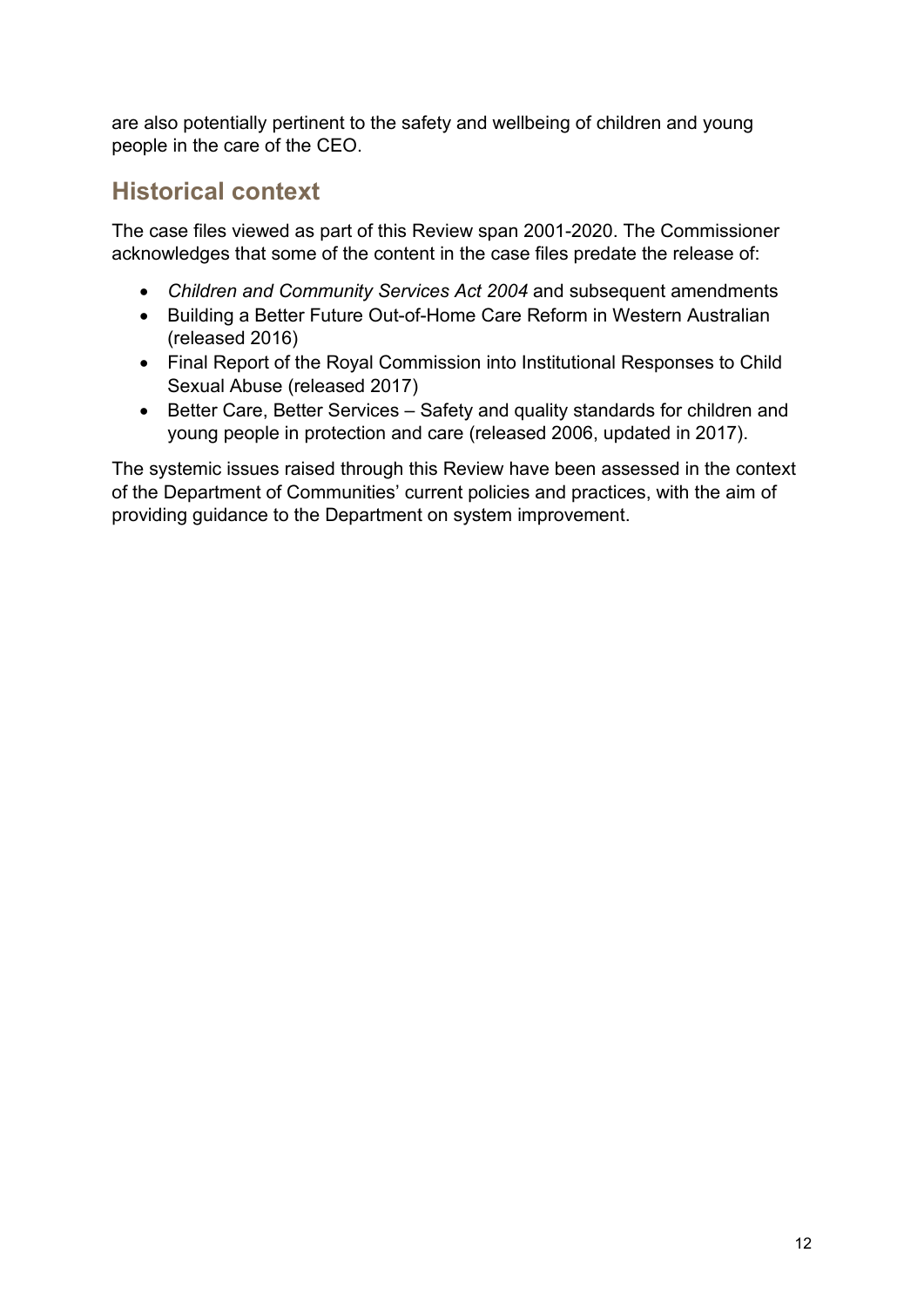# <span id="page-12-0"></span>**The young people's experiences**

Whilst the Commissioner strongly supports the rights of children and young people to inform reviews, inquiries, and policy and practice development through their views and experiences, the Commissioner believes it is not in the best interests of the two young people whose case files were examined to publicly provide extensive details of their individual experiences. Therefore, the information presented in this report does not reflect the full extent of the experiences of these two young people in outof-home care. Specific examples, direct quotes or extracts from case file records are provided, where doing so provides relevant context for the findings and recommendations.

## **Macie**

#### *"I know from my experience, no one believed me, like DCP didn't really believe me when what happened to me at 12."* Macie*[3](#page-12-1)*

Case records indicated:

- Macie was taken into the care of the Department of Communities at a very young age.
- She lived in a foster care placement for nine years before being placed in a Department of Communities' residential care home early in her teenage years, living in three different residential care placements over a five-month period.
- The Department was aware Macie had been exposed to inappropriate sexual behaviours and HSB both before and while in the Department's care.
- The Department placed Macie in a residential care home with Lee, a male young person who was known to have previously engaged in HSB towards other children and young people.
- Macie spoke up on a number of occasions about HSB and sexual assaults she had experienced.
- Macie repeatedly raised concerns about her safety when around Lee.
- The Department was aware of multiple incidents of inappropriate sexual behaviour or HSB involving Lee and Macie over the period they resided together, including 20 reports from Macie of alleged HSB perpetrated by Lee.

Macie is recorded in her case file as saying:

*"I don't know why they would put me in a house with [him] when they know that I have been sexually assaulted before."*

<span id="page-12-1"></span><sup>3</sup> Pilat L 2020, *Perth 'sex ring' members 'housed with victims in government care homes',* WA Today, https://www.watoday.com.au/national/western-australia/perth-sex-ring-members-housed-withvictims-in-government-care-homes-20201012-

p564gb.html#:~:text=Some%20of%20the%20Perth%20men,were%20groomed%20by%20offenders %20online.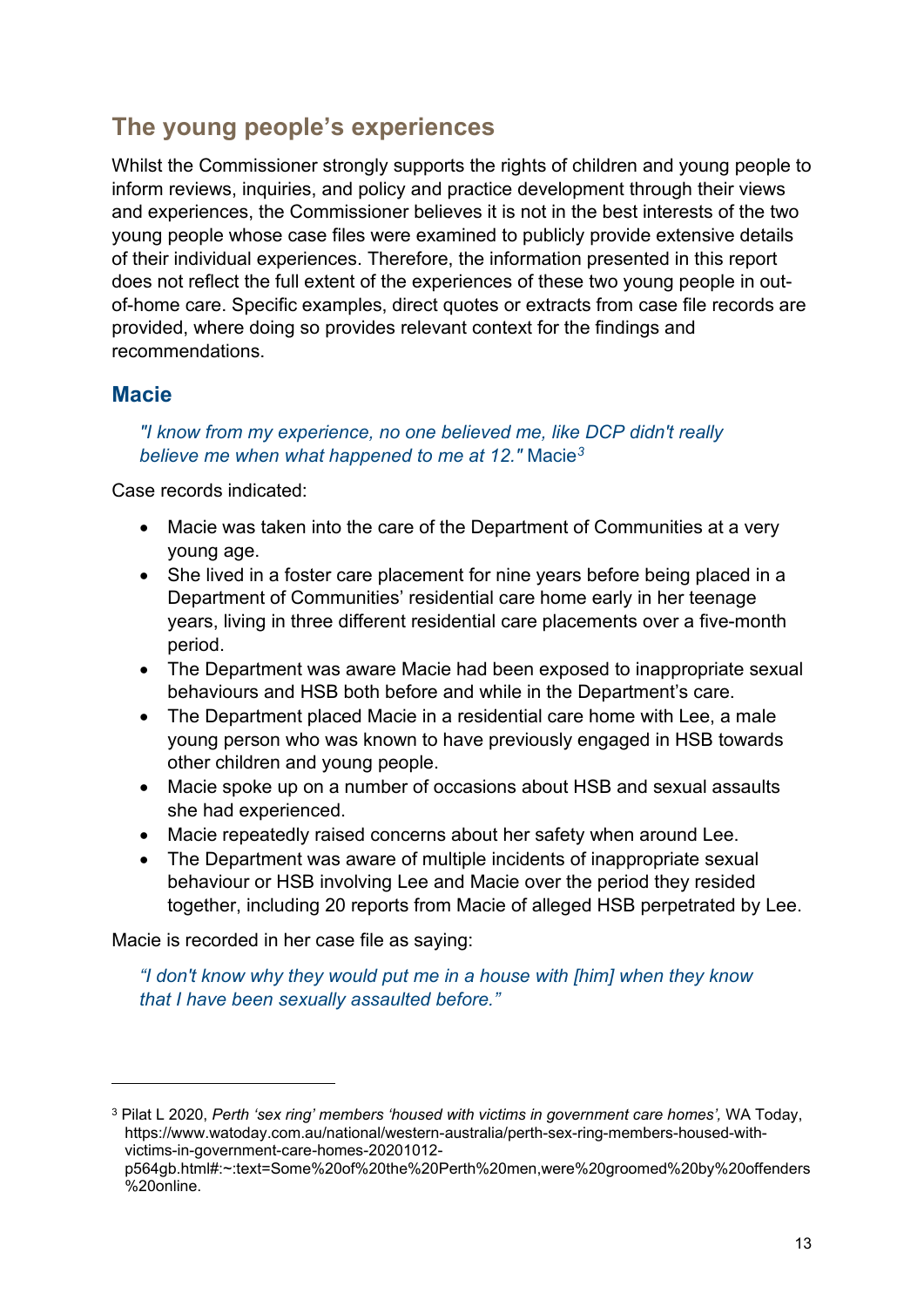*"I don't feel safe there. I don't understand why they keep making me go back there."*

## **Lee**

*"The problem [the Residential Group Home] has is that they didn't look after their traumatised staff, and that the traumatised staff were then not able to look after the kids well."* Lee (Case File)

Case files indicated:

- Lee experienced physical and emotional harm during his early years.
- Lee's mother expressed concerns to the Department of Communities about Lee's behaviours and the safety risk she perceived he posed to other children. Several government and non-government agencies are also recorded as expressing these same concerns to the Department.
- The Department linked Lee and his mother to support services but declined requests to take Lee into care as Lee himself was not seen as being at risk of harm in the care of his mother.
- At the age of 12 Lee engaged in violent behaviours and HSB towards a younger child. As a result of this incident, Lee was taken into the care of the Department.
- An assessment conducted by the Department at this time found that it would be inappropriate to place Lee in a house where there were younger children due to risk issues.
- Lee repeatedly expressed concerns to staff about his sexual urges and the safety of younger children who were living in the same residential care home as him. These were recorded in his case file and included the following:

*"[Lee] feels urges towards other residents occasionally and one in particular."* 

*"[Lee] didn't understand why DCP would put him in a house with younger people."*

*"[Lee] expressed that…he is crying for help and no one in the house cares about him anymore."*

- Staff from the Department and other government agencies also expressed concerns about Lee's behaviours and the safety of other children, including Macie in particular.
- Lee and Macie were placed in the same residential care home for almost seven months.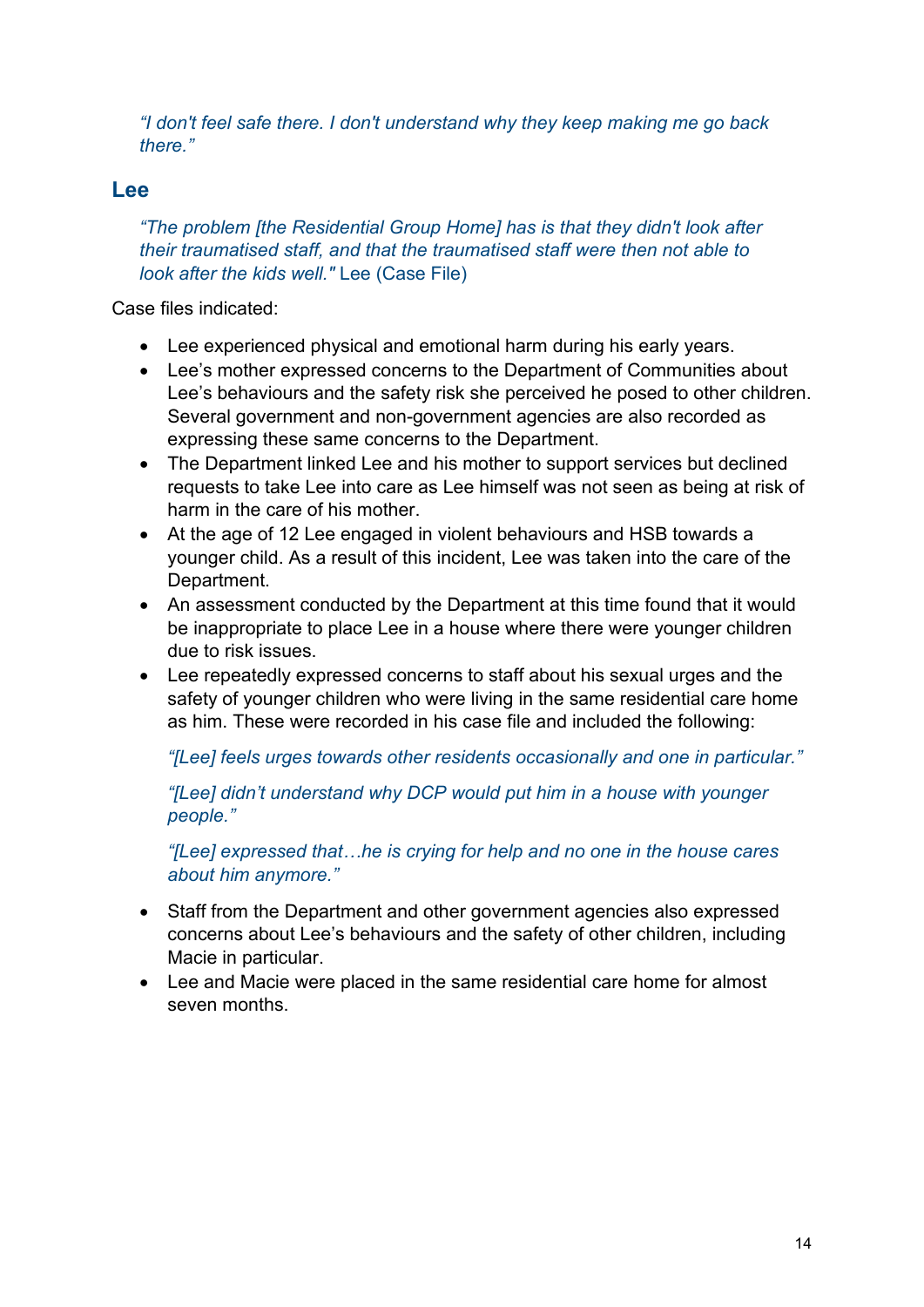# <span id="page-14-0"></span>**Executive summary**

# <span id="page-14-1"></span>**Findings**

The Commissioner has made six findings relating to systemic issues that affect the wellbeing of children and young people in residential care. These systemic issues were identified through case file materials, review of the Department's legislation, policies and practice guidance, and discussions with experienced Department and CSO professionals from the out-of-home care sector.

Department staff and care teams make difficult decisions on a daily basis about the placements of children in residential care settings. They are required to weigh up the needs and behaviours of individual children and young people as well as the potential risks of harm that occur in the context of trauma, dysregulated behaviours, aggression, physical violence, self-harm, stealing, drug use, criminal behaviours and HSB.

Department staff spoke about leaving children in dangerous or risky situations because there were no other alternatives. They also reflected that often they only have a "fleeting window" to help a child who wants to remove themselves from an unsafe or dangerous situation and that in most cases, if the Department does not have a placement for a young person who is seeking one, then often the young person won't return the next day.

The placement of Macie into a residential care home with Lee, a child with a history of HSB, was not a unique event or even an isolated practice in WA - case records, department policies and the experiences of Department and CSO staff demonstrated that other children and young people with HSB have resided in out-of-home care settings with other children.

As well as being protected from harm in care, promoting the best interests of children and young people includes meeting their physical, emotional, intellectual, spiritual, educational and developmental needs. Macie and Lee both experienced considerable adverse experiences prior to coming into the care of the CEO. They each had a right to receive timely and thorough assessments of their needs and effective therapeutic services. If such services were made available to each individual child in the CEO's care and impacts of their trauma and life experiences were addressed or moderated, there could be positive, life-changing outcomes for each young person.

Providing effective interventions to individual children and young people will also improve the safety in care settings where the children and young people are placed, as effective individual interventions would reduce negative or harmful behaviours towards other children and staff.

There has been minimal change in the policy and practice guidance for Department staff in WA since the Commissioner's project on HSB in 2018 and the *Final Report* of the Royal Commission in 2017. The findings and subsequent recommendations made in this report essentially advocate for the expedited and full implementation of the Royal Commission recommendations that directly relate to the provision of safe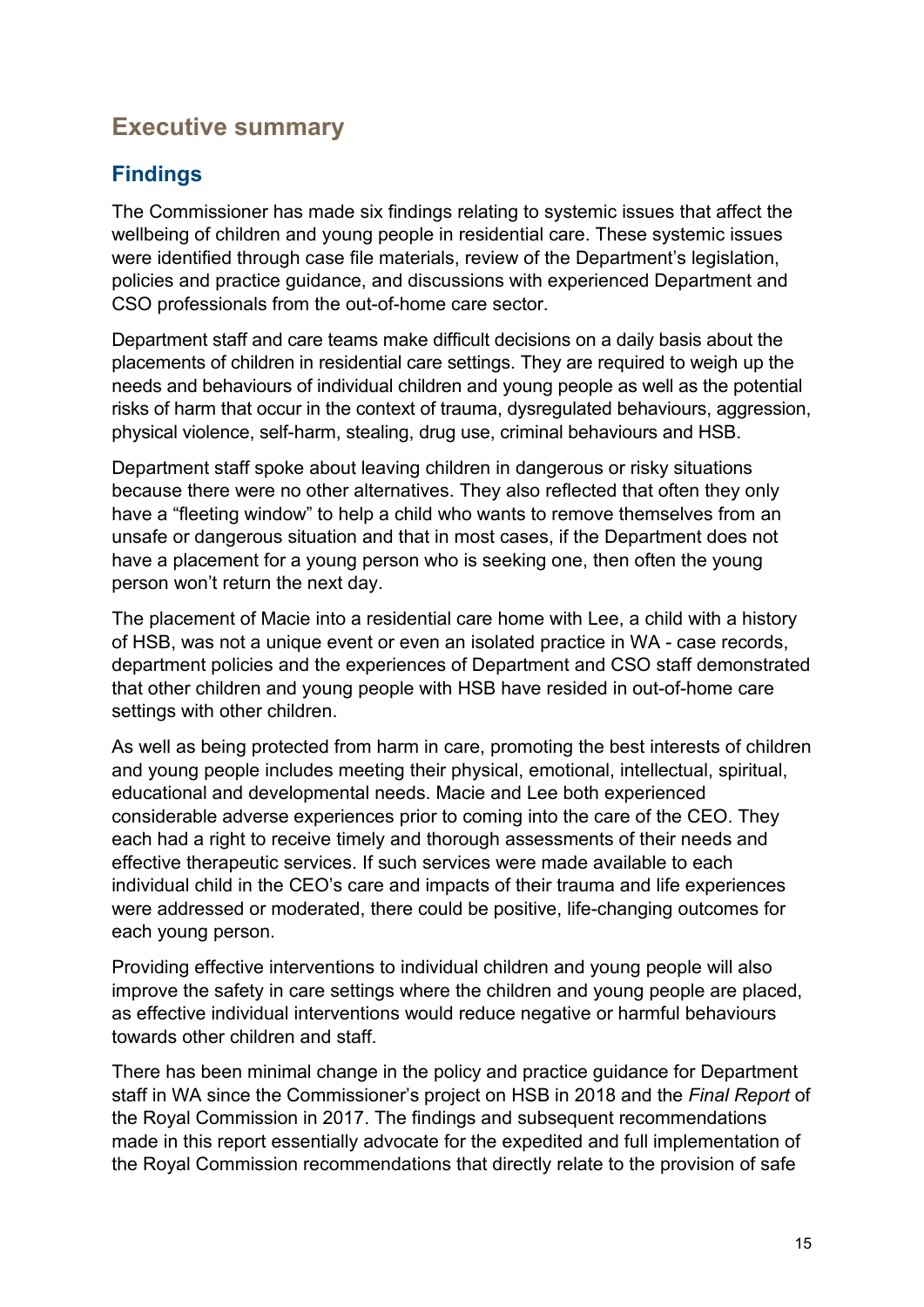residential care and comprehensive specialist therapeutic responses for children and young people displaying or experiencing HSB.

#### **Finding 1**

The rights of children and young people to be effectively engaged in the planning and decision making that impacts their lives and to be supported and empowered to know their rights, raise their concerns and have these responded to in a timely manner are not routinely upheld.

#### **Finding 2**

The information and knowledge management systems of the Department are not fit for purpose and impede decision making for children and young people and organisational accountability.

#### **Finding 3**

The Department does not have a cohesive or effective framework or policy, practices or services to understand and respond to children and young people with harmful sexual behaviours.

#### **Finding 4**

The Department does not consistently ensure that high quality and safe care by well trained and supported staff and carers is provided to children and young people in the care of the CEO in residential care.

#### **Finding 5**

The Department's risk assessment and management strategies are not effective in consistently preventing, identifying and mitigating risks to children and young people in residential care.

#### **Finding 6**

The Department's internal safeguards and review mechanisms do not contribute effectively to the safety of children and young people in residential care.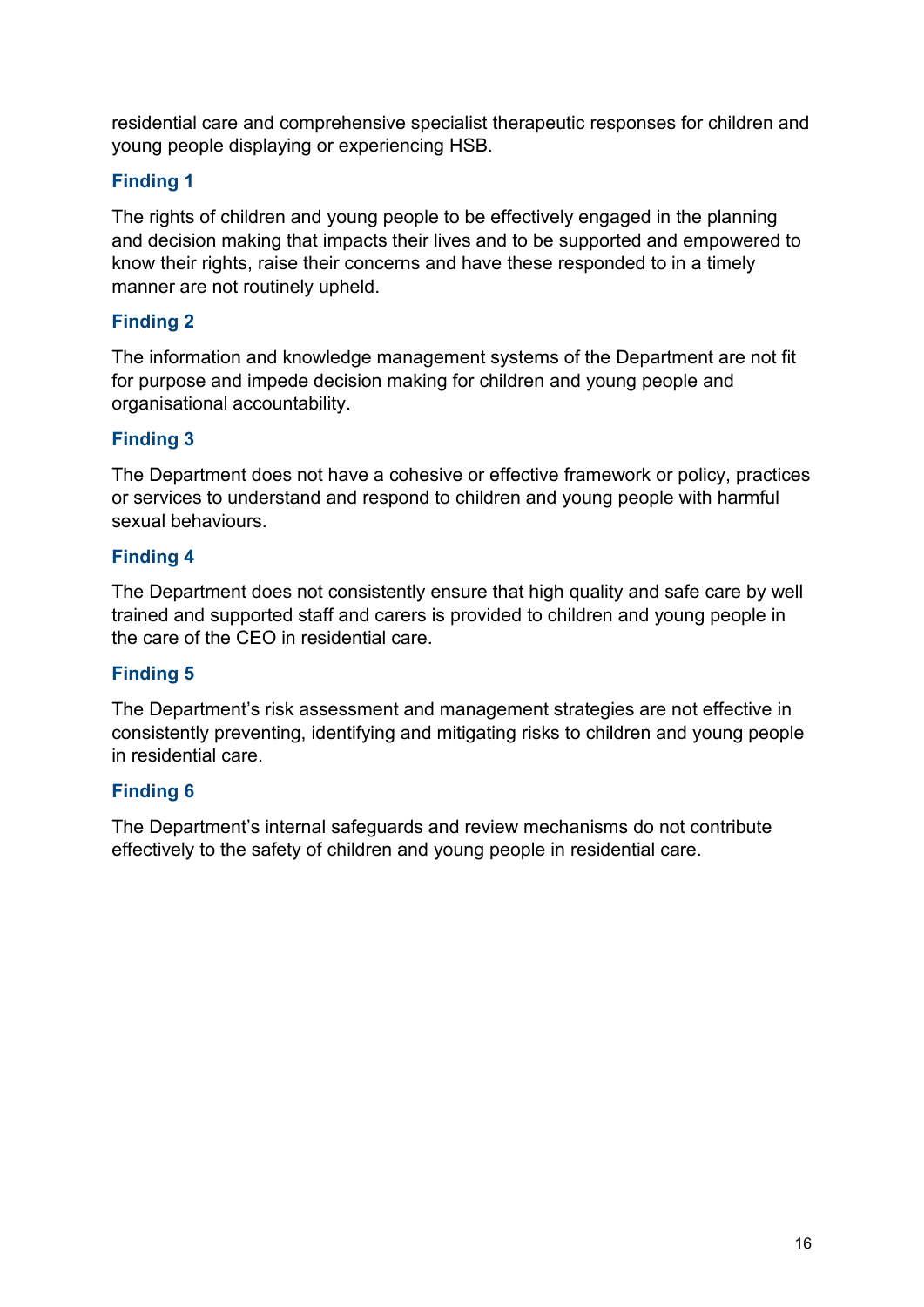# <span id="page-16-0"></span>**Recommendations**

In line with the Terms of Reference, nine recommendations have been made based on the findings of the Review that identify short, medium and long-term changes that are required. Full implementation of these recommendations should ensure the rights and best interests of children and young people in residential care are upheld, that they are safe and that their needs are met.

To the Minister for Child Protection

- 1. Prioritise the full implementation of the 33 Royal Commission recommendations identified within Appendix A.
- 2. Establish and resource an independent advocacy function for children and young people in the CEO's care to ensure they are supported to speak out when they feel unsafe, their views are heard and responded to, and they are able to meaningfully participate in decisions about their lives.
- 3. Commission the scoping of work for the purchase and implementation of an information management system fit for the functions of the Department of Communities required under the CCS Act.

To the Department of Communities

- 4.(a) Implement a new cohesive evidence-informed framework to guide the Department's responses to children and young people with harmful sexual behaviours living at home and for those living in out-of-home care.
- 4.(b) Resource, mandate and deliver children and young people with harmful sexual behaviours training for all staff working directly with children in care, with a priority given to staff who work with children who have been placed in the residential care system in line with the Royal Commission's Recommendation 12.13. Once in place, this training must be continuously reviewed to ensure that the content delivered aligns with contemporary research and best practice and be delivered regularly.
- 5. Implement a system to ensure that before a child with harmful sexual behaviours is placed in residential out-of-home care, the following occurs:
	- a. comprehensive assessment of the child with harmful sexual behaviours, including identifying their needs, therapeutic interventions and appropriate supports to ensure their safety
	- b. establish clear case co-ordination and review processes and a package of support services
	- c. undertake careful placement matching that includes:
		- i. providing sufficient relevant information to the residential care staff to ensure they are equipped to support the child and additional training as necessary
		- ii. rigorously assessing potential threats to the safety of other children in the placement.
- 6. Provide comprehensive specialist services to children and young people in out-of-home care who are displaying or have experienced harmful sexual behaviours.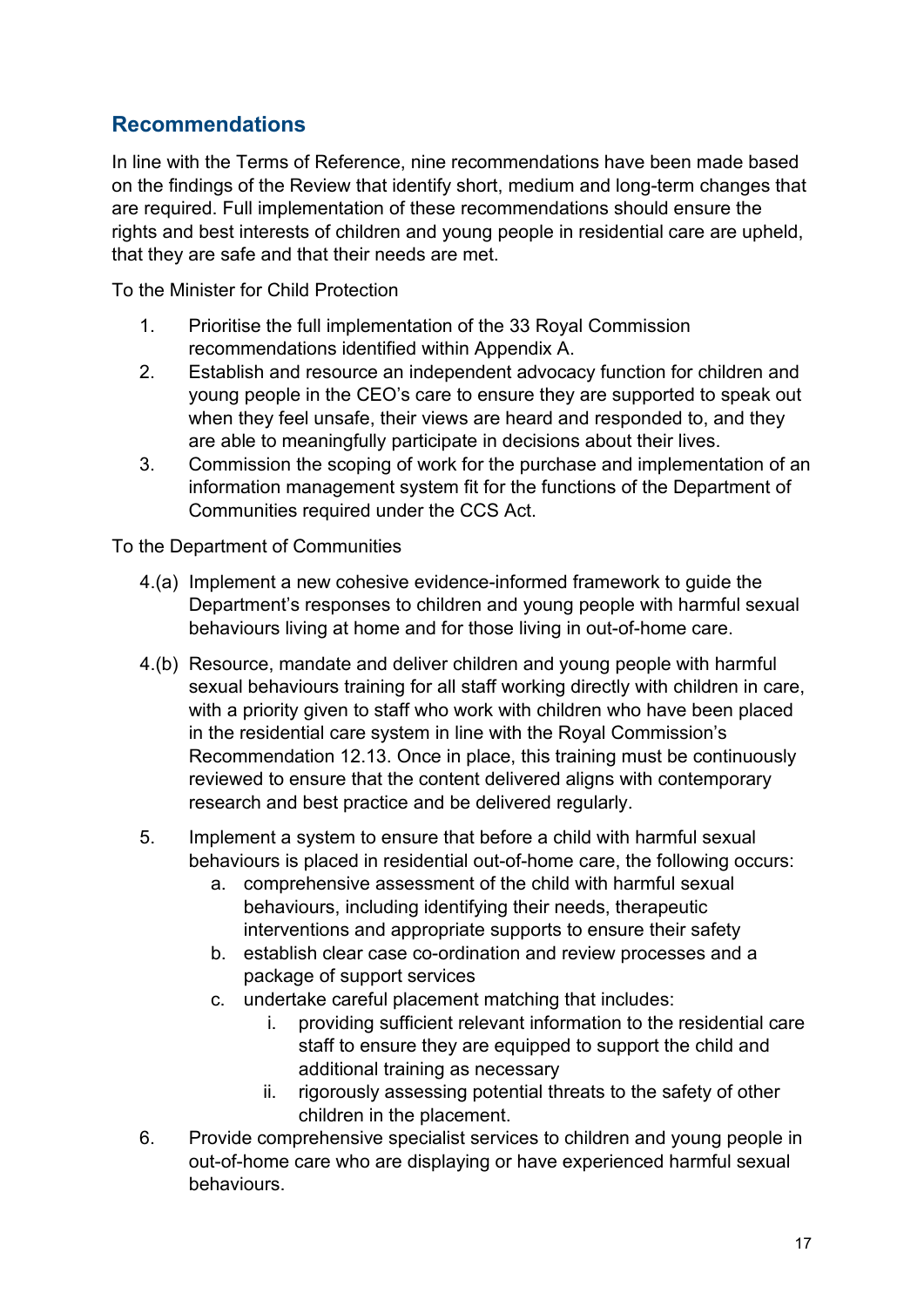- 7. Review and align the risk assessment processes of the Department with the Royal Commission recommendations and the National Principles for Child Safe Organisations.
- 8. Commission and publicly release research regarding best practice in relation to models of residential care to inform the future design, resourcing and implementation of an evidence-based, safe, therapeutic, sustainable model of care for children and young people, including those with HSB.
- 9. Resource and deliver effective sexual education, protective behaviours, respectful relationships, 'speaking up' training and support to all children and young people in residential care to reduce the risk of abuse and exploitation and to those who care for them in line with the Royal Commission recommendations 12.9, 12.10, 12.11, 12.13.

## <span id="page-17-0"></span>**Department of Communities' response[4](#page-17-1)**

The Department of Communities (Communities) acknowledges the important role of the Commissioner for Children and Young People in undertaking this review into the systems underpinning the experiences of young people in residential care, triggered by the reports of a particular young person. Communities appreciates the opportunity from the Commissioner to submit a one-page response for inclusion in the final report.

The Review draws on documents including case records from two young people and has identified opportunities that could strengthen policy, practice, workforce and systems affecting young people with harmful sexual behaviours in residential care.

Communities commends the young people involved in the Review, for their courage in sharing their experiences so openly, and for the staff who provided their expertise during the Review process. Frontline staff including those working in residential care work tirelessly and make difficult decisions on a daily basis – meeting the needs of individual children and young people and weighing up the risks that their behaviours may pose to other children and young people in care.

We endeavour to make decisions that are trauma-informed, culturally safe, in the best interests of children and are focussed on meeting their safety and wellbeing needs. In doing so, it is critical that children and young people in care are actively engaged to share their views on decisions that impact on them, as enshrined in the principle of child participation in the *Children and Community Services Act 2004*.

<span id="page-17-1"></span><sup>4</sup> In accordance to the Commissioner for Children and Young People's request that Communities' response be limited to one-page only, additional information on reforms and improvements can be provided.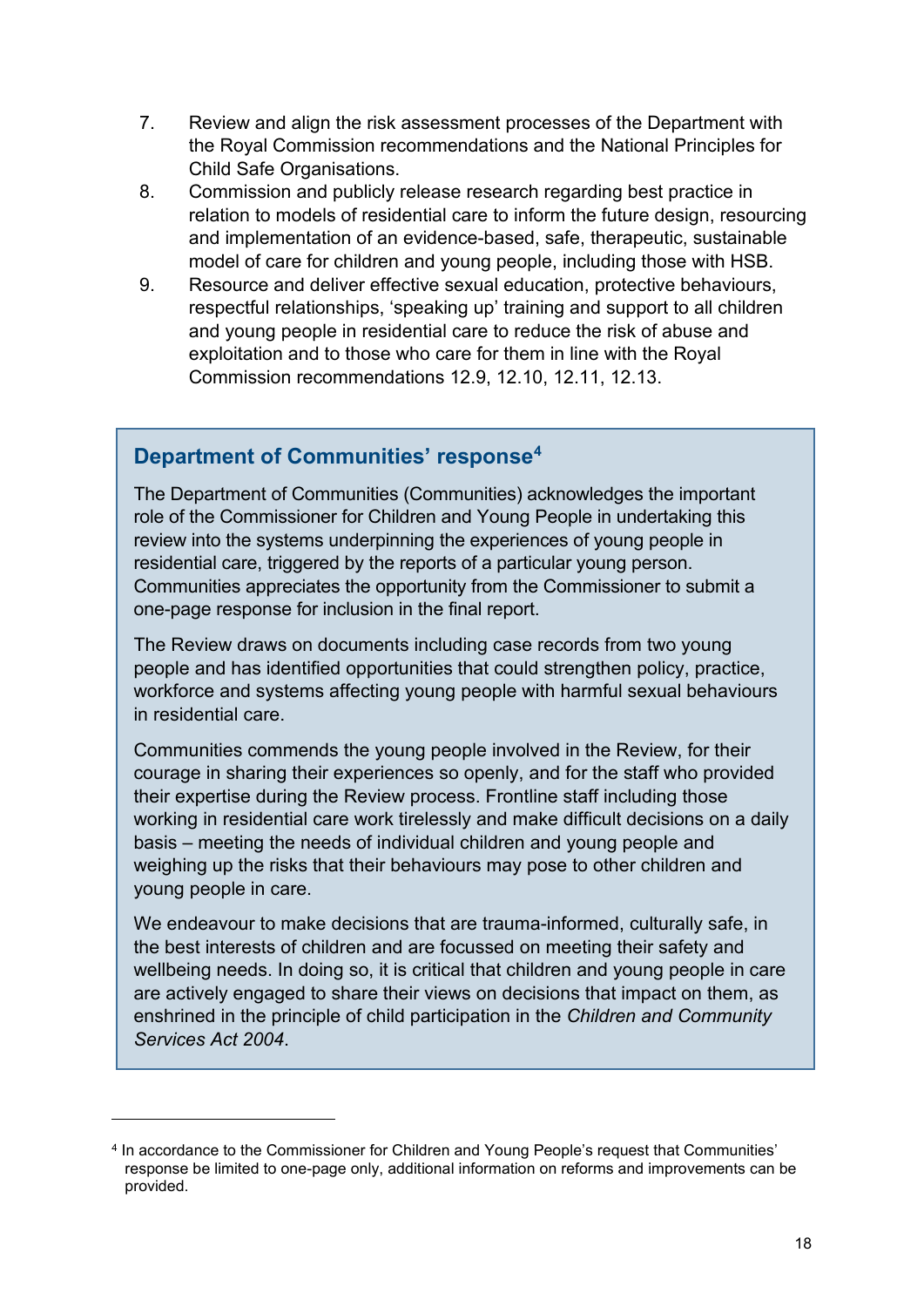The areas of improvements highlighted in the Review will build on the changes that have already occurred since March 2017, the time of the specific cases referred to in the Review. These include the following:

- Introduction of new practice requirements to improve responses to children exhibiting harmful sexual behaviours in the Residential Care Practice Manual and staff induction package.
- Improving the identification and management of risks where a child in a care arrangement may pose a risk to another child or children, including those who display harmful sexual behaviours, in line with recommendations from the Ombudsman WA.
- In addition to the mechanisms currently in place, implementation of a child-friendly Complaints Management Policy for children and young people in care to speak up when they feel uncomfortable or unsafe or to raise other concerns.
- Implementation of new processes on child safety investigations.
- Use of multi-agency protocol for education options for young people charged with harmful sexual behaviours.
- Implementation of the Traffic Light System in residential care.

Communities is fully committed to its obligation, under the Bennett Duty, to ensure the legal rights of children in its care are protected, and refers young people who have been the subject of reported incidents of abuse whilst in care for independent legal advice. Importantly, Communities is further committed to providing those children and young people with therapeutic supports in a timely manner.

Communities, in partnership with the WA Centre – Pursuit of Excellence in Responding to Child Abuse and Neglect, is contemporising its assessment and responses to harmful sexual behaviours in line with the Royal Commission into Institutional Responses to Child Sexual Abuse recommendations. Communities has developed a draft *Framework for Guiding Responses to Harmful Sexual Behaviours in Children and Young People in the WA Child Protection Service System*. This will be complemented by a workforce development response including evidence-based training modules.

<span id="page-18-0"></span>Communities acknowledges the critical importance of taking actions to improve outcomes for the children and young people in our care – we will continue to do this through examining our practice, learning from the experiences of children and young people in care, and being transparent and accountable.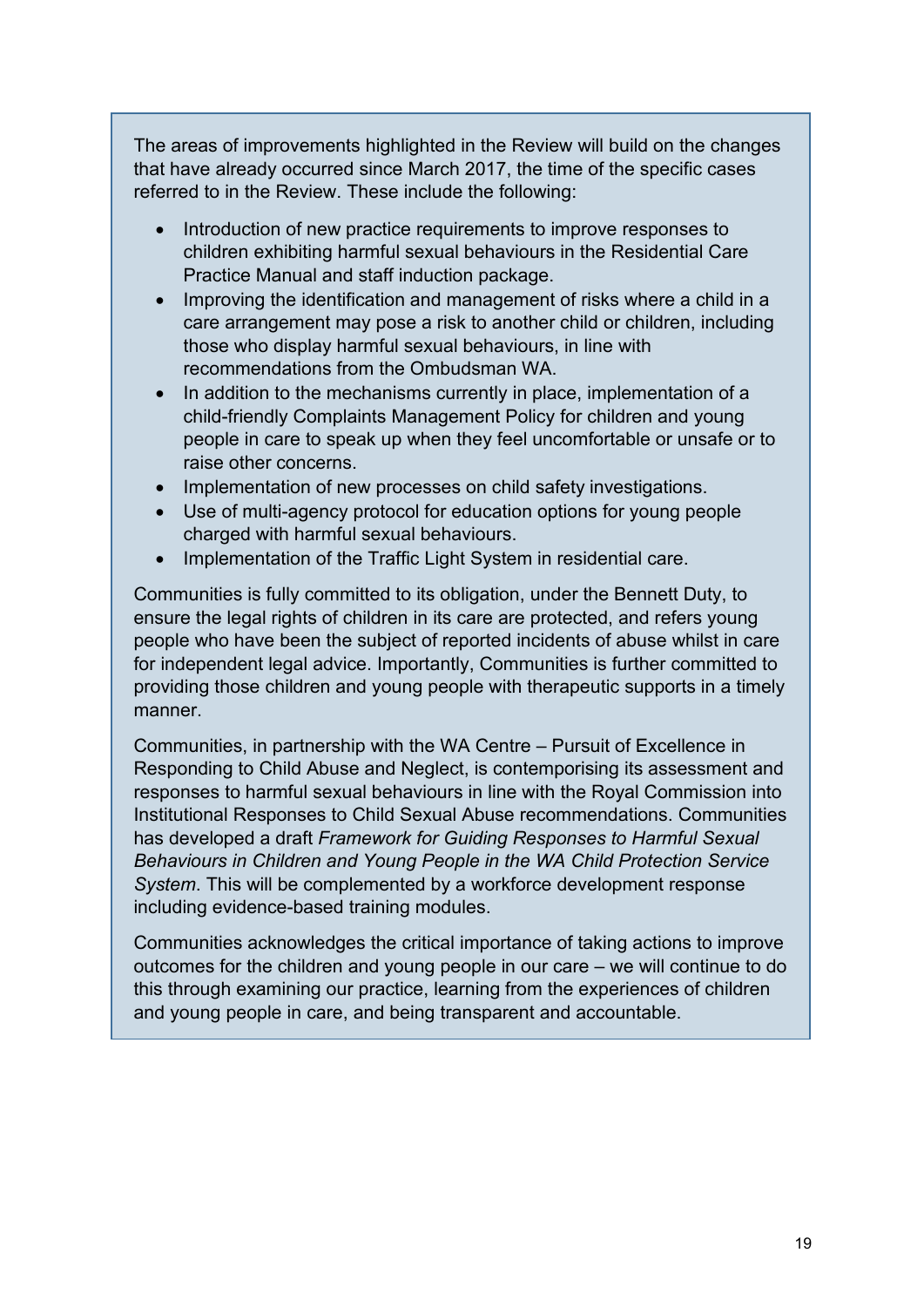## **Actions the Commissioner will undertake**

Given the gravity of the findings of the Review, the Commissioner will report annually on the implementation of the nine recommendations made in this report.

In addition, the Commissioner will consult more broadly with children and young people in residential care to hear their views about their experiences to support the Department's implementation of the recommendations.

Developing resources and support for staff, volunteers and organisations to assist them to implement and uphold the National Principles for Child Safe Organisations within their workplaces will continue to be a priority work area.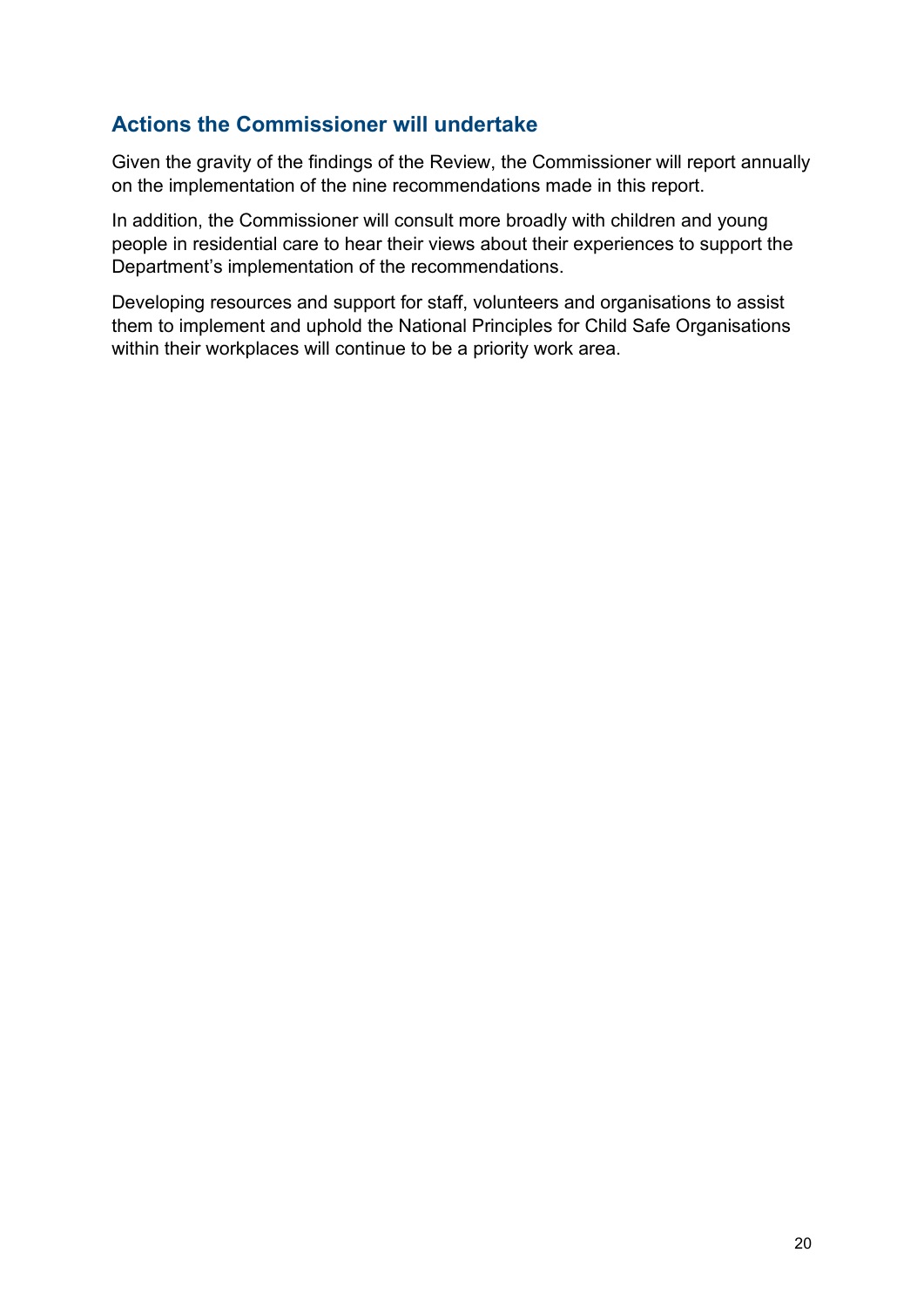# <span id="page-20-0"></span>**Methodology**

# <span id="page-20-1"></span>**Resourcing**

On 5 November 2020, the Commissioner commenced the Review and established a team of 3.5 FTE staff to review documentation provided by the Department.

The Department provided one staff person (District Director) to work with the Commissioner's team, manage the sharing of information and to liaise with internal work units. The District Director assisted in the identification, analysis and assessment of case records information, and shared knowledge and expertise about the Department's child protection services, policies and practices. This enabled the Review to be thorough and make findings that are fair and balanced. The Department also applied considerable resources to retrieve documents.

In addition, the Commissioner regularly engaged with executive staff of the Department and the Minister for Child Protection's office during the Review.

# <span id="page-20-2"></span>**Case file review**

An examination of the records made by the Department about two young people was undertaken. This process was used to identify potential systemic issues regarding the HSB of children and young people in residential care settings. These issues were then further explored in the context of current policies, practices and services to identify system improvements required to protect children in out-of-home care from harm in the future. The analysis of potential systemic issues was informed by discussions with sector professionals, reviewing the Department's policies and procedures, and examining the findings of internal reports (discussed in more detail below).

Almost 31,000 pages of case file information (hard copy and electronic) were examined. Due to challenges the Department had in retrieving and making the data available, these were made accessible in 'batches' over a seven-week period. The time required to read all of the case file notes with a reasonable level of scrutiny was significant, as case files were broken up by work units, and as a result, there were no clear chronologies across these case files of the significant events in the lives of these two young people or the actions and interventions by the Department over time. Information was dispersed across multiple files within each of the care records. These issues are discussed further in Finding 2.

Other Department records were also reviewed, such as the residential group home staff meeting records, which commented on the experiences of all residents in the group home and interactions amongst these young people.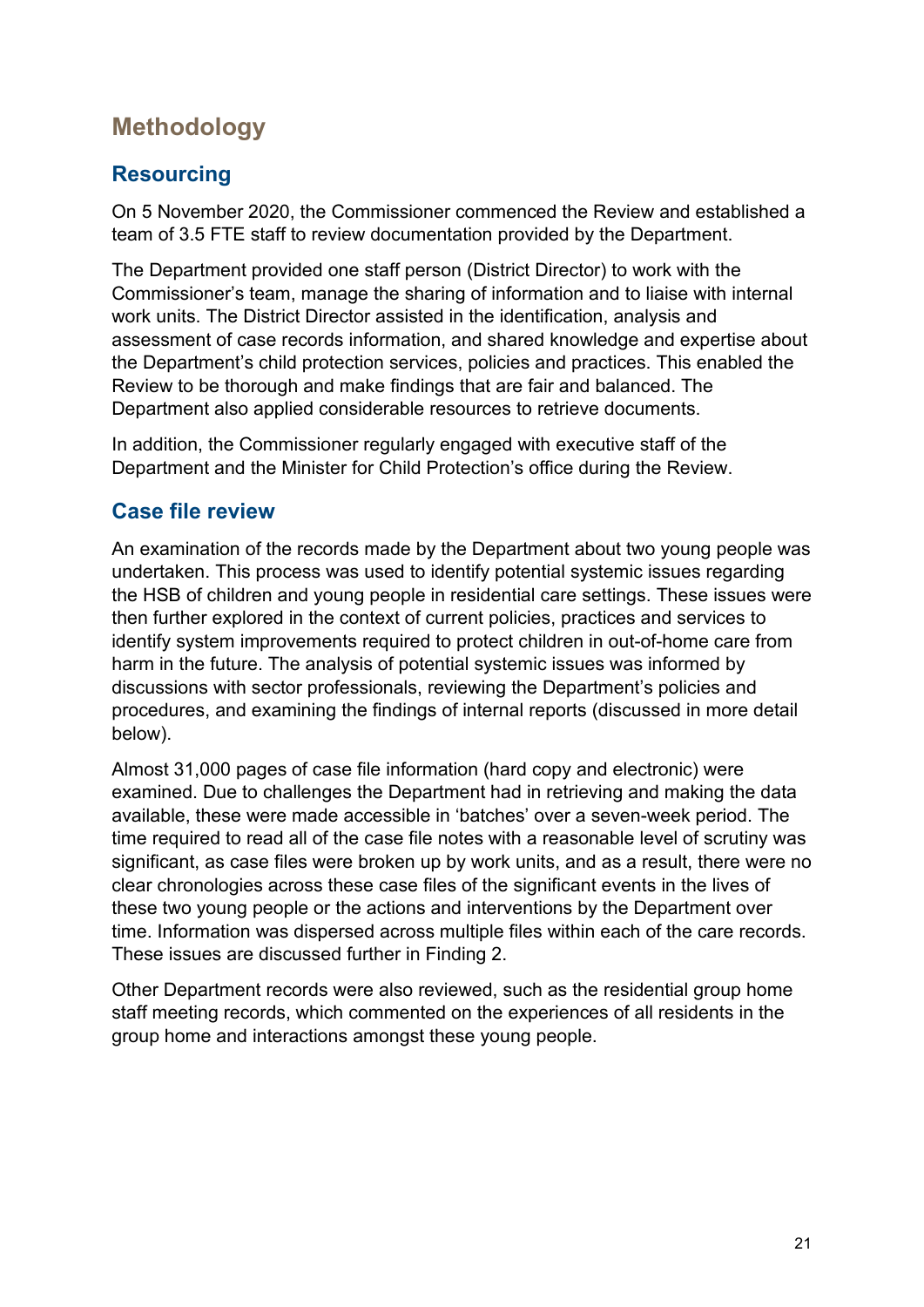# <span id="page-21-0"></span>**Direct input from relevant agencies, services providers and personnel**

Recognising that the Department is the lead State Government agency amongst a number of agencies and service systems that interact with and support children in out-of-home care, the Commissioner wrote to 14 government agencies and peak bodies advising them of the Review and inviting them to make submissions. Direct meetings were also sought with key work units and personnel within the Department of Communities.

The Review received six written responses and held 26 meetings. These meetings were attended by 47 professionals from the Department of Communities, CSOs, advocacy groups, and other state government departments. The Commissioner also met with both young people whose case studies are outlined in this Report.

Department of Communities staff who participated in the Review process included District Directors, team leaders, case managers, legal officers, specialist unit directors, and senior officers in the advocacy and psychological service areas. The vast majority of the individuals involved in these meetings were senior staff or managers of their work units with extensive experience in the Department. The remaining participants were individuals who had direct involvement with Macie or Lee during their time in care.

Meetings with community stakeholders included CEOs, managers and other senior staff from organisations providing residential care services, HSB services and/or child sexual abuse therapeutic services.

To ensure interview participants felt able to openly and honestly share their views, experiences and expertise with the Commissioner, it was agreed that individuals would not be identified within the final report, and any quotes used would be anonymised.

The Commissioner was assisted in evaluating the information provided by all participants by the Department of Communities District Director who worked with the Review team. The examples and quotes used from the interviews with Department and CSO professionals are illustrative and not exhaustive and provide direct information from their current practice environments.

## <span id="page-21-1"></span>**Consideration of other case practice examples**

Through the submissions received and meetings with community sector organisations, external experts and Department staff, the Review sought information on:

- whether there were other children and young people living in (or who had lived in) residential care across Western Australia with similar experiences to Macie and/or Lee
- how relevant policies and practices have been interpreted and applied in similar cases to Macie and/or Lee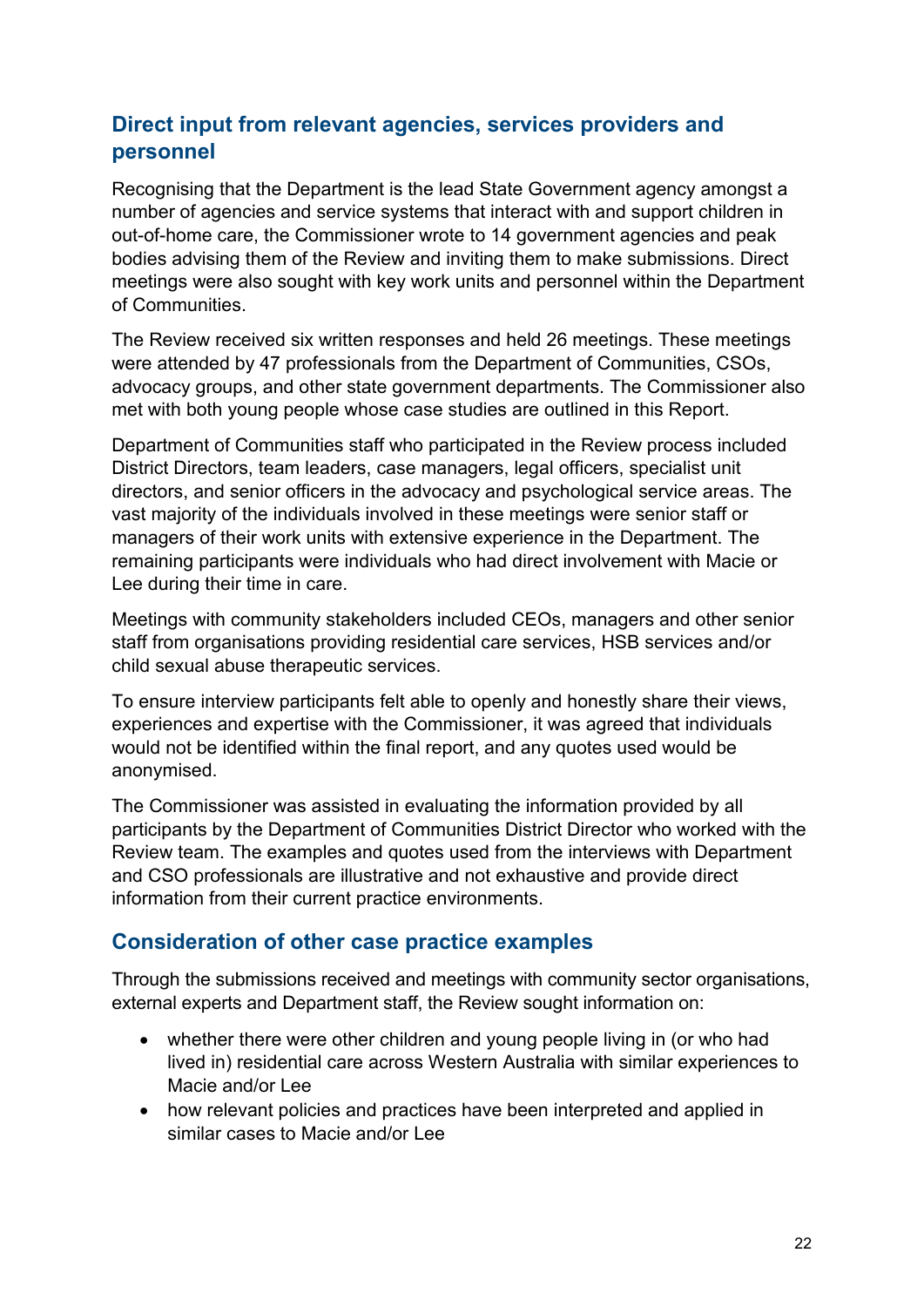• the expected practices when assessing and delivering therapeutic supports to children and young people displaying HSB or who have experienced acts of HSB against them.

## <span id="page-22-0"></span>**Review of relevant Department documentation**

The Review examined 55 Department of Communities' policy documents and reports. These documents are listed in full at Appendix D. Information provided by the Department on the progress of implementation of the Royal Commission recommendations in Western Australia, and the Department's out-of-home care reform work was also considered.

The following key documents were used to assess the potential existence of systemic issues relating to the placement of children and young people with harmful sexual behaviours in residential care:

- *Children and Community Services Act 2004*
- Better Care, Better Services Standards
- Casework Practice Manual and linked internal resources for staff (e.g. informational and capacity building resources regarding child sexual abuse)
- Residential Care Practice Manual
- relevant policies, frameworks and documents.

# <span id="page-22-1"></span>**Conclusions**

While the case files reviewed contain information spanning a 19 year period, the conclusions reached within this Report are based on an assessment of current Department of Communities' policies, practice guidance and services. Despite some improvements by the Department in recent years, the information provided by the Department, Department staff and community sector organisations clearly identified current systemic issues with regard to children and young people with HSB in residential care settings.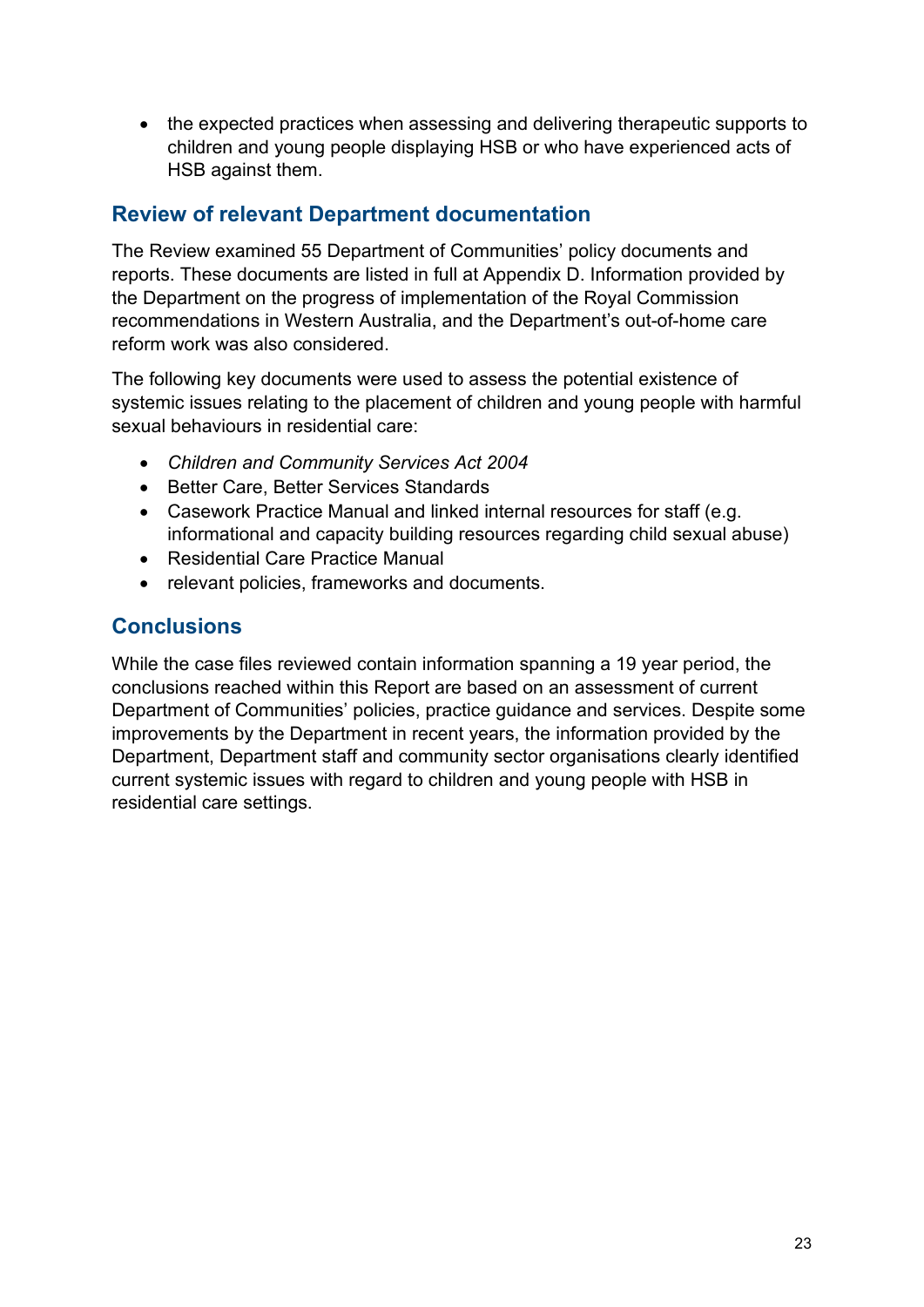# <span id="page-23-0"></span>**Background to the Review**

# <span id="page-23-1"></span>**Harmful sexual behaviours**

Problematic or harmful sexual behaviours (HSB) can be defined as any behaviour of a sexual nature expressed by children under 18 years old that:

- is outside of what is culturally accepted as typical sexual development and expression
- is obsessive, coercive, aggressive, degrading, violent, or causes harm to the child or others
- involves a substantial difference in age or developmental ability of participants.[5](#page-23-2)

When sexual behaviours become problematic or harmful, they can be traumatic both for the children displaying the behaviours as well as any other children who are impacted by the behaviours. It is important that responses are in place within communities and in organisations to provide early intervention, support and treatment that is appropriate to the behaviours displayed and experienced. The safety and wellbeing of all children is of the utmost importance.

During 2017–2018 the Commissioner completed a project aimed at improving the understanding within organisations of children and young people with HSB and enhancing responses to children and young people who may be harming themselves or others. Key issues identified through this project included:

- There is no common definition, language or framework for understanding and responding to HSB is used across government or community agencies in WA.
- The only statewide child sexual abuse prevention strategy in WA is the education of children through the school curriculum. Quality control and monitoring of the implementation of this strategy is not in place.
- There are no readily identifiable statewide educational strategies for parents, community members or professionals about child sexual abuse or HSB.
- There are no specialist services for children with HSB in WA services are provided by general child sexual abuse counselling services.
- The 2014 Child Sexual Abuse Treatment Services: Service Standards, for agencies funded by the Department to provide therapeutic interventions for children with HSB, do not specifically mention HSB or any principles for therapeutic responses for HSB. $^6$  $^6$
- The current service system is supplemented by many private counsellors who provide services for fees or with government funding.

<span id="page-23-2"></span><sup>5</sup> Meiksans J, Bromfield L & Ey L 2017, *A Continuum of Responses for Harmful Sexual Behaviours – An Issues Paper for Commissioner for Children and Young People Western Australia*, Australian Centre for Child Protection, University of South Australia.

<span id="page-23-3"></span><sup>6</sup> Department for Child Protection and Family Support 2014, *Standards for the Delivery of Child Sexual Abuse Therapeutic Services*.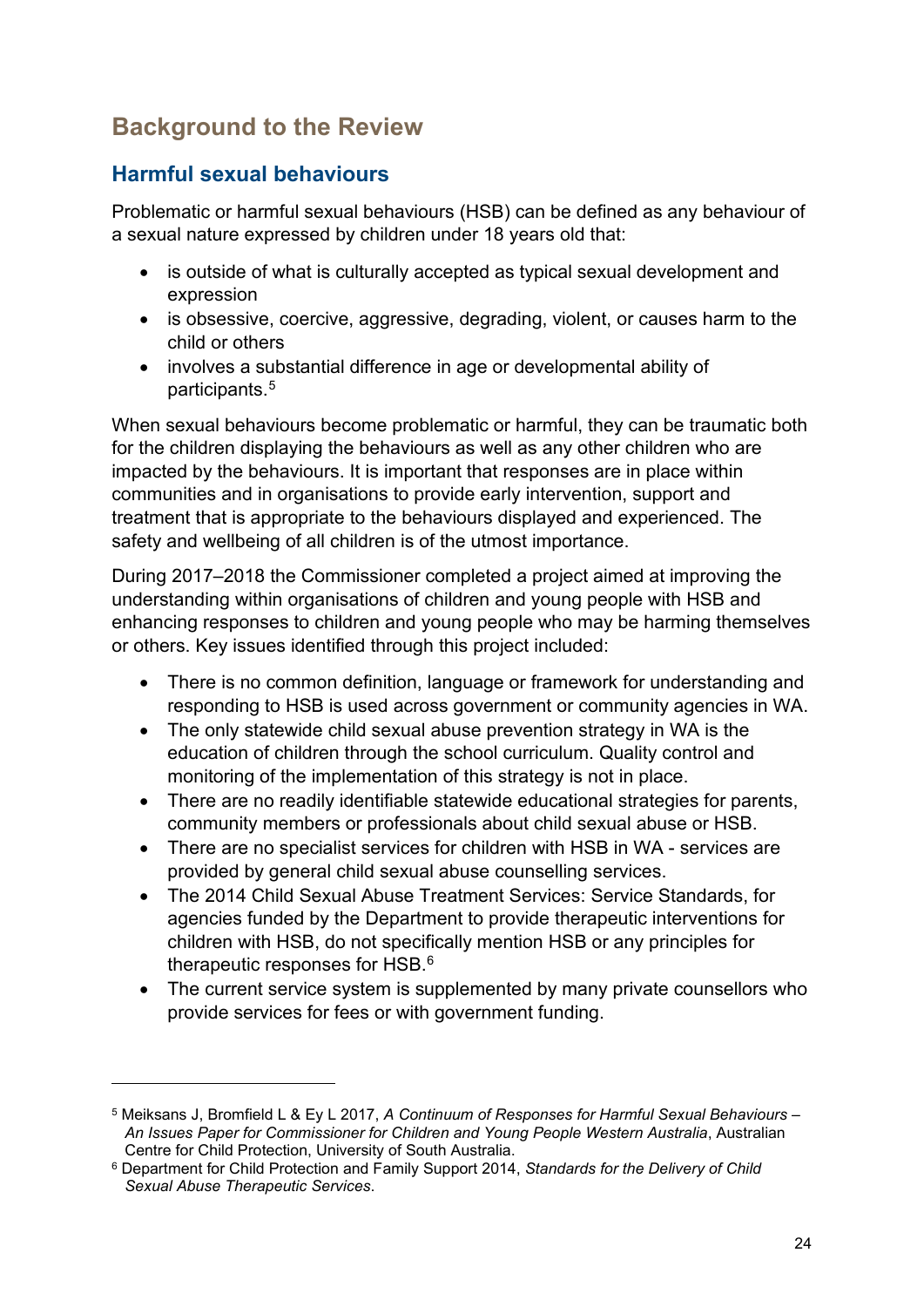- The quality and effectiveness of the services available statewide was not clear.
- Service providers identified the key issues for the service system as insufficient service availability, inadequate service funding, increasing acuity and complexity of client presentation, how services work with each other, and workforce and development issues.
- The data available within agencies about children with HSB is generally poor, and there is no common data set across agencies to inform service planning.

During this project, the Department also advised that young people with HSB in the CEO's care were placed in residential care with other children if there were no other suitable placements for them. The Department reported that when this occurs, safety plans are put in place, and children and young people with HSB are provided with appropriate therapeutic interventions. The Department also provided an overview of their relevant training on HSB for staff and carers.<sup>[7](#page-24-1)</sup>

Based on the findings of this project, the Commissioner subsequently recommended that a strategic across-government approach be adopted in WA involving the departments of Communities, Education, Health, Justice, Police and the Mental Health Commission to bring a strategic focus to the system improvements required for children and young people with HSB.

# <span id="page-24-0"></span>**Royal Commission into Institutional Responses to Child Sexual Abuse**

Over the course of the five-year inquiry 2013–2017, the Royal Commission conducted public hearings, private sessions, released case studies and an interim report and research to enable organisations to learn, reflect on and improve their own systems well before the release of their *Final Report[8](#page-24-2)* and recommendations in 2017.

Throughout the Royal Commission inquiry, the WA Government strongly supported the work of the Royal Commission and presented detailed evidence and submissions, and participated in public hearings, case studies and round tables.<sup>[9](#page-24-3)</sup>

The Royal Commission examined institutional responses to child sexual abuse in contemporary (post-1990) out-of-home care across Australia and found:

*Despite major reforms to out-of-home care in every state and territory in Australia, our work has identified persistent weaknesses and systemic failures that continue to place children at risk of sexual abuse. We learned that sexual abuse by carers, their family members, visitors, caseworkers and other children in care continues to occur in contemporary out-of-home care, and* 

<span id="page-24-1"></span><sup>7</sup> Department for Children Protection 2016, *Responding to concerning sexual behaviours in children and young people*, workshop information provided to the Commissioner 2017.

<span id="page-24-2"></span><sup>8</sup> Commonwealth of Australia 2017, Royal Commission into Institutional Responses to Child Sexual Abuse *Final Report,* Volumes 1–17.

<span id="page-24-3"></span><sup>9</sup> Government of Western Australia 2018, Royal Commission into Institutional Responses to Child Sexual Abuse *Progress Report*, p. 5.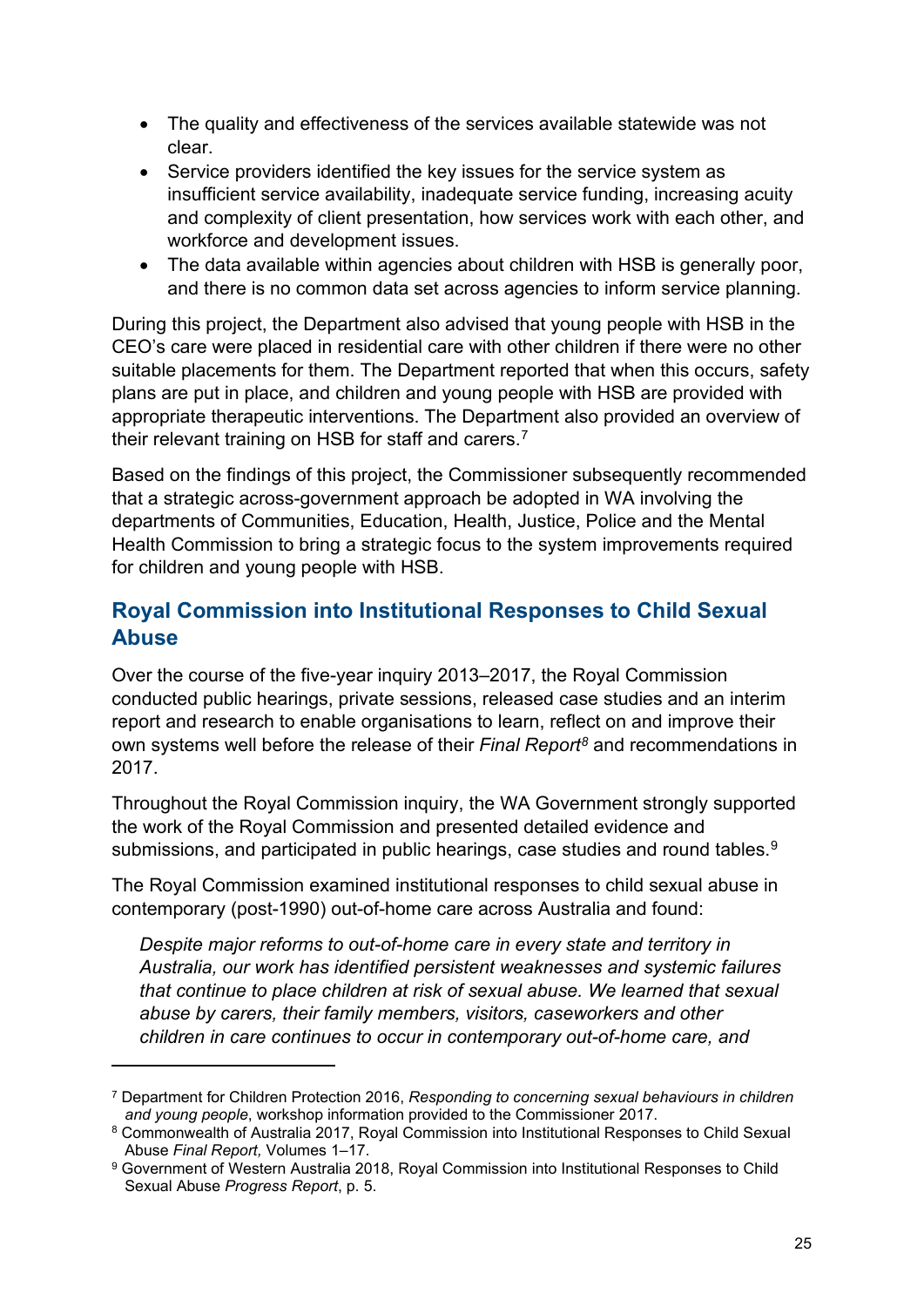*that sexual exploitation is a growing concern, especially for children in residential care. We also learned of systemic failings that weaken the safety of children in care, including frequent placement changes, poor information sharing, inadequacies in service providers' responses to children's prior abuse and trauma, and significant gaps in the training and support provided to staff and carers, especially kinship carers. Poor practice by individuals, including failing to listen and respond to children, exacerbates these weaknesses and increases the risks of sexual abuse.*[10](#page-25-0)

Despite developments in recent decades, such as smaller residential care homes and improved screening of staff and carers, the Royal Commission found there continued to be deficiencies in the care and support provided to children while they are in care. Further, the responses to child sexual abuse in contemporary out-ofhome care were found to often be compromised by factors such as failure to address systemic risks, incomplete assessment and management of risks, failure to create a culture that supports disclosures and poor responses to child sexual abuse disclosures.

Research referred to by the Royal Commission indicates the incidence of child sexual abuse is higher for young people in residential care settings than in other forms of out-of-home care and in the broader general population. Studies comparing residential care and foster care estimated the adult reporting of incidences were 5.0 per 1,000 and 2.0 per 1,000, respectively. Young people's self-reports were considerably higher, with 280 per 1,000 children in residential care experiencing sexual abuse. [11](#page-25-1)

The mix of young people placed in residential care has previously been found to increase the risks of harm, particularly when young people who have displayed problematic or HSB are placed with young people who have been sexually abused.<sup>[12](#page-25-2)</sup>

Twenty-seven children and young people (aged between 10 and 20 years of age) were involved in research<sup>[13](#page-25-3)</sup> in 2016 for the Royal Commission that focused on safety in residential care. Key findings from these children and young people were:

- residential care is currently unsafe for most children and young people
- more effort should be put into finding alternate arrangements, particularly for those who were younger and more vulnerable

<span id="page-25-0"></span><sup>10</sup> Commonwealth of Australia 2017, Royal Commission into Institutional Responses to Child Sexual Abuse *Final Report Volume 12, Contemporary out-of-home care*, p. 9.

<span id="page-25-1"></span><sup>11</sup> Moore, T., McArthur, M., Roche, S., Death, J., & Tilbury, C 2016 *Safe and sound: Exploring the safety of young people in residential care* Institute of Child Protection Studies, Australian Catholic University. Melbourne, the Royal Commission into Institutional Responses to Child Sexual Abuse, Sydney.

<span id="page-25-2"></span><sup>12</sup> Commonwealth of Australia 2017, Royal Commission into Institutional Responses to Child Sexual Abuse *Final Report Volume 12, Contemporary out-of-home care,* p. 119.

<span id="page-25-3"></span><sup>13</sup> Moore, T., McArthur, M., Roche, S., Death, J., & Tilbury, C 2016 *Safe and sound: Exploring the safety of young people in residential care* Institute of Child Protection Studies, Australian Catholic University. Melbourne, the Royal Commission into Institutional Responses to Child Sexual Abuse, Sydney.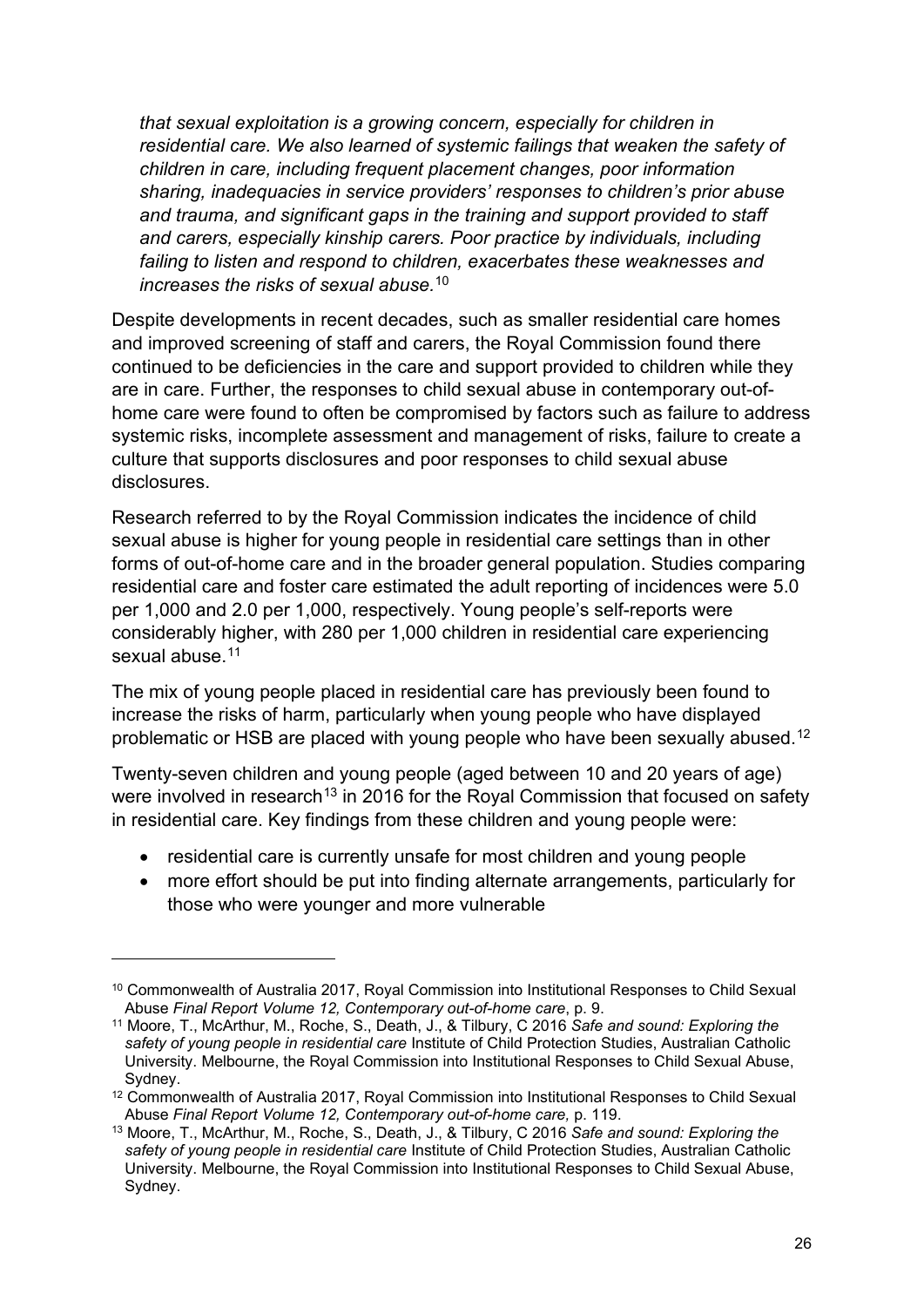- children and young people were unsafe because of poor decisions about who they were placed with and wanted more say in how they were matched with their peers
- once placed together in residential care, services should help foster positive peer cultures where young people looked after each other
- residential care staff and services need to develop a better appreciation of the things that can harm children and young people, and have adequate and appropriate discussions with them on the nature of these risks and how to keep themselves safe
- services need to understand children and young people's vulnerability, particularly due to their naiveté about sexual relationships and exploitation, and take on parent-like responsibilities for protecting them from harm
- adequate staffing was considered vital, with many participants believing that they were safer when workers had the time to develop relationships with them, were 'on the floor' and watched out for threats
- staff should be well trained, approachable, available, should act to prevent problems and skilfully respond when issues arise
- staff should be proactive and ask children and young people if they were being harmed rather than waiting for them to disclose
- when children and young people raise concerns, staff need to demonstrate understanding and empathy, even when the concerns seemed insignificant
- children and young people want and need opportunities to partner with workers and services to identify safety risks and develop strategies to prevent and respond to them
- barriers for young people to seeking help included not knowing what to do, fearing consequences and a lack of faith in workers and services.

On 27 June 2018, the Hon. Mark McGowan MLA, Premier of Western Australia, delivered an official apology on behalf of the State Government for the sexual abuse of children in WA government institutions. The Hon. Simone McGurk, Minister for Child Protection, also delivered a speech to Parliament committing to the implementation of the Royal Commission recommendations. In the first progress report on the implementation the Minister stated:

*The McGowan Government is committed to creating a safer Western Australia for children by responding to historical abuse that has occurred, preventing further abuse from happening, and ensuring a swift response to abuse should it occur again… The community has a right to expect that our children are safe, especially within the institutions entrusted to protect, educate, care for and nurture them.[14](#page-26-0)*

The State Government is responsible for completing 310 recommendations relevant to WA. With regard to the seven recommendations of the Royal Commission specific to HSB, the WA Government's Royal Commission 2020 Progress Report notes

<span id="page-26-0"></span><sup>&</sup>lt;sup>14</sup> Government of Western Australia 2018, Royal Commission into Institutional Responses to Child Sexual Abuse *Progress Report*, p. 2.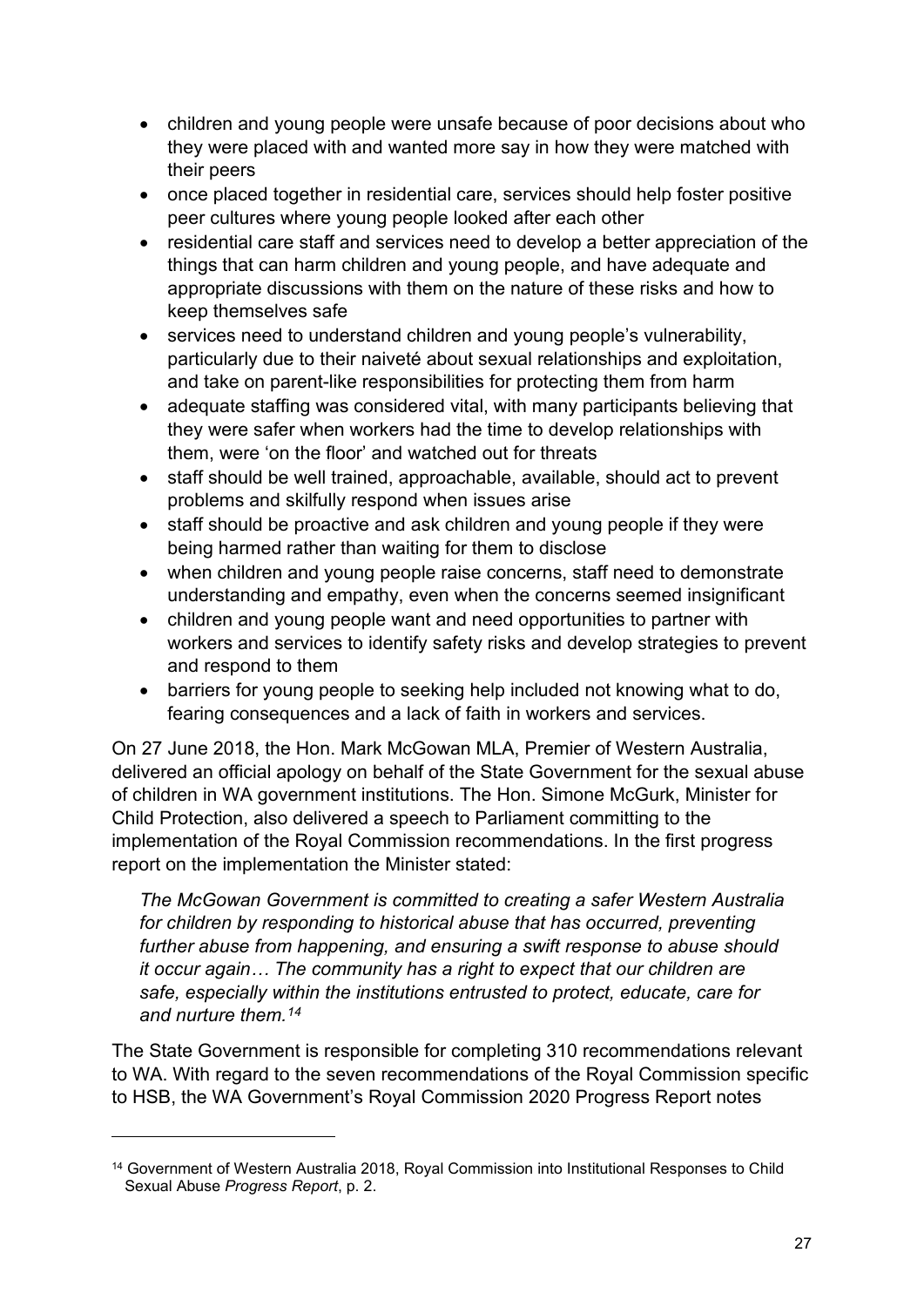these are being progressed alongside advocacy, support and therapeutic treatment recommendations for victims and survivors of child sexual abuse. The report states the:

*Department of Communities is leading the development of a framework which will guide and support the implementation of a new multi-agency, coordinated approach to the design and delivery of a sustainable and effective therapeutic service system in Western Australia with consultation occurring in the first half of 2021.* [15](#page-27-1)

# <span id="page-27-0"></span>**Department of Communities and the role of the CEO**

The Department has a legislative mandate under the *Children and Community Services Act 2004* (the CCS Act) to safeguard or promote the wellbeing of children, individuals, families and communities, and to provide for the protection and care of children in circumstances where their parents have not provided, or are unlikely or unable to provide, that protection and care.[16](#page-27-2)

A child is in the Chief Executive Officer's (CEO's) care if the child is in or subject to: provisional protection and care; a protection order (time-limited or until 18); a negotiated placement agreement; or is provided with placement services under section  $32(1)(a)^{17}$  $32(1)(a)^{17}$  $32(1)(a)^{17}$ . All children and young people in the CEO's care should receive a consistent standard of service that provides for their safety and wellbeing irrespective of where they are placed across the state of Western Australia.<sup>[18](#page-27-4)</sup>

The best interests of the child are required to be the paramount consideration for any decision made under the CCS Act (s.7) and the Department's child protection practices are guided by other sections in the CCS Act.

Section 8 of the CCS Act outlines matters that must be taken into account when determining what is in a child's best interests. These include:

- the need to protect the child from harm
- the capacity of the child's parents, or of any other person, to provide for the child's needs
- any wishes or views expressed by the child, having regard to the child's age and level of understanding in determining the weight to be given to those wishes or views
- the importance of continuity and stability in the child's living arrangements and the likely effect on the child of disruption of those living arrangements
- the child's physical, emotional, intellectual, spiritual, educational and developmental needs
- any other relevant characteristics of the child

<span id="page-27-1"></span><sup>15</sup> Government of Western Australia 2018, Royal Commission into Institutional Responses to Child Sexual Abuse *Progress Report*, p. 2.

<span id="page-27-2"></span><sup>16</sup> Department for Child Protection 2011, *Signs of Safety Policy*. Retrieved February 2021.

<span id="page-27-3"></span><sup>17</sup> Western Australia *Children and Community Services Act 2004.*

<span id="page-27-4"></span><sup>18</sup> Department of Communities 2018, *Better Care, Better Services. Safety and quality standards for children and young people in protection and care*.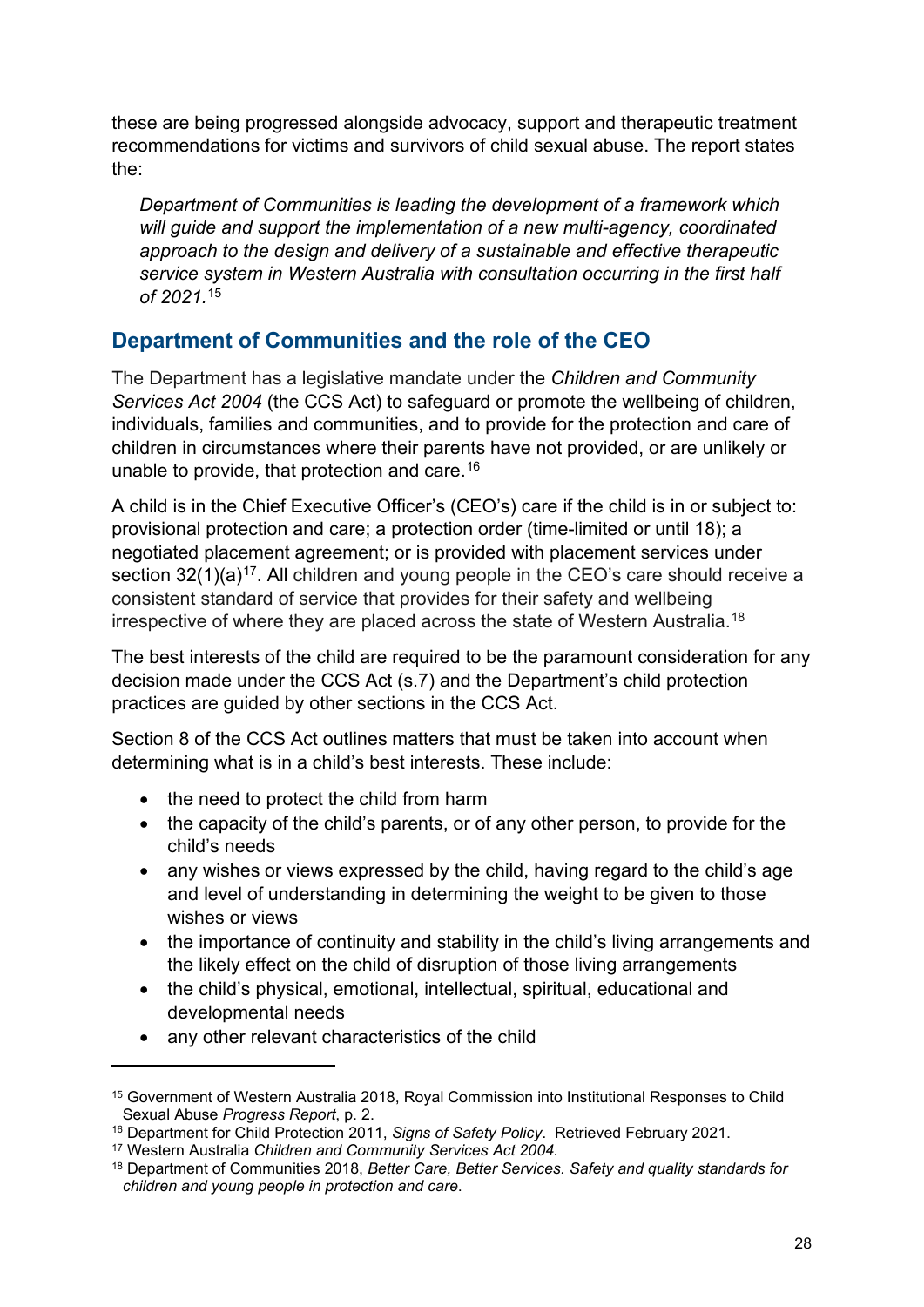• the likely effect on the child of any change in the child's circumstances.

Section 10 of the CCS Act states that if a decision under the Act is likely to have a significant impact on a child's life, then steps must be taken to ensure the child is able to participate in the decision-making process. The CCS Act identifies decisions about placement arrangements as one of the decisions likely to have a significant impact on the child's life.

In determining what is in the best interests of the child, the CCS Act also explicitly states that the matters taken into account are not limited to those listed in the Act.

The legislative responsibilities of the Department are primarily enacted through the *Better Care, Better Services Safety and quality standards for children and young people in protection and care* (2018) (the Standards), the policies of the Department, and in the guidance provided to staff in the Casework Practice Manual (CPM) and the Residential Care Practice Manual (RCPM).

The Department has in place a monitoring process through the Standards Monitoring Unit (SMU). The SMU undertakes monitoring visits to assess whether the services provided by the Department through District Offices (and in residential care homes) are meeting the required Standards, to identify excellence in service provision, and to highlight required actions and opportunities for service improvement.<sup>[19](#page-28-0)</sup> The monitoring of the Standards by the Department commenced with District Offices in 2007 and expanded to include CSOs funded by the Department to provide out-ofhome care arrangements in 2010.

In addition to the direct monitoring by the SMU the Department allocates \$100,000 per financial year to visits by Independent Assessors (Assessors) to residential care facilities. The SMU facilitates inspections of residential care facilities run by the Department and by community sector organisations by Independent Assessors pursuant to the CCS Act.[20](#page-28-1) The Assessors are appointed and remunerated by the Department and can at any time visit an out-of-home care facility in order to:

- inspect the facility
- inquire into the operation and management of the facility
- inquire into the wellbeing of any child in the facility
- see and talk with any child in the facility
- inspect any document relating to the facility or to any child in the facility.<sup>[21](#page-28-2)</sup>

Any child in an out-of-home care facility, or a parent or relative of a child, may request that the person in charge of the facility arrange for an assessor to visit a facility and see and talk with the child. Assessors also undertake a process of systematic visiting to residential care facilities. In the Commissioner's report *Oversight of services for children and young people in WA* it was noted that based

<span id="page-28-0"></span><sup>19</sup> Department of Communities website, Standards Monitoring Unit, accessed March 2021.

<span id="page-28-1"></span><sup>&</sup>lt;sup>20</sup> Department of Communities 2020, information provided to the Commissioner.

<span id="page-28-2"></span><sup>21</sup> Western Australia *Children and Community Services Act 2006.*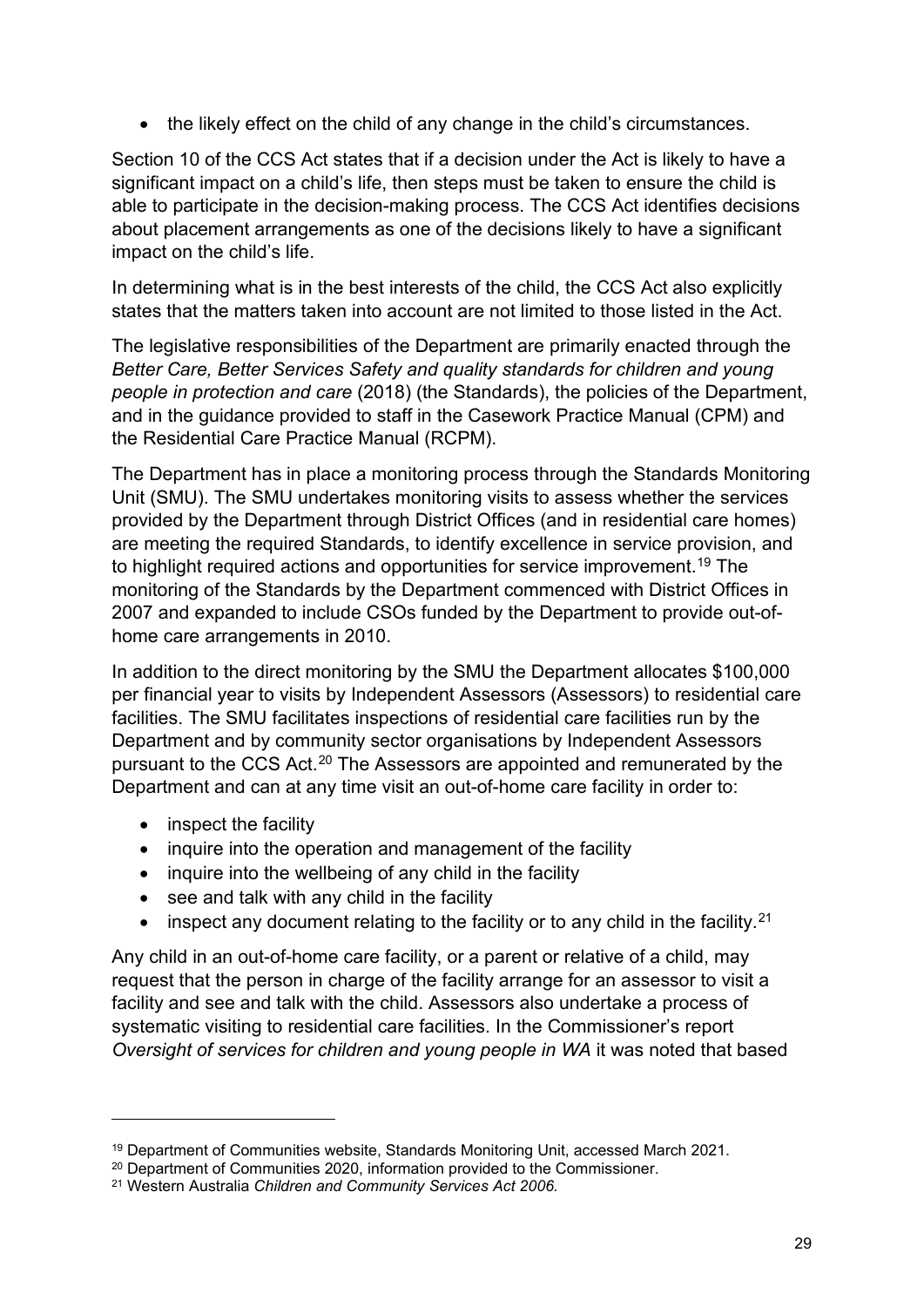on the inspection trends and timeframes at that time, each residential care facility will be visited by an Assessor approximately once every six to eight years.

The Department also funds the position of Advocate for Children in Care (Advocate). The Advocate is a role provided internally within the Department to support children and young people in care to know their rights and to have a say in decisions that affect their lives and the services provided for them.<sup>[22](#page-29-1)</sup>

The CCS Act also stipulates the CEO of the Department must prepare a Charter of Rights (Charter), promote compliance with this Charter and give a copy of the Charter to all children in the CEO's care. Age appropriate versions of the Charter and information for children and young people about their rights are on the Department's website. These rights are:

- I have the right to get help with my education, care and health and mental wellbeing.
- I have the right to take part in hobbies, sport, music, dance and/or art.
- I have the right to be kept informed about my care plan and to have my views considered.
- I have the right to be respected.
- I have the right to raise an issue or concern with my case worker, foster carer and/or the Advocate for Children in Care.
- I have the right to privacy and to have my own things.
- I have the right to be heard.
- I have the right to get help and support to go to court about my care.
- I have the right to have contact with my family and friends whenever possible.
- I have the right to be encouraged and supported in my religion and culture.
- I have the right to proper planning before leaving care.
- I have the right to be safe.

All young people in care have these rights, and the CEO may at times be balancing the competing interests and needs of different children and young people in decision making.

# <span id="page-29-0"></span>**Children and young people in out-of-home care in WA**

Based on the most recently published data, as at 30 June 2020, there were 5,498 children and young people in the care of the Department, 3,082 of whom are Aboriginal (56.06%).

The different living arrangements of the children and young people are outlined below, with 375 children and young people (6 per cent) living in residential care in either a funded community service organisation (284) or a residential home run by the Department  $(91)^{23}$  $(91)^{23}$  $(91)^{23}$ 

<span id="page-29-1"></span><sup>22</sup> Department for Child Protection and Family Support 2015, *Department for Child Protection and Family Support Annual Report 2014–15*, Government of Western Australia, p. 35.

<span id="page-29-2"></span><sup>23</sup> Department of Communities 2020, *Child Protection Activity Performance information 2019–2020.*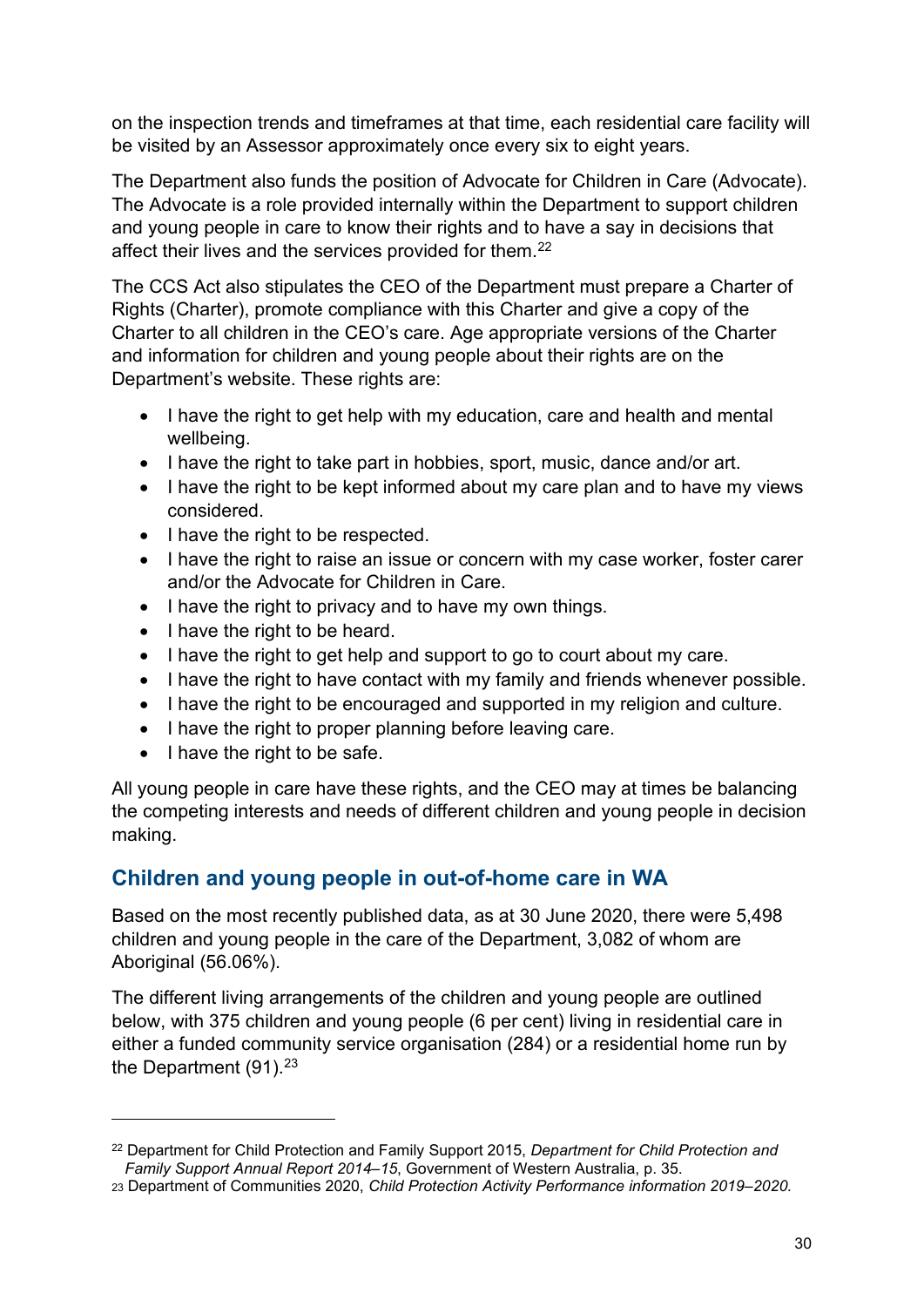The Ford Review<sup>[24](#page-30-1)</sup> noted as at 30 June 2006, there were 2,220 children and young people in care, 851 of whom were Aboriginal (38.3%). Of these, a total of 6.9 per cent of children and young people were placed in residential care, 2.7 per cent in Department facilities and 4.2 per cent in residential care with community sector organisations. While there have been significant changes to the residential care settings since that time and the number of children and young people in care has more than doubled since then, a similar total proportion of the 5,498 children and young people in care (6 per cent), were in residential care as 30 June 2020.



It was not in the remit of the Review to explore the capacity and adequacy of placement availability for young people in either residential care or the out-of-home care system more broadly or the growth (if any) in the number of placements within these care settings since 2006.

## <span id="page-30-0"></span>**Residential care in WA**

*The majority of children and young people in residential care have experienced severe 'early adversity' and have diverse previous experiences of sexual or physical abuse and neglect, or complex histories of trauma. Therefore, residential care provides care for some of the most disadvantaged, vulnerable and challenging young people in the out-of-home care system.*  Institute of Child Protection Studies<sup>[25](#page-30-2)</sup>

<span id="page-30-1"></span><sup>24</sup> Ford P 2007, *Review of the Department of Community Development*, Table 2.6, p.32.

<span id="page-30-2"></span><sup>25</sup> Moore T, McArthur M, Roche S, Death J, & Tilbury C, 2016, *Safe and sound: Exploring the safety of young people in residential care*. Institute of Child Protection Studies, Australian Catholic University, Melbourne, Royal Commission into Institutional Responses to Child Sexual Abuse, Sydney, p. 13.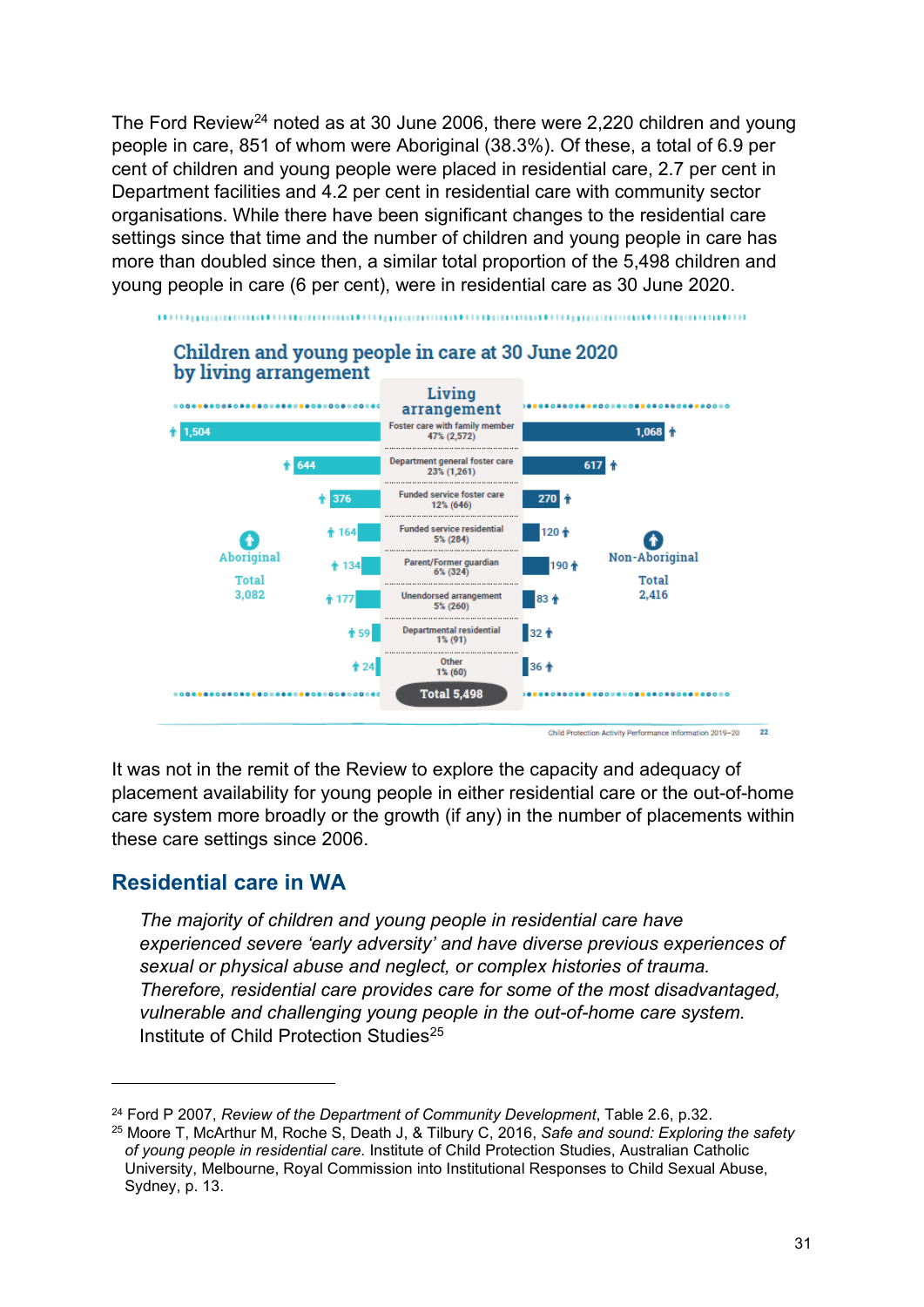The Department's residential care services comprise residential group homes (metropolitan and country), non-government family group homes (metropolitan and country) and the Kath French Secure Care Centre. In the metropolitan area, a residential group home will generally accommodate four young people.

The Department is the largest single provider of residential care across the state, with a placement capacity of 117 children and young people. The Department operates 23 group homes, 14 group homes in the metropolitan area (56 placements) and eight houses in regional areas (61 placements). The Department also provides secure care for up to six children and young people at the Kath French Centre.<sup>[26](#page-31-0)</sup>

The Department provides funding to eight community sector organisations who together provide 225 placements<sup>[27](#page-31-1)</sup> across family group homes, residential group homes and cottage care settings.

Royal Commission research noted residential care is considered to be a placement of last resort for children and young people requiring out-of-home care, and is used in circumstances in which other types of out-of-home care are unsuccessful or unavailable. The notion of a place of 'last resort' was affirmed consistently by all Department and CSO professionals in WA who spoke to the Review team.

To apply for a residential care placement for a child or young person, District staff complete a Care Arrangement Referral (CAR), which is an assessment of a child's needs. A Central Referral Team reviews the CAR and considers placement availability across the Department and the community sector organisations. Following consultation, offers of placement are made to the District. This offer includes provision of information and an acknowledgement of the risks in the placement by the District.<sup>[28](#page-31-2)</sup>

The Department's Casework Practice Manual states that residential care services provide time limited therapeutic residential care, which focuses on creating and sustaining care environments capable of healing the traumatic impact of abuse and neglect and the disrupted attachment that ensues. The Casework Practice Manual also states that a care arrangement for a child in a residential care service should be considered a time limited option and generally be for less than two years. However, the Casework Practice Manual goes on to note that in some circumstances, there may be a need for an extension for a child to remain beyond the two-year period.<sup>29</sup>

It was beyond the scope of the Review to evaluate the current residential care settings across WA or the efficacy of the Department's overarching therapeutic care framework<sup>[30](#page-31-4)</sup> within its residential care settings. It was also beyond the Terms of Reference to conduct research into residential care models nationally or internationally.

<span id="page-31-0"></span><sup>26</sup> Department of Communities, 2021, Information provided to the Review.

<span id="page-31-1"></span> $27$  Ibid.

<span id="page-31-2"></span><sup>28</sup> Department of Communities, 2020 *Casework Practice Manual,* Section 3.4.22 Residential care services.

<span id="page-31-3"></span><sup>29</sup> Ibid.

<span id="page-31-4"></span><sup>30</sup> Department for Child Protection and Family Support 2016, *Building a Better Future, Out-of-Home Care Reform in Western Australia*.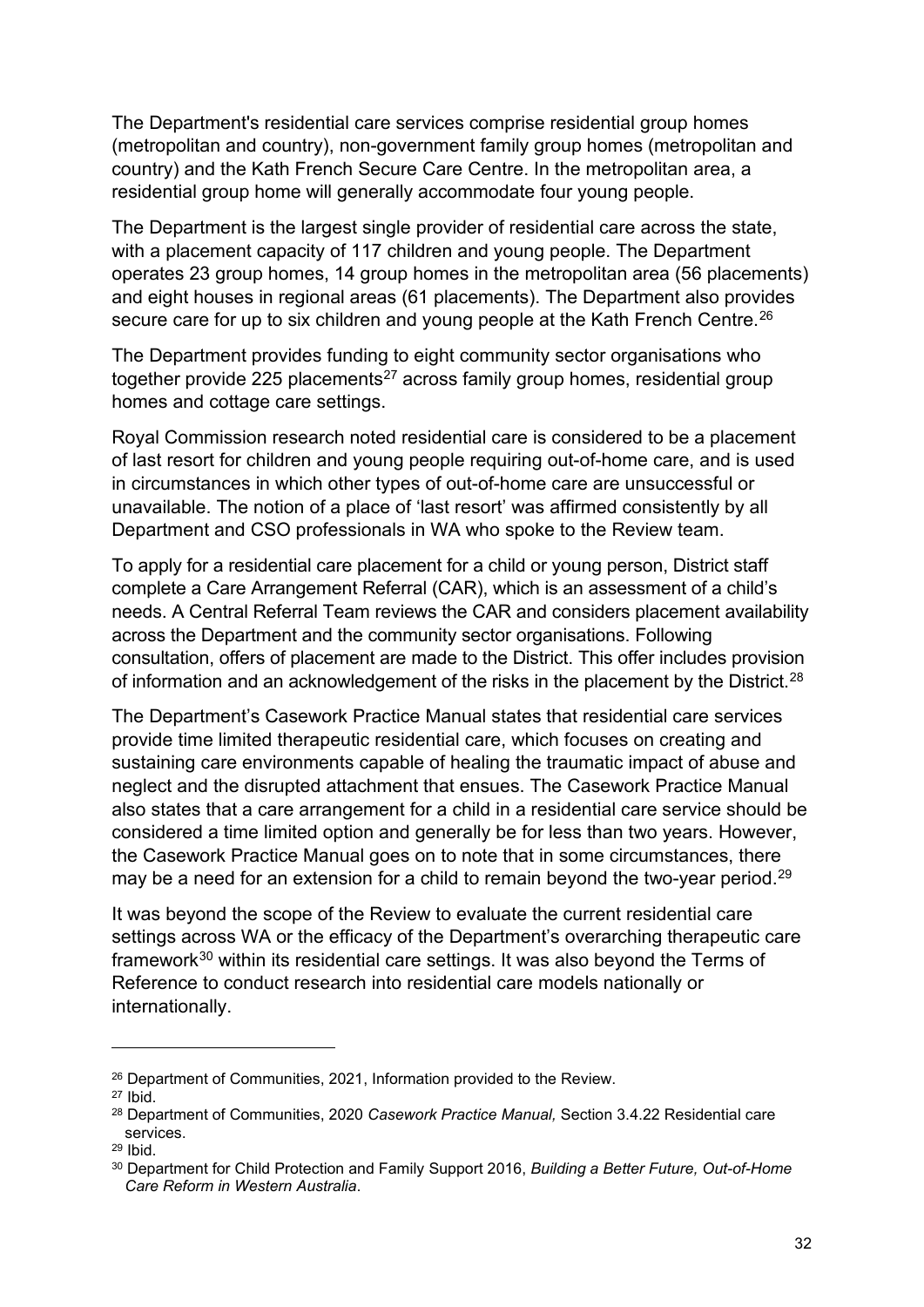# <span id="page-32-0"></span>**Findings**

Systemic issues are those that relate to or affect an entire system, organisation or network and result from problems arising or inherent in the overall system, rather than due to a specific, individual, isolated factor. Ideally, the right changes to the structure, organisation, policies or practices in a system could alleviate systemic problem(s). Such changes might include alteration of performance levels (e.g. quality of supply, workforce development, access to services), development of policy or changes to procedure, or clear regulatory guidelines and monitoring of these.

The Commissioner has made six findings relating to systemic issues that affect the wellbeing of children and young people in residential care. These findings have been generated primarily by utilising the Better Care, Better Services Standards as the expected benchmark set by the Department for its own practice within each District Office and for organisations providing out-of-home care. These Standards outline how organisations should provide safe care to and deliver positive outcomes for children and young people in the care of the CEO.<sup>[31](#page-32-1)</sup> The Standards relevant to the findings are set out in Appendix B.

Royal Commission recommendations relevant to each finding have also been outlined. While acknowledging that the Royal Commission's Final Report was only handed down in 2017, their inclusion in this Report highlights how full implementation could improve the out-of-home care system and the responses to children and young people who have been harmed or exhibit HSB in the present day.

At the time of this Review, it was clearly evident that in the current out-of-home care system, Department staff and care teams make difficult decisions on a daily basis about the placements of children in care settings. They are required to weigh up or juggle the needs and behaviours of individual children and young people as well as the potential risks of harm that can occur between children and young people from dysregulated behaviours, aggression, physical violence, self-harm, stealing, drug use, criminal behaviours and HSB.

Overwhelmingly, Department and CSO professionals who contributed to the Review expressed concern about the current residential care system within WA.

*"The Tier 1 model doesn't really work. Placing four unrelated, traumatised children together, everything we know now about therapeutic care, consistency, predictability, you can't actually physically achieve that in an environment that turns over so many young people on short term contracts...with continuous carer changeover because of the complexity that they're dealing with all the time."* 

<span id="page-32-1"></span><sup>31</sup> Department of Communities 2018, *Better Care Better Services. Safety and quality standards of children and young people in protection and care*, p. 5.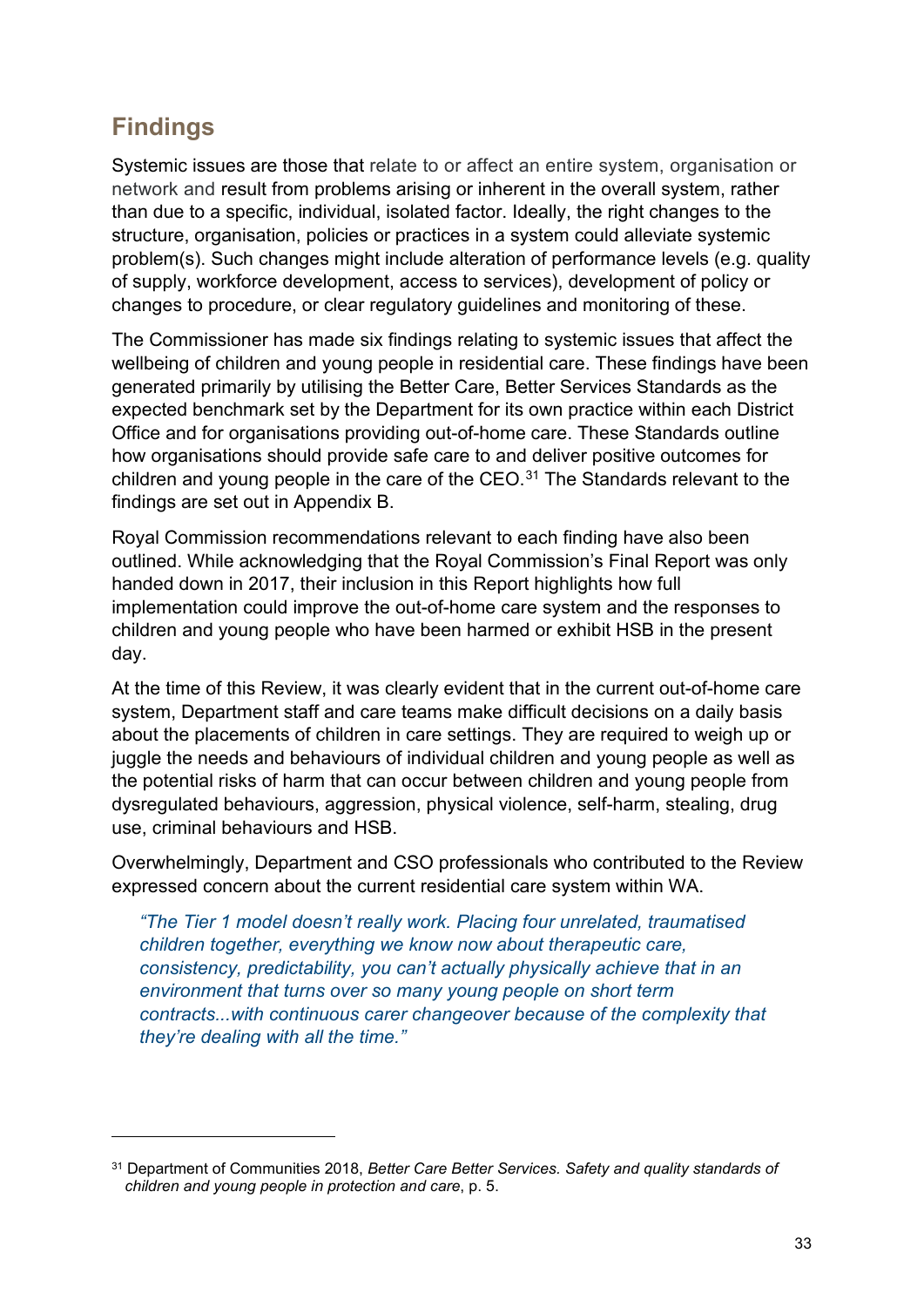*"The system needs to be more flexible and individualised to the young people to meet their needs. If there's a placement available, that's where the young person has to go in."* 

*"We have to ask, is the model of having four traumatised strangers together in a house the right way? We're forcing them to live with people they don't know and they've all got trauma. We don't have the ability to change it because there just aren't enough alternatives."*

The best interests of the child are required to be the paramount consideration for any decision made under the CCS Act. This includes placement decisions made in relation to residential care homes.

It is not in the best interests of any child who has a history of being sexually abused to be placed in an environment where they are at risk of being physically, sexually, psychologically or emotionally harmed by another child.

It is also not in the best interests of any child with a history of violent behaviours and HSB to be placed in an environment where they may harm another child.

Department records examined did not always outline the rationale for making placement offers or decisions, or for maintaining placements where HSB safety risks were not able to be managed. This lack of transparency impeded assessment of how the best interests of children and young people are determined during these processes and why decisions such as these are made.

The placement of Macie into a residential care home with Lee, a child with a history of HSB, was not a unique event or even an isolated practice in WA - case records, internal reports, Department policies and practices, and discussions with Department and CSO professionals demonstrated that other children and young people with HSB are, and are expected to be, residing in residential care arrangements that may place other children at risk.

Department records of discussions that occurred during Macie and Lee's placement together appear to indicate that retaining each child's current placement in the house was the primary goal of Macie and Lee's respective care teams. Whilst stability for children in care is important for their wellbeing and is enshrined in the Standards,  $32$ the Standards also clearly state that children and young people's safety needs must be met and that services ask children and young people about their safety needs and are responsive to these.<sup>[33](#page-33-1)</sup> The CCS Act, in determining what is in a child's best interests, lists the need to protect the child from harm as a mandatory consideration [34](#page-33-2)

Department staff spoke about leaving children in dangerous or risky situations because there were no other alternatives. They also reflected that often they only

<span id="page-33-0"></span><sup>32</sup> Department of Communities 2018, *Better Care Better Services. Safety and quality standards for children and young people in protection and care*, Standard 1.

<span id="page-33-1"></span><sup>33</sup> Ibid, Safety Standard.

<span id="page-33-2"></span><sup>34</sup> Western Australia 2006, *Children and Community Services Act*, s8 (1) (a).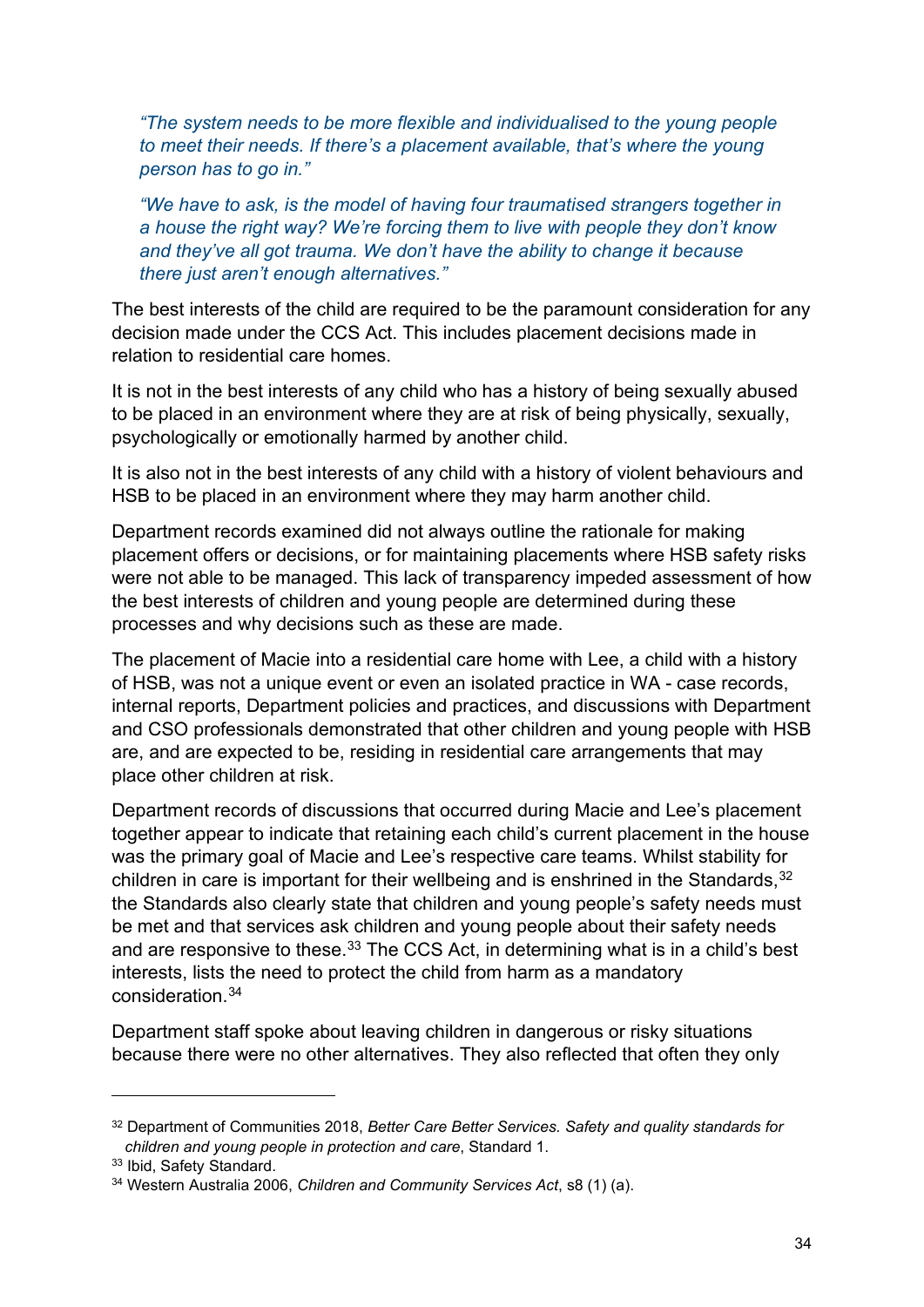have a "fleeting window" to help a child who wants to remove themselves from an unsafe or dangerous situation and that in most cases, if the Department does not have a placement for a young person who is seeking one, then often the young person won't return the next day.

The decision not to move Macie or Lee from their shared placement was likely indicative of a broader and ongoing Departmental issue regarding a lack of suitable temporary and long term care placements for vulnerable children and young people and/or children who pose a risk to others, and for children and young people in general. Information provided to the Review showed that family, foster care and residential care placements are all limited and insufficient in both numbers and availability. Residential care placement options were described as "fully subscribed and saturated" by one Department officer.

As well as being protected from harm in care, promoting the best interests of children and young people includes meeting their physical, emotional, intellectual, spiritual, educational and developmental needs. Macie and Lee both experienced considerable adverse experiences prior to coming into the care of the CEO. They each had a right to receive timely and thorough assessments of their needs and effective therapeutic services. Their cases highlight the fact that the timely provision of effective support services designed to address the impacts of trauma is critical to achieving positive, life changing outcomes for young people in care.

Providing effective interventions to individual children and young people will also improve the safety in care settings where the children and young people are placed, as effective individual interventions can be expected to reduce negative or harmful behaviours towards other children and staff.

The Review also identified that the Department must place greater emphasis on the views of children and young people in care when making decisions that affect their lives. In order to do so, the Department must have a range of adaptable tools and skill sets at its disposal so that care teams can engage with each child or young person in a manner that feels safe for the child and gives them the confidence to share their honest views in the knowledge they will be listened to.

The Review noted that there has been minimal change in the policy and practice guidance for Department staff in WA since the Commissioner's project on HSB in 2018 and the *Final Report* of the Royal Commission in 2017.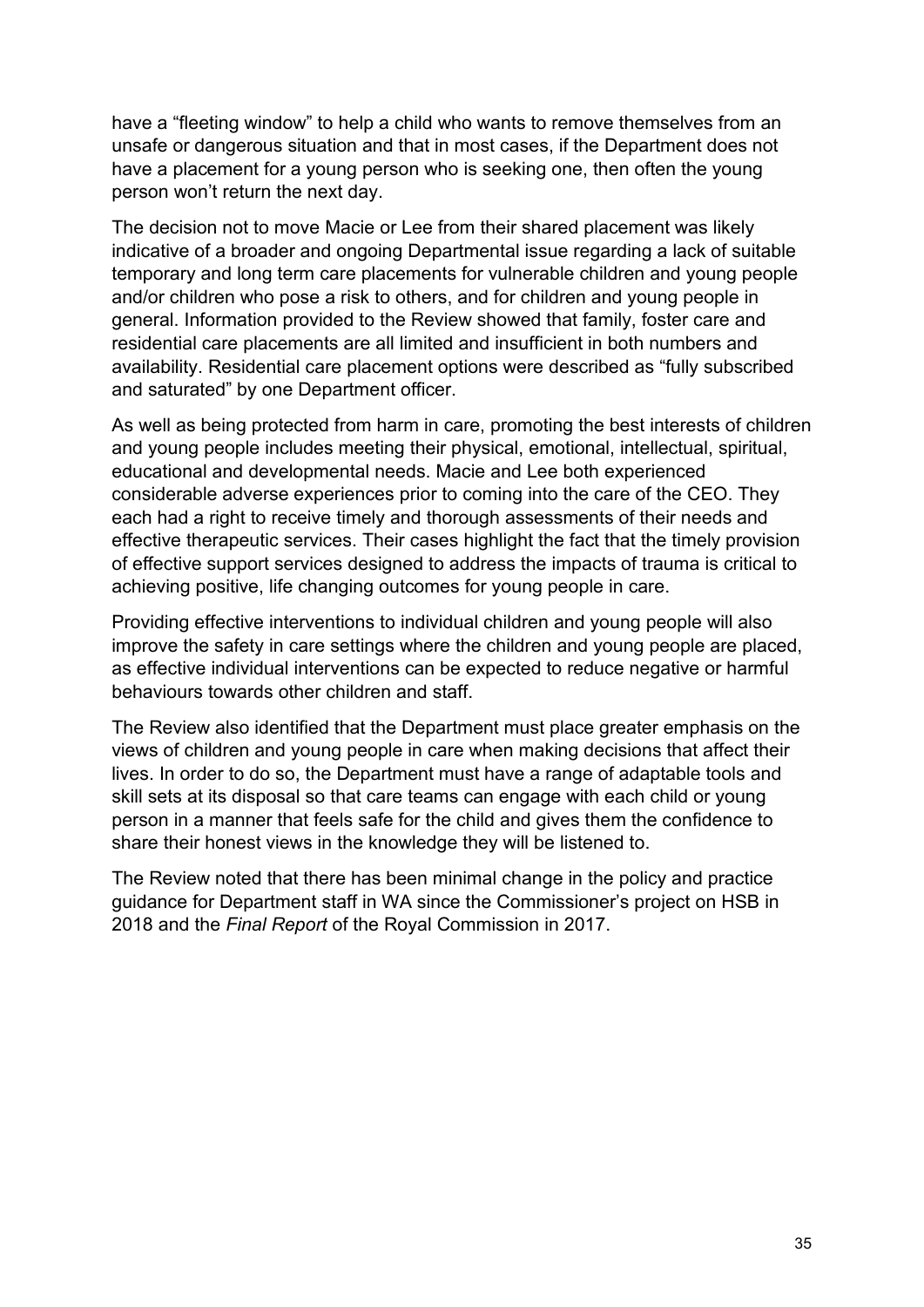# <span id="page-35-0"></span>**Finding 1**

**The rights of children and young people to be effectively engaged in the planning and decision making that impacts their lives and to be supported and empowered to know their rights, raise their concerns and have these responded to in a timely manner are not routinely upheld by the Department.**

#### **Case file review**

The following questions were raised through the case file review process for further analysis:

- Are the views of children and young people in residential care being appropriately considered when making key decisions about their safety and wellbeing?
- Are children and young people in residential care supported and empowered to know their rights?
- Do Department policies and/or practices help or hinder children and young people accessing the Advocate for Children in Care and/or independent advocacy services?

## **Analysis**

#### Consideration of the views of children and young people

Under Article 12 of the UN Convention on the Rights of the Child, children who are capable of forming their own views have the right to express those views freely in all matters affecting them, with their views given due weight in accordance with their age and maturity. This is translated into State law through section 10 of the CCS Act. The CCS Act also requires that the best interests of the child be the paramount consideration for any decision made under the Act. Section 8 of the CCS Act explicitly lists the wishes or views expressed by the child as one of the matters that must be taken into account when determining what is in the child's best interests.

The Department's Standards further reiterate the importance of the child's views stating that in 'performing a function or exercising a power under the Act relating to a child, the considerations of highest priority must be the best interests of the child and child participation'. [35](#page-35-1)

Case files show that both Macie and Lee expressed concerns about their out-ofhome care arrangements to Department staff. These concerns included fears of being harmed, fears of harming others, that personal Safety Plans were not working, and that the Department was not doing anything in response to the disclosures they were making. Lee is recorded as speaking to Department staff on multiple occasions about his belief that he was at risk of reoffending against younger residents, both before and after Macie was placed in the same residential care home as him. Macie is also recorded as speaking to Department staff 20 times in relation to HSB by Lee.

<span id="page-35-1"></span><sup>35</sup> Department of Communities 2018, *Better Care Better Services. Safety and quality standards for children and young people in protection and care*, p. 5.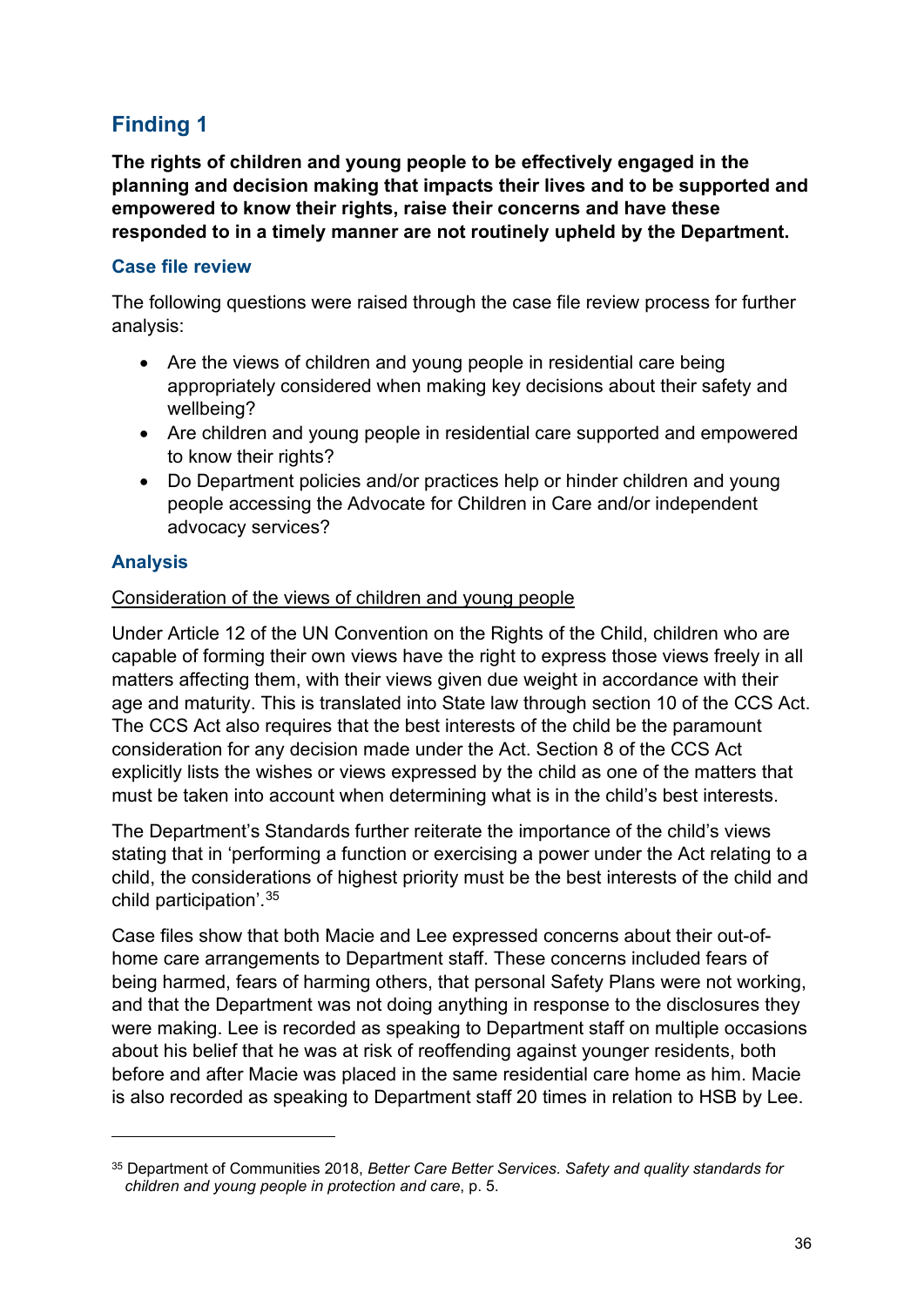This included expressing fears within the first six days of sharing a residential care placement with Lee that he was "taking advantage of her" and directly raising her fear of being sexually assaulted with staff six weeks into her and Lee's shared placement.

Case files contained records of both Macie and Lee being told by their respective care teams that the problems they had raised were the result of their own actions, for example, placing themself in unsafe situations or not engaging with supports offered. The Department records also indicated that the safety disclosures Macie and Lee made to a variety of Department staff over a number of years independently came to be seen by some staff in their respective care teams as attempts to influence placement decisions and were subsequently discounted when later raised.

The fact that both Macie and Lee had this experience across separate District Office and out-of-home care teams over a number of years suggests there was a systemic issue regarding inconsistent implementation of Quality Standards 2 and 7 of the Department's Better Care, Better Service Standards. The Review was not provided with information that demonstrated this issue had been rectified in the intervening years.

The Department uses a software program called Viewpoint to assist in understanding the views of children in care.<sup>[36](#page-36-0)</sup> Concerning Viewpoint surveys completed by Macie did not always trigger meaningful change for her, suggesting the Viewpoint results were not consistently used by the Department in case planning and that issues raised through Viewpoint were not consistently responded to. Lee did not always complete his Viewpoint surveys. Case file records did not demonstrate whether alternative methods were used to ascertain Lee's views about his experience of out-of-home care.

The Auditor General's 2018 report on young people leaving the care of the CEO noted that:

*To promote participation and engagement, the Department developed a selfinterviewing web based program for all children and young people in care called Viewpoint. Support workers are required to invite all children and young people aged 5-17 to complete it as part of their planning process. In just over half (53%) of the cases we looked at, the young person did not complete the Departmental tool. The figures were even lower when compared across all 14- 17 year olds in the care of the Department. Only 41 per cent had completed the tool at 31 December 2017. Data was not available for the 15 to 17 year olds.[37](#page-36-1)*

<span id="page-36-0"></span><sup>36</sup> Department of Communities 2020, *Case Practice Manual,* Section 3.4.4, Viewpoint is a web-based software program introduced in 2011 that promotes participation by children in the development of their personal care plans and in the development of services to meet the needs of all children in care.

<span id="page-36-1"></span><sup>37</sup> Western Australian Auditor General 2018, *Young People Leaving Care,* Report 2: August 2018–19.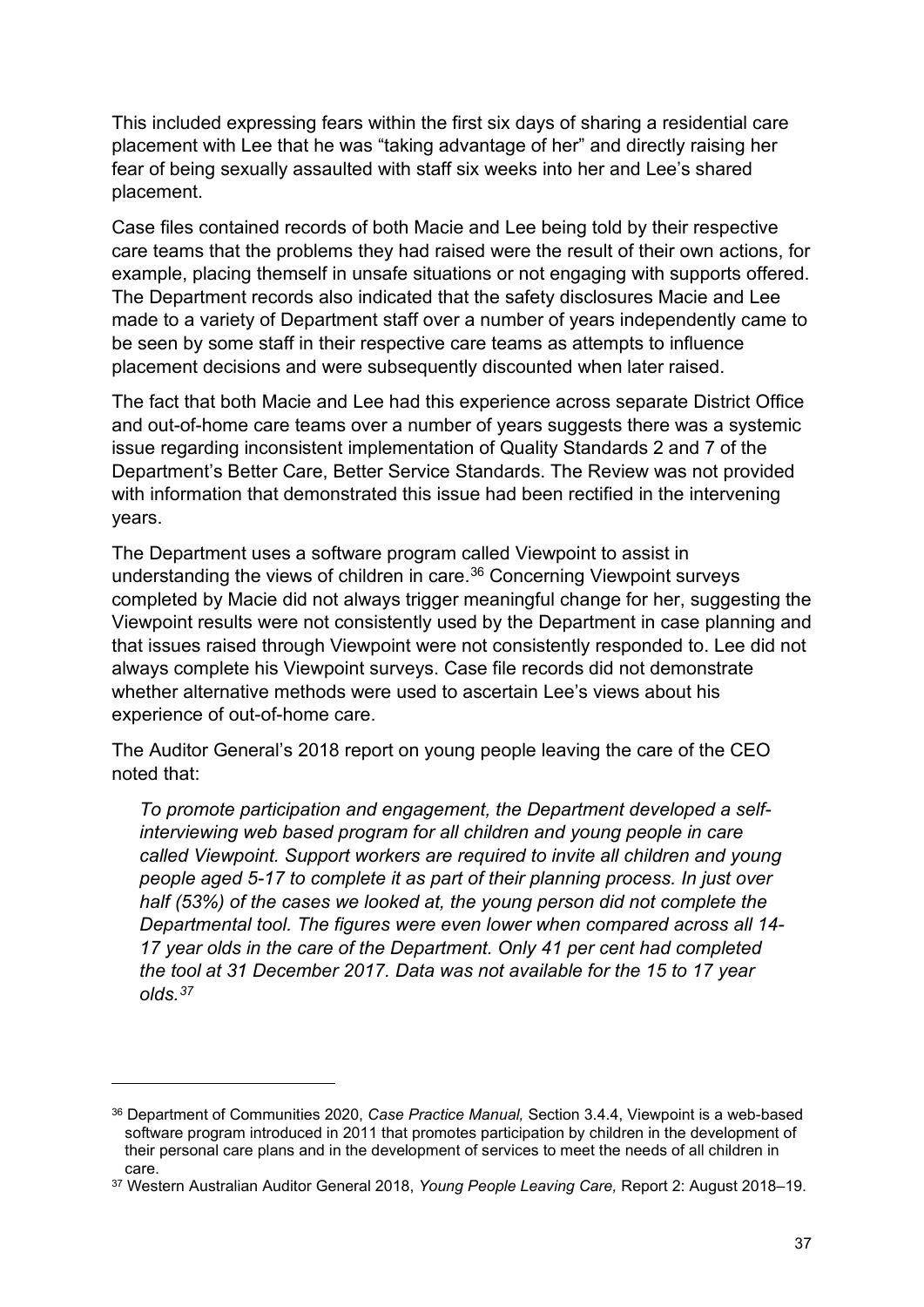Again, this suggests a systemic issue was present regarding the implementation of Quality Standards 2 and 7. As above, the Review was not provided with information that demonstrated this issue has since been rectified.

#### Supporting and empowering children and young people to know their rights

As reflected in Better Care, Better Services Standard 7, the Department requires that children in care must first know about their rights in order to be empowered to raise concerns about these rights not being met. The Standard requires that children in care are provided with the Charter of Rights for Children and Young People in Care and that this is reviewed with them annually.

Information available to the Review suggested that while it is likely the majority of children in care are aware of and supported to know and exercise their rights, a significant minority may not be. In 2016 the Commissioner consulted with children and young people in the care of the CEO. The Commissioner found that when asked if they had heard about or seen a copy of the Charter of Rights, 57 (66%) of the 86 children and young people who responded to this question had seen or heard of the Charter, and 29  $(34%)$  had not.<sup>[38](#page-37-0)</sup>

During the Review, numerous Department staff confirmed that not all children and young people in care have access to their care information, and that the Department does not routinely make them aware of their ability to access legal compensation for the damage they suffered, either before, during or after their time in care. In addition, Department staff informed the Review that very few children and young people make a formal complaint in relation to their experiences in residential care.

#### Access to the Advocate

The service protocols for the Advocate note that the position 'reflects the Department's commitment to providing our young people in care with meaningful participation in their care'. [39](#page-37-1) They also state*,* 'Advocacy must be responsive and timely: delays in responding to children and young people, for whatever reason, will reduce their trust and confidence in the service and is also likely to prejudice the wellbeing of the child or young person. Children and young people have a different perception of time from adults and the service needs to respond quickly'. [40](#page-37-2)

There has been one FTE for this Advocate position since the inception of the role in 2006. In June 2006, there were 1,968 children in care; [41](#page-37-3) as at 30 June 2020, that number had grown to 5,498.

Thirteen years into her time in care, Macie sought the involvement of the Advocate for Children in Care to support being heard by the Department. Her case records

<span id="page-37-0"></span><sup>38</sup> Commissioner for Children and Young People WA 2016, *Speaking Out About Raising Concerns in Care,* Commissioner for Children and Young People WA, p. 36.

<span id="page-37-1"></span><sup>39</sup> Department for Child Protection 2015, *Advocacy for children and young people in care*, p, 1. <sup>40</sup> Ibid, p. 2.

<span id="page-37-3"></span><span id="page-37-2"></span><sup>41</sup> Commissioner for Children and Young People 2014, *The State of Western Australia's Children and Young People – Edition Two,* 3.19 Out-of-home care, p. 145.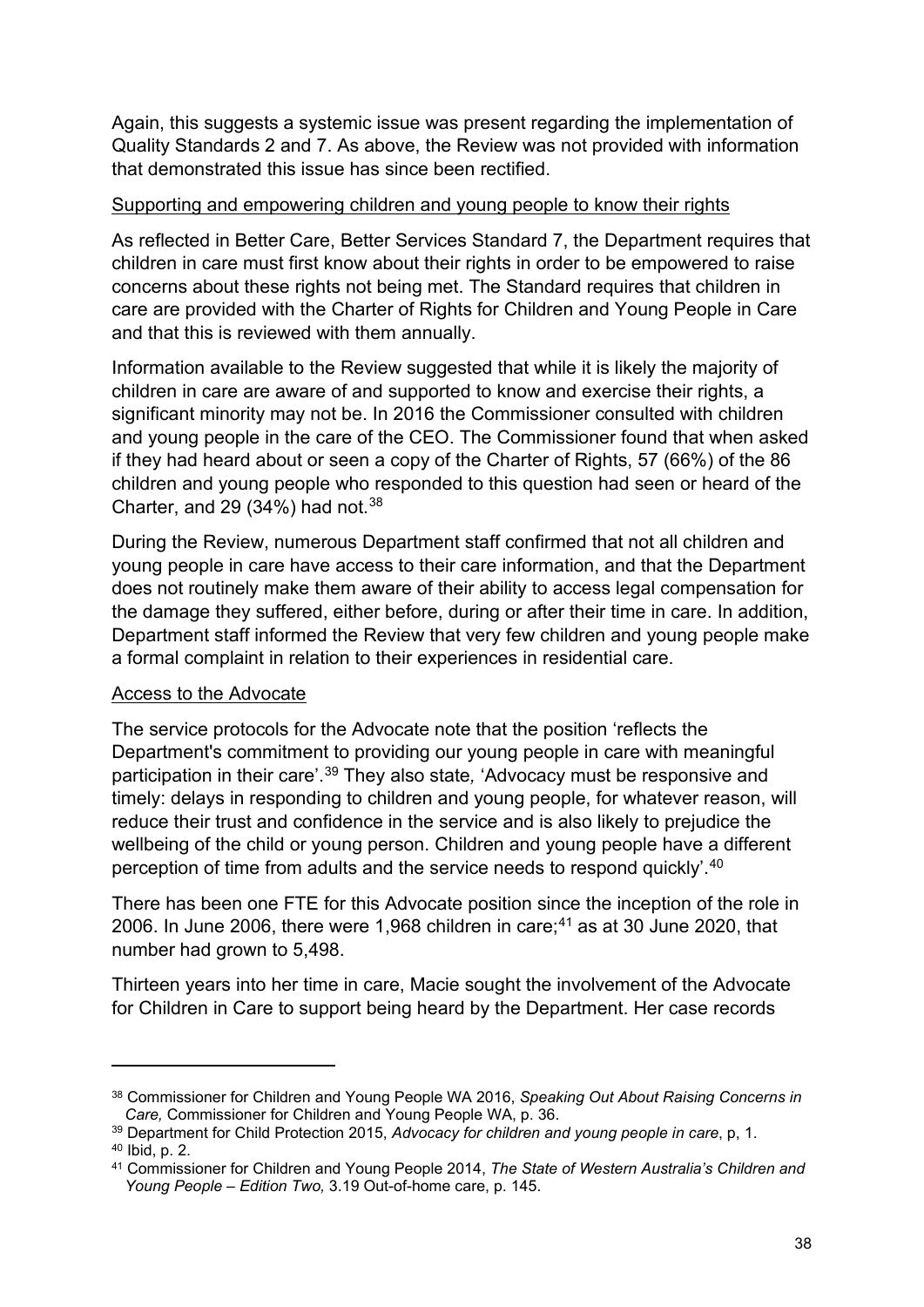note she requested a referral to the Advocate but that a worker appeared to act as a barrier to accessing the Advocate:

*"[Macie] asked if she can speak with the child advocate [staff person] said this was always an option, but they will ask her what attempts she had made to work out the situation with her Case Manager first."* 

Case file records also showed that when Macie sought access to a preferred support person from the Department to help her formally have her views heard in a forensic interview, this was denied.

Despite Lee repeatedly raising concerns about his placement and the harm he may cause to other children, the Department's records do not indicate that he was referred to the Advocate, or a non-government independent advocacy service, to assist him in raising his concerns or having his views heard and understood by the Department.

It is not possible to comment on whether Lee and Macie's experiences were isolated or more widespread on the basis of the information available to the Review.

As part of the 2016 consultation by the Commissioner mentioned above, children and young people were asked whether they knew about the Advocate. Of the 81 children and young people who responded, 28 (35%) said they were aware of the Advocate, and 53 (65%) were not. $42$ 

The resources dedicated to the role of the Advocate (one FTE) and the location of the role (within the Department of Communities), combined with this lack of awareness of the position, collectively represent a systemic issue in terms of children and young people in out-of-home care having access to timely and independent advocacy services.

#### **Conclusions**

The Department does not consistently meet Better Care, Better Services Standards 2 (children and young people, and those important to them, are continuously engaged to participate in planning and decision making that impacts on their lives and their future) and 7 (children and young people are supported and empowered to know their rights, raise their concerns, and have these responded to and resolved in a timely manner). Current policy and practice is not consistent with Royal Commission recommendations 6.4 and 6.6 in relation to the implementation of its recommended Child Safe Standards 2 and 6 in out-of-home care.

The participation of children and young people is articulated in Department standards, policies, practice frameworks and related resources. In line with the research and recommendations of the Royal Commission, the voices of children and

<span id="page-38-0"></span><sup>42</sup> Commissioner for Children and Young People 2016, *Speaking Out About Raising Concerns in Care*, Commissioner for Children and Young People, p.37.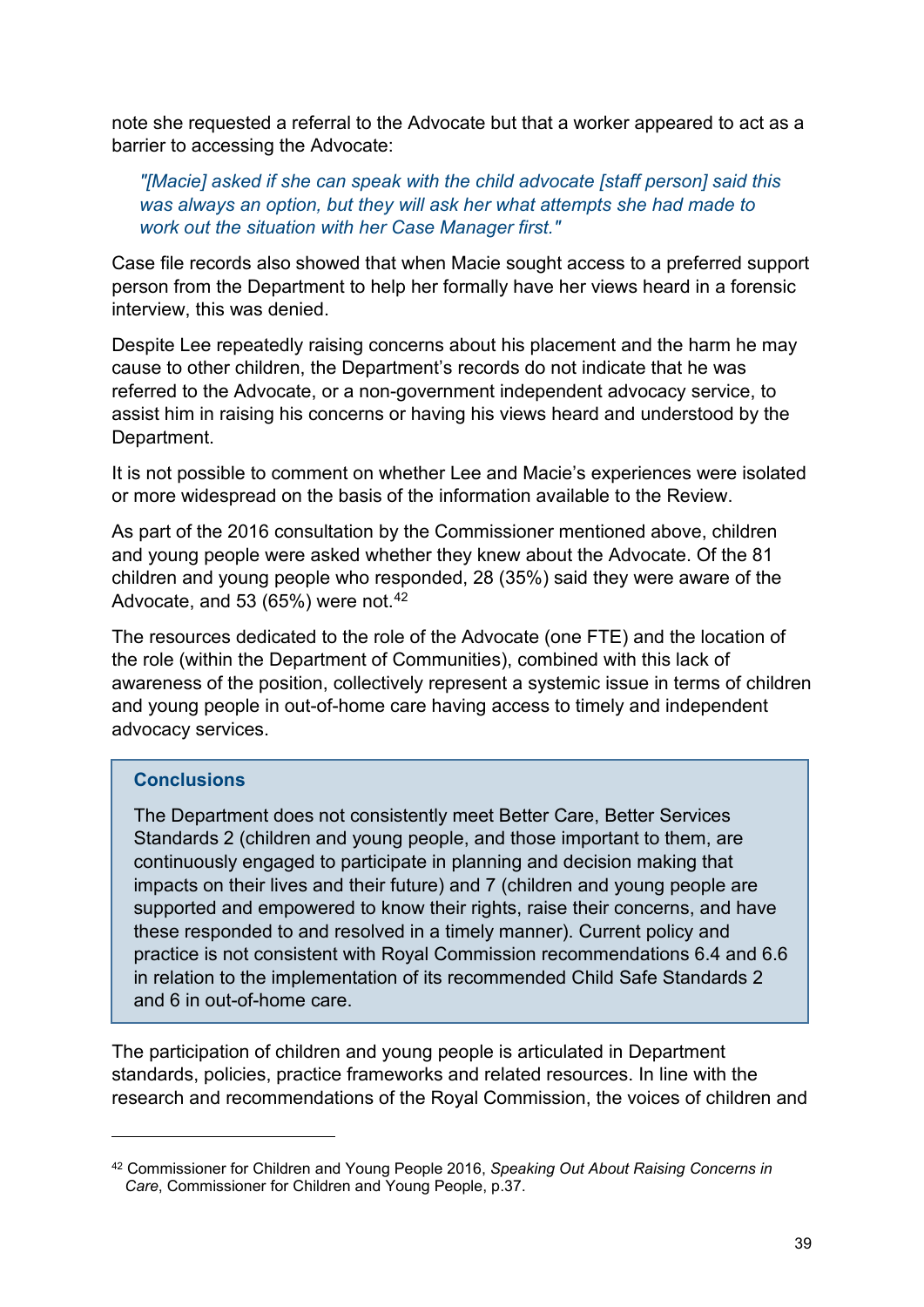young people, their concerns and disclosures of harm must be listened to, heard, responded to and be given greater weight in decision-making processes.

From the analysis conducted, it is apparent that the views of children in out-of-home care are not always heard or acted upon by the adults responsible for making carebased decisions about them.

Internal mechanisms put in place by the Department to support the ability of children in care to raise concerns, such as the Advocate, complaints processes, or Viewpoint cannot on their own address concerns raised by children in residential care. The Department should ensure these tools are easily accessible to and meaningful for children in residential care, and that the information provided by children is being appropriately responded to by case workers and decision makers for the purpose of achieving safety and the best outcomes for these children and their peers.

The information provided to the Review suggests that an advocate, independent of the Department, is required to protect and promote the rights of children in residential care. Complaints and systemic oversight bodies play a valuable role, however the experiences of young people highlight the need for an independent person who can work with individual children and families, the Department and CSOs to protect the children's interests before problems occur.

# **Finding 2**

**The information and knowledge management systems of the Department are not fit for purpose and impede decision making for children and young people and organisational accountability.** 

# **Case file review**

The following questions were raised through the case file review process for further analysis:

- What impact is the Department's information management and knowledge systems, policies and practices having on decision making, support provision and/or resource allocation in relation to children in out-of-home care?
- Can children and young people in out-of-home care or previously in out-ofhome care easily access their case records that are held by the Department?

# **Analysis**

## Information Management System

The Department's current Information Management System (IMS) is comprised of two separate databases (ASSIST and Objective). Records relevant to a child in residential care can be stored across both databases. Both Assist and Objective are complimentary systems, with Objective as a records storage system and Assist as a data system. Staff use information in both systems when gathering or assessing information.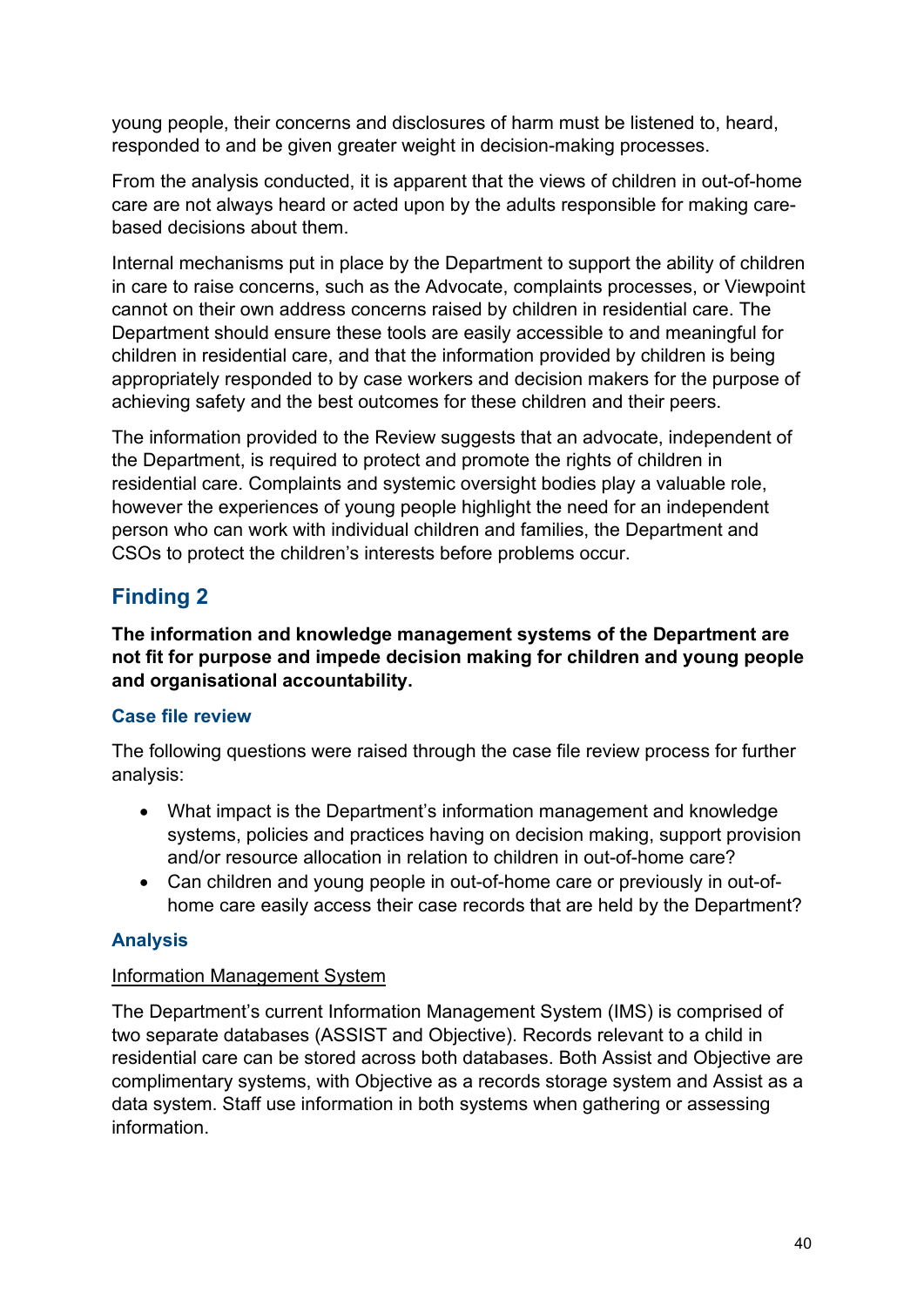The case history documentation provided by the Department for Macie was approximately 20,000 pages. Lee's extended to approximately 10,000 pages. In both cases, the young people's case files included records of some unrelated children who were present in shared residential care placements. The Review was informed that case files of this size remain common.

Several Department staff described the difficulty of trying to become familiar with the contents and documents within a child's case file due to the volume of records within a full suite of case files. One staff member described the task as "intimidating".

Department staff recorded in Macie and Lee's case files on a number of occasions that the Department's IMS did not have capacity to place the specific alerts or 'red flags' on the file notes they felt necessary. The Department informed the Review that there is an 'alert' section in Assist where staff can record notes and cross-reference Objective documents that provide case details. However, current department staff across multiple teams informed the Review that the Department's IMS still does not give a comprehensive snapshot of a child's case history and that alerts only relate to a brief case history summary, with one staff member stating "case alerts and flags don't really work".

Within the Department's IMS, there are different filing repositories with different levels of access to information depending on the role of workers. It was only possible in a small number of instances to track relevant information and decision making about responses to the escalation of HSB concerns within the residential care home Macie and Lee lived in.

Department staff advised the Review that routinely some information is not filed in the required IMS databases but is left on local drives or in email folders. Department staff also advised the Review that they often have to duplicate documents across different files (e.g. residential care file; case management file).

The Royal Commission noted in their *Final Report* in 2017 that all state and territory government representatives acknowledged the need for immediate investment in new or upgraded administrative records systems to enhance the ability of child protection caseworkers to access essential information in a timely manner and to enable data to be easily extracted for national reporting.

*The representatives from Queensland, Western Australia, South Australia, Tasmania and the Northern Territory readily acknowledged that the 'legacy' systems they continued to rely on were no longer adequate and needed to be upgraded or replaced and that the insights gained from upgrade projects elsewhere would inform their thinking on how to proceed.*[43](#page-40-0)

The Review was not made aware of plans by the Department to address the concerns identified in relation to its current IMS.

<span id="page-40-0"></span><sup>43</sup> Commonwealth of Australia 2017, Royal Commission into Institutional Responses to Child Sexual Abuse *Final Report Volume 12, Contemporary out-of-home care,* Commonwealth of Australia, p. 253.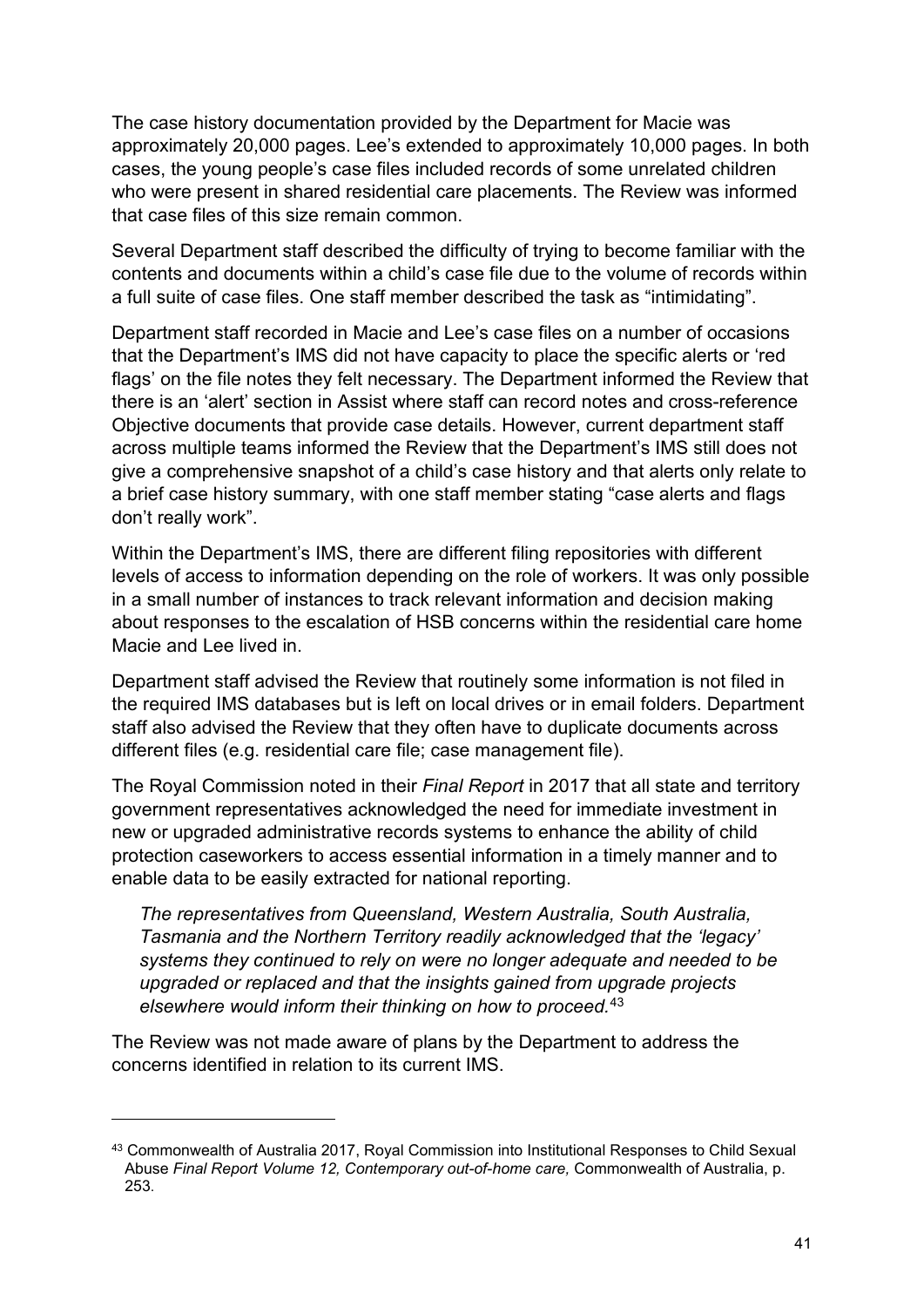#### Record keeping

The Royal Commission found "the creation of accurate records and the exercise of good recordkeeping practices are critical to identifying, preventing and responding to child sexual abuse."[44](#page-41-0) The Royal Commission went on to recommend that all institutions that engage in child-related work implement five key principles that would underpin their records and recordkeeping practices to ensure full and accurate records are created, preserved and accessible (Recommendation 8.4). The Western Australian Director of State Records subsequently provided advice to State Government Departments to assist in their implementation of Recommendation 8.4.

The Review noted that significant Department planning and care documents related to Macie and Lee (e.g. quarterly care reports, placement referrals, care plans) often consisted of copy and pasted information from previous reports. There were also a number of instances where these reports did not reflect current issues or supports in place for the young people or did not present the full set of relevant facts to decision makers. Case records documented Department staff apologising to an external professional for not providing key information in a referral form, noting the "case is so layered and involved that it is very difficult to capture everything in a small document".

The fact that these issues were observed to have occurred across multiple case workers in separate District Offices and were raised in a contemporary context in discussions with Department and CSO staff, suggests that this remains a systemic issue for the Department today.

The RCPM states that case notes recording all relevant information must be kept in relation to each individual resident. These notes should reflect the child's current Care Plan and Safety Plan and be detailed and objective. However, in some cases, the Review noted that key information from residential care staff had been inadequately recorded or not recorded contemporaneously. Department staff advised the Review that it remains an issue that residential care workers often do not have time to complete their case notes at the end of their shift.

The Department's prescribed record keeping practice for staff distinguishes between objective and subjective information, and requires them to be clear if the information they are noting is their own subjective impression or actual observation.<sup>[45](#page-41-1)</sup> This was not always evident in the case records sighted by the Review. Discussions with Department staff suggest that this remains an issue within care records. The impact of this was best illustrated by a senior Department staff member, who told the Review:

*"[a] child can be demonised in the [Care Arrangement Referral] or paperwork".*

<span id="page-41-0"></span><sup>44</sup> Commonwealth of Australia 2017, Royal Commission into Institutional Responses to Child Sexual Abuse *Final Report, Recordkeeping and information sharing, Volume 8,* Commonwealth of Australia, p. 9.

<span id="page-41-1"></span><sup>45</sup> Department of Communities 2020, *Case Practice Manual* and *Residential Care Practice Manual.*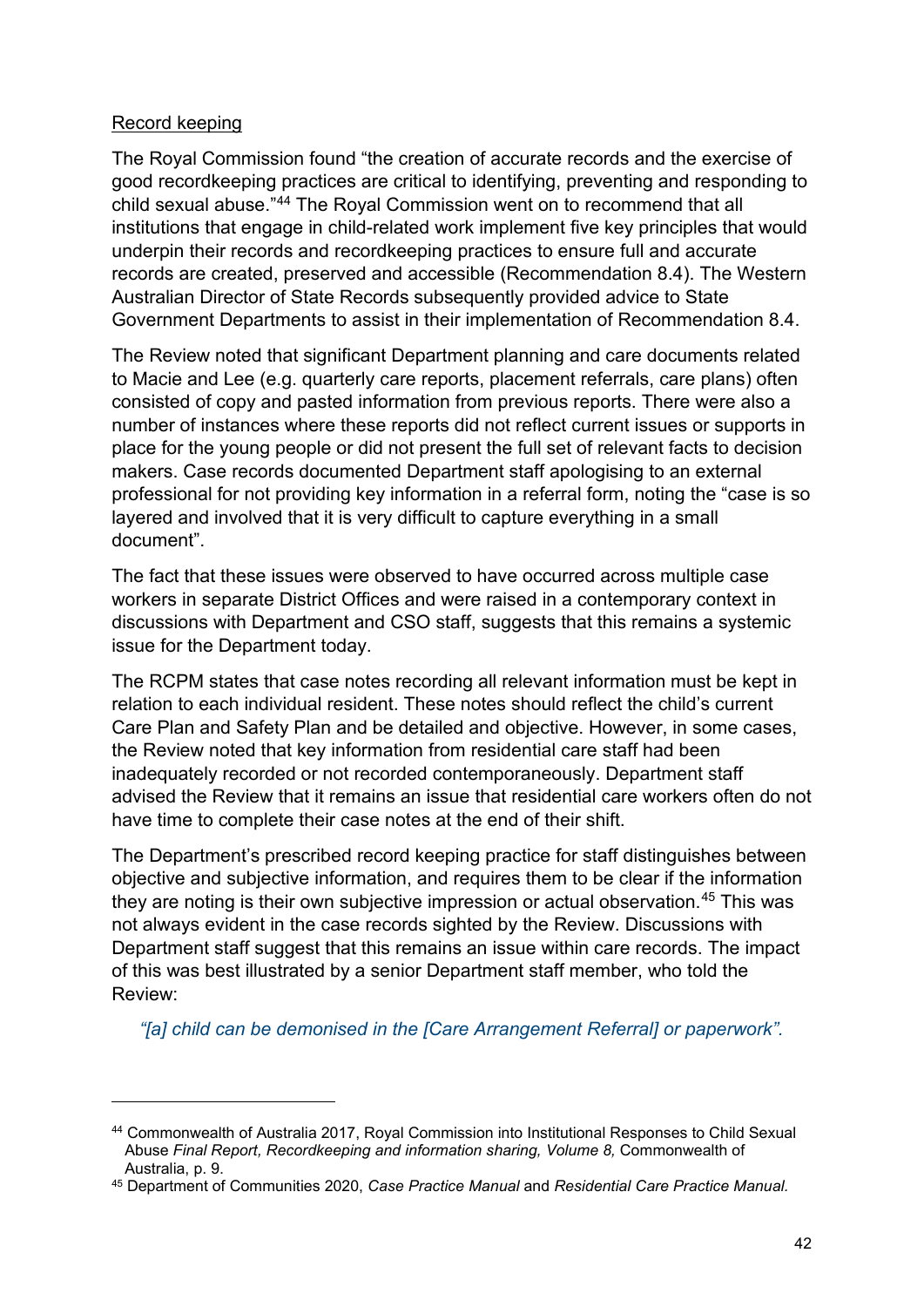Department staff informed the Review that they continue to rely on adherence to specific file naming conventions to find relevant documents. The Department's CPM section 4.1.6 requires staff to adhere to standard naming conventions for documents and identifies the importance of following them. However, the Review was informed that these conventions are not universally known or applied by staff. This, in turn, impacts the ability of care team members and decision makers within the Department to access all relevant information they may require. The impact of not being aware of relevant information for a child was described by an out-of-home care professional:

#### *"When we don't have the information and you go ahead and something happens, it's already too late...a child's been hurt."*

#### Information sharing

The Royal Commission recommended that when placing a child with HSB in out-ofhome care, governments and out-of-home care service providers should provide sufficient relevant information to the potential carers and residential care staff to ensure they are equipped to support the child, and additional training as necessary (Recommendation 12.12).

Successful information sharing processes are reliant on effective information management systems, accurate knowledge of information sharing policies, and appropriate resourcing to facilitate information sharing processes. However, the material analysed by the Review suggests that these factors do not exist at sufficient and consistent levels across the Department.

The Review heard from a number of Department and CSO staff that they did not consistently have timely access to information that should inform placement and management decisions for children with HSB. Feedback included:

*"There is anxiety around sharing information contrary to laws."*

*"We rely primarily on the [referral] [for information about HSB and risk] which is written by the case manager. The [referrals] vary in quality. It depends on the ability of people to trawl through records and it can be a very time consuming process."*

*"In reviewing the [Care Assessment Referrals] for [particular children currently in our service] HSB was not put forward as an identified issue in any of the cases and referral information. It has only been after acceptance of referral and placement commencing that we have identified these behaviours.*"

*"That tendency to hold information was seen when we saw a referral go out [from the Department] to other services and none of [the young person's] information was in there except for a vague, 'some sexualised behaviour'."*

The Review also heard from Department staff that while District Office and residential care home staff at appropriate levels have access to each other's records, having sufficient time to regularly review the records of other business areas was a significant challenge in both District Offices and residential care homes.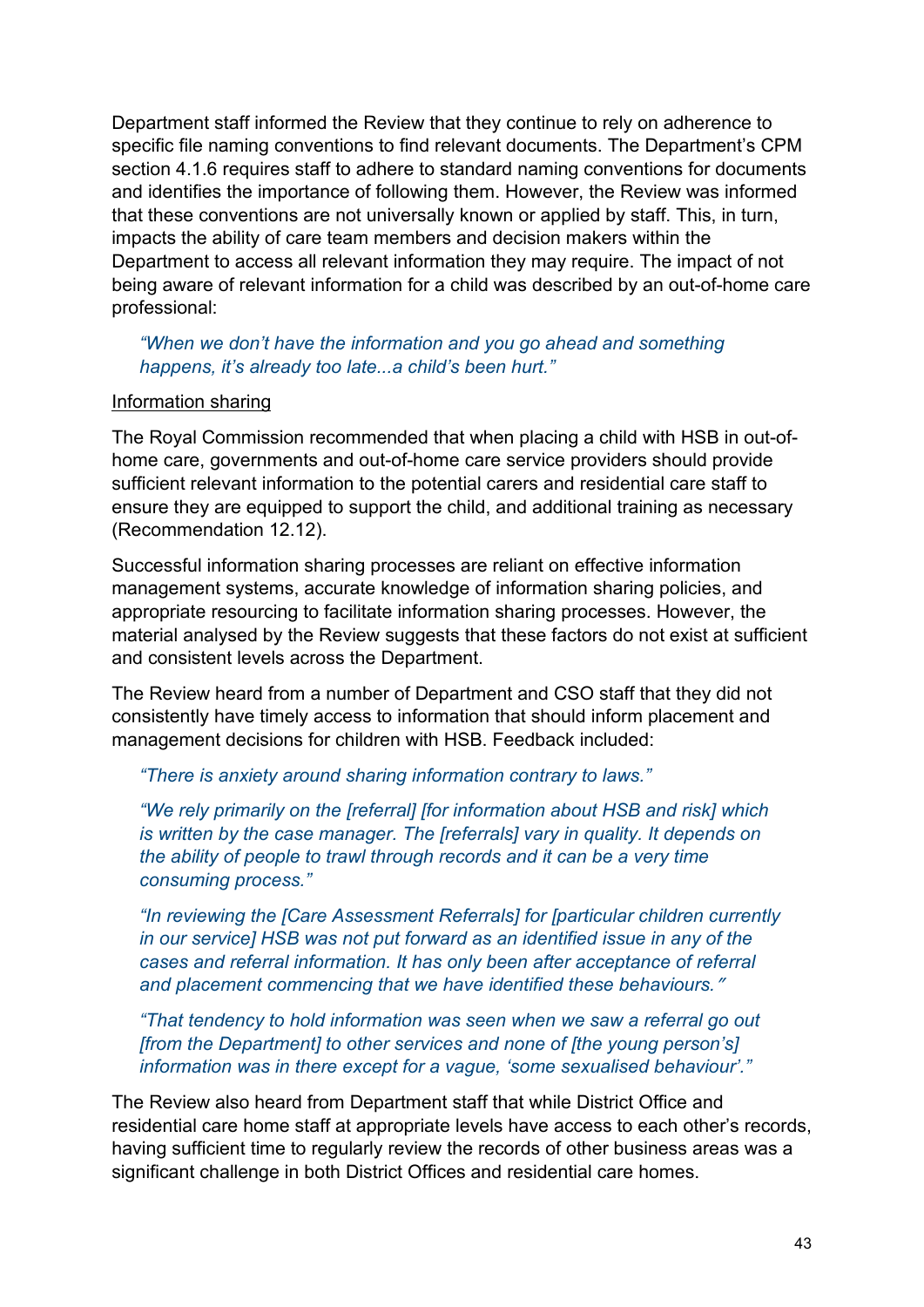The Review was informed that having sufficient time to provide appropriate in-person handovers at shift changes remains an issue for residential care staff. This was in addition to residential care staff concerns that they do not have sufficient time to complete full case notes at the end of a shift (as outlined above).

Case records and feedback from Department CSO staff also demonstrated that information sharing between care team members and external support providers remains an issue. In the case of Lee, his care team was not provided with timely or adequate reports by two long-term sources of therapeutic treatment during his time in out-of-home care. Department and CSO staff told the review that this remained a common issue that impacts the ability of care teams to make informed decisions.

#### Access to case records by a child or young person

The Department's CPM sets out the rules for child protection workers stating they must ensure records are accurate, considerate of natural justice and confidentiality, and meet client file management standards. $46$  Further, the rights of an individual to seek access to their care records under the *Freedom of Information Act 1992* (FOI Act) and the processes of progressing such requests are also outlined in the CPM.<sup>[47](#page-43-1)</sup> Information about access to case files or records is provided by the Department on their website<sup>[48](#page-43-2)</sup> for children and young people who are or have been in the care of the CEO.

Recent research, inclusive of care leavers, has advocated firmly for a human rights approach to record keeping that includes a child's participation of records being made about them and easy access to their records when they seek them.<sup>[49](#page-43-3)</sup>

The Review's observation of inaccurate documentation, inconsistent record keeping practices, and the difficulties associated with retrieving and collating full case histories for Macie and Lee raises concerns about the ability of children and young people to have access to full and accurate information about their time in care.

## **Conclusions**

The Department does not consistently meet the record keeping and information sharing expectations contained in Better Care, Better Services Standard 9 (Organisations are child focused and accountable) or Royal Commission recommendation 8.4.

For children who have been in care over many years, thousands of documents are filed in this system, and many case workers and other Department staff have

<span id="page-43-0"></span><sup>46</sup> Department of Communities 2020, *Casework Practice Manual,* Section 4.2.4.

<span id="page-43-1"></span><sup>47</sup> Ibid, Section 4.1.

<span id="page-43-2"></span><sup>48</sup> Department of Communities https://www.dcp.wa.gov.au/ChildrenInCare/Pages/Access-to-Information.aspx.

<span id="page-43-3"></span><sup>49</sup> Golding, F, Lewis, A, McKemmish, S, Rolan G, & Thorpe, K 2021, Rights in records: a Charter of Lifelong Rights in Childhood Recordkeeping in Out-of-Home Care for Australian and Indigenous Australian children and care leavers, *The International Journal of Human Rights*, DOI: 10.1080/13642987.2020.1859484.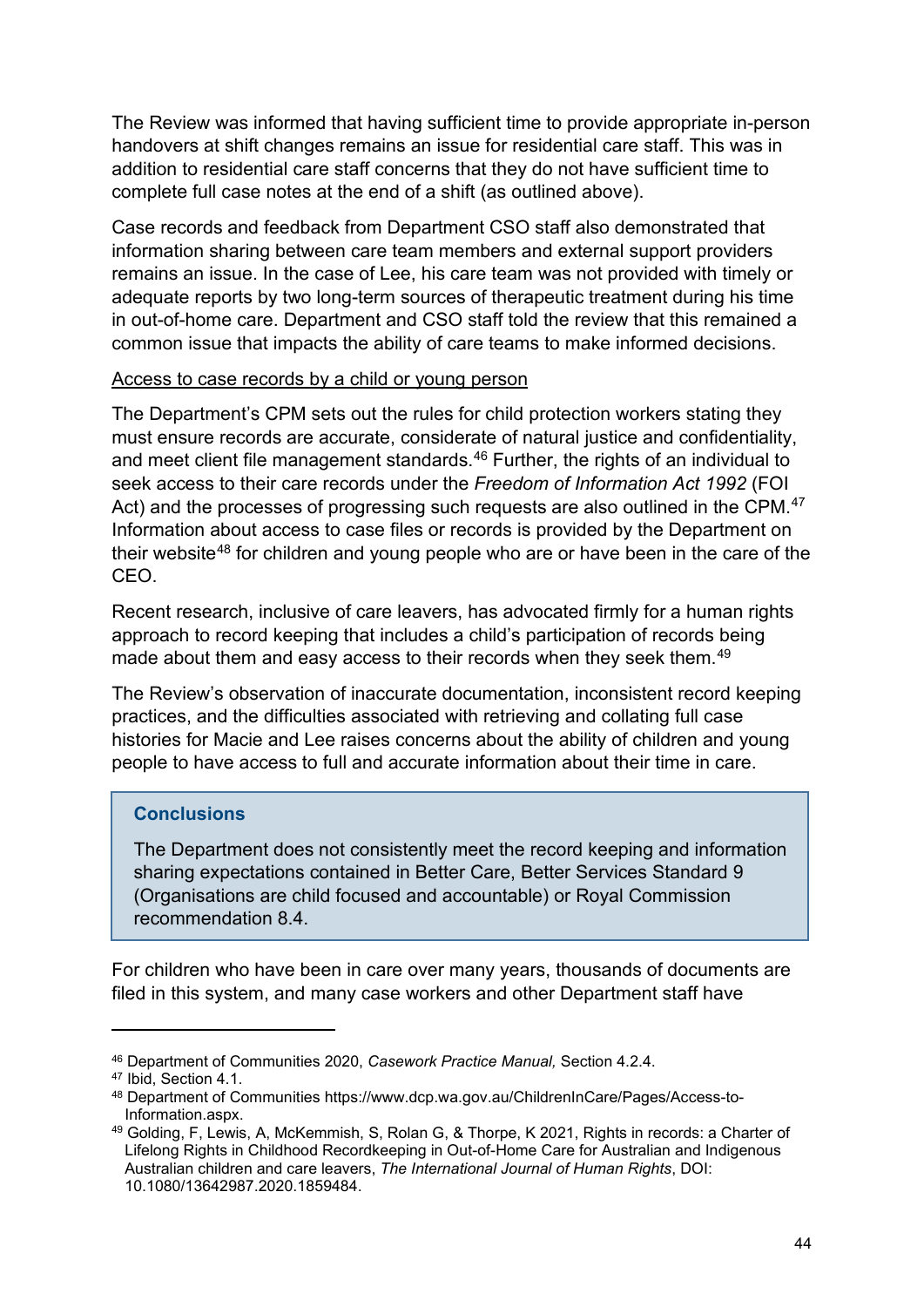contributed to these documents. Being able to easily review and access the key documents, understand a child's case history, and utilise the information to support placement and other decisions is essential.

The Review process itself illustrated that the Department's current IMS has the capacity to impede both data retrieval and information sharing, with lengthy delays experienced in obtaining the case file records for this Review. The Review commenced in November 2020, and initially, a staff person manually searched the database for significant documents to provide information to the Commissioner. Seven weeks after the Review commenced, information from the young people's case files was still being received in batches. In this process, information was received about children and families unrelated to the Review, and documents were found misfiled and mislabelled in both the young people's files. Responses to specific information requests related to the case files were still being received by the Commissioner into February 2021, and some requested information could ultimately not be provided by the Department.

The significant limitations of the Department's IMS and inconsistent record keeping and information sharing practices, combined with the current caseloads of child protection workers, means child protection workers do not have sufficient time to fully avail themselves of the often long and complex case histories of all the children for whom they are responsible. The inability to fully understand a child's case history, combined with an IMS that cannot be relied upon to provide appropriate alerts or flags for key incidents or concerns regarding a child, means the decision-making capacity of child protection workers and the decision makers they advise, is compromised.

Information sharing issues will continue to create problems at key decision points within the Department, within other government agencies and within community sector organisations if not addressed.

For the purposes of this Review, it is important to note that neither the CCS Act nor the *Children's Court of Western Australia Act 1988,* the *Young Offenders Act 1994* or the *Community Protection (Offender Reporting) Act 2004* appear to create a prohibition on disclosure of information between Department officers about the HSB of children in the care of the Department for purposes associated with their care, provided this disclosure is done in good faith and within the course of the duties of the Department officers in question.

Full and complete records should be made available to children in care, and former children in care, via a child-friendly process rather than require vulnerable young people to access their records via Freedom of Information requests.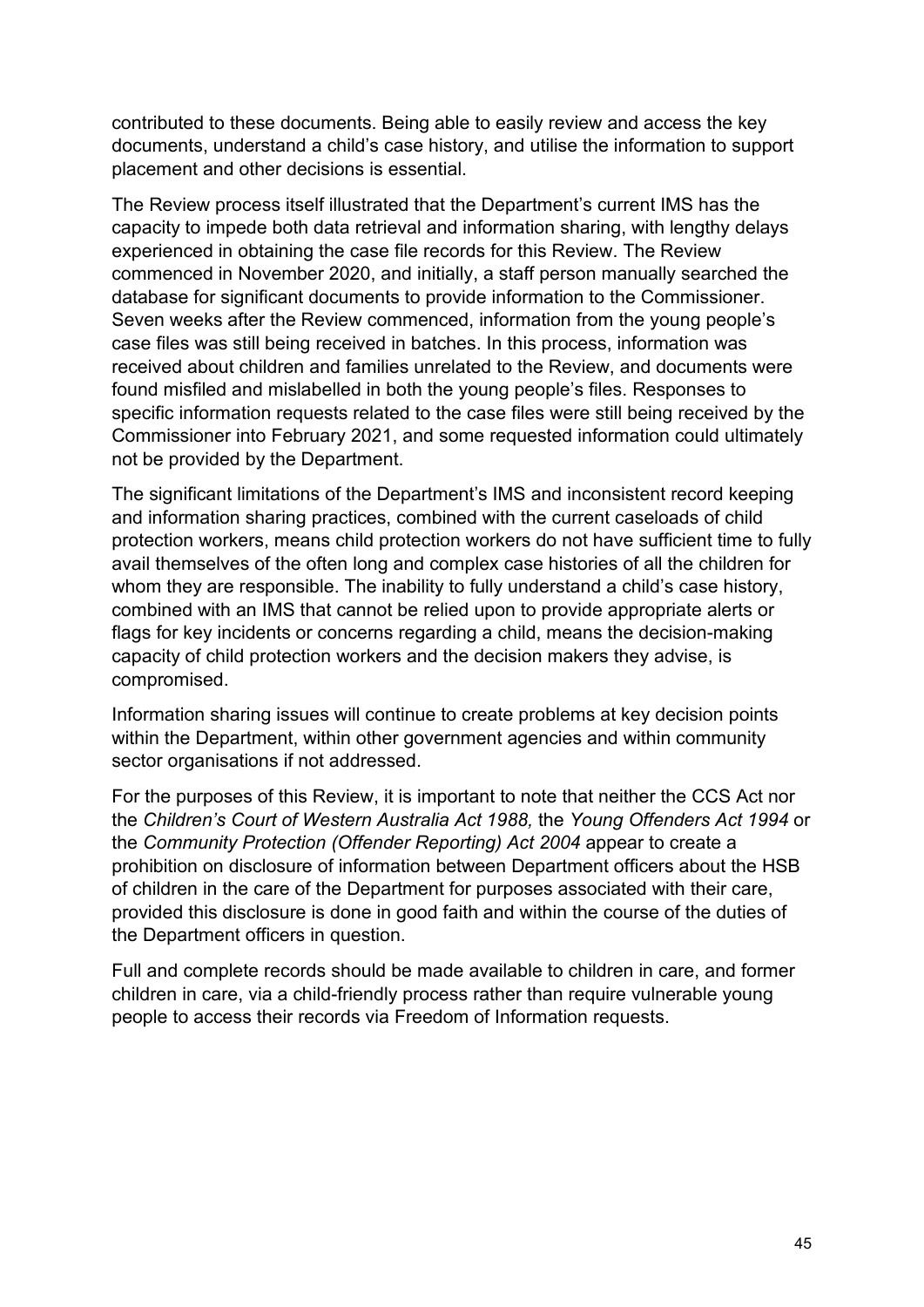# **Finding 3**

**The Department does not have a cohesive or effective framework or policy, practices or services to understand and respond to children and young people with harmful sexual behaviours.**

## **Case file review**

The following questions were raised through the case file review process for further analysis:

- Do children in out-of-home care have access to appropriate therapeutic supports or treatment to deal with HSB?
- Is there effective coordination and performance oversight mechanisms in relation to HSB or sexual abuse therapeutic services provided to children in out-of-home care, particularly where multiple and/or CSO providers are involved?
- Does the Department have appropriate policies and practices in place to identify and respond to HSB and the risks such behaviour poses to other children and young people in out-of-home care?

## **Analysis**

#### Access to appropriate and timely therapeutic services

The Royal Commission recommended that governments should ensure timely expert assessment is available for individual children with problematic behaviours and HSB, so they receive appropriate responses, including therapeutic intervention, which match their particular circumstances (Recommendation 10.2).

Expert opinion highlighted by the Royal Commission stated that it is important to identify and respond to all children with problematic behaviours and HSB early. This allows for specialist assessment that can identify and plan interventions tailored to the child's particular needs, background and situation so that the HSB are more likely to cease and less likely to escalate.<sup>[50](#page-45-0)</sup>

The Royal Commission found there was an absence of specialist therapeutic services for HSB in WA.<sup>[51](#page-45-1)</sup> This was reflected in comments made by a Department staff member to the Review:

# *"Is the sector equipped [to respond to HSB]? No! Is there knowledge? No!"*

The Royal Commission also noted the WA Government's self-assessment of its responses to children's HSB in a submission to a 2010 study, highlighting that 'the submission stated that professionals, as well as caseworkers, carers and others, often lacked an understanding of children's harmful sexual behaviours'. [52](#page-45-2)

<span id="page-45-0"></span><sup>50</sup> Commonwealth of Australia 2017, Royal Commission into Institutional Responses to Child Sexual Abuse *Final Report Children with harmful sexual behaviours, Volume 10,* Commonwealth of Australia, p. 80.

<span id="page-45-1"></span><sup>51</sup> Ibid, Table 10.6, p. 180.

<span id="page-45-2"></span><sup>52</sup> Commonwealth of Australia 2017, Royal Commission into Institutional Responses to Child Sexual Abuse *Final Report Children with harmful sexual behaviours, Volume 10,* Commonwealth of Australia.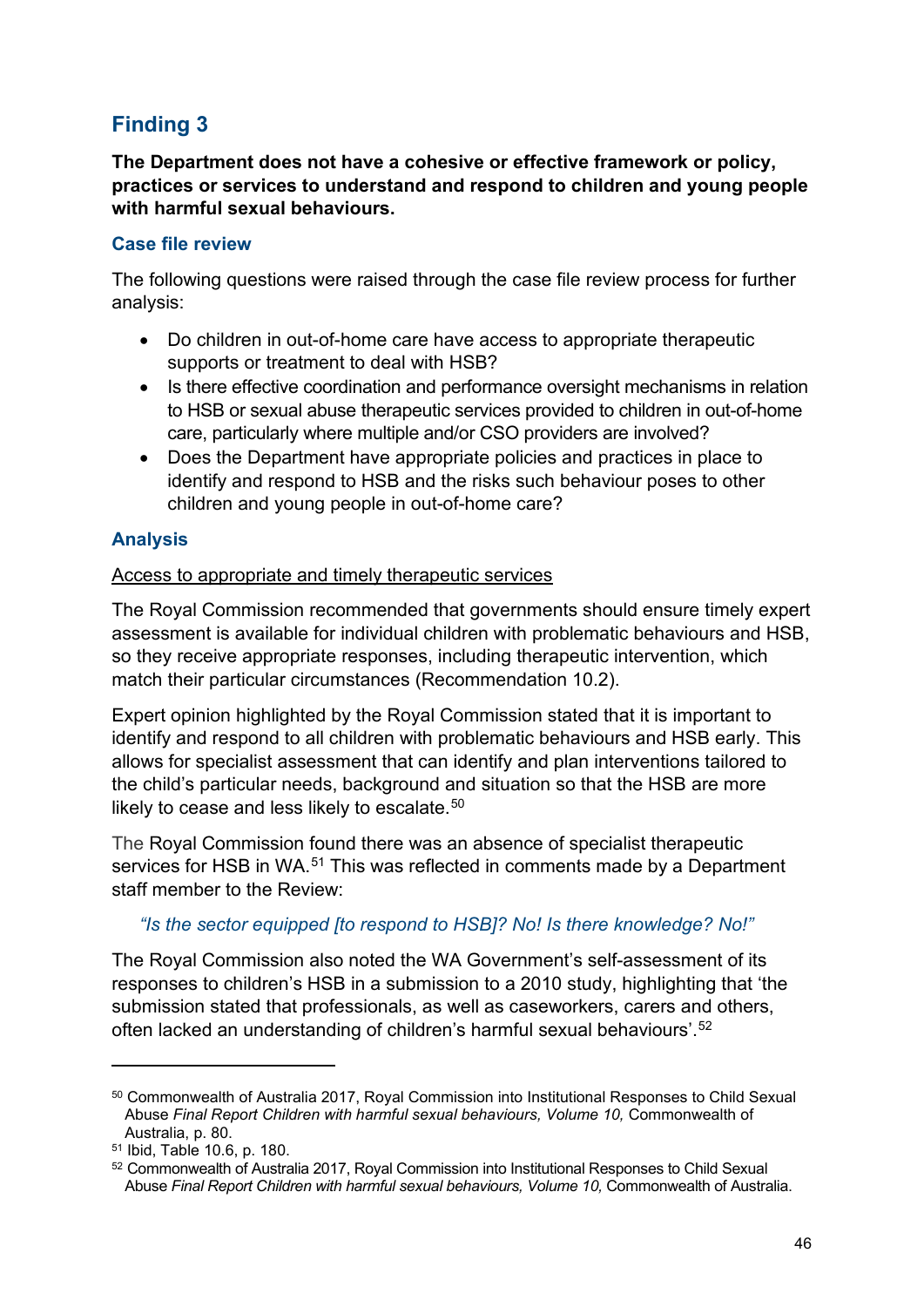The Royal Commission further reported the Australian and New Zealand Association for the Treatment of Sexual Abuse (ANZATSA) raised concerns in the 2010 study about assessments being conducted by those with insufficient expertise. The ANZATSA submission stated, 'the consequences of erroneous judgments may be life-long for the child, young person and, not least of all, vulnerable members of the community'.

Case file records indicated that interventions were provided to Lee after crisis points, rather than at earlier stages when his statements and behaviours should have raised clear concerns for other young people.

The Royal Commission recommended a number of principles that therapeutic intervention for children with HSB should be based on (Recommendation 10.5 – see Appendix A).

For the purposes of this Review, the Commissioner also sought advice on reasonable expectations when engaging a therapist to work with a young person with HSB, which are outlined below.<sup>[53](#page-46-0)</sup> There is no evidence in case files to show that these contemporary expectations were met in Lee's case, and there was no documentation to demonstrate that a timely expert assessment occurred. If such an assessment did occur, it did not appear to result in the provision of effective therapeutic intervention to Lee.

#### **Framework of reasonable expectations when engaging a therapist**

**Pre-requisites:** Any therapist should have appropriate training in a number of areas directly and indirectly related to HSB assessment and treatment. These are HSB theory, Understanding of Child Development, Normative Sexual Development, Trauma Theory, Attachment Theory, Brain Developmental Theory. Furthermore, appropriately qualified and registered psychologists and social workers trained in therapeutic techniques should be engaged, and not unqualified 'psychotherapists', as the work is forensic and complex in nature and requires a high level of analytical skills.

**Planning:** Prior to starting the assessment and then possible treatment, the therapist should ensure that an appropriate framework is in place to support the work. No work should commence without an initial report to Child Protection and an assessment of the potential for criminal involvement. Community safety is the number one priority – over and above client confidentiality and client-centred practice, and all involved should be aware of the limitations of confidentiality and the need for the community safety focus.

Recommendations regarding appropriate living arrangements include other children in the home/placement safe; does there need to be statutory involvement, or are the parents/caregivers able to manage the situation? Will the young person attend any assessment and therapy sessions as directed?

<span id="page-46-0"></span><sup>53</sup> Pratt, R 2021, *Framework of reasonable expectations when engaging a therapist to work with SAB/HSB issues*, Information provided to the Commissioner.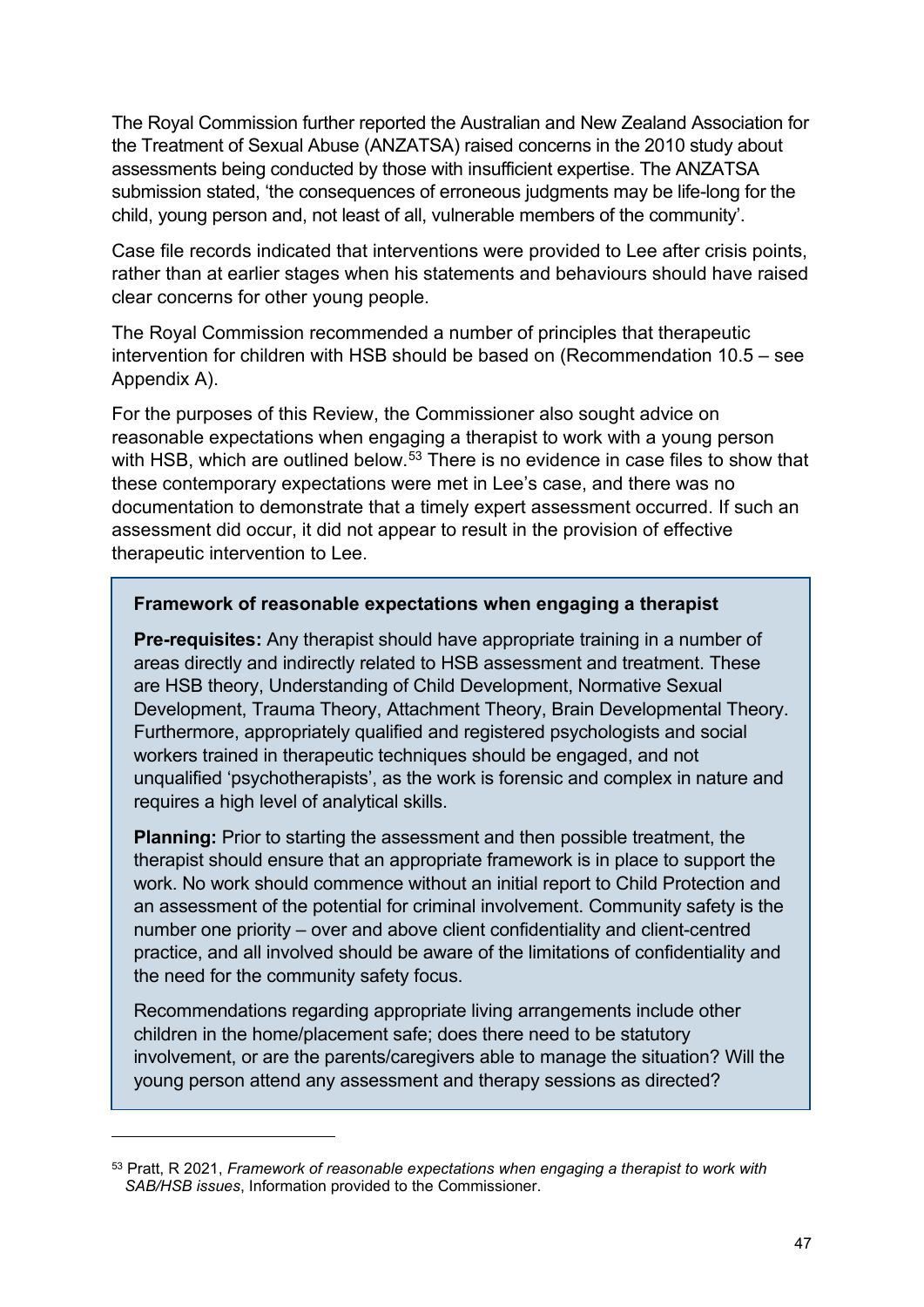**Assessment:** The assessor should be aware of current research and thinking regarding the assessment of youth engaging in HSB and also understand important issues such as base rates of recidivism, background factors associated with HSBs, Risk-Needs-Responsivity-Principles (RNR) and have experience and training in psychological testing. The assessor should be aware of and utilise HSB-specific assessment tools and checklists such as the J-SOAP II, ERASOR, PROFESOR and other emerging tools. Assessment should provide information regarding; the basis of the HSBs, who the behaviours were directed towards and why, and what the likelihood of further HSBs occurring is. By the end of the assessment, the clinician should be able to provide a formulation regarding whether treatment is required or not; what the risk of further HSBs occurring is (low, moderate, high), what type of HSBs might occur, who will be targeted (male/female/both, younger/peer aged/older/any, various body shape/hair-colour/skin-colour/other preference) and what setting (stranger assaults/familial assaults/friend assaults).

After this, assessment provides information on; what is to be covered in treatment (Bandwidth), in what amount (weekly, fortnightly, monthly: Dosage), for how long three, six,12 months or longer: Duration).

Assessment would provide advice on living arrangements, solely based on safety of those in the family/placement, and any other rules or boundaries required. Additionally, assessment would direct whether family work was required and in what form. Finally, assessment would provide some sense of how the clinician would know treatment was working.

**Treatment:** Treatment should be adolescent-appropriate, multi-modal (talk, draw, act, role-play, drama-therapy, art-therapy, narrative-therapy), and the therapist should be aware of and apply current treatment paradigms and models. Models such as the Good-Way, Bad-Way model (Ayland & West) have been used and developed further over the past two decades. The relationship between assessed risk-level and treatment content and duration should be well-understood, from the 'RNR' point of view. Treatment targets should also be understood, as well as how to engage youth in therapy regarding those targets therapeutically. Concerns such as; the impact of pornography on HSB scripts, victimisation's impact on HSBs, ASB, ID, and ADHD and how they impact impulsivity and self-management.

Assessors and therapists should be well aware of the literature and where to access it, as well as where to both access and engage in up-to-date training. Supervision by an appropriate clinical supervisor with knowledge and skills in relevant issues should be a regular part of any clinician's practice.

**Progress reports and care team meeting attendance:** Assessment, progress and treatment exit reports should be expected and provide enough information for a case manager to understand progress. Regular attendance at case management meetings should also be expected.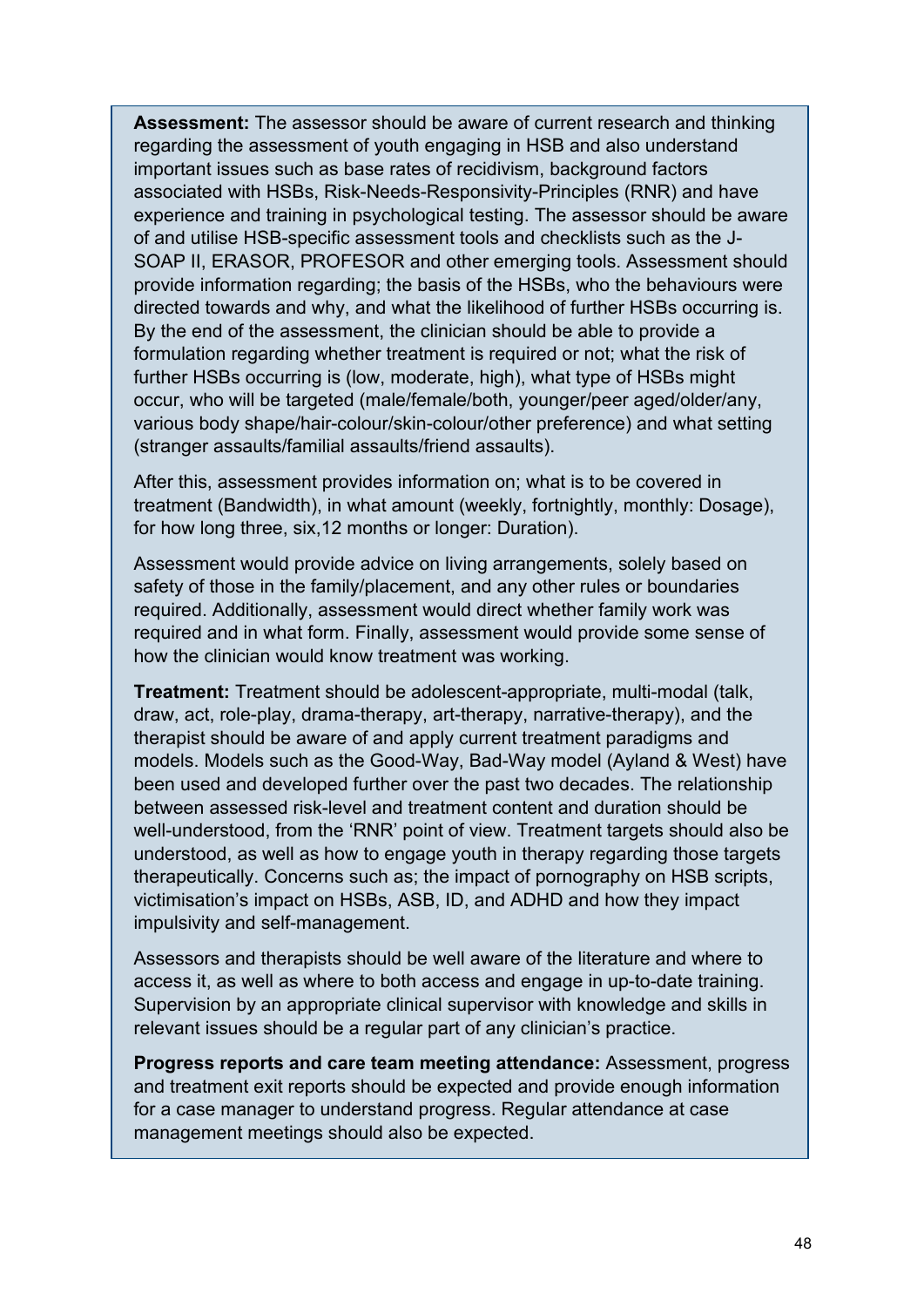#### Coordination and performance oversight of therapeutic services

The Royal Commission recommended that governments should adequately fund therapeutic interventions to meet the needs of all children with HSB, that these should be delivered through a network of specialist and generalist therapeutic services, and that specialist services should also be adequately resourced to provide expert support to generalist services (Recommendation 10.3). The Royal Commission further recommended governments fund and support evaluation of services providing therapeutic interventions for problematic behaviours and HSB by children (Recommendation 10.7).

The Department's records of the interventions provided to Lee and the lack of positive outcomes achieved by these therapeutic interventions indicate there was not an ongoing quality assurance process in relation to Lee's therapeutic supports.

The Department's records also did not demonstrate a clearly defined therapeutic strategy that all service providers (Department and third-party) were collectively working to implement for the purpose of managing or interrupting Lee's HSB.

Lee was provided with intensive support coordination through the Young People with Exceptionally Complex Needs (YPECN) program when he was almost 17 years of age. YPCEN was introduced by the Department in 2012 and aims to improve the wellbeing of young people with a combination of mental health issues, substance abuse or disability. The program is funded by the Mental Health Commission and the Department, with the Department acting as lead agency. [54](#page-48-0) The service targets young people who pose a significant risk of harm to themselves and/or others; require extensive support and would benefit from receiving coordinated services; for whom the existing system is not working as it should.<sup>[55](#page-48-1)</sup> At the time of the Review, YPECN has the resourcing to employ two permanent coordinators and has a maximum capacity of 24 young people at any time. It is not known if this service has been evaluated.

The following comment was provided to the Review by a CSO staff member:

*"[We] know that with HSB it has to be a coordinated approach. A child can't just go and have therapy on their own. It actually needs to be much more of a care team approach where the carer needs to be involved, the school needs to be involved, any other person who has interactions with the child needs to wrap around and respond in a similar way. But that doesn't happen so it's not a coordinated response for the young person."*

The fact that Lee was provided with this intensive service coordination at such a late stage of his time in care meant that he was unable to experience the benefits that may have resulted had it been provided when his HSB first emerged.

<span id="page-48-0"></span><sup>54</sup> Department of Communities 2015, *At Risk Youth Strategy 2015-2018,* Appendix B.

<span id="page-48-1"></span><sup>55</sup> Government of Western Australia 2012, *Young People with Exceptionally Complex Needs,* presentation slides.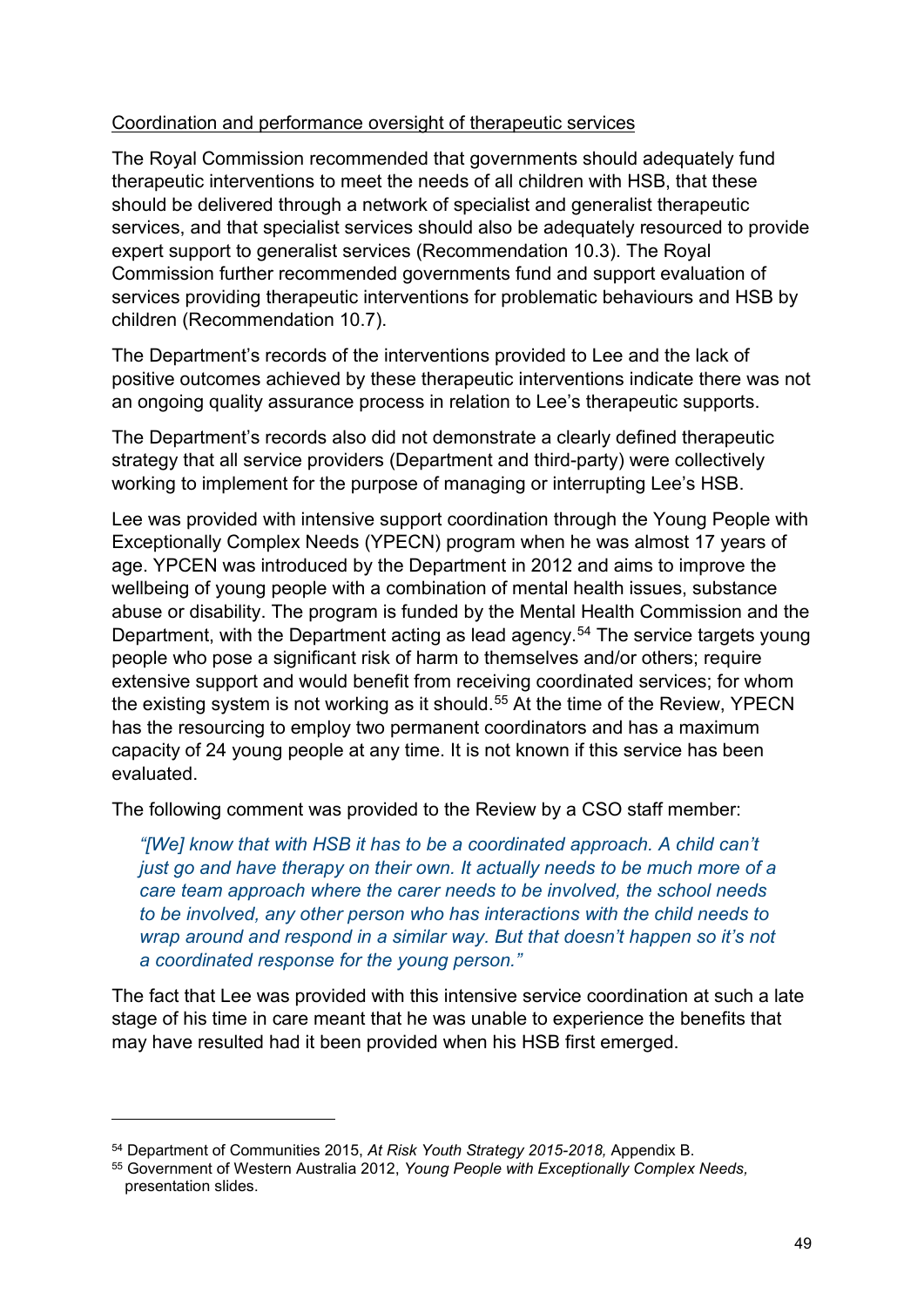The Review was informed that the YPECN program continues to only have the resourcing to provide coordination support to 24 young people, and that the level of intensive coordination provided by YPECN is still not broadly available outside of the program for children who have exhibited or have been exposed to HSB and trauma.

#### Appropriate policies and practices to respond to HSB and the risk it poses

Chapter two of the CPM *Children and young people are safe from abuse and harm (including Children in Care)[56](#page-49-0)* provides guidance for staff in responding to concerns for children and young people, critical incidents and allegations of abuse in care. However, case records provided to the Review suggest that this guidance is not always routinely followed.

Case records demonstrated that on a number of occasions, the concerns raised by Macie or Lee regarding HSB were not responded to with the seriousness they were due, with no coherent review of the accumulation of disclosures over time. While it is open to house management, the house psychologist, and District staff to access and review daily notes by residential care workers, this did not always occur, thus incidents and patterns of behaviours diligently documented by these workers can be missed. It therefore appears that instances of HSB or fears of HSB were largely dealt with in isolation

The case files also contained many examples of disclosures and concerns raised by Macie about her experiences of HSB that were not recognised as HSB and/or not acted upon, or the responses were not proportionate to the risk posed to her or other children and young people in care. After Macie reported one such incident, case records identified:

## *"She was scared that he [Lee] was going to rape her…he … wasn't taking no for an answer when she was trying to say that she didn't like him in a boyfriend way."*

Following this incident, there was no critical incident report made, and while case managers were updated by email, there were no documents that demonstrated any review or changes to the Safety Plans of either young person. Further, there was no record of consultation about this with the Department's Duty of Care Unit (DOCU), no Safety and Wellbeing Assessment (SWA) initiated, no documented record of District staff following up with the young people and no record of a referral being made to a therapeutic service for Macie. This lack of responsiveness was evident in a number of other incidents.

The fact both Macie and Lee had experiences of this nature across a number of different years, staff members and care settings demonstrates the systemic nature of this issue.

<span id="page-49-0"></span><sup>56</sup> Department of Communities 2020, *Casework Practice Manual,* Children and young people are safe from abuse and harm (including Children in Care) 2.1.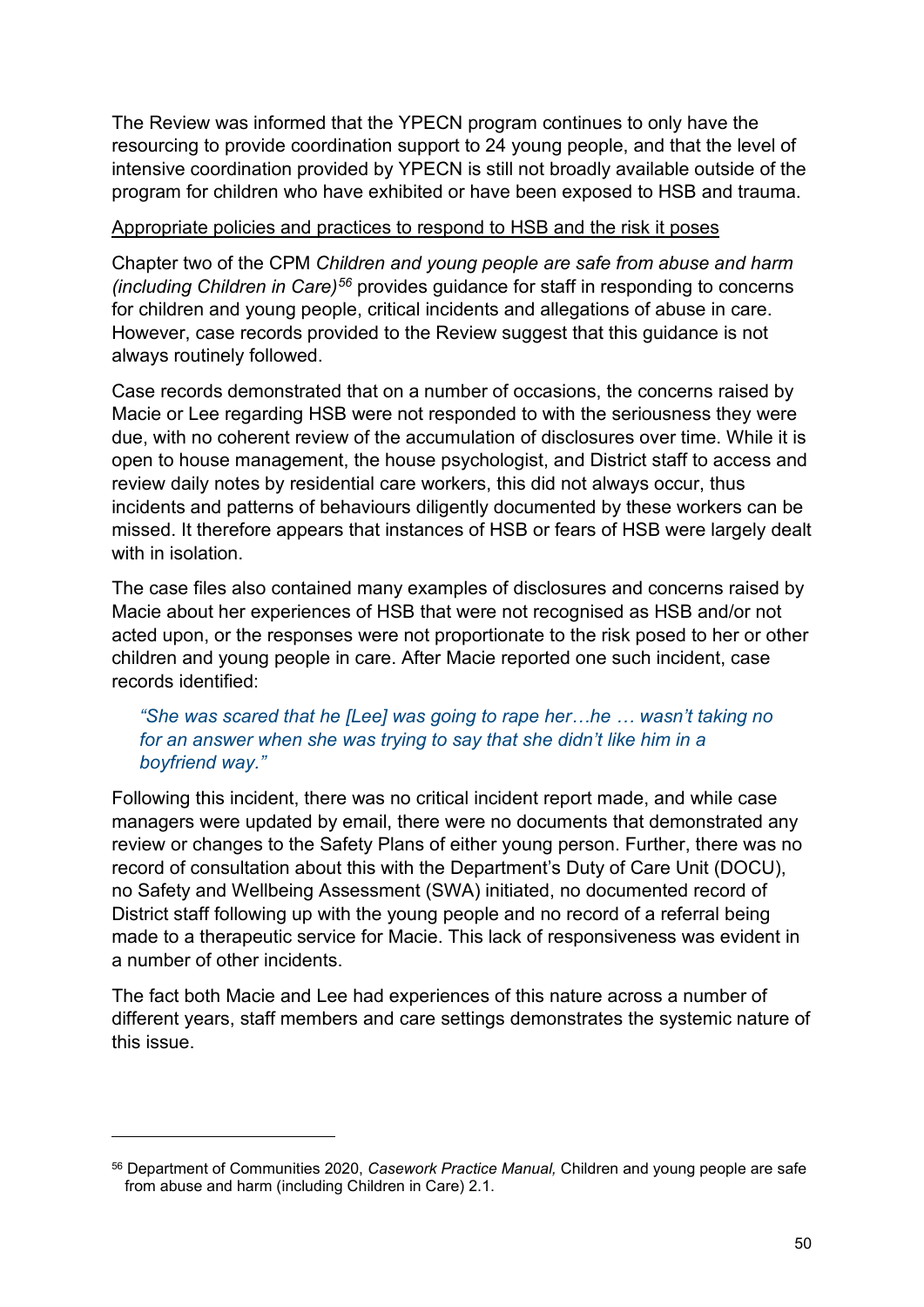During the Review process, the Department advised the Commissioner that:

*In June 2020, in line with recommendations by the Ombudsman of WA, Communities undertook a review of practice guidance within the Casework Practice Manual, completed in collaboration with Residential Care to identify and manage risks where a child in a care arrangement may pose a risk to another child or children, including where a child or young person displays HSB. The guidance includes strategies to enhance collaborative practice across work areas and instructions on how to conduct comprehensive safety planning to mitigate risk. This included strengthen guidance regarding safety planning, risk assessment and use of alerts on ASSIST.* [57](#page-50-0)

Despite these improvements, the Department's policy and practice frameworks do not adequately account for responding to HSB, and the risk of harm HSB poses to other children and young people. As of February 2021, the Department did not have a specific policy on HSB or any practice framework guiding its staff in this area. The Review team noted that currently:

- The Department has many policies and considerable practice guidance about sexual abuse, however HSB is not acknowledged in a comprehensive or systematic way in these and particularly not in guidance for residential care settings.
- In manuals where abuse/harm or related concepts were mentioned, there were at best sporadic references to HSB. In many, there was no mention of HSB.
- There is inconsistency between the quidance provided to Department staff around how disclosures of child sexual abuse are made by children and young people (Resources under CPM 2.2.9) and the available critical incident classifications.
- The RCPM indicates what is classified as a critical incident in a group home is at the discretion of house management. It was clear in the case file records that HSB incidents and related patterns of behaviours were not routinely recorded as critical incidents.

Department staff, including senior officers, raised concerns with the Review regarding the current practice of placing children exhibiting HSB in residential care settings with other children and young people.

## *"In terms of harmful sexual behaviours in [residential care], we don't get enough say about who we accept and there's no comprehensive safety planning unless there's an incident and then it's too late."*

CSOs raised concerns with the Review regarding how the Department currently responds to children with HSB:

<span id="page-50-0"></span><sup>57</sup> Letter from Department of Communities to Commissioner for Children and Young People, received June 2021.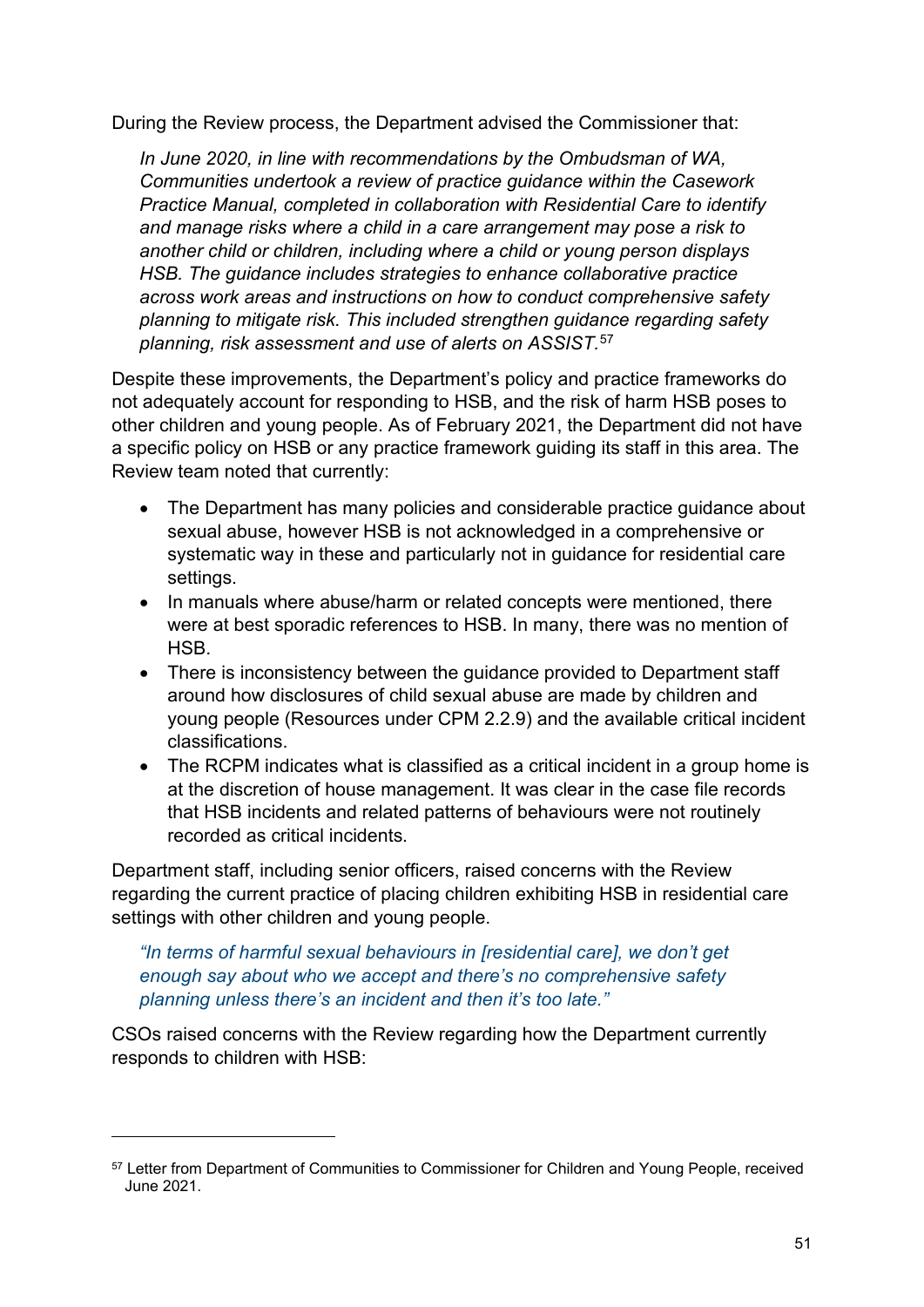*"There are no formal mechanisms to respond to [HSB] incidents [in funded residential care placement]…there's no robust structure in the system. It's void of structure, process and policy to address issues."* 

*"Quite often when you see serious offending in adolescents who've been in care for some time, you'll find these behaviours have been there for a really long time. You'll see it early on in foster care, or family-based kinship care and it's not been identified or captured early on and not appropriately managed. So you get kids who are 15-16 year olds who've had no chance of changing their behaviours along the way."*

#### **Conclusions**

The Department does not consistently meet the Better Care Better Services Safety Standard (organisations provide safe care) or Better Care Better Services Standard 4 (children and young people's needs are met through individualised assessment and child focused practices, encompassing all aspects of their lives and wellbeing). Current Department policies, practices and services regarding HSB are not consistent with recommendations 9.1, 10.2-10.3, 10.5 and 10.7 of the Royal Commission.

Many senior staff and managers within the Department interviewed by the Review team acknowledged that children are currently at risk within residential care from the HSB and/or other challenging or abusive behaviours of other young people.

At present, the Department does not have a specific policy on HSB or a systematic and cohesive practice framework that provides sufficient guidance to its staff in this area. Specialist practice resources of this nature have been published in other states, for example, the *Adolescents with sexually abusive behaviours and their families* [58](#page-51-0) and *Children with problem sexual behaviours and their families* that were released in Victoria in 2012.[59](#page-51-1)

The requirement that children and young people's individualised safety needs are consistently met as per the Standards was not evident in the case records supplied by the Department.

Requests for help from children in residential care and clear statements about fearing they may harm other residents, or be harmed by other residents, must be responded to with due gravity. Staff must also have a strong understanding and awareness of grooming behaviours and what these look like in the context of HSB.

It was evident in the case records that staff did not always act in response to disclosures or calls for help from young people appropriately, even when at times advice was offered by experienced professionals in a CSO or other government

<span id="page-51-0"></span><sup>58</sup> Victorian Government Department of Human Services 2012, *Adolescents with sexually abusive behaviours and their families*, Best interests case practice model, Specialist practice resource.

<span id="page-51-1"></span><sup>59</sup> Victorian Government Department of Human Services 2012, *Children with problem sexual behaviours and their families*, Best interests case practice model, Specialist practice resource.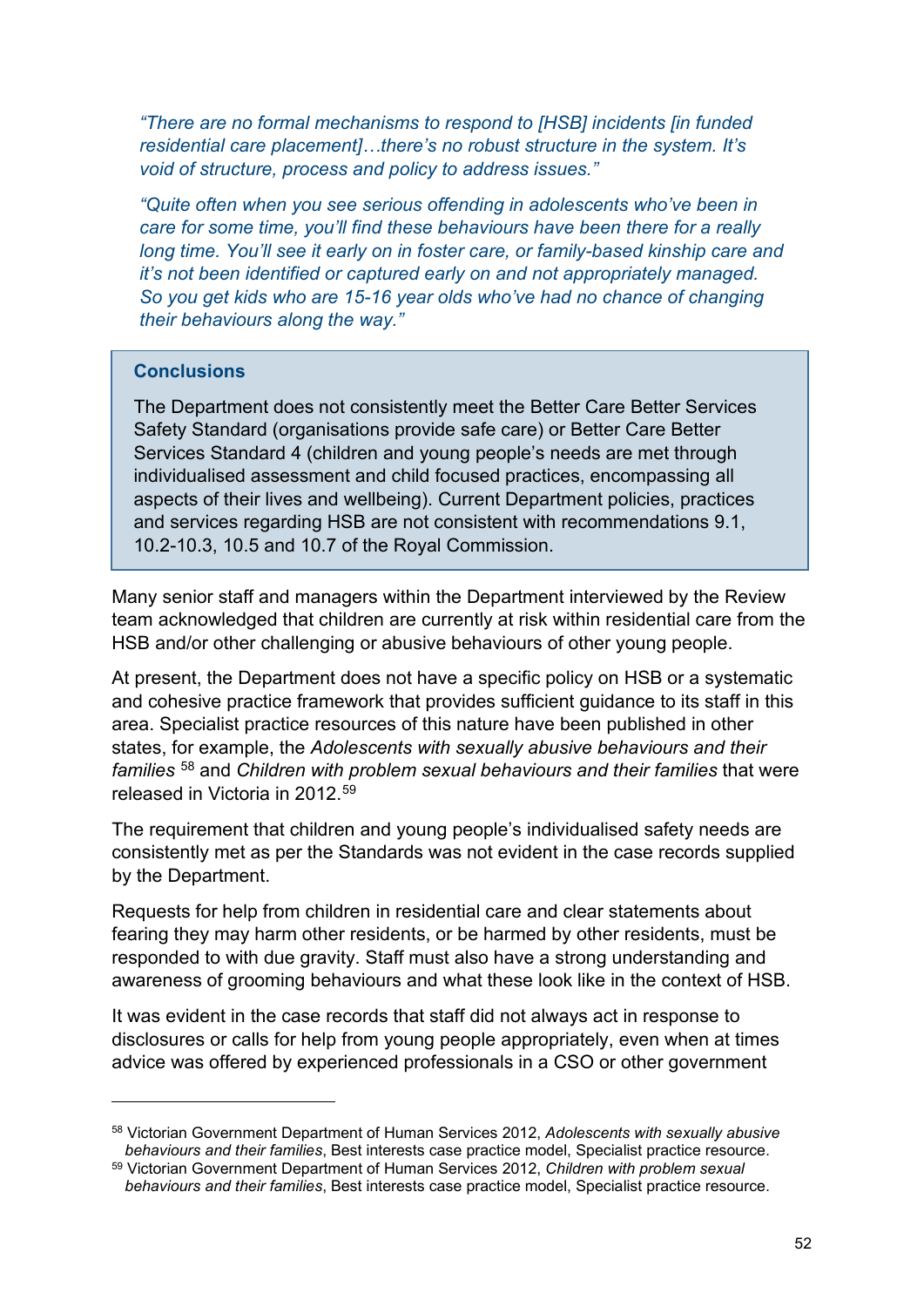agency. Subjective assessments of a young person's truthfulness were noted in the case records and impacted how the Department responded to their disclosures, particularly while they were living in residential care.

Inadequate responses to concerns raised by children and young people in residential care and noted by staff in their case records contribute to the normalising of HSB. HSB related issues and incidents not being recognised or recorded as a critical incident also meant they were less likely to be promptly escalated to case management teams in District Offices.

Case files also contained records showing that young people had been instructed to either keep themselves safe or to keep others safe by controlling their behaviours. Such a response continues to be ineffective and can lead to self-blaming should a vulnerable young person be harmed.

It is clearly in the best interests of children exhibiting HSB and the best interests of other children that they receive the appropriate type and level of intervention. The advice provided to the Commissioner regarding reasonable expectations when engaging a therapist to work with a young person with HSB should be regarded as the minimum requirement for external therapists providing therapeutic services to address a child's HSB.

While the YPECN program itself may not be the answer to this particular issue of young people with HSB, a YPECN-type coordination approach should be adopted in complex cases, and ideally in relation to all children in the care of the CEO who require coordinated therapeutic responses. Such an approach should be underpinned by ensuring all those within the therapeutic care team are aware of key information (within ethical and legal boundaries), that the care team are brought together on a regular basis, and that one person with the relevant expertise is responsible for coordinating and regularly reviewing the effectiveness of the therapeutic strategy.

The effectiveness of interventions is predicated on the underlying assumption that all those working to implement therapeutic strategies have the necessary qualifications and experience to do so. When interventions are effectively implemented, Australian studies show very low rates of HSB recurring post-intervention. [60](#page-52-0) Specialist and 'best practice' therapeutic interventions for HSB are used in a number of domestic and international jurisdictions, including in Victoria and New South Wales. These states also have quality assurance mechanisms for therapists and supervisors working in this area.

<span id="page-52-0"></span><sup>60</sup> Commonwealth of Australia 2017, Royal Commission into Institutional Responses to Child Sexual Abuse *Final Report, Children with harmful sexual behaviours, Volume 10,* Commonwealth of Australia, p. 79.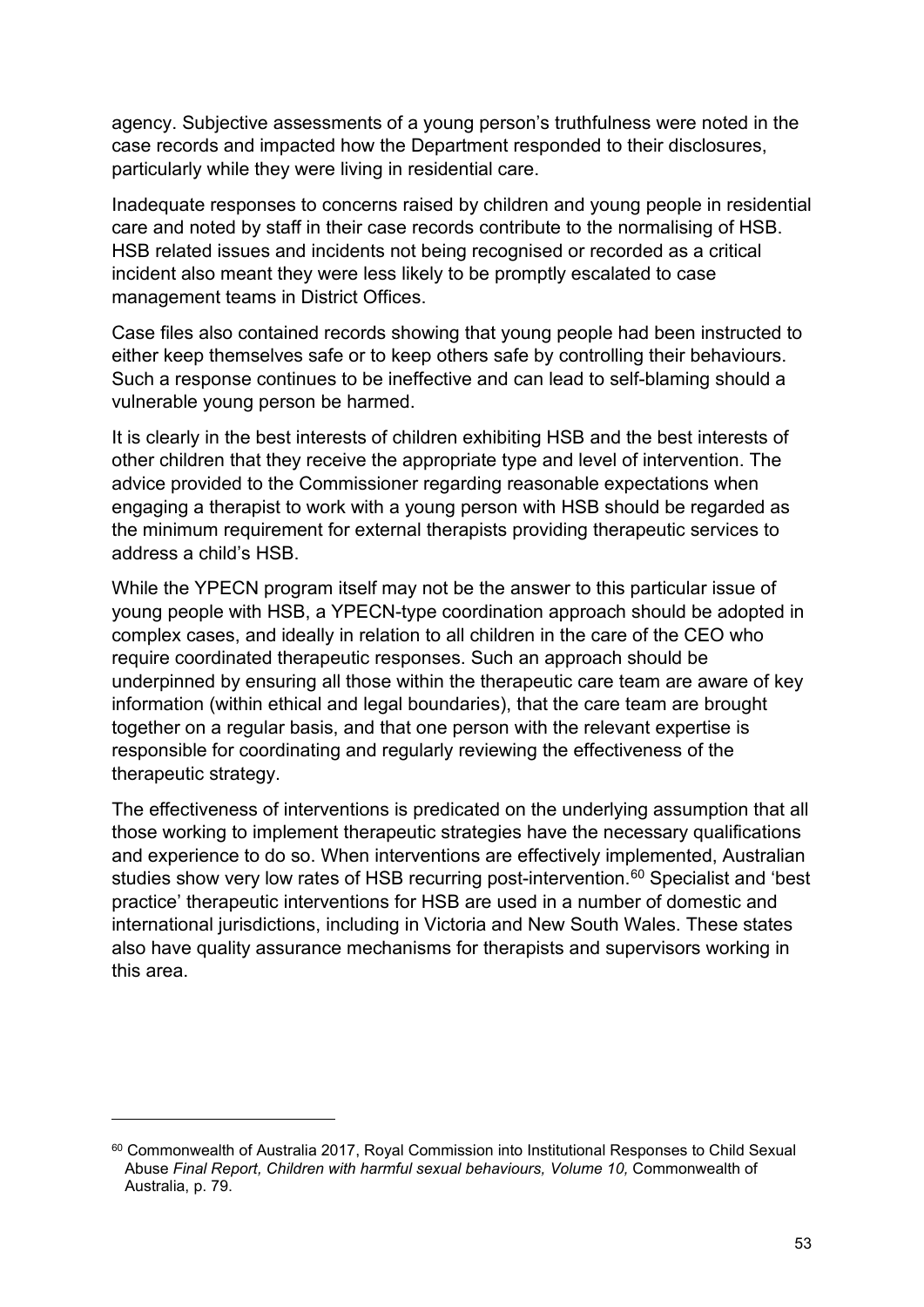# **Finding 4**

**The Department does not consistently ensure that high quality and safe care by well trained and supported staff and carers is provided to children and young people in the care of the CEO living in residential care.**

## **Case file review**

The following questions were raised through the case file review process for further analysis:

- Do residential care staff have an appropriate level of training and experience to meet the needs of children and young people with HSB and children who have experienced sexual abuse and other forms of trauma?
- Does the Department's management of vicarious and direct trauma experienced by their residential care staff impact their ability to provide the necessary level of support to children in out-of-home care?

# **Analysis**

## Training and experience of residential care staff

The Royal Commission recommended that state and territory government and outof-home care service providers should ensure that training for residential care staff and child protection workers includes an understanding of trauma and abuse, the impact on children, and the principles of trauma-informed care to assist them to meet the needs of children in out-of-home care, including children with HSB (Recommendation 12.11).

The Royal Commission also detailed the training and support needs of caseworkers and all staff and volunteers who care for children or work in support roles in care arrangements. This included:

- Gaining a basic understanding of the normal development of children and young people, attachment theory and practice.
- Identifying harmful sexual behaviours exhibited by children and distinguishing them from healthy sexual development in children.
- Identifying early warning signs and indicators of sexual abuse, including for children and young people who are at high risk of further abuse in care.
- Recognising and responding to grooming behaviours.
- Understanding the obligations of all staff, carers and volunteers to report all suspicions of or concerns about child sexual abuse, including an understanding of laws on mandatory reporting requirements and pathways for reporting.
- Recognising the high prevalence of child sexual abuse in some out-of-home care population groups. [61](#page-53-0)

<span id="page-53-0"></span><sup>61</sup> Commonwealth of Australia 2017, Royal Commission into Institutional Responses to Child Sexual Abuse *Final Report, Contemporary out-of-home care, Volume 12,* Commonwealth of Australia, p. 283.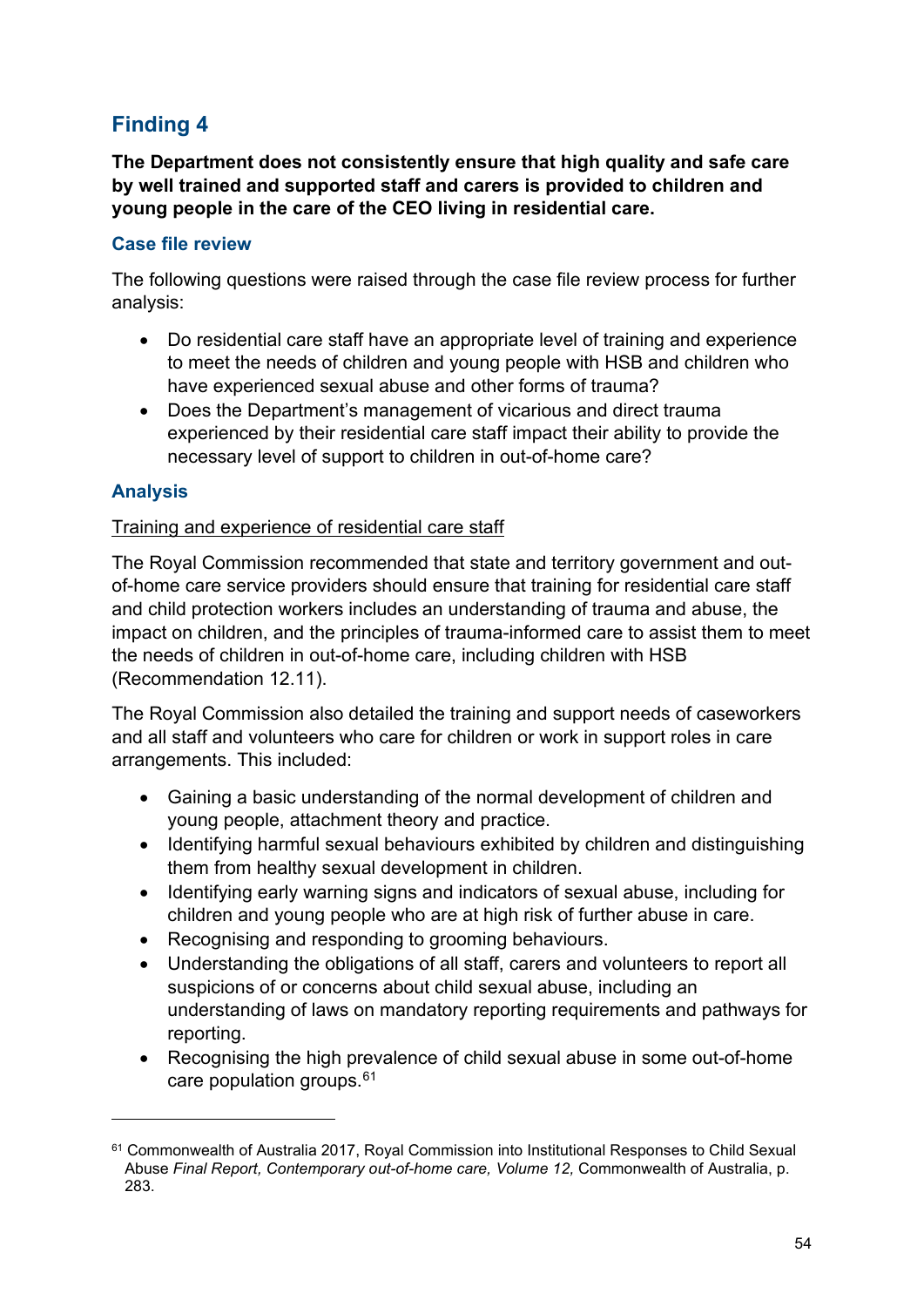The CPM states that the Department's residential care services provide time-limited therapeutic residential care that 'focuses on creating and sustaining care environments capable of healing the traumatic impact of abuse and neglect and the disrupted attachment that ensues. It is an environment that is intended to be healing for the child, and safe for the child and staff'. [62](#page-54-0)

Further, it states, 'effective therapeutic care requires a shared understanding of the child's developmental and therapeutic needs and the best way to respond to those needs'*,* and that residential care staff have a responsibility (shared with child protection workers in District Offices) to 'address the complex interrelated needs of children who have been traumatised by providing unconditional high quality, focused care'. [63](#page-54-1)

Macie and Lee's case records both contained a number of examples demonstrating that not all staff possessed the level of skills and understanding expected by the CPM. Their experiences include responses by a number of staff to incidents and behaviours that did not apply trauma-informed practices or indicate an understanding of the developmental and therapeutic needs of Macie or Lee. The fact that many of these experiences occurred across separate care teams, accommodation placements and time frames indicates that this issue is systemic in nature. Information provided to the Review did not demonstrate that this need to build the capacity of staff to the level expected by the CPM had been addressed in the intervening years and that this remains a current issue.

The RCPM lists the core duties of residential care workers and senior residential care workers as including:

- providing group and individual care to children who at times display challenging behaviour
- creating and maintaining a safe, caring and home-like environment for children consistent with the Sanctuary Framework
- planning, coordinating and participating in lifestyle and recreational activities with children to promote positive growth and development
- monitoring and contributing to the daily activities of children
- providing a high standard of care and supervision
- recording events and critical incidents via email, Log Book and case notes
- where a worker has been identified as Key Worker for a child, they are expected to have regular discussions and get to know the child more thoroughly to make sure their individual needs are being addressed by the care team and provide additional support as needed. Key workers also:
	- $\circ$  liaise with other residential care workers, the psychologist and the manager regarding the needs of the child they are the key worker for
	- o participate in discussions, planning and reviews involving the child.

<span id="page-54-0"></span><sup>62</sup> Department of Communities 2020, *Casework Practice Manual* Section 3.4.22.

<span id="page-54-1"></span> $63$  Ibid.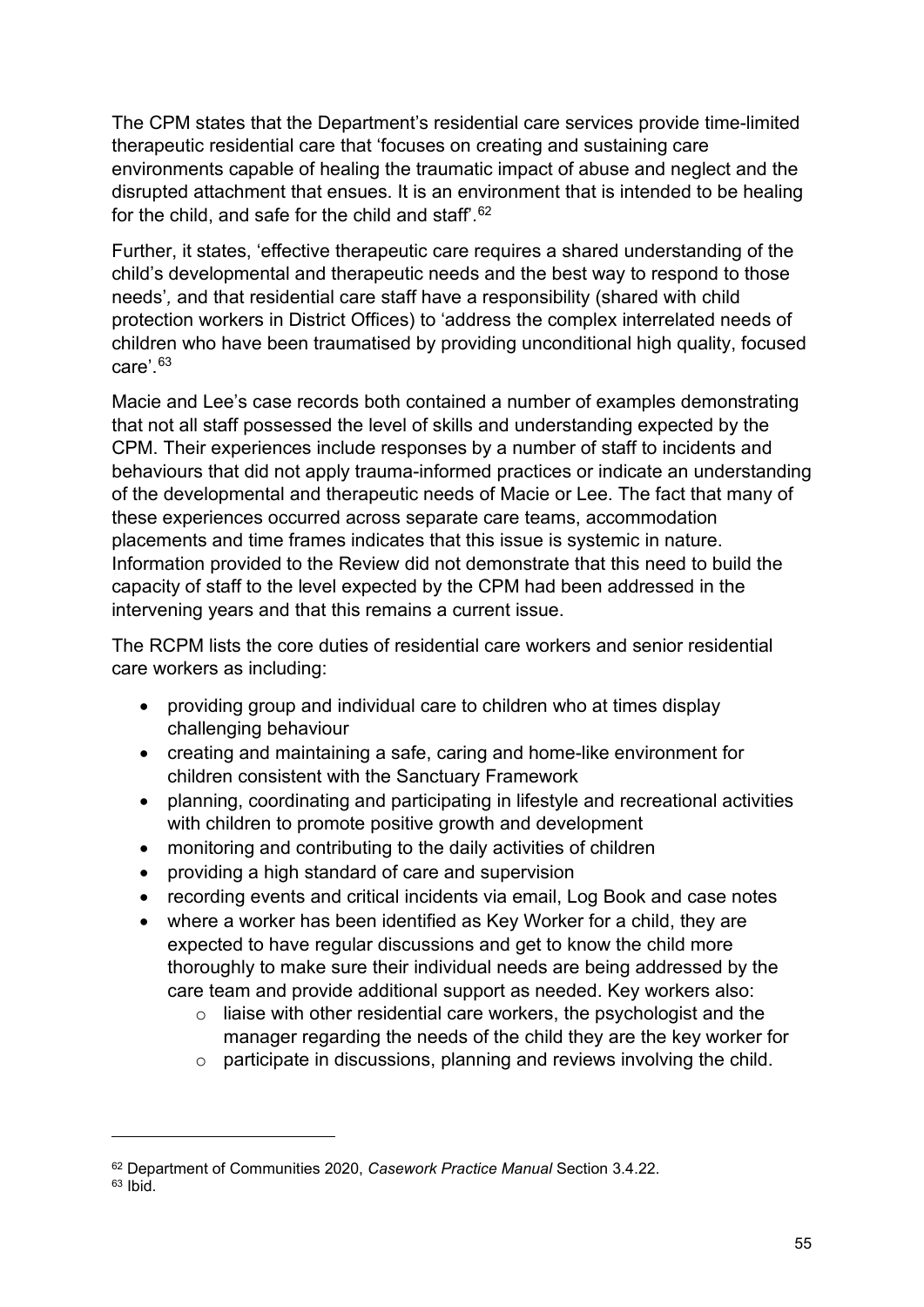The RCPM describes some of the above responsibilities of residential care workers in more detail throughout the document:

- Responding therapeutically to a child using the child's trauma profile developed by house psychologists (with input from residential care workers). The RCPM states that this includes non-judgementally accepting and coregulating the child, discussing with the child when they might be re-enacting trauma script, and coaching the child on ways to avoid conflicts and trauma re-enactments.
- Completing Individual Safety Plans that identify and address risks for all children in their care.
- When potential for self-harm or suicidal behaviour is identified, providing additional supervision and emotional support.
- Be trauma-informed in their responses to critical incidents and able to confidently assess risk, de-escalate heightened emotions, and manage challenging situations.
- After critical incidents, maintaining the physical and emotional wellbeing of other children and staff, and providing immediate emotional first aid to all children.
- Identify problematic and harmful sexual behaviours and respond appropriately.

These responsibilities appear to be aligned to roles requiring advanced qualifications and/or significant professional training and experience.

Residential care workers are required to have a Certificate lll or Certificate lV in Community Services (Protective/Residential Care) or approved equivalent or equivalent experience in working with or caring for children and young people who have experienced trauma.<sup>[64](#page-55-0)</sup> Department and CSO staff provided feedback to the Review that frontline residential care staff (i.e. residential care workers and senior residential care workers) do not necessarily have the level of training, resourcing or support required to address the behaviours and complex histories of the children and young people they care for or to address the situations that they are presented with on a daily basis. Senior Department staff also noted the difficulties associated with releasing residential care workers to complete training due to the impact this has on the running of the residential care home.

It was beyond the scope of the Review to fully evaluate all of the training, refresher training and supervision made available to staff in residential care roles, supervisory roles, and in the critical adjacent decision-making roles of District staff.

The Department developed a two day training program for staff and carers in 2016 titled *Responding to concerning sexualised behaviours in children and young people.*  The training is not mandatory for any staff groups. The program outline for this

<span id="page-55-0"></span> $64$  Department of Communities 2021, Job Description Form Residential Care Worker – Country, Generic Level 2.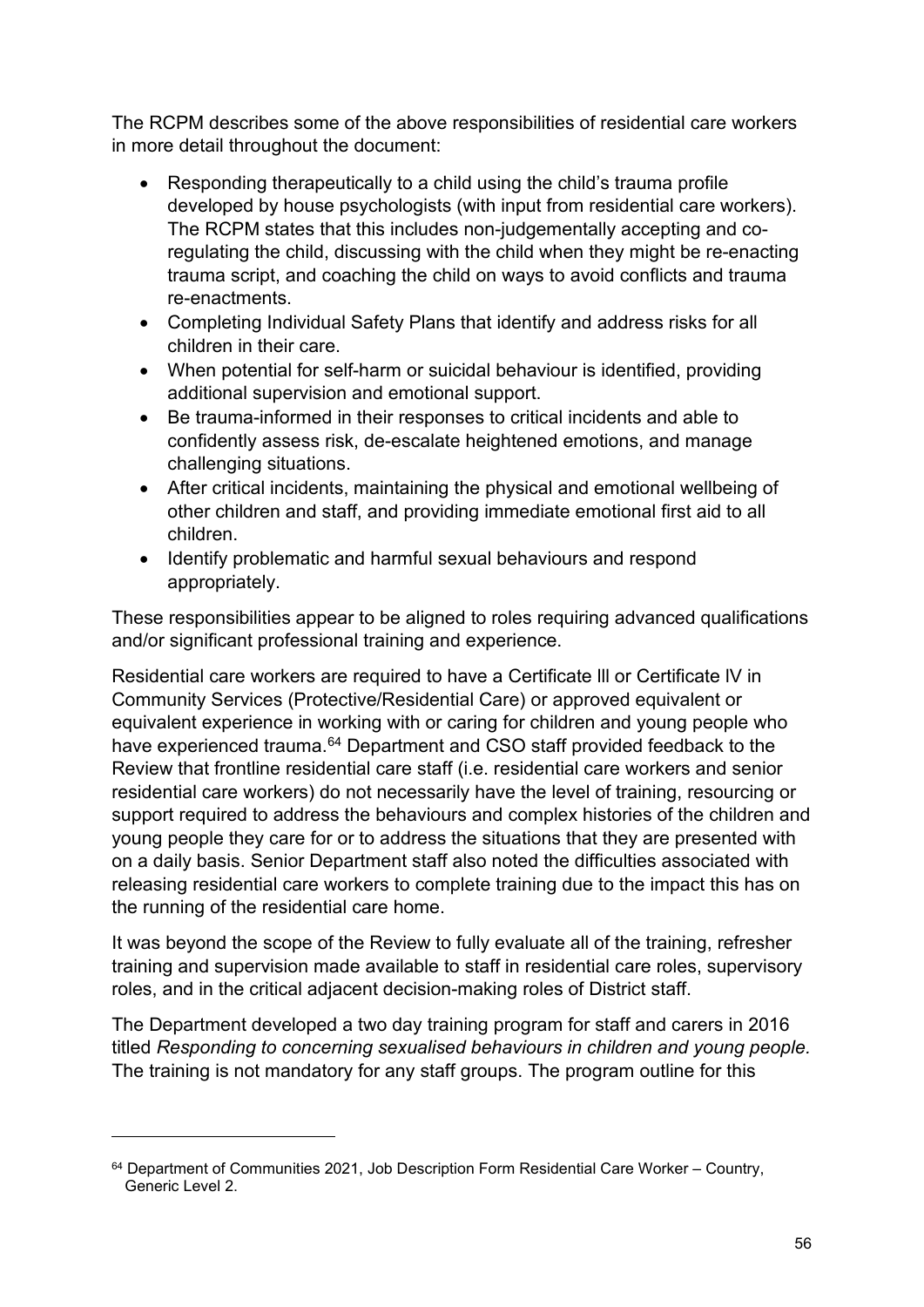training states, 'Residential Care have advised that they wish for this training to be offered four times a year'. [65](#page-56-0)

The Department's 2019–2020 Annual Report indicates that as of 30 June 2020, there were 525 staff in residential care and 3,264 approved foster carers and family carers in WA.<sup>66</sup> The Department provided the following information on the frequency of the concerning sexualised behaviours workshops and participation over the last three years:

| Year  | Workshops<br>conducted | Number of<br>foster carers<br>who<br>participated | Number of<br>staff who<br>participated | Total<br>participants |
|-------|------------------------|---------------------------------------------------|----------------------------------------|-----------------------|
| 2020  | 2                      | 18                                                | 10                                     | 28                    |
| 2019  | 3                      | 35                                                | 24                                     | 59                    |
| 2018  | 3                      | 53                                                | 10                                     | 63                    |
| Total | 8                      | 106                                               | 44                                     | 150                   |

The Department was unable to advise the specific number of staff from residential care that participated in the workshops, nor the number of staff who have attended the training who are still working with the Department. If each of the 44 staff who attended the training from 2018–2020 were from residential care and remain part of the residential care workforce, this represents about eight per cent (8.4%) of that workforce who have attended the HSB formal training in this time.

Department staff acknowledged the need to improve access to the training and development of staff knowledge in this area:

*"There is a need for more knowledge and training for staff in houses. Their [staff] perspective of harmful sexual behaviours is based on their own personal experiences and how they respond to these behaviours."* 

*"There needs to be refinement of information and knowledge, a depth of understanding about children with sexualised behaviours."*

*"All areas need specialist knowledge of harmful sexual behaviours."*

Case records indicate that Department staff involved in forensic interviews at ChildFIRST had a strong understanding of the various ways children and young people may disclose child sexual abuse and HSB and the need to adjust processes to accommodate this. However, information provided to the Review also demonstrated that this understanding was not consistently integrated into practice and awareness across the Department.

<span id="page-56-0"></span><sup>65</sup> Department of Communities 2021, Information provided to the Review.

<span id="page-56-1"></span><sup>66</sup> Department of Communities 2020, *Annual Report 2019–2020*, p.12 and *Child protection activity performance information 2019–2020*, p. 20.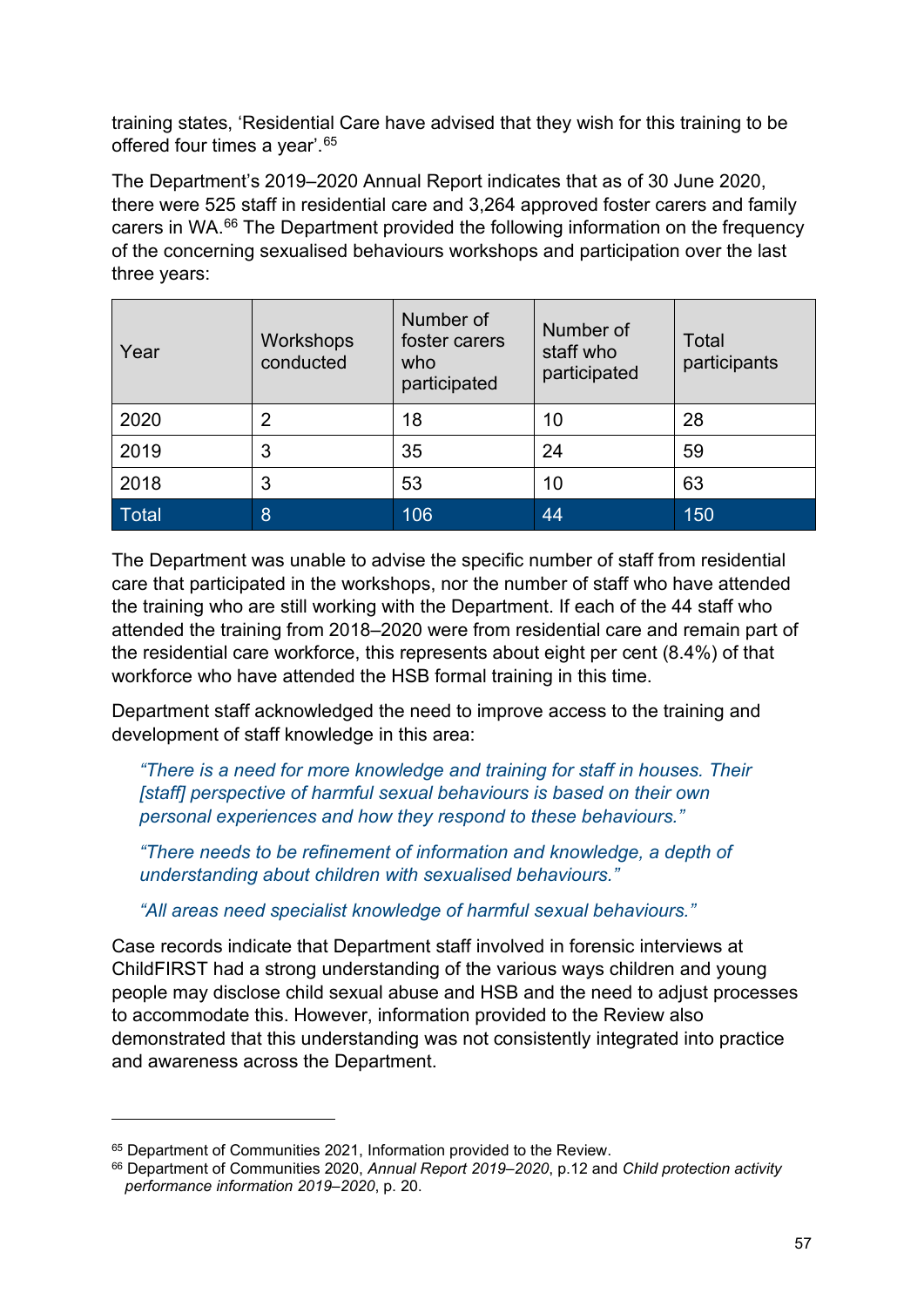The Department has a psychologist attached to each residential care home whose role is not to provide individual services to young people in the homes, but to provide 'specialist advice and consultative support to residential care workers on the provision of therapeutic care to children'. [67](#page-57-0) House psychologists usually work across two residential care homes.

Case records reviewed showed a period of approximately six months when there was no psychologist appointed to the house Macie and Lee resided in, including during the time they resided there together. Case records did not document reasons for this prolonged lack of a dedicated house psychologist, nor did they explain the arrangements made to ensure this support continued to be provided to house staff. Case records showed that some District Office staff were unaware there was no house psychologist in place during this time and assumed someone in this role was actively supporting staff and the young people during this time.

The period during which the residential care home did not have a house psychologist assigned overlapped with both young people experiencing significant psychological stress, including departmental and police investigations into allegations of HSB Macie made against Lee. Staff were instead required to respond to this situation without ready access to the specialist advice and support that a house psychologist would ordinarily be expected to provide.

#### Management of vicarious and direct trauma

Residential care staff often experience vicarious and direct trauma due to working with young people with significant trauma histories and present day behaviours influenced by that history. This was frequently documented in house meeting minutes and critical incident reports:

#### *"Staff feeling traumatised by recent incidents."*

*"I felt anxious not knowing when the children would let themselves out of the house as there are seven different exits they can access through. This meant while during periods of crisis staff couldn't go to the toilet, get a drink etc. it was difficult to use any self-care strategy other than breathe."*

Department staff advised that vicarious trauma training is available for residential care staff but is not mandatory.

Senior staff also acknowledged that residential care workers experiencing vicarious trauma and/or who have difficulty managing their own emotions would have less capacity to respond appropriately to the challenging behaviours of young people. A senior staff member with experience in psychology explained that when confronted by such challenging behaviours, staff may revert to their own internalised parenting models, including authoritarian approaches.

The Department informed the Review that reflective supervision is part of the staff supervision process, and that it is a goal that reflective supervision occurs routinely

<span id="page-57-0"></span><sup>67</sup> Department of Communities 2020, *Residential Care Practice Manual*, Section 1.4.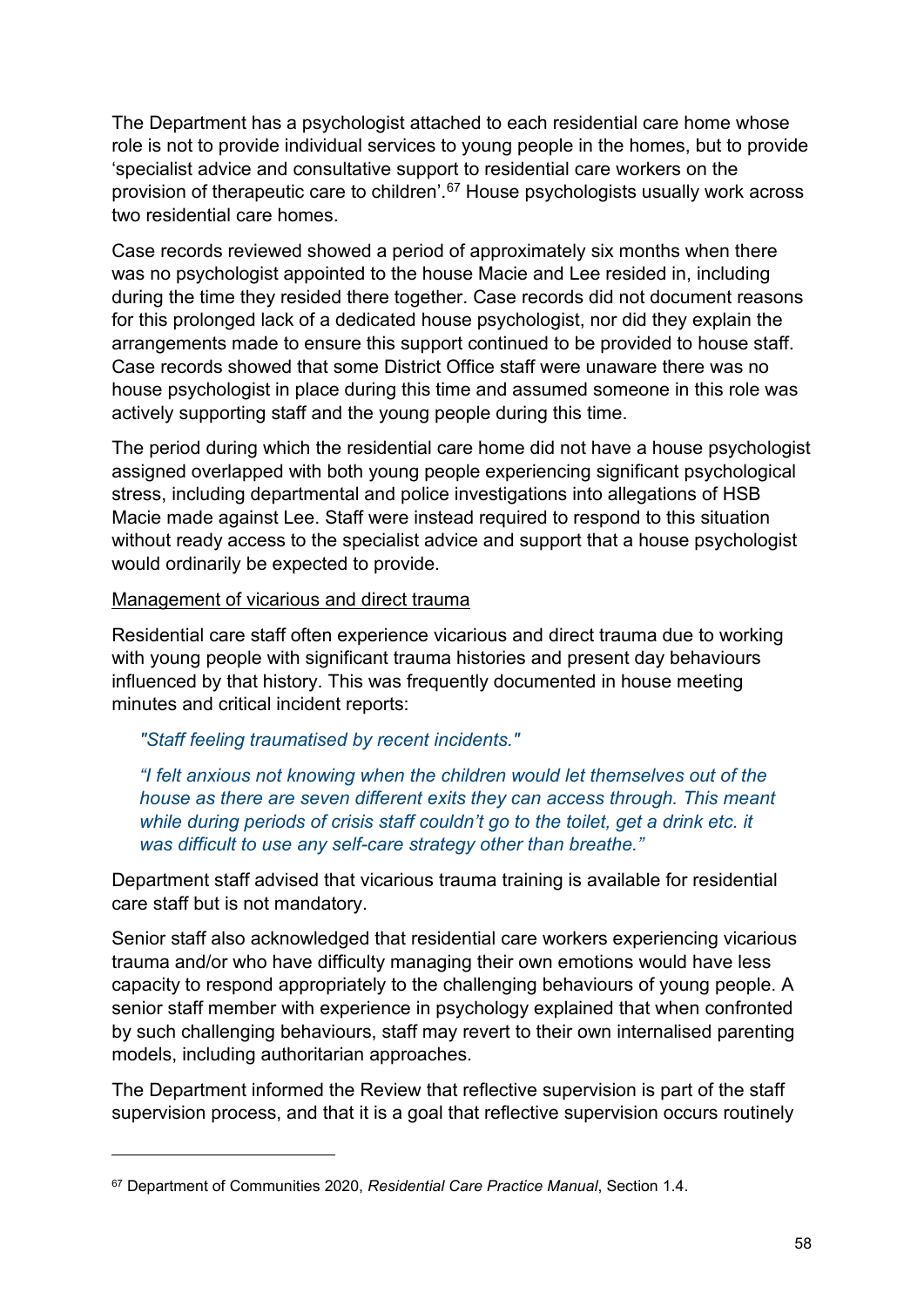with each staff member where there is a psychologist attached and available for the residential care facility. The Department also informed the Review that it has tools and templates available to staff to support this way of practice. However, a senior Department staff member shared with the Review the challenges faced by house management in ensuring that quality reflective supervision regularly occurs in practice.

The Department needs to ensure that all residential care staff are provided with regular reflective supervision, and that those who provide this supervision are properly equipped and resourced to do so.

As noted earlier in the report, Lee provided his own thoughts about the residential care environment to a member of his care team while he was still in residential care:

*"The problem [the Residential Group Home] has is that they didn't look after their traumatised staff, and that the traumatised staff were then not able to look after the kids well."*

## **Conclusion**

The Department did not consistently meet Better Care, Better Services Standard 8 (children and young people are provided high quality and safe care by well trained and supported staff and carers). Full implementation of the expectations set out in recommendation 12.11 of the Royal Commission would ensure that government and CSO out-of-home care providers are adequately equipped with residential care staff and child protection workers with a strong understanding of trauma, abuse, and HSB.

Case records and discussions with professionals indicated that there is not a consistent level of understanding across the Department of the variety of ways children and young people may disclose harm, particularly in relation to young people who have previously experienced sexual abuse or exhibited harmful sexual behaviours.

Limited skills, experience and professional training in the area of HSB, combined with the absence of a clear policy and practice framework and a coordinated, outcomes-focussed approach to therapeutic interventions for children and young people, appears to have impacted the ability of residential care staff to respond appropriately to children and young people with HSB and/or histories of trauma.

The Department should ensure residential care workers have the necessary training, support, skills and experience required to discharge their duties. Residential care workers are a critical component of the residential care system – their ability to successfully and sustainably perform their roles underpins the successful outcomes residential care seeks to achieve. Addressing this matter would also improve the ability of staff to support children and young people through both formal and informal disclosure processes. The Department must ensure that critical staff supports, such as house psychologists, are always available to residential care home staff if they are to be able to perform their duties effectively.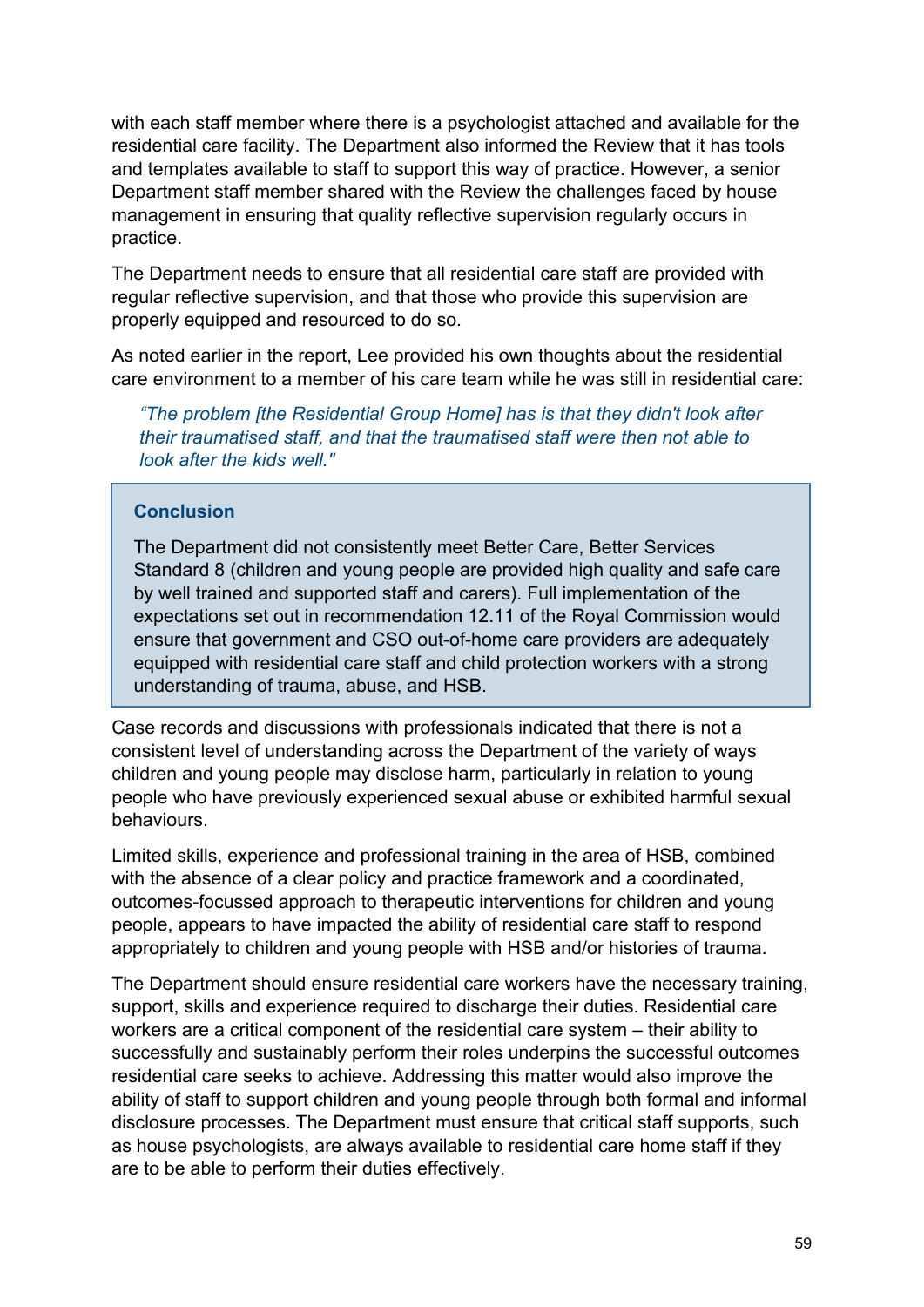This will require additional investment in the number of residential care workers, the level of training and expertise required, and staff supports that will allow them to effectively perform their duties while maintaining their own mental health and wellbeing. If staff are overwhelmed and under-supported, this could risk dismissiveness of legitimate concerns raised by young people or inappropriate responses to disclosures they may make, as was observed in the young people's case records.

# **Finding 5**

## **The Department's risk assessment and management strategies are not consistently effective in preventing, identifying and mitigating risks to children and young people in residential care.**

## **Case file review**

The following questions were raised through the case file review process for further analysis:

- Do the risk assessment practices of the Department sufficiently differentiate the levels and types of risk posed by and to different children with harmful sexual behaviours and/or who have previously experienced sexual abuse?
- Are effective and appropriate risk management strategies regularly adopted by the Department in relation to children with HSB and children who are at risk of harm?

# **Analysis**

## Risk assessment

The Royal Commission recommended that when placing a child with HSB in out-ofhome care, governments and out-of-home care service providers should rigorously assess potential threats to the safety of other children in the placement (Recommendation 12.12).

The CPM and RCPM state workers "must consider the risks that some children may pose to others who live in…the residence when placing them in any type of care arrangement" and identifies ten risk factors to identify children considered a risk to others, including sexualised behaviours or a history of sexual assault against other children and adults. This guidance captures elements of propensity risk (i.e. the risk a young person may pose to others) however, the Royal Commission identified three other dimensions of risk of child sexual abuse in organisations (situational, vulnerability, and institutional risk).<sup>[68](#page-59-0)</sup> For example, in the case of Macie, vulnerability risk should have been considered in relation to the risk of further sexual abuse on the basis of her past experiences of sexual abuse and HSB.

<span id="page-59-0"></span><sup>68</sup> See Appendix A - Commonwealth of Australia 2017, Royal Commission into Institutional Responses to Child Sexual Abuse *Final Report, Making institutions child safe, Volume 6,* Commonwealth of Australia p, 262–263.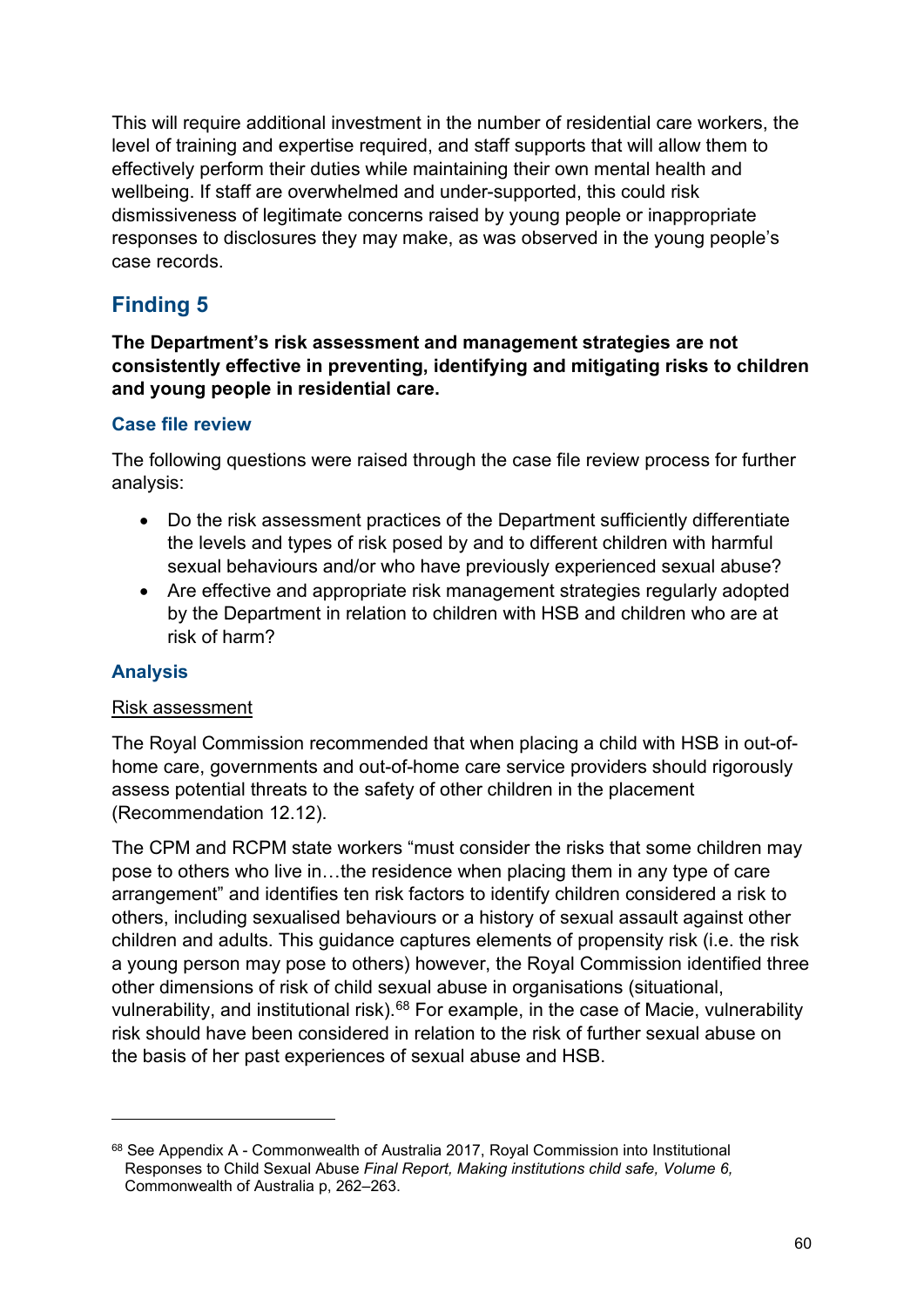There was no documentation present in either Macie or Lee's case files that demonstrated a joined-up risk assessment covering these four dimensions of risk had been undertaken or initiated by either of their care teams during their time in care. As the Department does not have a cohesive or effective framework to assess and respond to children and young people with HSB (as outlined previously in Finding 3), it is reasonable to assume that inadequate risk assessment practices in relation to the placement of children with HSB is a systemic issue.

The Department recommends the Signs of Safety approach should be used to 'identify any risks before care arrangements for the child occurs' or after a care arrangement commences for a child.<sup>[69](#page-60-0)</sup> However, the Signs of Safety Policy (2011) does not specifically indicate its use in risk assessment within care arrangements and is more applicable to risk within families. The policy states the approach should be used to determine:

- what supports are needed for families to care for their children
- whether there is sufficient safety for the child to stay within the family
- whether the situation is so dangerous that the child must be removed
- if the child is in the care system, whether there is enough safety for the child to return home  $70$

Risks within residential care settings are not addressed in the Signs of Safety Framework.

Through review of case records and interviews with staff of the Department, it became apparent that children and young people in residential care are commonly viewed as posing undifferentiated high levels of risk to the safety of themselves and others. It appeared that the risks posed by individual children, such as those exhibiting HSB, were not sufficiently differentiated from those posed by children who present with other forms of risk.

Case records included examples of senior staff from the Department documenting the view that safety risks posed to and by children in residential care were undifferentiated across all children in out-of-home care:

*"At present residential care does not have any other placement options for any of the children currently in [house name] and I suspect any new child to the placement could pose another dysfunctional dynamic. Unfortunately, this is the nature of the children who are throughout residential care… All four children in [house name] have their own trauma history and these histories and behaviours exist in every residential care home, even if we had the capacity to move any of the children it would only present itself to another child with similar behaviours to take up the position and hence the challenging dynamic."*

<span id="page-60-0"></span><sup>69</sup> Department of Communities 2020, *Casework Practice Manual* Section 2.1.2 Care arrangements for children considered a risk to others.

<span id="page-60-1"></span><sup>70</sup> Department for Child Protection 2011, Signs of Safety Policy, p.1.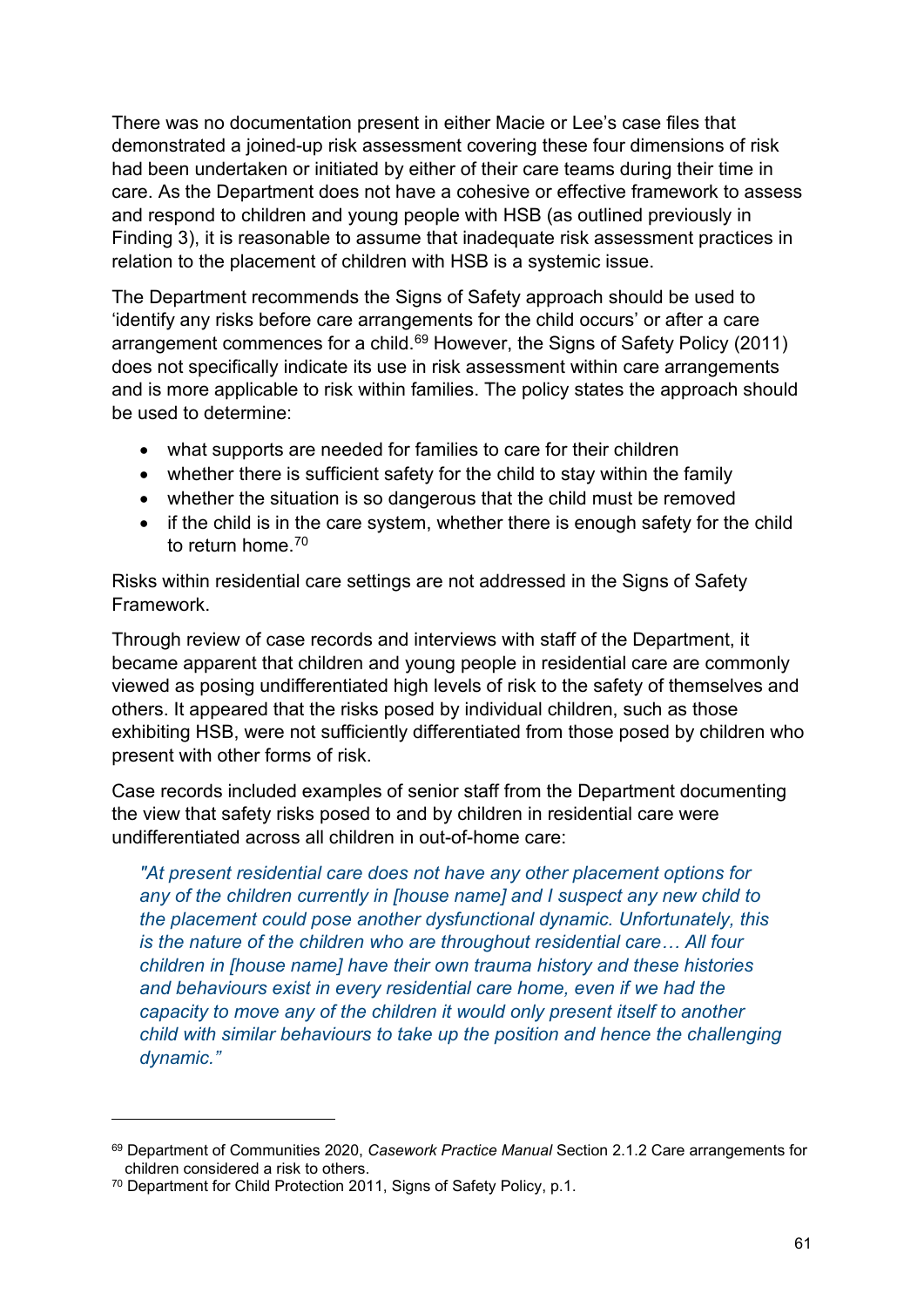To the credit of Macie's care team, her case records showed case management and residential care home staff raising concerns a number of times that the risks posed by Lee to Macie may actually be different to the risks posed by other children in residential care. However, Macie's placement arrangement with Lee went ahead and continued for seven months.

## Risk management

The CPM and RCPM each recognise that it may not always be possible to avoid placing a child who poses a risk to other children in a residential group home, particularly in urgent situations. They both state that a child who has a history of extreme violence or sexual assault should not be placed where there are younger children, children who have developmental delays, or children who are especially vulnerable for other reasons such as previous abuse. If such a placement cannot be avoided, a Safety Plan must be developed.

The RCPM states, 'residential care placements should be able to put more stringent safety plans in place for children who pose a risk to others than is possible in foster care placement. This may include separation from other children and close supervision.'<sup>[71](#page-61-0)</sup> Safety planning is expected to resolve or mitigate the risk of identified safety concerns. Any risks identified as part of a child's assessment process (e.g. HSB) must be considered and the plan must contain specific strategies to 'overcome these risks to self or others.' [72](#page-61-1)

Guidance for staff emphasises the individualised nature of safety planning and the specificity of a Safety Plan to 'the specific circumstances of the care arrangement and the individual child'; furthermore that the child's views are included.<sup>73</sup>

The Department's management of risk therefore hinges on individual Safety Plans and collaboration between District Offices and the Residential Care Service to address identified risks. However, case records did not document what, if any, direct collaboration occurred between the District and residential care in producing and revising Safety Plans as per Department guidance.

The effectiveness of Safety Plans is reliant on accurate information. Poor information hindered the successful implementation of Macie's Safety Plan. Analysis of the Safety Plans in place for Macie during the time she shared a residential care placement with Lee, along with discussion with Department staff revealed:

- Macie's history of sexual abuse, as well as concerning situations with male residents in previous residential care placements, were not documented in the initial Safety Plan. This information could have raised specific concerns about placement with Lee.
- In a review of the initial Safety Plan two months into the placement, some brief information about Macie's previous sexual abuse was added, however the identified risk issues and strategies to assure her safety remained largely

<span id="page-61-0"></span><sup>71</sup> Department of Communities 2020, *Residential Care Practice Manual*, p. 58

<span id="page-61-1"></span><sup>72</sup> Ibid, p. 57.

<span id="page-61-2"></span><sup>73</sup> Ibid, p. 57.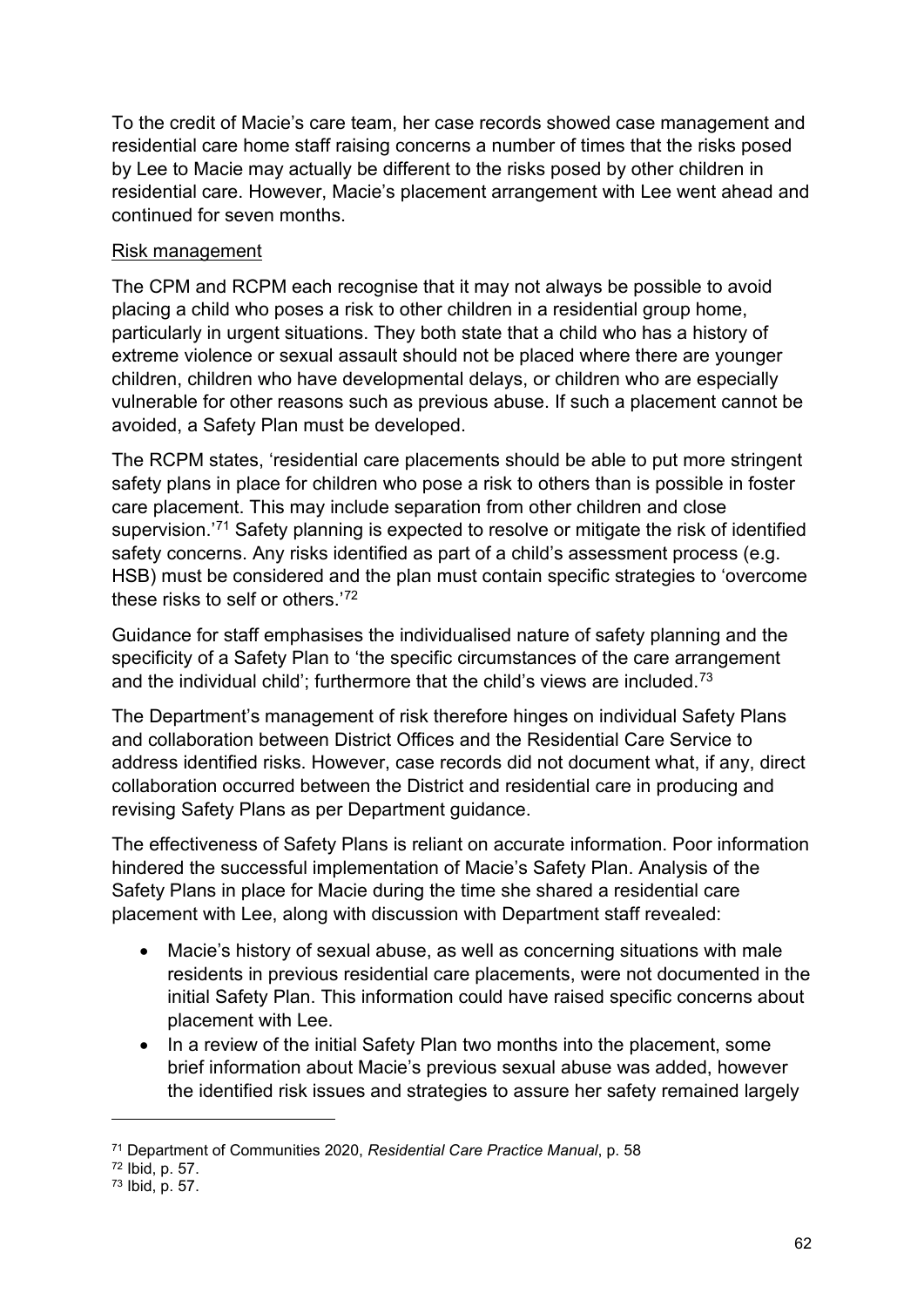unchanged from the initial Safety Plan. No information about incidents or concerns raised by Macie, including fear of being raped by Lee is documented in the plan.

• Residential care staff were not aware of any specific practice requirement for direct contact between a District Office and the leadership group of a child's proposed residential care home prior to placement commencement.

Safety Plans documented for the young people regularly remained unchanged after incidents occurred, indicating they were either not reviewed as per Department policy or the review process failed to recognise that the strategies relied on to keep children safe were inadequate.

As stated under Finding 2, the Department still faces issues in relation to information management, information sharing and record keeping practices. Until these problems have been addressed, there will continue to be a risk that Safety Plans will not be based on full and accurate information.

This reliance on individual Safety Plans for children and young people also becomes problematic if the plans developed include strategies that assume or rely on adequate resourcing (e.g. staff skills and experience, staffing levels) and facilities (e.g. privacy of bedrooms and bathrooms, design that allows for vigilant supervision of children) to enable the strategies to be implemented. For example, Lee's Safety Plans suggest that the main strategy for minimising the risk he posed to other children was that he was not to be left unsupervised with any young people or be provided with opportunities to be alone with young people. These continued as the dominant risk mitigation strategies for Lee's HSB during Lee's time in care despite failing on a number of occasions. Records show that Lee had told staff that he did not feel his Safety Plan was working a number of times.

Department and CSO staff shared with the Review their experiences of unfeasible risk management strategies being put in place without meaningful and ongoing consultation with house staff:

*"[Safety Plans] may contain things that aren't feasible - house staff just have to implement and manage as best [they] can."* 

*"Often our concerns are not heeded or looked at early enough in a preventative manner until there's a significant incident and then there's kind of a reaction."* 

*"The Safety Plans really vary and staffing's not always consistent. The kids with HSB need eyes on them all the time to keep them safe and other kids safe and that's simply not sustainable in many of our residential care models."* 

Department staff and case records also provided examples of security-based responses being employed to address shortcomings in Safety Plans when it became apparent a Safety Plan could not be feasibly implemented. In one case, the Review was told that:

*"[Residential care workers] resort to locked doors, surveillance cameras and alarms in response to unsafe, risky behaviours."*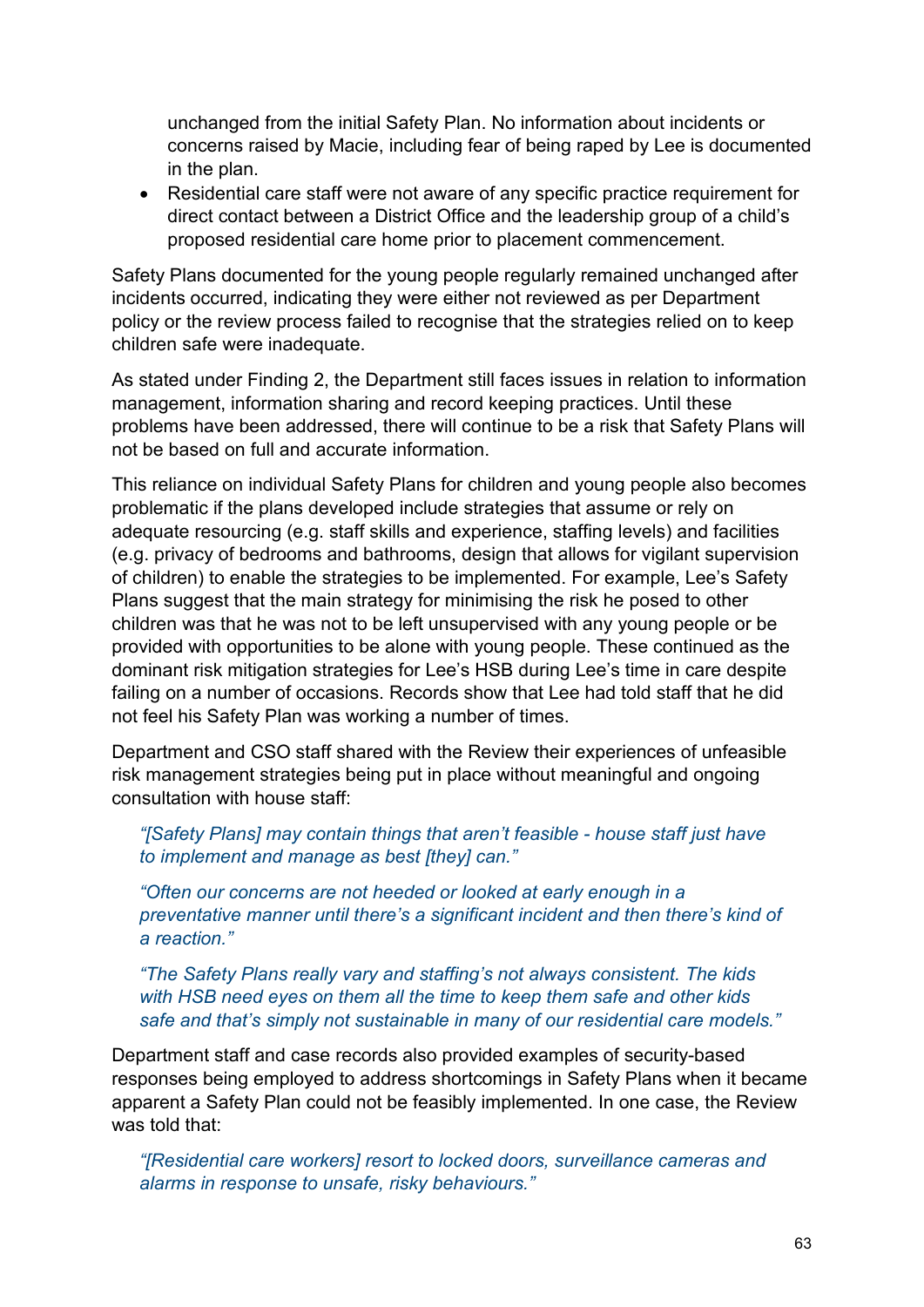## 'Transferring' responsibilities for risk management

Department staff are guided by the CPM and RCPM to give special consideration to the placement of children who are vulnerable due to previous abuse with children with a history of sexual assault. The Department provides clear guidance to staff about the impact of trauma on children and young people's development, including anticipating that it may impact a young person's capacity to manage risks to their own safety and wellbeing. [74](#page-63-0)

Despite this, case files contained multiple discussions with Macie in which different Department staff appeared to place responsibility on her for managing the risk of sexual abuse or HSB that she faced in the home and from Lee. Responses such as these occurred in the context of Macie having reported to staff alleged coercive behaviours engaged in by Lee towards herself and documented observations by staff members who had witnessed Lee engaging in coercive behaviours towards Macie.

The Department advised the Review that:

- managing risks to children is a shared responsibility across relevant units in the Department, for example, District Office, residential care and psychology services
- when a District is asked to accept the risk before placement is made, it is because case management sits with the District and the District Director is responsible for approving placements
- a child's safety plan is developed collaboratively by the District Office and the residential care unit.

Department staff advised that if a District Office does not accept "generic" information about risks contained in a placement offer email, the placement is not able to proceed. Both Macie and Lee's case files documented multiple placement offers containing these generic paragraphs about placement risks. There was also no documentation within the case files of any escalation processes by the District Offices to executive directors or above about complex or contentious decisions with relation to the risks in residential care placements. In addition, Macie's case files did not demonstrate that her safety plans were consistently developed through the collaborative process expected.

The Review was also provided with information that suggested that CSO's are required to bear significant risk in relation to a child but do not have the decisionmaking powers they believe necessary to appropriately address that risk. One CSO staff member provided the following feedback to the Review:

*"The Royal Commission has said that the agency that has the child carries the risk but we don't make the decisions, nor do we make the planning [decisions] for that child either. So what happens is we carry the risk but we don't make the decisions to keep them safe."*

<span id="page-63-0"></span><sup>74</sup> Department of Communities, undated, *Child development and trauma guide.*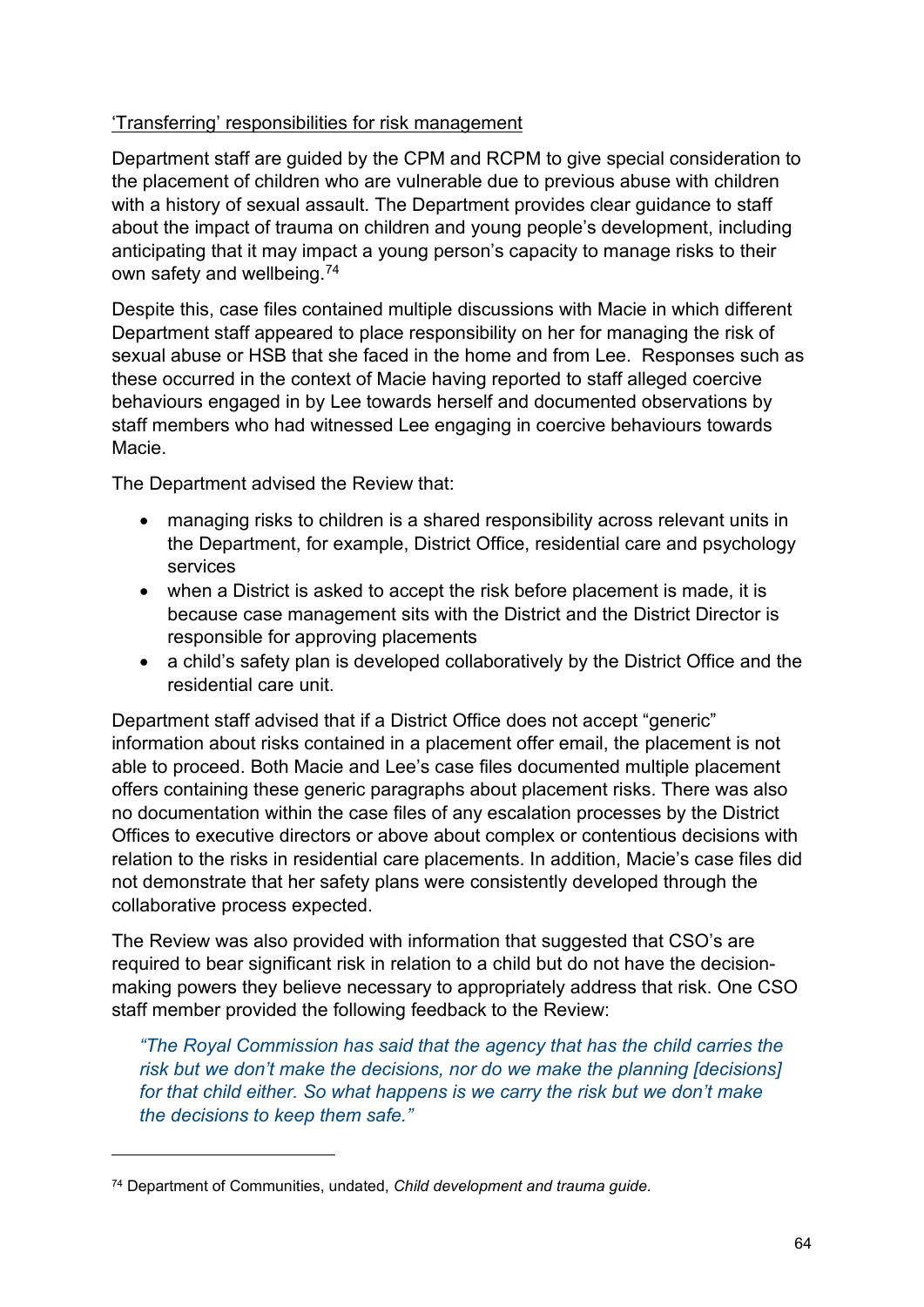#### **Conclusion**

The Department does not consistently meet the Better Care Better Services Safety Standard (organisations provide safe care) or the expectations set by Royal Commission recommendations 6.4, 6.6 and 12.12.

Risk assessment conducted in the course of making placement decisions must be individualised to the child and the specific placement as required by the Standards. The risk assessment methods used by the Department did not sufficiently differentiate level of risk between different children in care. In addition, the Department did not appear to follow its own guidance to give special consideration to the placement of children who are vulnerable due to previous abuse with children with a history of sexual assault.

The inherent reliance on current information and knowledge management practices as outlined in Finding 2 will continue to create the potential for Safety Plans to be based on incomplete information gaps and for risks to not be adequately accounted for and addressed.

Department staff advised the Review that the number of children in the care of the CEO with a history of sexual offences numbers less than ten. In the case of this small, clearly defined cohort of young people, it should be feasible to thoroughly assess the risk levels for these individual young people and those they reside with and plan to mitigate and manage these risks closely.

Safety Plans cannot remain focused on a single risk dimension (propensity risk based on past behaviour). Safety Plans must be based on a comprehensive assessment of the four risk dimensions as outlined by the Royal Commission occurred.

A thorough (and regularly reviewed) risk assessment examining the four dimensions of risk of child sexual abuse would enable the Department to identify the situational risks the residential care environment poses to individual children and young people, as well as how such risks may be magnified by the propensity and vulnerability risks specific to that child. Current practices should be improved by implementing additional in-depth risk and therapeutic needs assessment processes that assist staff to determine the level of risk and particular needs faced by an individual child and the appropriate way of addressing those risks and needs. Tools for risk assessment and management of HSB in residential care should be reviewed in line with Royal Commission recommendations (including Child Safe Standards one and eight) in order to improve preventative strategies.

The clarity about risk posed to and by children and young people in residential care with HSB, and the management of associated risk is further hampered by other issues outlined in this report, including lack of policy guidance in relation to HSB, lack of training and understanding of HSB by staff; and fragmented information management which undermines well-informed risk assessment.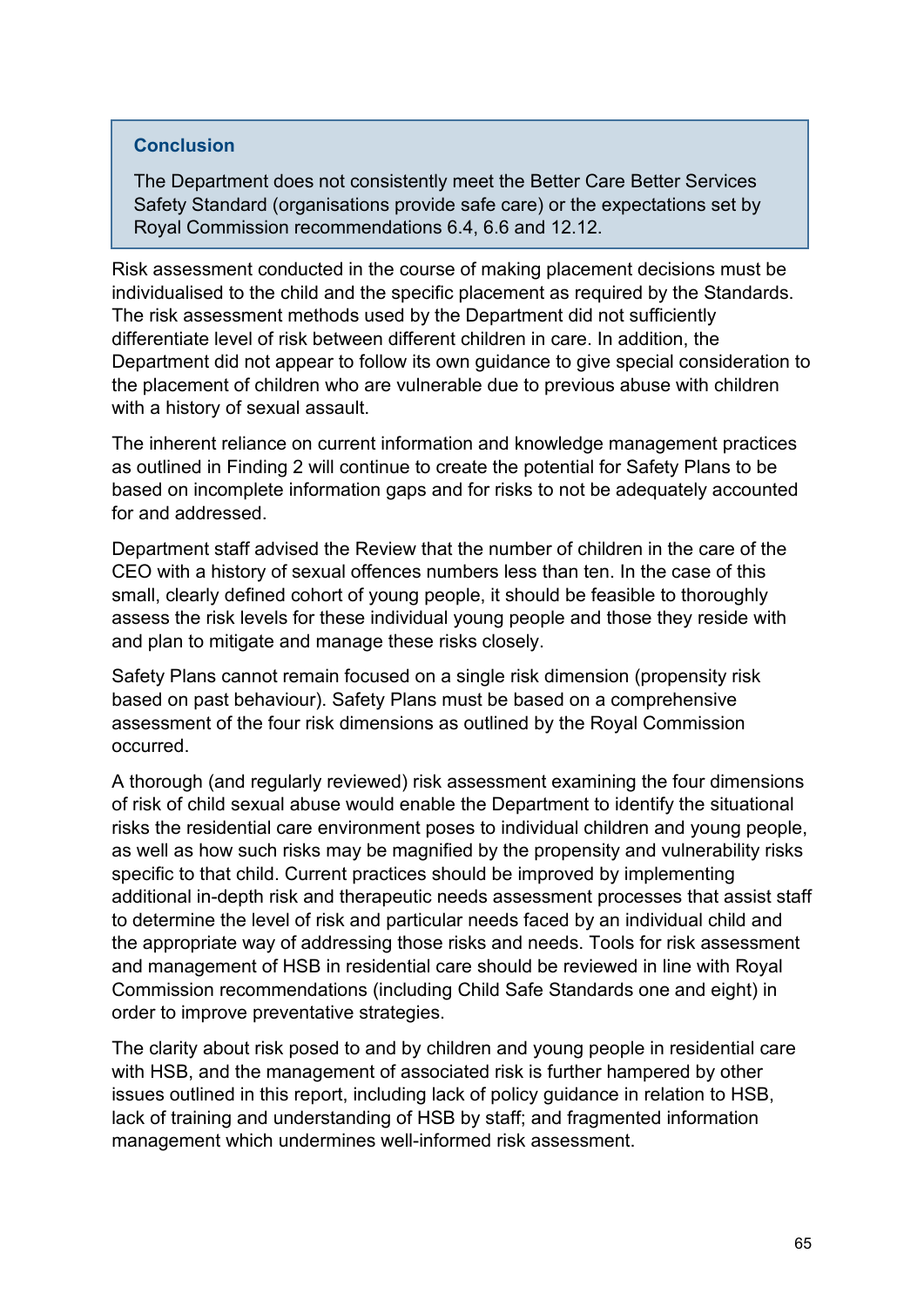# **Finding 6**

**The Department's internal safeguards and review mechanisms do not contribute effectively to the safety of children and young people in residential care.** 

## **Case file review**

The following question was raised through the case file review process for further analysis:

• Do the Department's internal case practice supervision and review processes consistently support outcomes that promote the safety and best interests of children and young people in out-of-home care?

# **Analysis**

#### Internal review mechanisms

The Department's Better Care Better Service Standards outline clear safety and quality standards for children and young people in protection and care. These Standards aim to:

- protect the children and young people's safety, wellbeing and stability
- meet the needs of children, young people and their families and deliver positive outcomes
- provide a guide to best practice
- increase consumer confidence and expectations, and enhance the sector's image
- provide consistent policy and process information to all staff and carers within the sector
- provide a basis for staff and carer training
- provide a reference model for continuous improvement and evaluation of services
- provide a vehicle for the measurement of achievement in relation to the Standards; and
- provide a means of satisfying government funding and service accountability requirements.[75](#page-65-0)

The Standards aim for excellence and to meet the expectations of the community and the Department's legislative role to safeguard and promote the wellbeing of children and young people in the community and in out-of-home care.

The Standards themselves note, 'the Better Care, Better Services Standards represent only one aspect of an effective quality framework. The sector has a range of internal and external processes to examine all aspects of their service provision

<span id="page-65-0"></span><sup>75</sup> Department of Communities 2018, *Better Care Better Services. Safety and quality standards for children and young people in protection and care*, p. 5.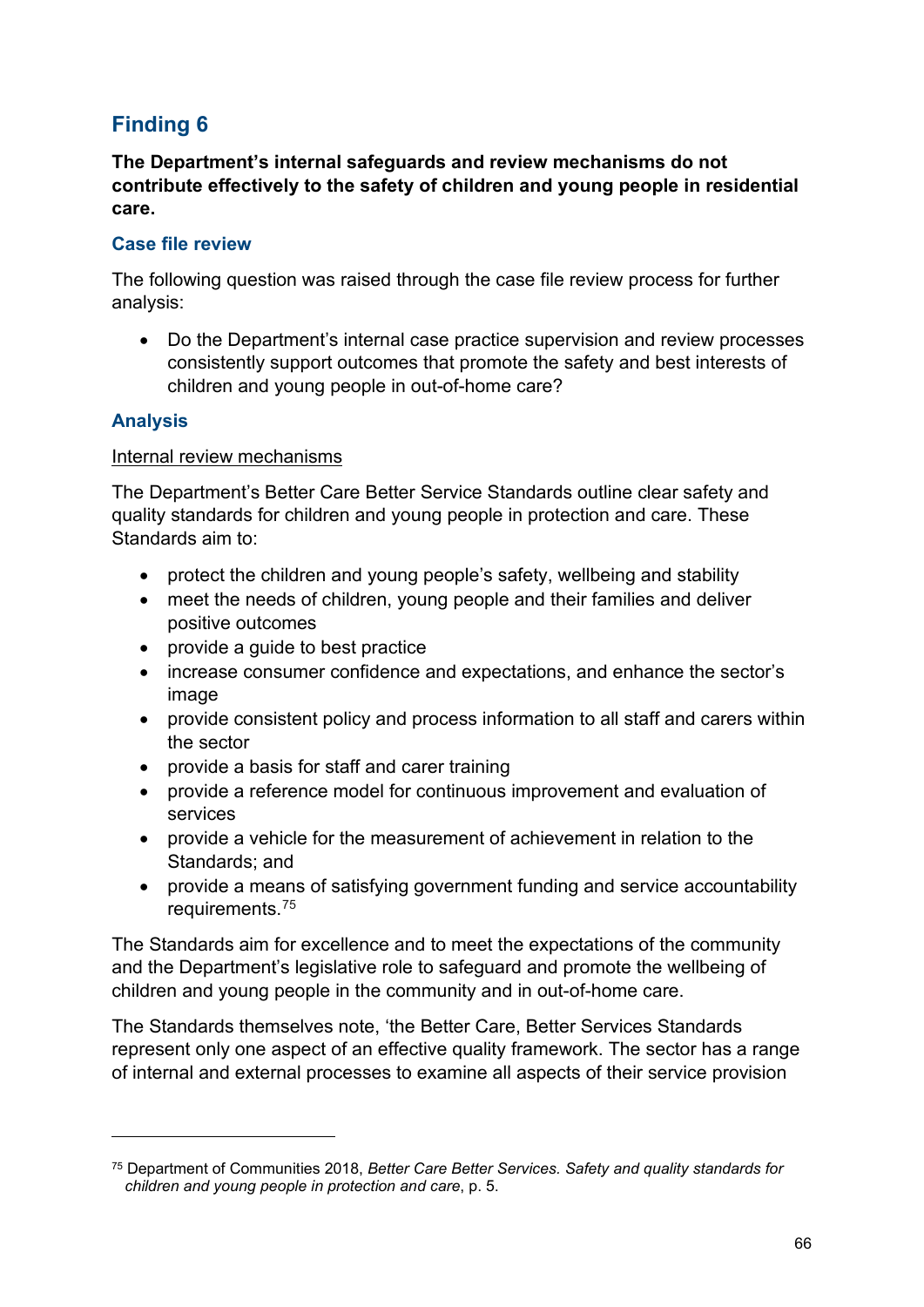and assure the quality of the services they provide. This is done while identifying and implementing opportunities for continuous improvement'. [76](#page-66-0)

Previous work by the Commissioner in 2017 assessed the oversight arrangements in the WA out-of-home care system at that point in time. These arrangements remain unchanged to date and were noted by the Commissioner at that time to be insufficiently robust in preventive monitoring and lacking independent individual advocacy support. The Commissioner stated:

*"Proactive mechanisms that actively seek to elicit information from service users, staff and other relevant people about how services are being delivered, are critical in high-risk environments for abuse and maltreatment. This should include a regime of regular, comprehensive inspections and visits, and a network of proactive, well-resourced, trained individual advocates with the cultural competence and expertise to engage with children and young people in out-of-home care."*

*"Inspection and monitoring of the out-of-home care system should involve an objective consideration of the complete care experience of individual children and young people as well as systematic outcomes monitoring."*

The Commissioner receives regular reports from the Department's Independent Assessor reviews and ad-hoc reports from the Department's the Standards Monitoring Unit. Both of these internal review mechanisms examine individual residential facility experience and not the child's holistic care experience. As a result, issues that are relevant to the Department in a broader sense, such as case management practice, parental contact, education planning, IT issues, staff training and supervision are not regularly reported on. In 2017 the Commissioner found significant weaknesses in the mandate of the assessors and ambiguity in their role and purpose that restricted their effectiveness.<sup>[77](#page-66-1)</sup>

The effectiveness of these internal mechanisms is also directly related to the ability of the Department to ensure uniformity in the application and completion of these processes, and to subsequently act on the decisions or recommendations made by these units.

The Department's SMU assesses the application of the Standards and the CPM in District Offices as well as in residential care settings. Recommendations are made by the SMU, but these may not be 'required actions'. While there is some monitoring of the 'suggested areas of improvement', the recommendations do not appear to be enforceable and do not always lead to improvement. Examples include:

• Documents reviewed from two Department review mechanisms note in each review, for the same group home (which both Macie and Lee resided in), concerns about record keeping practices. In 2013 concerns about record

<span id="page-66-0"></span><sup>76</sup> Department of Communities 2018, *Better Care Better Services. Safety and quality standards for children and young people in protection and care*, p. 5.

<span id="page-66-1"></span><sup>77</sup> Commissioner for Children and Young People 2017, *Oversight of services for children and young people in WA*.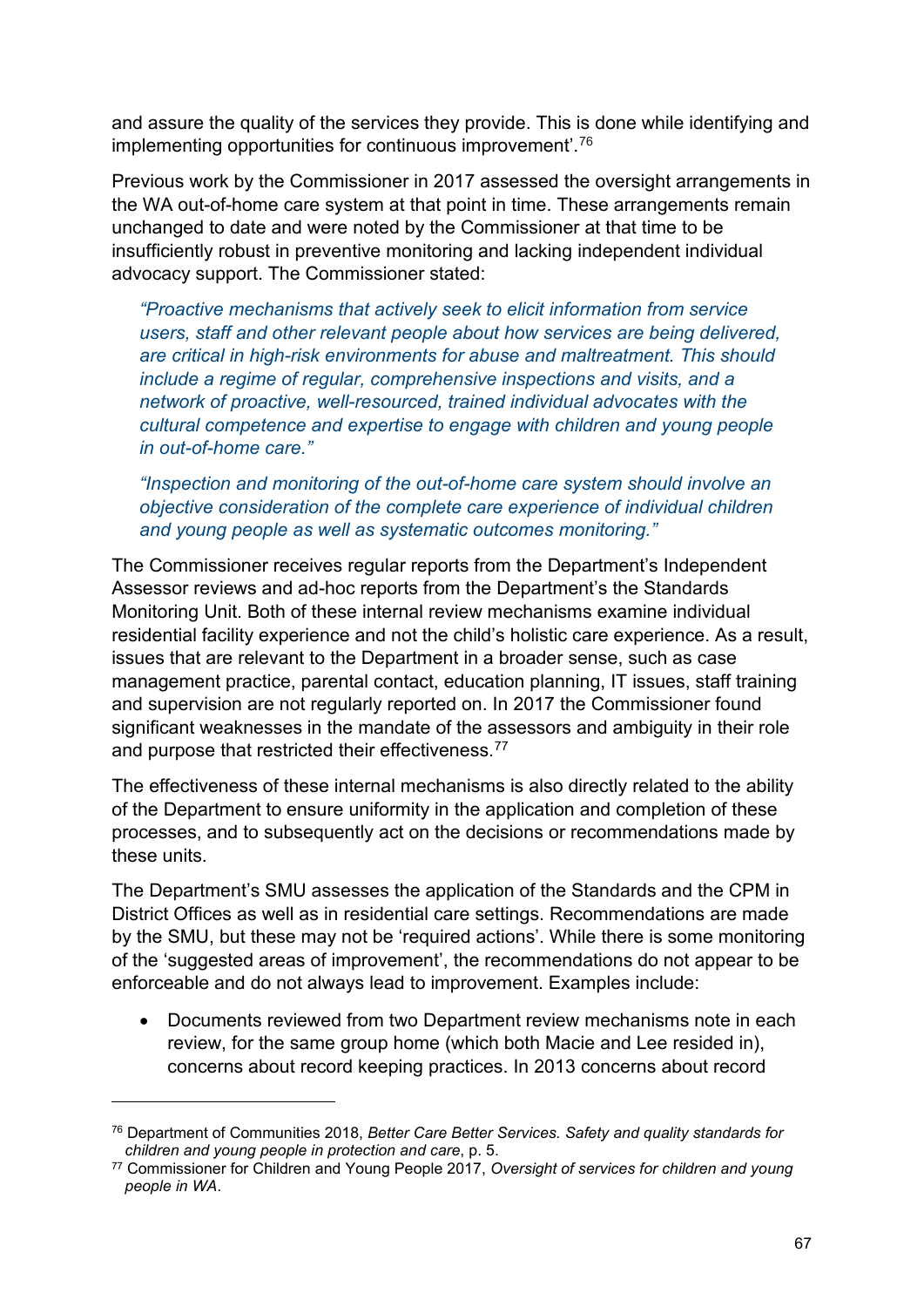keeping are first noted, and a 2016 review identifies particular issues with critical incident reporting processes. A review in 2018 notes continuing issues with record keeping and critical incident reporting processes, and again in 2021, some issues are noted with record keeping, including critical incident reports.

- Department internal review of case practice in one of the Districts responsible for the young people noted ongoing issues with adhering to different aspects of child safety investigation procedures across all internal reviews of the District in 2009, 2015, 2018 and 2020. Required actions were listed in each of these reviews for the District to improve practice in this area. The 2020 internal review also required the District to take action to ensure children and young people feel safe and recognise they have the right to feel safe, whilst commending the District for providing information to children about risks, safety and how they can protect themselves from harm.
- It is noted in one of the case file records that an internal work unit with a review role that was consulted by a District office provided important suggestions to the District but that they [the unit] could not direct case practice to compel the District to implement suggestions.
- A Department staff person [from a review unit] stated, "we have to have good faith that required actions are completed".

Additionally, information provided to the Review indicates the Care Team Approach<sup>[78](#page-67-0)</sup> promoted by the Department was not active and comprehensive for the young people.

As mentioned in Finding 3, there is also no internal oversight and quality assurance process where government and/or non-government providers are engaged to provide therapeutic supports to a young person. Appropriate internal oversight and assurance would ensure that a young person's supports are coordinated and achieving the global therapeutic and wellbeing outcomes being sought by the Department.

## Case practice supervision mechanisms

Case files provided by the Department did not contain documentation demonstrating that a regular and objective review of case records was undertaken by the care teams, or a person with the necessary expertise, or an internal oversight mechanism. Such a review would have led to the identification of repeated behaviours or patterns of behaviours indicating likely risks to the safety and wellbeing of Macie and the ineffectiveness of the safety strategies and therapeutic approaches employed in relation to Lee.

It is unclear from the information provided to the Review whether care teams currently required and/or have the resources and capacity to regularly review case notes incident reports, residential care notes and other pertinent records.

<span id="page-67-0"></span><sup>78</sup> Department of Communities 2016, *Care Team Approach, Practice Framework*.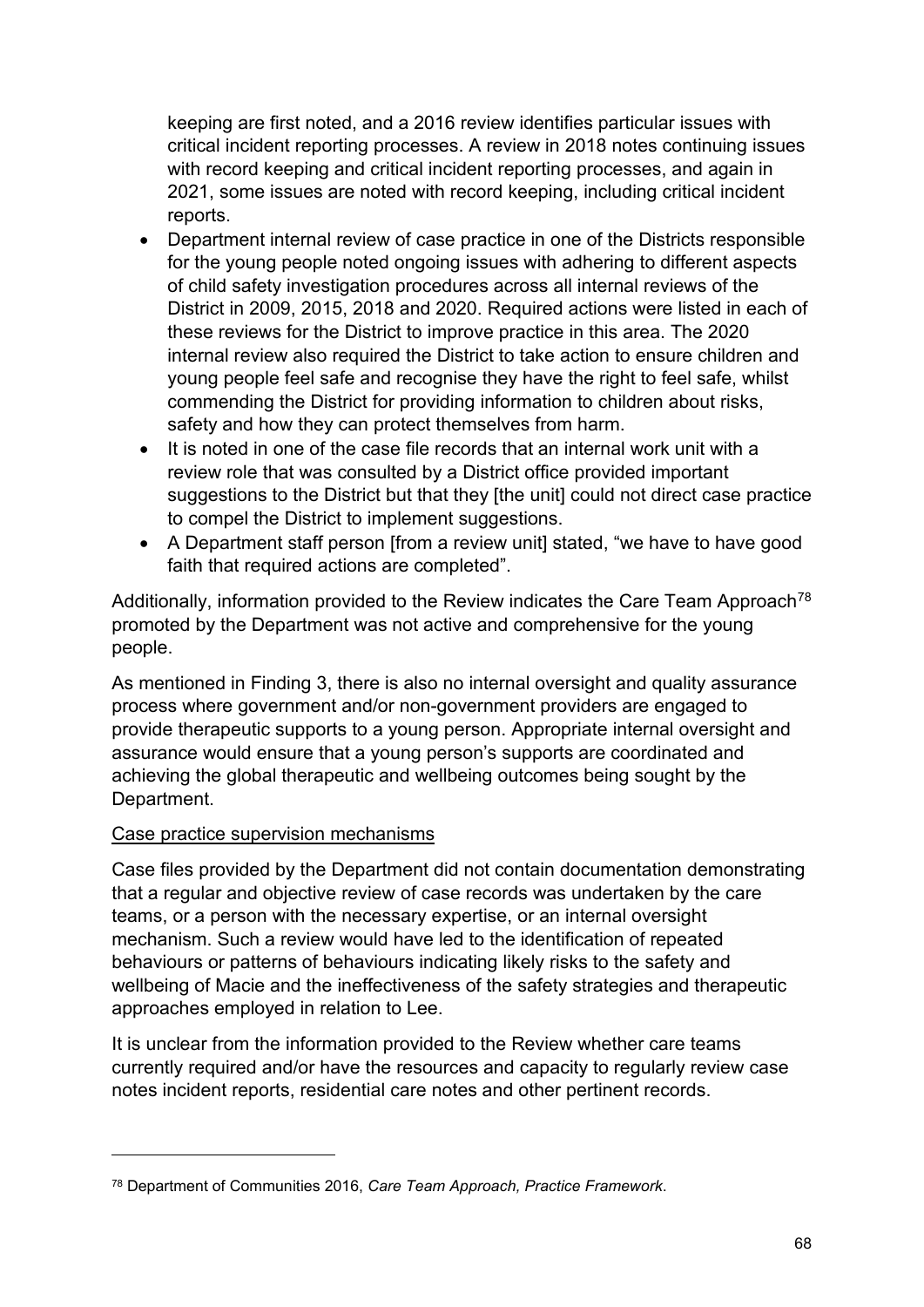It was also evident in case records of the young people that supervision and review processes of case practice decision making, particularly in relation to HSB, did not ensure the safety and best interests of both children. Some examples from case records include:

- Despite Macie disclosing fear of being raped by Lee within six weeks of placement with him, no Department officer determined that a Safety and Wellbeing Assessment (SWA), the precursor to the current Child Safety Investigation (CSI) process used by the Department, was necessary.
- When a DOCU notification (linked to a SWA) was initiated five months into their placement together to assess concerns raised by Macie about Lee, the recorded approval date by senior staff occurred after the point when key decisions affecting the safety of the young people had already been made by staff on the ground.
- Completed SWAs in Macie's case files suggest inconsistent application of the standard of proof (the balance of probabilities) as set out in the CPM. This was not picked up by senior staff who reviewed draft assessments. In turn, this may have impacted the weight given to concerns raised by Macie.

The Review acknowledges that there was more detailed reasoning in assessing allegations of harm against Macie when the SWA process was replaced by the CSI process evident in one record from 2019. This appeared to have the effect of the conclusion of 'substantiated likelihood of harm' being recorded for more of the disclosures and concerns Macie raised.

## **Conclusions**

The Department does not consistently meet Better Care Better Services Standard 9 (organisations are child focused and accountable). Royal Commission recommendations 12.4-12.5 have not been implemented in WA.

There are a number of internal review processes currently in place within the Department intended to ensure the safety and best interests of children and young people, regardless of whether they are in the community or in care. These range from supervision and review of proposed decisions by caseworkers within District Offices through to dedicated organisational units and processes. These include the Complaints Management Unit, the Duty of Care Unit, the Standards Monitoring Unit, the Advocate for Children in Care and the Care Plan Review Panel.

It was not possible to evaluate all these mechanisms in and of themselves. However, it was possible to reflect on processes of review of case practice decision-making and to observe some of these internal Departmental mechanisms in place during the period covered by this Review.

Children and young people in residential care are vulnerable and face challenges in understanding their rights, raising issues and navigating systems as was clearly evident in the experiences of Macie and Lee.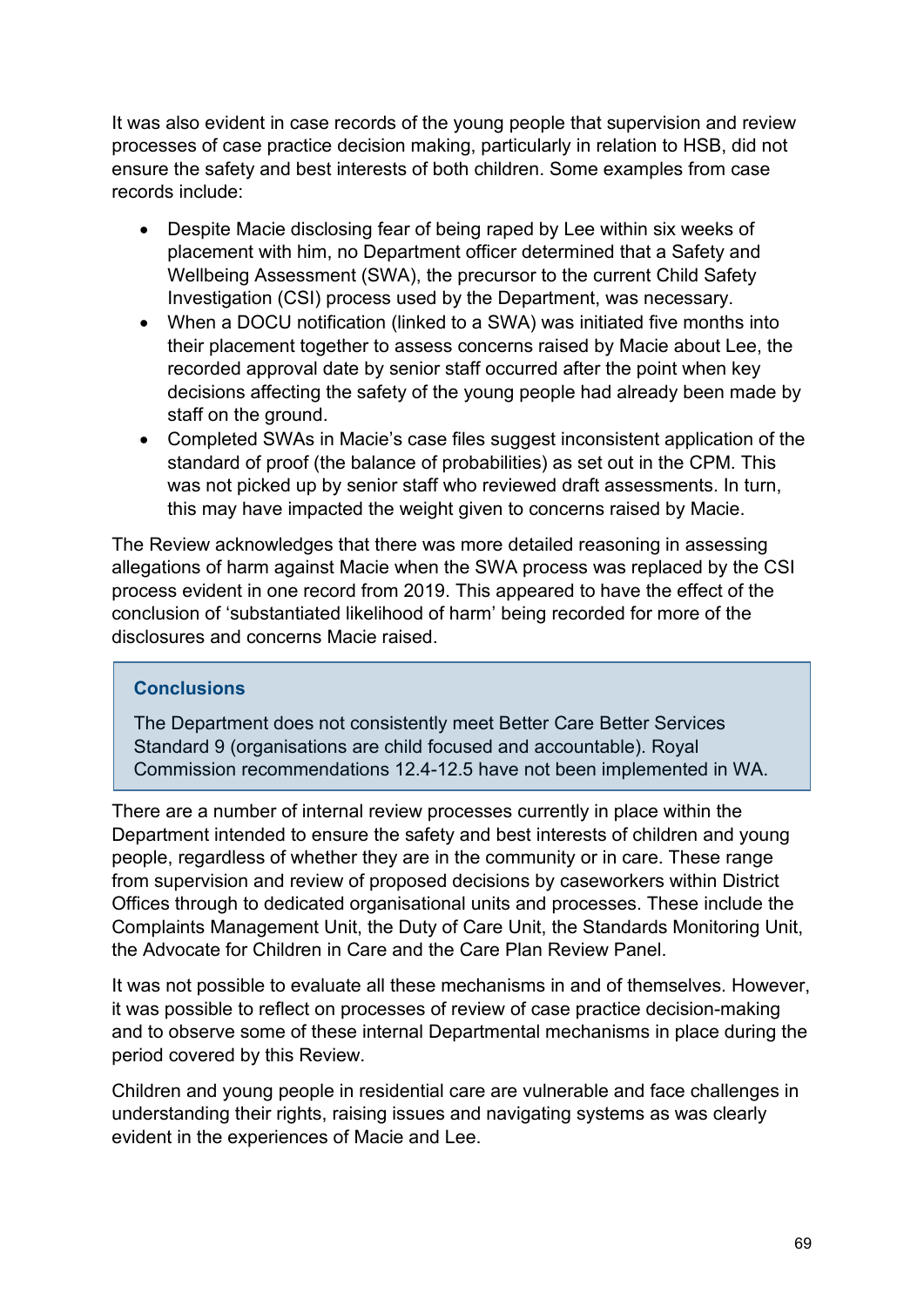The Commissioner recommended in 2017 that a robust, comprehensive system of independent oversight for all children and young people in out-of-home care be established, and this should include:

- access to an independent advocate to support children and young people to raise concerns about their care
- monitoring of the application of policy and practice
- monitoring of the outcomes for children and young people in care.

Oversight of out-of-home care should be conducted within a transparent, coherent and comprehensive monitoring framework that is focused on ensuring the rights of children and young people are upheld, their needs met and a high standard of care provided. The level of individual advocacy available to children and young people in the care of the CEO is inadequate.

Children should have access to an independent third party advocate with whom they can not only raise issues about their care experience but from whom they can receive support navigating the out-of-home care system generally. The lack of a regular, systematic visiting program by an independent mechanism limits children and young people's right to participate in the making of decisions that affect their lives.

The Royal Commission has since recommended the mandatory implementation of Child Safe Standards and the independent oversight of these standards and out-ofhome care accreditation. Such oversight would identify and alert the Department to concerns regarding its internal oversight mechanisms and processes as part of ongoing monitoring and accreditation functions, such as those identified by the Review.

There is benefit of locating an independent individual advocate function within the same oversight body responsible for the Child Safe Standards and accreditation of out-of-home care. Information from working with individual children in care could inform the system oversight activities. It is possible for one body to manage internally and effectively diverse functions such as individual advocacy, systemic advocacy, oversight and regulation.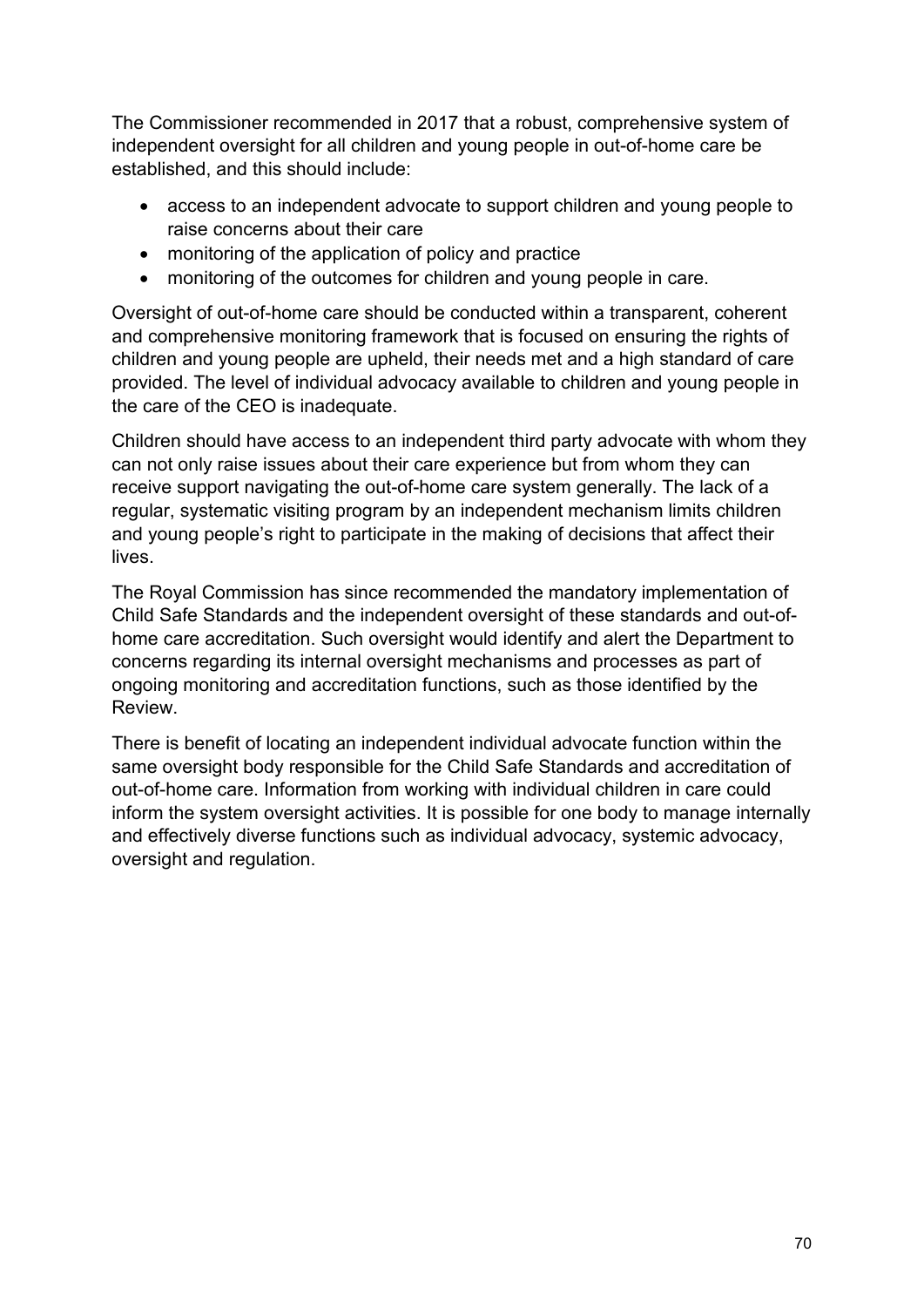# **Recommendations**

In line with the Terms of Reference, these recommendations are based on the findings of the Review and identify short, medium and long-term changes.

The actions and improvements contained within the Recommendations are required for the WA Government, through the Department, to meet the Better Care Better Services Standards.

Most importantly, these recommendations must be implemented fully and as soon as possible to ensure the rights and best interests of children and young people in residential care are upheld, that they are safe and that their needs are met.

# **To the Minister for Child Protection**

## **Recommendation 1**

## **Prioritise the full implementation of the 33 Royal Commission recommendations identified below (outlined in detail within Appendix A).**

These recommendations, accepted by the WA Government in June 2018, outline the community expectations with regard to policies, practices and services for children and young people who have experienced sexual abuse or who have HSB and to meet the needs, including safety, of children and young people in out-of-home care.

The 33 identified recommendations are:

- Recommendations 6.8–6.11 (Final Report Volume 6 Making Institutions Child Safe)
- Recommendations 7.6–7.7 (Final Report Volume 7 Improving Institutional Responding, Reporting and Record Keeping)
- Recommendation 8.4 (Final Report Volume 8 Recordkeeping and Information Sharing)
- Recommendations 9.1–9.3, 9.6, 9.8 (Final Report Volume 9 Advocacy Support and Therapeutic Services)
- Recommendations 10.1–10.7 (Final Report Volume 10 Children with Harmful Sexual Behaviours)
- Recommendations 12.4, 12.5, 12.9 -12.16, 12.18, 12.19, 12.21, 12.22 (Final Report Volume 12 Contemporary Out-of-home-care)

Comprehensive implementation of these recommendations will assist the Minister to ensure the Department is meeting the Royal Commission Child Safe Standards.

# **Recommendation 2**

**Establish and resource an independent advocacy function for children and young people in the CEO's care to ensure they are supported to speak out when they feel unsafe, their views are heard and responded to, and they are able to meaningfully participate in decisions about their lives.**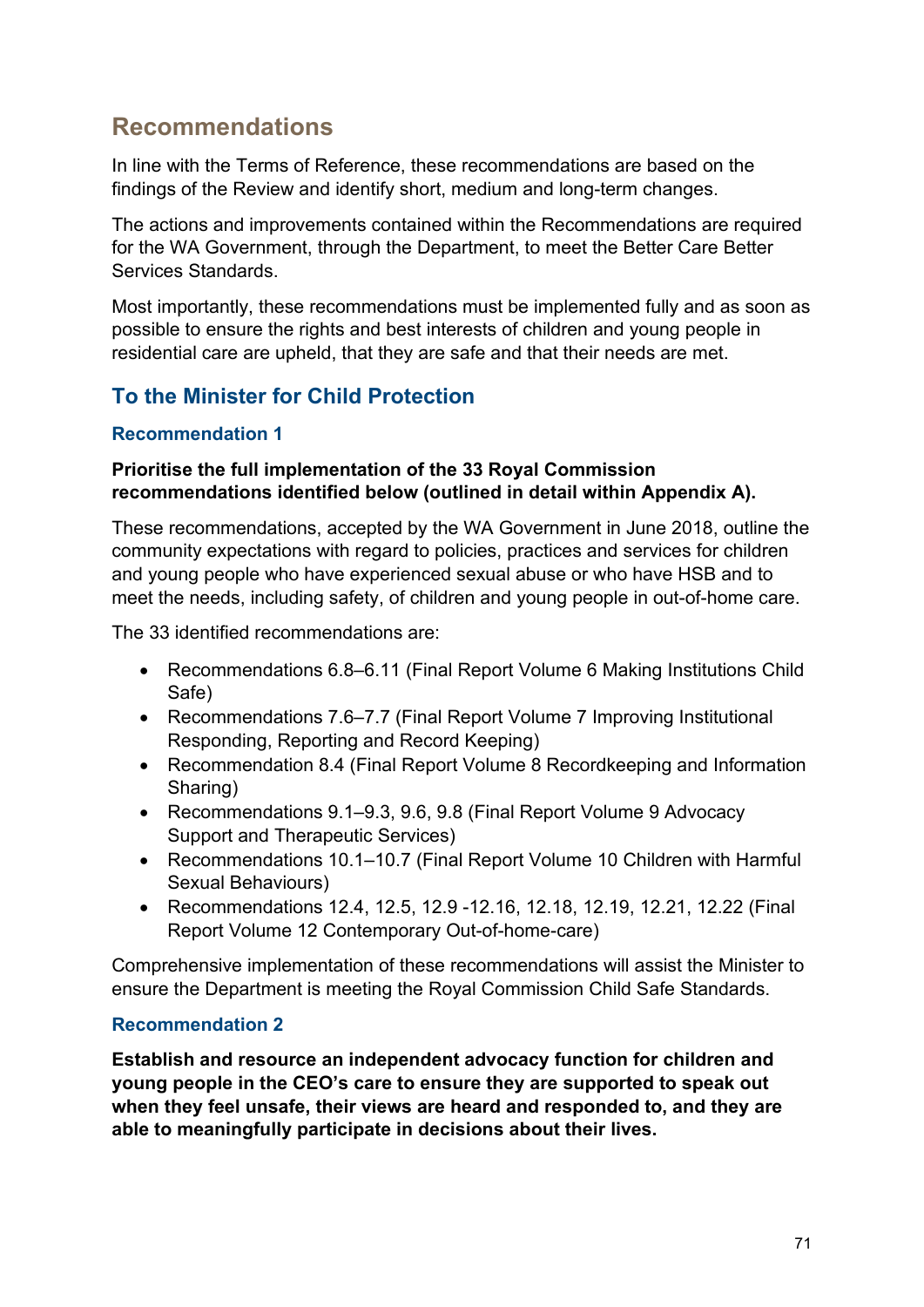The Department's Better Care Better Service Standards 2 and 7 require that children and young people in care be supported to express their views and are made aware of individual bodies and/or agencies, including the Advocate for Children in Care, who can assist them in resolving concerns. These standards align with the rights afforded to children and young people under Articles 12 and 20 of the United Nations Convention on the Rights of the Child.

The resourcing of independent advocacy supports for children and young people in out-of-home care will support the implementation of Royal Commission recommendations 6.4–6.5 and 6.8.

## **Recommendation 3**

## **Commission the scoping of work for the implementation of an information management system fit for the functions of the Department required under the CCS Act.**

The Department's information system must enable coherent storage of information and enforce consistent document management and naming system across all work units. Such a system is required to provide all decision makers with reliable, accurate and current information to inform decision making and planning for children and young people in the CEO's care. Implementation of the system must also include training and accountability measures to improve the recording of information by staff and monitoring of data accuracy.

The information system should also be informed by contemporary research on the lifelong rights in record keeping of children in out-of-home care.

This recommendation will assist the Department to meet its existing obligations under the *State Records Act 2000* and also meet the Royal Commission recommendations 6.5, 6.6, 6.9, 8.4.[79](#page-71-0)

# **To the Department of Communities**

## **Recommendation 4**

- **a) Implement a new cohesive evidence informed framework to guide the Department's responses to children and young people with harmful sexual behaviours living at home, and for those living in out-of-home care.**
- **b) Resource, mandate and deliver harmful sexual behaviours training for all staff working directly with children in care, with a priority given to staff who work with children who have been placed in the residential care system in line with Royal Commission Recommendation 12.13. This training must be continuously reviewed to ensure that the content aligns with contemporary research and best practice and be delivered regularly.**

<span id="page-71-0"></span><sup>79</sup> Commonwealth of Australia 2017, Royal Commission into Institutional Responses to Child Sexual Abuse *Final Report, Children with harmful sexual behaviours, Volume 10,* Commonwealth of Australia p. 14.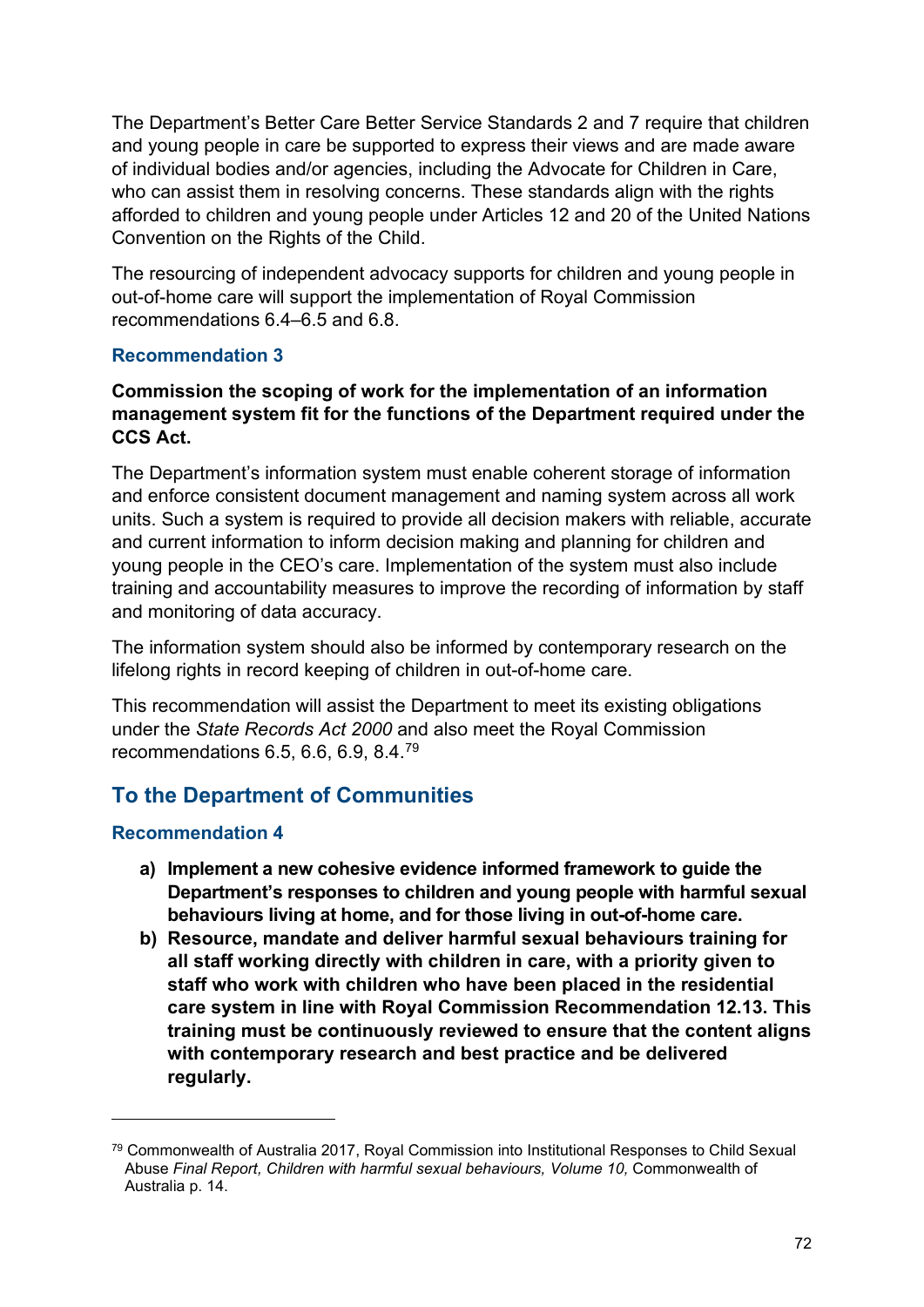The Royal Commission Final Report stated:

*Institutions should have clear policies on how to deal with harmful sexual behaviours in children. These policies should support adults within institutions to react to these behaviours when they occur and respond to incidents in an appropriate, informed and calm manner, while prioritising the safety of all children involved.[80](#page-72-0)*

In relation to children and young people in care who exhibit HSB, the Royal Commission commented:

*There is a need to better protect children from, and respond to, abuse by other children in out-of-home care. In particular, there is a need to ensure professional assessments of any child who exhibits harmful sexual behaviours, followed by case management, appropriate support services, and careful placement matching – ensuring carers have the information needed for them to properly support the child, while taking steps to protect other children in the placement.[81](#page-72-1)* 

#### **Recommendation 5**

**Implement a system to ensure that before a child with harmful sexual behaviours is placed in residential out-of-home care, the following occurs:**

- **a) comprehensive assessment of the child with harmful sexual behaviours, including identifying their needs, therapeutic interventions and appropriate supports to ensure their safety**
- **b) establish clear case co-ordination and review processes and a package of support services**
- **c) undertake careful placement matching that includes:**
	- **i. providing sufficient relevant information to the residential care staff to ensure they are equipped to support the child, and additional training as necessary**
	- **ii. rigorously assessing potential threats to the safety of other children in the placement.**

This recommendation directly arises from the Royal Commission Recommendation 12.12. Undertaking such assessments will allow for informed decision making with regards to placements, particularly residential care. All Districts responsible for the children in the placement with the child with HSB should be fully informed of relevant information, risks and be included in safety planning for all the children in the home.

<span id="page-72-0"></span><sup>80</sup> Commonwealth of Australia 2017, Royal Commission into Institutional Responses to Child Sexual Abuse *Final Report, Children with harmful sexual behaviours, Volume 10,* Commonwealth of Australia p. 14.

<span id="page-72-1"></span><sup>81</sup> Commonwealth of Australia 2017, Royal Commission into Institutional Responses to Child Sexual Abuse *Final Report, Contemporary out-of-home care, Volume 12,* Commonwealth of Australia p. 20.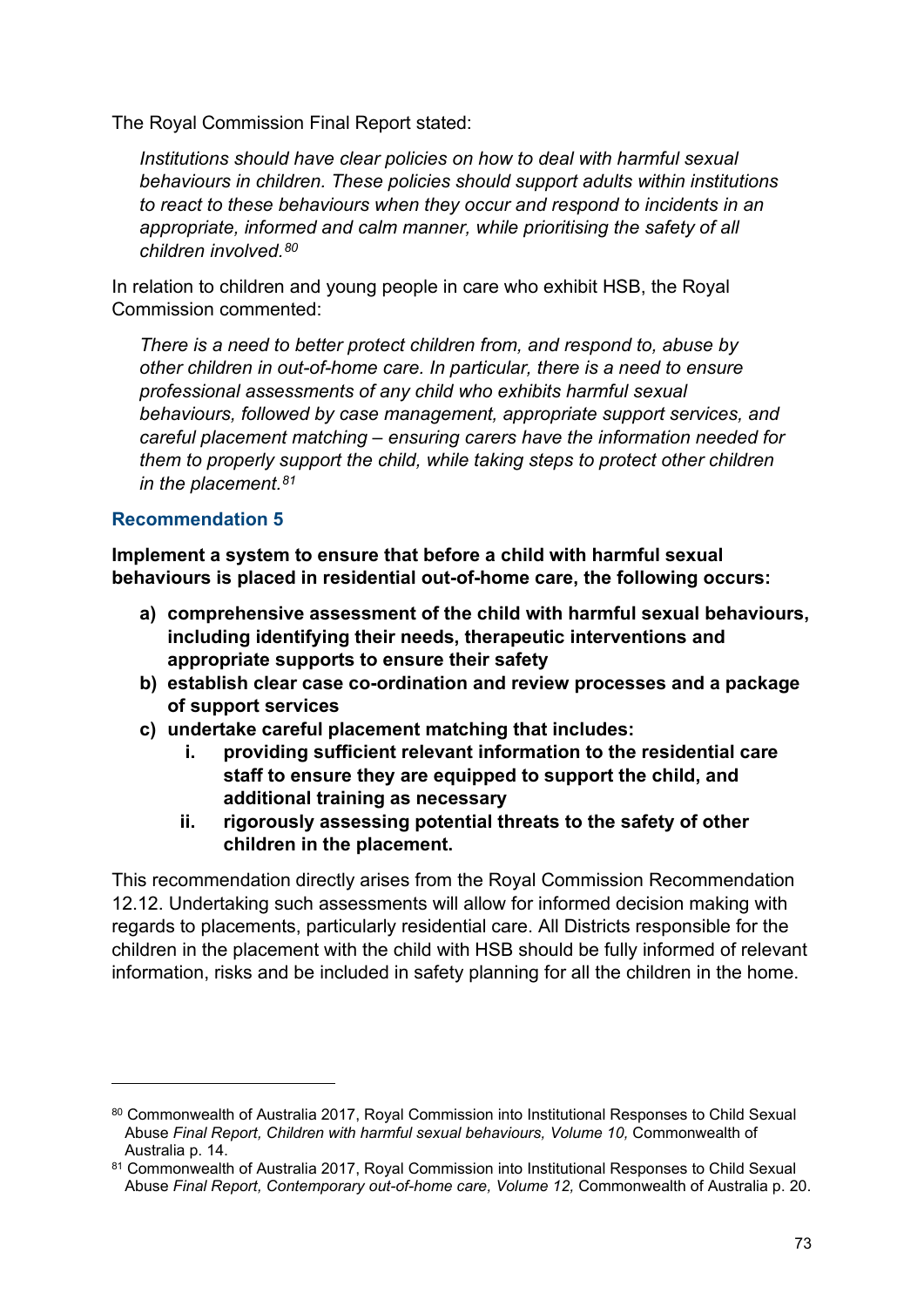Placements will also need to be fully resourced in response to the particular needs of residents and specialist and therapeutic services arranged for children and young people who need them.

### **Recommendation 6**

### **Provide comprehensive specialist services to children and young people in the care of the CEO who experience or exhibit harmful sexual behaviours.**

The Royal Commission found:

*The trauma of institutional child sexual abuse can have profound, long-lasting and cumulative impacts on victims and survivors. Many survivors face a complex set of challenges throughout their lives. At various times, depending on the circumstances, victims and survivors seek support from a range of mainstream and specialist services to help manage the detrimental impacts of abuse on their mental health. They may also need support for legal, education, housing, health, employment and financial issues, and for assistance with reporting abuse. The services used by victims and survivors span several sectors and can be difficult to navigate.[82](#page-73-0)*

The Department advised that it has a legal obligation under the 'Bennett Duty'<sup>[83](#page-73-1)</sup> to ensure the legal rights of children and young people in its care are protected. The Department has a process for referring children in care to independent legal advice regarding possible legal claims for incidents that have occurred in care, which aims to ensure those legal rights are protected and the Department is safeguarded from breaching its obligations. The process for referral is managed by the Duty of Care Unit and Legal and Business Services.

The Department must ensure all children and young people in care have timely access to independent legal advice in relation to potential civil claims or other opportunities to seek compensation or redress, and that young people participate in the decision making about these actions (in accordance with their wishes).

<span id="page-73-0"></span><sup>82</sup> Commonwealth of Australia 2017, Royal Commission into Institutional Responses to Child Sexual Abuse *Final Report, Advocacy, support and therapeutic services, Volume 9,* Commonwealth of Australia, p. 9.

<span id="page-73-1"></span><sup>83</sup> The Department of Communities has a duty (known as the Bennett Duty following a 1992 High Court of Australia case) to children in its care to take reasonable steps to avoid their suffering, loss and damage in consequence of a legal right, typically an entitlement to damages or compensation, not being pursued on their behalf. If there is a conflict or potential conflict with the Department due to a potential claim against the State for loss or injuries suffered in care, a child or young person is referred for independent legal advice.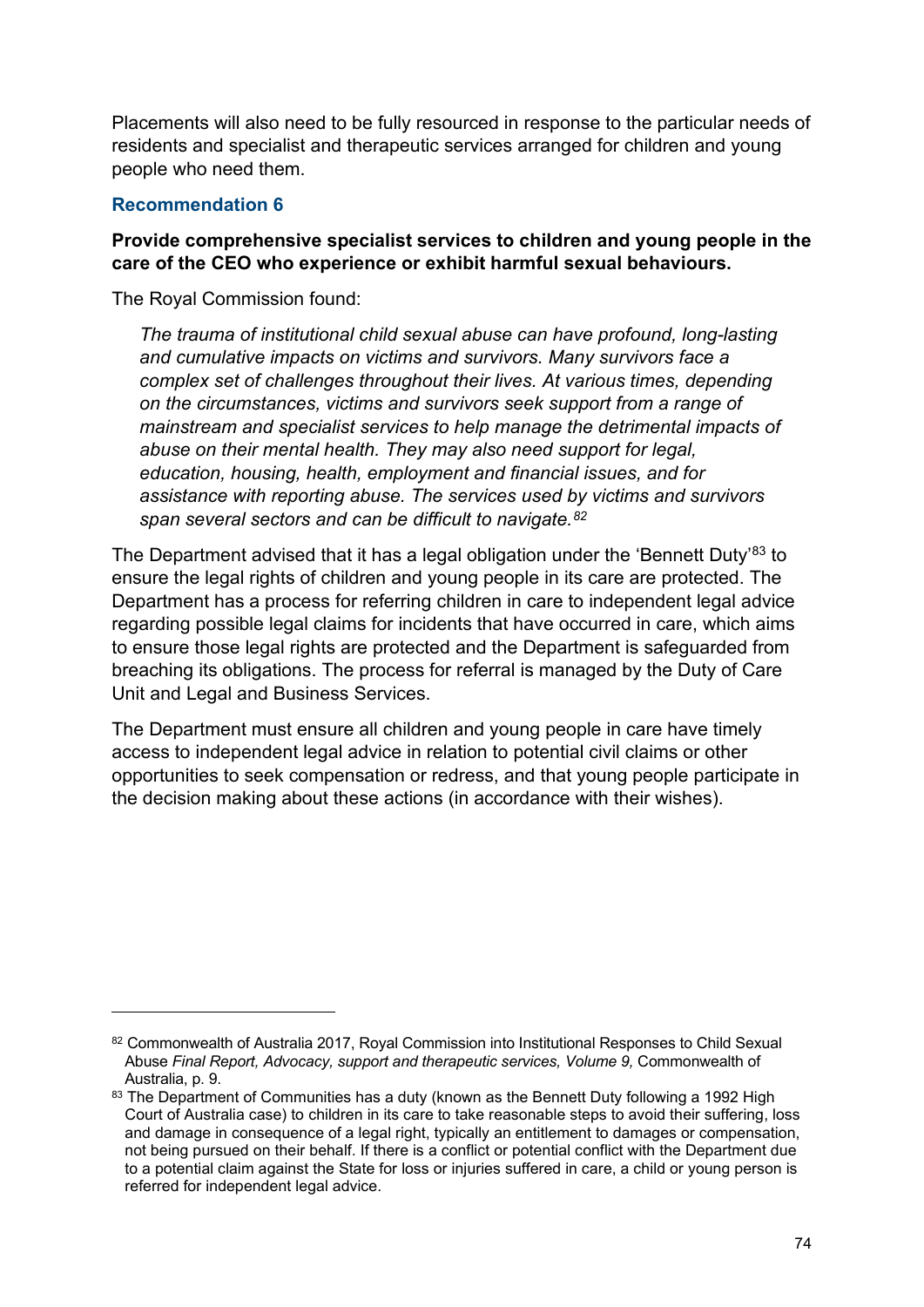### **Recommendation 7**

#### **Review and align the risk assessment processes of the Department with the Royal Commission recommendations and the National Principles for Child Safe Organisations.**

The Royal Commission Child Safe Standards were designed to help institutions address the multiple risks that can arise for them and provide a systemic framework for them to address all the cultural, operational and environmental risks that may arise.<sup>[84](#page-74-0)</sup> The Department will need to consider each standard, take time to identify related risks across all of its services, including residential care settings, and develop ways to mitigate or manage those risks.

The Royal Commission's Child Safe Standards are embedded in the National Principles for Child Safe Organisations endorsed by the Premier of Western Australia in February 2019. Whilst all the Principles are important in promoting safety and minimising risk, Principle 1 specifically states, child safety is a shared responsibility at all levels of the institution and risk management strategies focus on preventing, identifying and mitigating risk to children. Principle 8 focuses on the importance of considering physical and online environments (e.g. in residential care settings when promoting safety and wellbeing and minimising the opportunity for children and young people to be harmed). Consideration of the four dimensions of risk considered by the Royal Commission (situational, vulnerability, propensity and institutional) should be integrated into the implementation of the National Principles.

The efficacy and capacity of the Department's internal review mechanisms such as the Standards Monitoring Unit, Independent Assessors, Complaints Management Unit, and Advocate for Children in Care should also be reviewed. Recommendations, required actions, or suggestions for improvements made by these units have the potential to contribute to risk assessment and management and continuous improvement.

### **Recommendation 8**

**Commission and publicly release research regarding best practice in relation to models of residential care to inform the future design, resourcing and implementation of an evidence based, safe, therapeutic, sustainable model of care for children and young people, including those with HSB.** 

The Royal Commission found that while there are multiple risks commonly associated with residential care, it also presents crucial options for some of the most vulnerable and complex children in the out-of-home care system. When properly managed and resourced, residential care can bring skilled and experienced staff together with the children who most need their support. <sup>[85](#page-74-1)</sup>

<span id="page-74-0"></span><sup>84</sup> Commonwealth of Australia 2017, Roval Commission into Institutional Responses to Child Sexual Abuse *Final Report, Making institutions child safe, Volume 6,* Commonwealth of Australia, p. 140.

<span id="page-74-1"></span><sup>85</sup> Commonwealth of Australia 2017, Royal Commission into Institutional Responses to Child Sexual Abuse *Final Report, Contemporary out-of-home care, Volume 12,* Commonwealth of Australia, p. 22.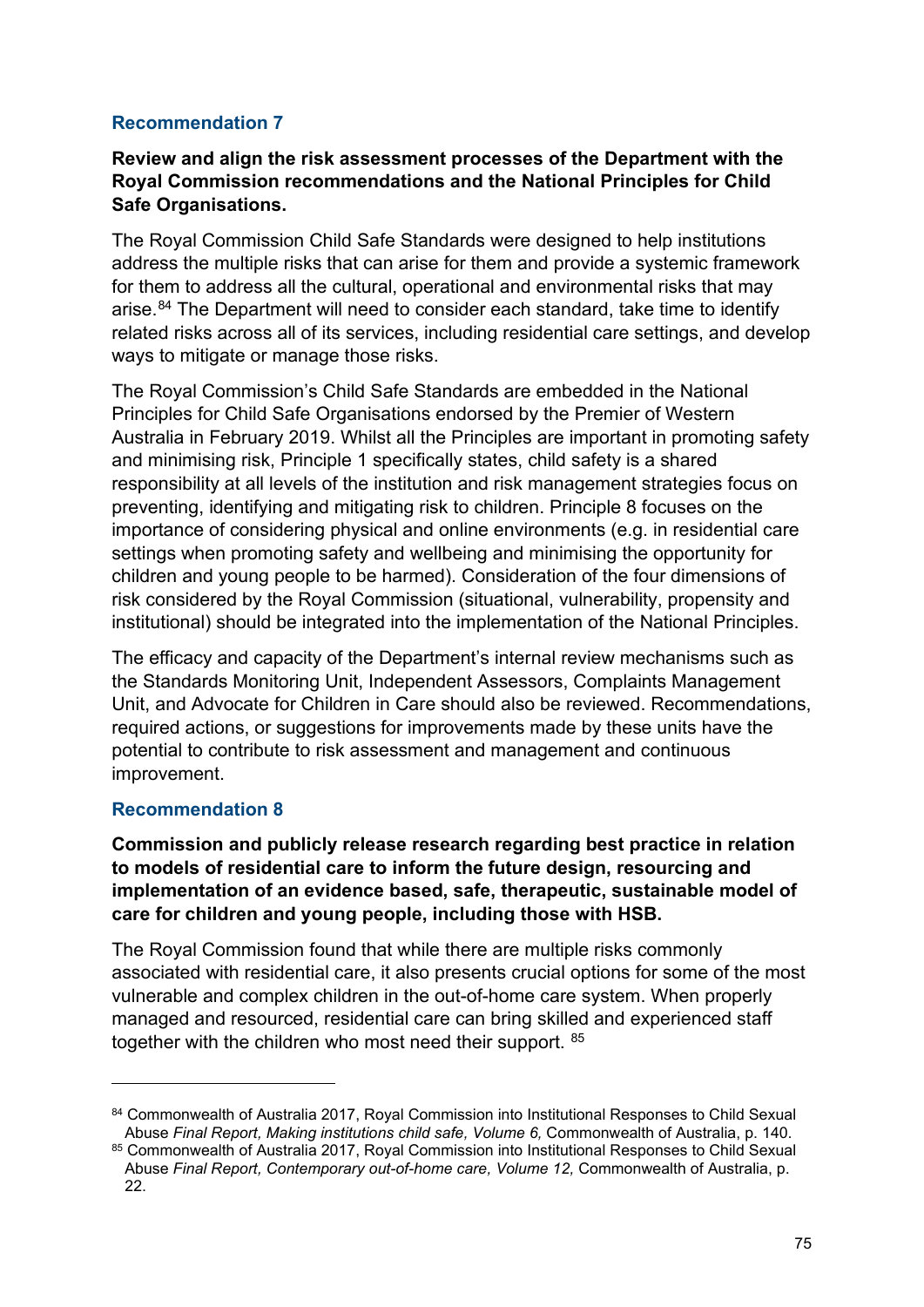The provision of residential care services both directly and through contracts is a responsibility of the Department. The commissioned research would assist the Department to specifically consider the needs of children and young people with HSB in care settings and should include meaningful participation from children and young people in residential care in WA.

### **Recommendation 9**

**Resource and deliver effective sexual education, protective behaviours, respectful relationship, 'speaking up' training and support to all children and young people in residential care, and the staff who provide them with support, to reduce the risk of abuse and exploitation and to those who care for them in line with Royal Commission Recommendations 12.9, 12.10, 12.11, 12.13.**

The Royal Commission stated that given the particular vulnerability of children in outof-home care, a tailored education strategy is necessary for these children, their carers and caseworkers. Carers and practitioners often do not know how to educate children in out-of-home care about healthy relationships and to help them recognise and protect themselves from child sexual exploitation and abuse. Furthermore, the children in out-of-home care are:

- more likely to miss out on school-based education programs because of frequent disruptions to schooling as a result of family crises and care placement instability
- often have 'limited knowledge or education about sex, sexuality and healthy relationships to draw on'
- may appear 'worldly' and knowledgeable about sexual matters but can lack basic knowledge of human development sexual functioning and what constitutes sexual abuse.[86](#page-75-0)

<span id="page-75-0"></span><sup>86</sup> Commonwealth of Australia 2017, Royal Commission into Institutional Responses to Child Sexual Abuse *Final Report, Contemporary out-of-home care, Volume 12,* Commonwealth of Australia, p. 284.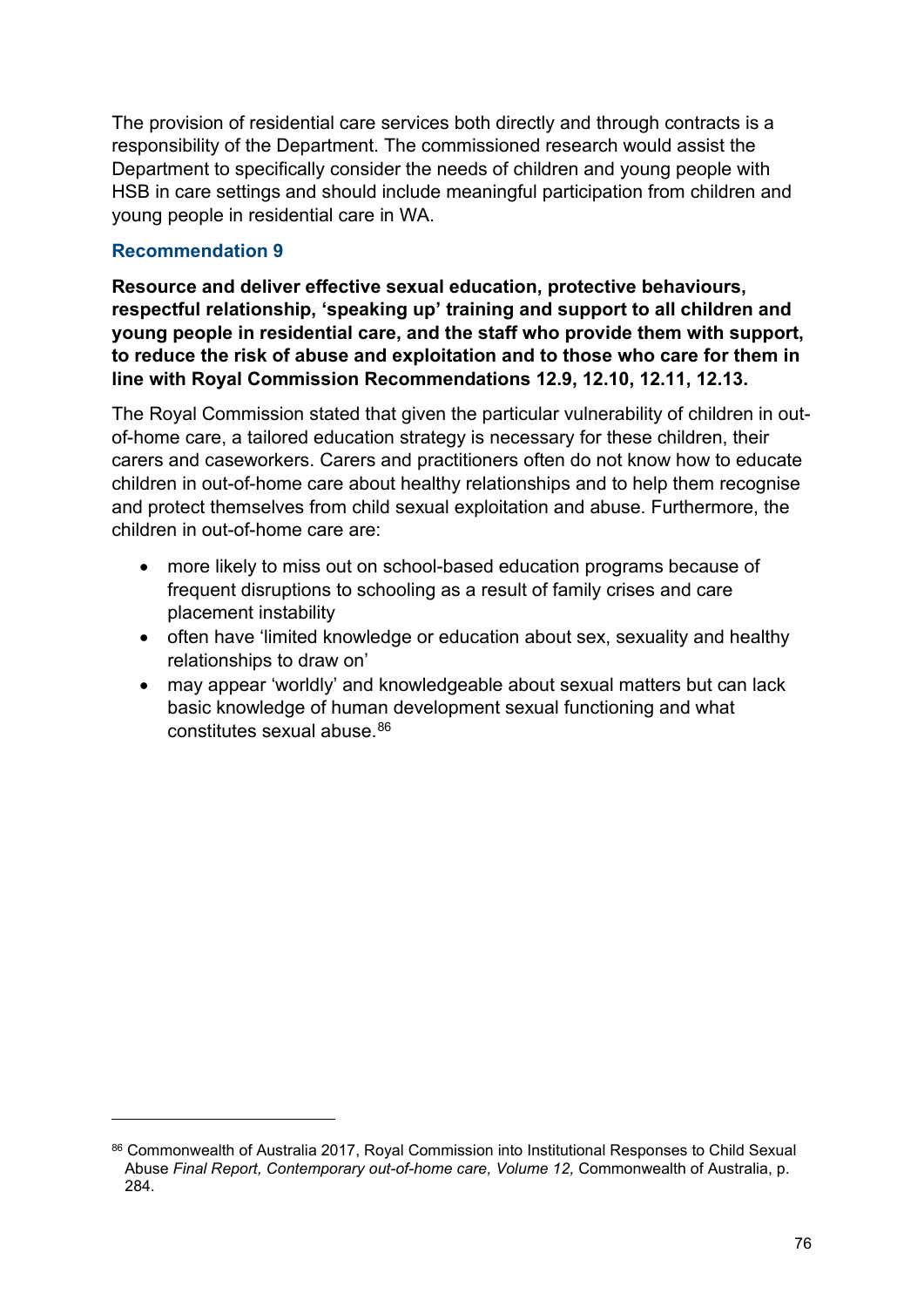# **Appendix A: Relevant Royal Commission recommendations**

**Royal Commission into Institutional Responses to Child Sexual Abuse Final Report 2017** 

| Royal Commission into Institutional Responses to Child Sexual Abuse 2017<br><b>Final Report Volume 6 Making institutions child safe</b> |                                                                                                                                                                                                                                                                                                                                                                                                                                                                                                                                                                                                                                                                                                                                                                                                                                                                                       |
|-----------------------------------------------------------------------------------------------------------------------------------------|---------------------------------------------------------------------------------------------------------------------------------------------------------------------------------------------------------------------------------------------------------------------------------------------------------------------------------------------------------------------------------------------------------------------------------------------------------------------------------------------------------------------------------------------------------------------------------------------------------------------------------------------------------------------------------------------------------------------------------------------------------------------------------------------------------------------------------------------------------------------------------------|
| Rec no.                                                                                                                                 | Recommendation                                                                                                                                                                                                                                                                                                                                                                                                                                                                                                                                                                                                                                                                                                                                                                                                                                                                        |
| 6.4                                                                                                                                     | Institutions should implement the Child Safe Standards identified by the Royal<br>Commission.                                                                                                                                                                                                                                                                                                                                                                                                                                                                                                                                                                                                                                                                                                                                                                                         |
| 6.5                                                                                                                                     | The Child Safe Standards are:<br>1. Child safety is embedded in institutional leadership, governance and<br>culture.<br>2. Children participate in decisions affecting them and are taken seriously.<br>3. Families and communities are informed and involved.<br>4. Equity is upheld and diverse needs are taken into account.<br>5. People working with children are suitable and supported.<br>6. Processes to respond to complaints of child sexual abuse are child<br>focused.<br>7. Staff are equipped with the knowledge, skills and awareness to keep<br>children safe through continual education and training.<br>8. Physical and online environments minimise the opportunity for abuse to<br>occur.<br>9. Implementation of the Child Safe Standards is continuously reviewed and<br>improved.<br>10. Policies and procedures document how the institution is child safe. |
| 6.6                                                                                                                                     | Identifies components core to each of the ten Child Safe Standards. Notably in<br>relation to risk:<br>Standard 1: Child safety is embedded in institutional leadership, governance and<br>culture [including] (c) Risk management strategies focus on preventing, identifying<br>and mitigating risks to children.<br>Commissioned research by the Royal Commission identified the following<br>dimensions of risk to support assessment of different levels of risk of child sexual<br>abuse in institutions <sup>87</sup> . These included:<br>situational risk – focuses on characteristics of the physical and online<br>environments found in the activities of given settings<br>vulnerability risk - focuses on characteristics of potential victims<br>propensity risk – focuses on characteristics of potential perpetrators                                                |

<span id="page-76-0"></span><sup>87</sup> Commonwealth of Australia 2017, Royal Commission into Institutional Responses to Child Sexual Abuse *Final Report, Making institutions child safe, Volume 6,* Commonwealth of Australia, p. 262– 263.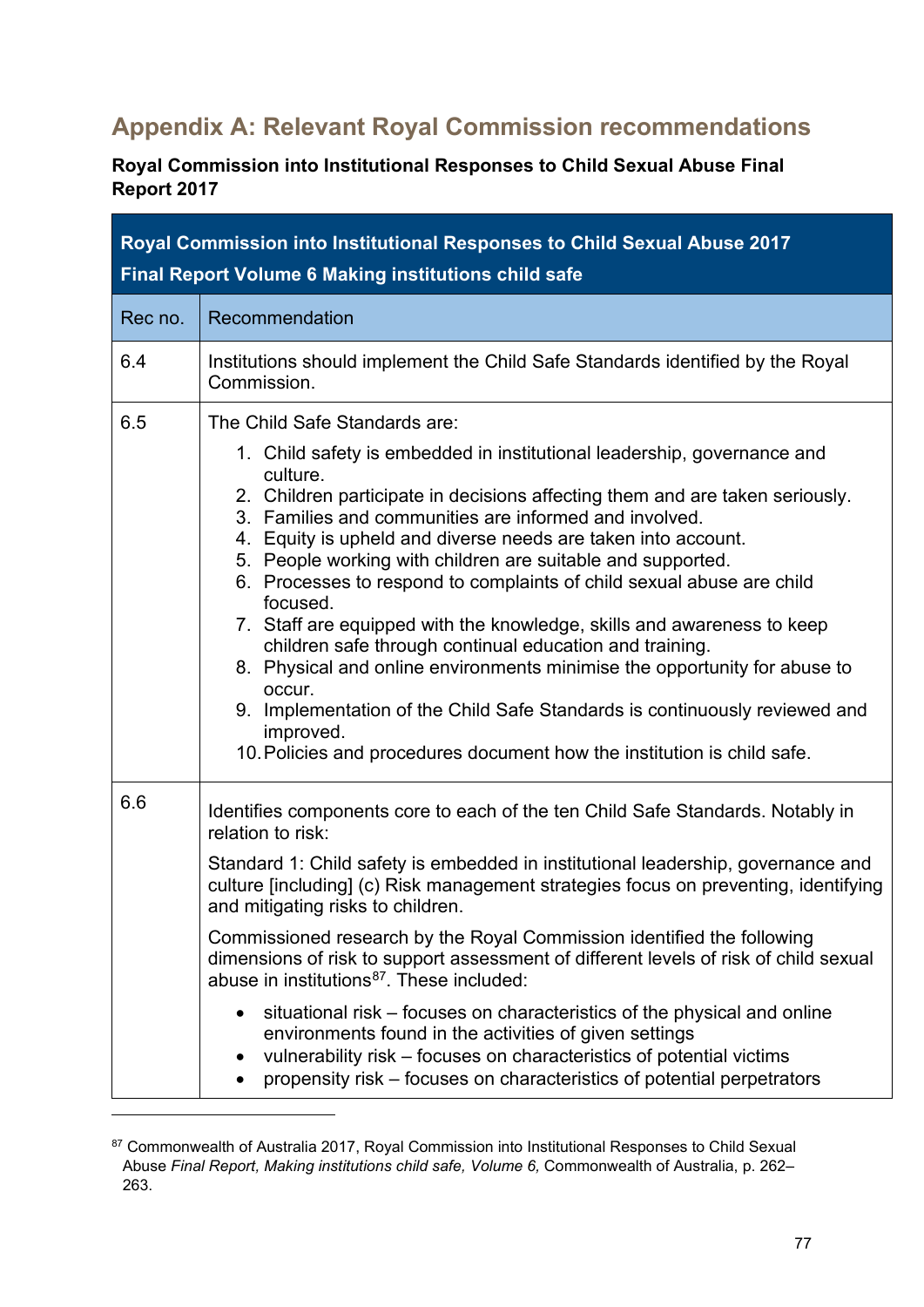|         | institutional risk – focuses on characteristics of the organisational<br>$\bullet$<br>environment.                                                                                                                                                                                                                                                                                                                                                                                                                                                                                                                                                                                                                                                                                                                                                                                                                        |
|---------|---------------------------------------------------------------------------------------------------------------------------------------------------------------------------------------------------------------------------------------------------------------------------------------------------------------------------------------------------------------------------------------------------------------------------------------------------------------------------------------------------------------------------------------------------------------------------------------------------------------------------------------------------------------------------------------------------------------------------------------------------------------------------------------------------------------------------------------------------------------------------------------------------------------------------|
| 6.8     | State and territory governments should require all institutions that engage in child-<br>related work to meet the Child Safe Standards.                                                                                                                                                                                                                                                                                                                                                                                                                                                                                                                                                                                                                                                                                                                                                                                   |
| 6.9     | Legislative requirements to comply with the Child Safe Standards should cover<br>institutions that provide:<br>a. accommodation and residential services for children<br>b. activities or services of any kind, under the auspices of a particular<br>religious denomination or faith, through which adults have contact with<br>children<br>c. childcare or child-minding services<br>d. child protection services, including out-of-home care<br>e. activities or services where clubs and associations have a significant<br>membership of, or involvement by, children<br>f. coaching or tuition services for children<br>g. commercial services for children<br>h. services for children with disability<br>education services for children<br>İ.<br>j. health services for children<br>k. justice and detention services for children<br>transport services for children, including school crossing services.<br>L. |
| 6.10(a) | State and territory governments should ensure that an independent oversight                                                                                                                                                                                                                                                                                                                                                                                                                                                                                                                                                                                                                                                                                                                                                                                                                                               |
|         | body in each state and territory is responsible for monitoring and enforcing the<br>Child Safe Standards. Where appropriate, this should be an existing body.                                                                                                                                                                                                                                                                                                                                                                                                                                                                                                                                                                                                                                                                                                                                                             |
| 6.11    | Each independent state and territory oversight body should have the following<br>additional functions:<br>a. provide advice and information on the Child Safe Standards to institutions<br>and the community<br>b. collect, analyse and publish data on the child safe approach in that<br>jurisdiction and provide that data to NOCS<br>partner with peak bodies, professional standards bodies and/or sector<br>C.<br>leaders to work with institutions to enhance the safety of children<br>d. provide, promote or support education and training on the Child Safe<br>Standards to build the capacity of institutions to be child safe<br>e. coordinate ongoing information exchange between oversight bodies<br>relating to institutions' compliance with the Child Safe Standards.                                                                                                                                  |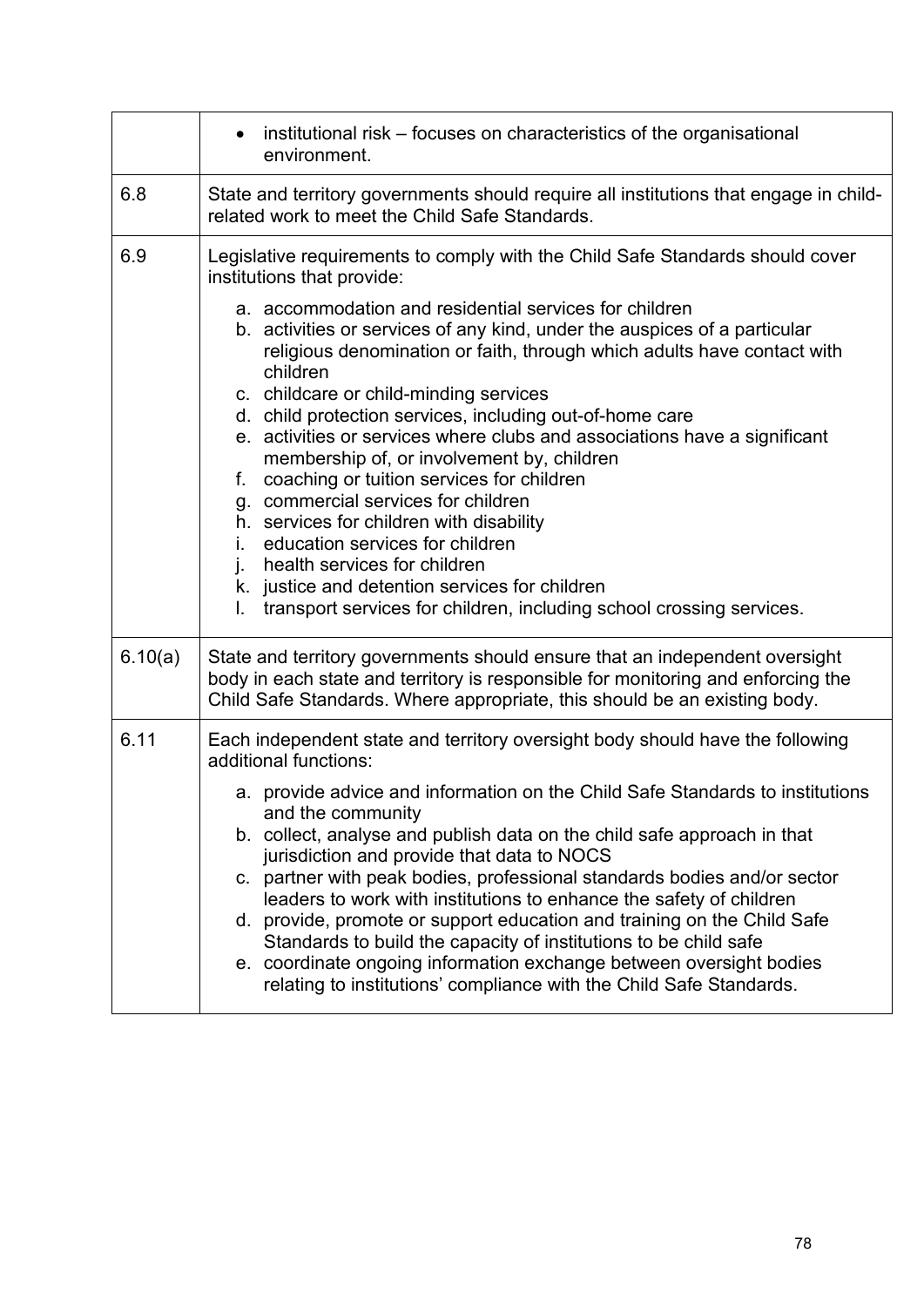| Royal Commission into Institutional Responses to Child Sexual Abuse 2017 |                                                                                                                                                                                                                                                                                                                                                                                                                                                                                                                                                                                    |
|--------------------------------------------------------------------------|------------------------------------------------------------------------------------------------------------------------------------------------------------------------------------------------------------------------------------------------------------------------------------------------------------------------------------------------------------------------------------------------------------------------------------------------------------------------------------------------------------------------------------------------------------------------------------|
|                                                                          | Final Report Volume 7 Improving institutional responding and reporting                                                                                                                                                                                                                                                                                                                                                                                                                                                                                                             |
| Rec no.                                                                  | Recommendation                                                                                                                                                                                                                                                                                                                                                                                                                                                                                                                                                                     |
| 7.6                                                                      | State and territory governments should amend child protection legislation to<br>provide adequate protection for individuals who make complaints or reports in<br>good faith to any institution engaging in child-related work about:<br>a. child sexual abuse within that institution or<br>b. the response of that institution to child sexual abuse.<br>Such individuals should be protected from civil and criminal liability and from<br>reprisals or other detrimental action as a result of making a complaint or report.                                                    |
| 7.7                                                                      | Consistent with Child Safe Standard 6: Processes to respond to complaints of<br>child sexual abuse are child focused, institutions should have a clear, accessible<br>and child-focused complaint handling policy and procedure that sets out how the<br>institution should respond to complaints of child sexual abuse. The complaint<br>handling policy and procedure should cover:<br>a. making a complaint<br>b. responding to a complaint<br>c. investigating a complaint<br>d. providing support and assistance<br>e. achieving systemic improvements following a complaint. |
|                                                                          | Royal Commission into Institutional Responses to Child Sexual Abuse 2017<br><b>Final Report Volume 8 Recordkeeping and information sharing</b>                                                                                                                                                                                                                                                                                                                                                                                                                                     |
| Rec no.                                                                  | Recommendation                                                                                                                                                                                                                                                                                                                                                                                                                                                                                                                                                                     |
| 8.4                                                                      | All institutions that engage in child-related work should implement the following<br>principles for records and recordkeeping, to a level that responds to the risk of<br>child sexual abuse occurring within the institution.                                                                                                                                                                                                                                                                                                                                                     |
|                                                                          | Principle 1: Creating and keeping full and accurate records relevant to child<br>safety and wellbeing, including child sexual abuse, is in the best interests of<br>children and should be an integral part of institutional leadership, governance and<br>culture.                                                                                                                                                                                                                                                                                                                |
|                                                                          | Institutions that care for or provide services to children must keep the best<br>interests of the child uppermost in all aspects of their conduct, including<br>recordkeeping. It is in the best interest of children that institutions foster a culture<br>in which the creation and management of accurate records are integral parts of<br>the institution's operations and governance.                                                                                                                                                                                         |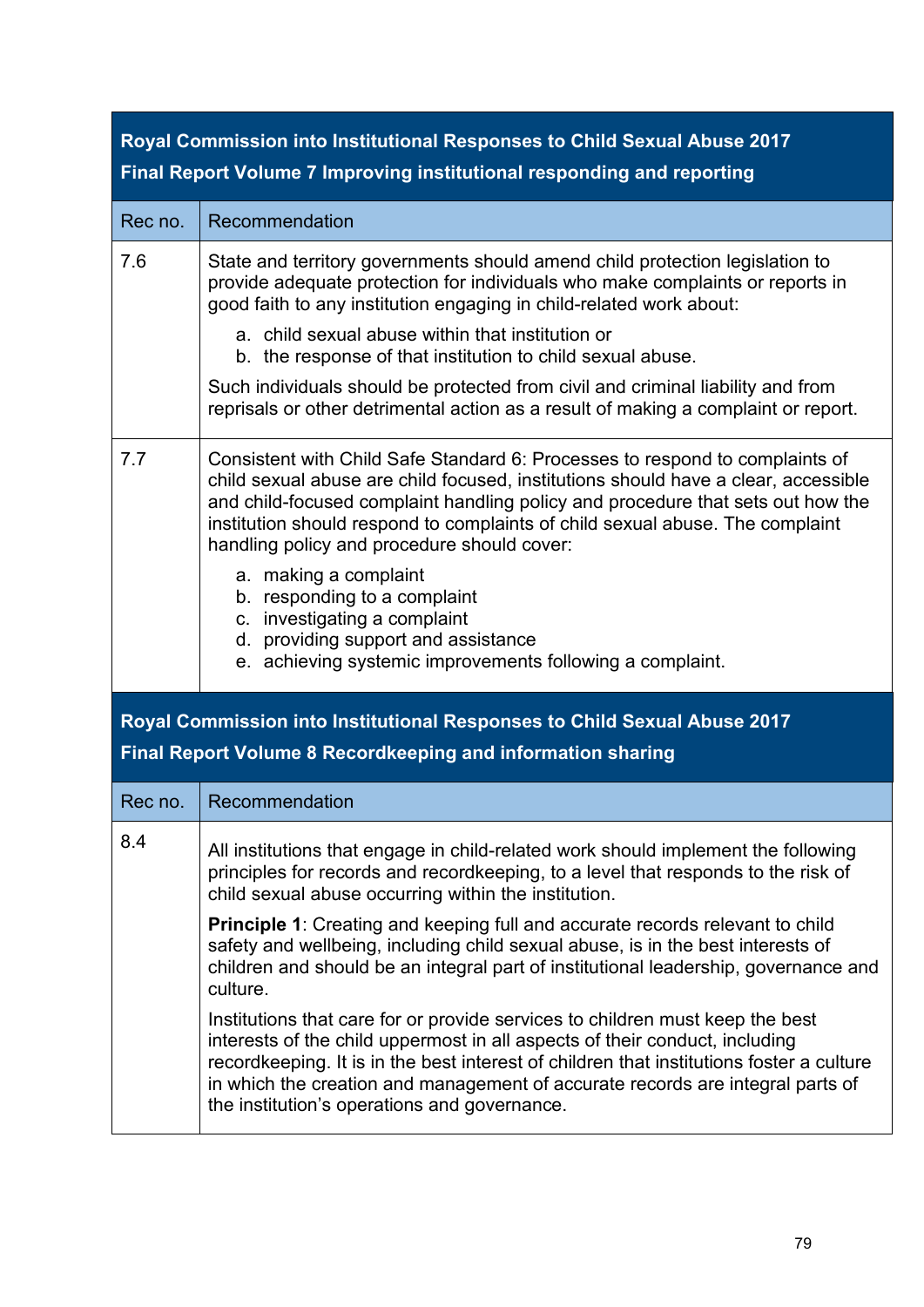|         | <b>Principle 2:</b> Full and accurate records should be created about all incidents,<br>responses and decisions affecting child safety and wellbeing, including child<br>sexual abuse.                                                                                                                                                                                                                                                                                                                                                                                                           |
|---------|--------------------------------------------------------------------------------------------------------------------------------------------------------------------------------------------------------------------------------------------------------------------------------------------------------------------------------------------------------------------------------------------------------------------------------------------------------------------------------------------------------------------------------------------------------------------------------------------------|
|         | Institutions should ensure that records are created to document any identified<br>incidents of grooming, inappropriate behaviour (including breaches of institutional<br>codes of conduct) or child sexual abuse and all responses to such incidents.<br>Records created by institutions should be clear, objective and thorough. They<br>should be created at, or as close as possible to, the time the incidents occurred,<br>and clearly show the author (whether individual or institutional) and the date<br>created.                                                                       |
|         | <b>Principle 3:</b> Records relevant to child safety and wellbeing, including child sexual<br>abuse, should be maintained appropriately.                                                                                                                                                                                                                                                                                                                                                                                                                                                         |
|         | Records relevant to child safety and wellbeing, including child sexual abuse,<br>should be maintained in an indexed, logical and secure manner. Associated<br>records should be collocated or cross-referenced to ensure that people using<br>those records are aware of all relevant information.                                                                                                                                                                                                                                                                                               |
|         | <b>Principle 4:</b> Records relevant to child safety and wellbeing, including child sexual<br>abuse, should only be disposed of in accordance with law or policy.                                                                                                                                                                                                                                                                                                                                                                                                                                |
|         | Records relevant to child safety and wellbeing, including child sexual abuse, must<br>only be destroyed in accordance with records disposal schedules or published<br>institutional policies. Records relevant to child sexual abuse should be subject to<br>minimum retention periods that allow for delayed disclosure of abuse by victims,<br>and take account of limitation periods for civil actions for child sexual abuse.                                                                                                                                                                |
|         | <b>Principle 5:</b> Individuals' existing rights to access, amend or annotate records<br>about themselves should be recognised to the fullest extent.                                                                                                                                                                                                                                                                                                                                                                                                                                            |
|         | Individuals whose childhoods are documented in institutional records should have<br>a right to access records made about them. Full access should be given unless<br>contrary to law. Specific, not generic, explanations should be provided in any case<br>where a record, or part of a record, is withheld or redacted. Individuals should be<br>made aware of, and assisted to assert, their existing rights to request that records<br>containing their personal information be amended or annotated, and to seek<br>review or appeal of decisions refusing access, amendment or annotation. |
|         | Royal Commission into Institutional Responses to Child Sexual Abuse 2017                                                                                                                                                                                                                                                                                                                                                                                                                                                                                                                         |
|         | Final Report Volume 9 Advocacy, support and therapeutic treatment services                                                                                                                                                                                                                                                                                                                                                                                                                                                                                                                       |
| Rec no. | Recommendation                                                                                                                                                                                                                                                                                                                                                                                                                                                                                                                                                                                   |
| 9.1     | The Australian Government and state and territory governments should fund<br>dedicated community support services for victims and survivors in each<br>jurisdiction, to provide an integrated model of advocacy and support and<br>counselling to children and adults who experienced childhood sexual abuse in<br>institutional contexts. Funding and related agreements should require and enable<br>these services to:                                                                                                                                                                        |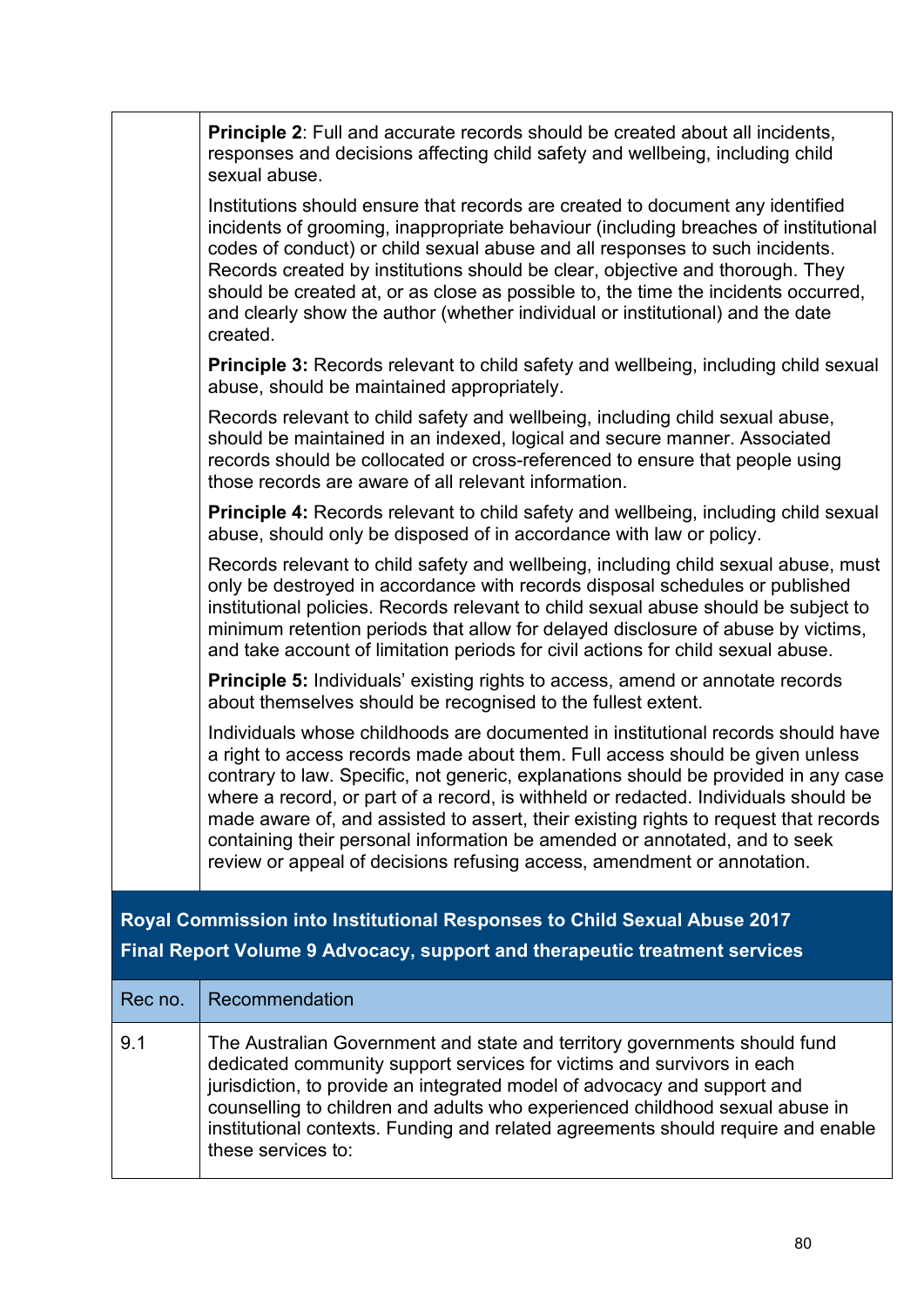| 9.2     | a. be trauma-informed and have an understanding of institutional child sexual<br>abuse<br>b. be collaborative, available, accessible, acceptable and high quality<br>c. use case management and brokerage to coordinate and meet service<br>needs<br>d. support and supervise peer-led support models.<br>The Australian Government and state and territory governments should fund                                                                                   |
|---------|-----------------------------------------------------------------------------------------------------------------------------------------------------------------------------------------------------------------------------------------------------------------------------------------------------------------------------------------------------------------------------------------------------------------------------------------------------------------------|
|         | Aboriginal and Torres Strait Islander healing approaches as an ongoing, integral<br>part of advocacy and support and therapeutic treatment service system<br>responses for victims and survivors of child sexual abuse. These approaches<br>should be evaluated in accordance with culturally appropriate methodologies, to<br>contribute to evidence of best practice.                                                                                               |
| 9.3     | The Australian Government and state and territory governments should fund<br>support services for people with disability who have experienced sexual abuse in<br>childhood as an ongoing, integral part of advocacy and support and therapeutic<br>treatment service system responses for victims and survivors of child sexual<br>abuse.                                                                                                                             |
| 9.6     | The Australian Government and state and territory governments should address<br>existing specialist sexual assault service gaps by increasing funding for adult and<br>child sexual assault services in each jurisdiction, to provide advocacy and support<br>and specialist therapeutic treatment for victims and survivors, particularly victims<br>and survivors of institutional child sexual abuse. Funding agreements should<br>require and enable services to: |
|         | a. be trauma-informed and have an understanding of institutional child sexual<br>abuse<br>b. be collaborative, available, accessible, acceptable and high quality<br>c. use collaborative community development approaches<br>d. provide staff with supervision and professional development.                                                                                                                                                                         |
| 9.8     | The Australian Government and state and territory government agencies<br>responsible for the delivery of human services should ensure relevant policy<br>frameworks and strategies recognise the needs of victims and survivors and the<br>benefits of implementing trauma informed approaches.                                                                                                                                                                       |
|         | Royal Commission into Institutional Responses to Child Sexual Abuse 2017<br>Final Report Volume 10 Children with Harmful Sexual Behaviours                                                                                                                                                                                                                                                                                                                            |
| Rec no. | Recommendation                                                                                                                                                                                                                                                                                                                                                                                                                                                        |
| 10.1    | The Australian Government and state and territory governments should ensure<br>the issue of children's harmful sexual behaviours is included in the national<br>strategy to prevent child sexual abuse that we have recommended (see<br>Recommendations 6.1 to 6.3).                                                                                                                                                                                                  |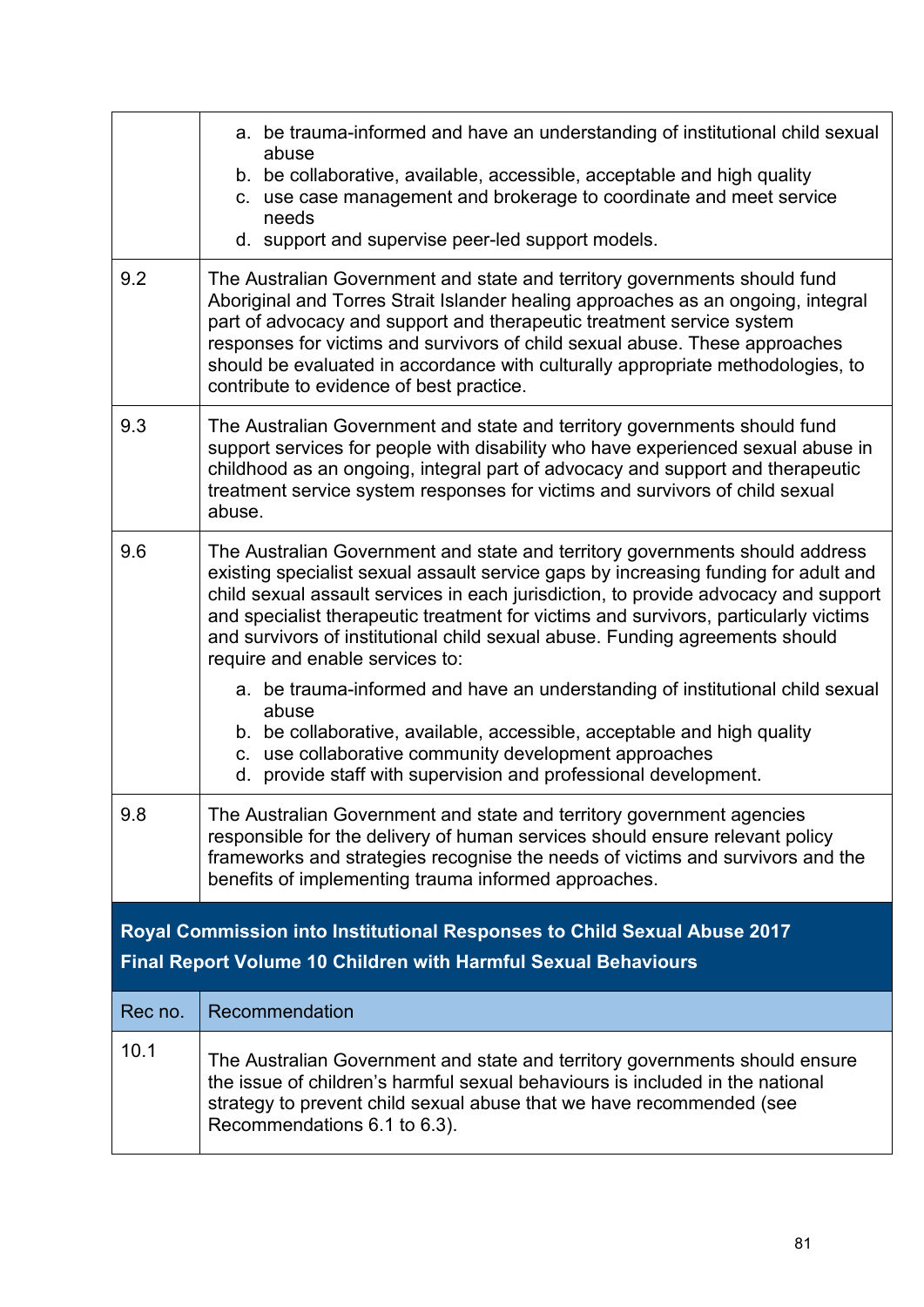|      | Harmful sexual behaviours by children should be addressed through each of the<br>following:                                                                                                                                                                                                                                                                                                           |
|------|-------------------------------------------------------------------------------------------------------------------------------------------------------------------------------------------------------------------------------------------------------------------------------------------------------------------------------------------------------------------------------------------------------|
|      | a. primary prevention strategies to educate family, community members,<br>carers and professionals (including mandatory reporters) about preventing<br>harmful sexual behaviours<br>b. secondary prevention strategies to ensure early intervention when harmful<br>sexual behaviours are developing<br>c. tertiary intervention strategies to address harmful sexual behaviours.                     |
| 10.2 | The Australian Government and state and territory governments should ensure<br>timely expert assessment is available for individual children with problematic and<br>harmful sexual behaviours, so they receive appropriate responses, including<br>therapeutic interventions, which match their particular circumstances.                                                                            |
| 10.3 | The Australian Government and state and territory governments should<br>adequately fund therapeutic interventions to meet the needs of all children with<br>harmful sexual behaviours. These should be delivered through a network of<br>specialist and generalist therapeutic services. Specialist services should also be<br>adequately resourced to provide expert support to generalist services. |
| 10.4 | State and territory government should ensure that there are clear referral<br>pathways for children with harmful sexual behaviours to access expert<br>assessment and therapeutic intervention, regardless of whether the child is<br>engaging voluntarily, on the advice of an institution or through their involvement<br>with the child protection or criminal justice systems.                    |
| 10.5 | Therapeutic intervention for children with harmful sexual behaviours should be<br>based on the following principles:                                                                                                                                                                                                                                                                                  |
|      | a. a contextual and systemic approach should be used<br>b. family and carers should be involved<br>c. safety should be established<br>d. there should be accountability and responsibility for the harmful sexual                                                                                                                                                                                     |
|      | behaviours<br>e. there should be a focus on behaviour change<br>f.<br>developmentally and cognitively appropriate interventions should be used<br>g. the care provided should be trauma-informed<br>h. therapeutic services and interventions should be culturally safe<br>therapeutic interventions should be accessible to all children with harmful<br>sexual behaviours.                          |
| 10.6 | The Australian Government and state and territory governments should ensure<br>that all services funded to provide therapeutic intervention for children with<br>harmful sexual behaviours provide professional training and clinical supervision<br>for their staff.                                                                                                                                 |
| 10.7 | The Australian Government and state and territory governments should fund and<br>support evaluation of services providing therapeutic interventions for problematic<br>and harmful sexual behaviours by children.                                                                                                                                                                                     |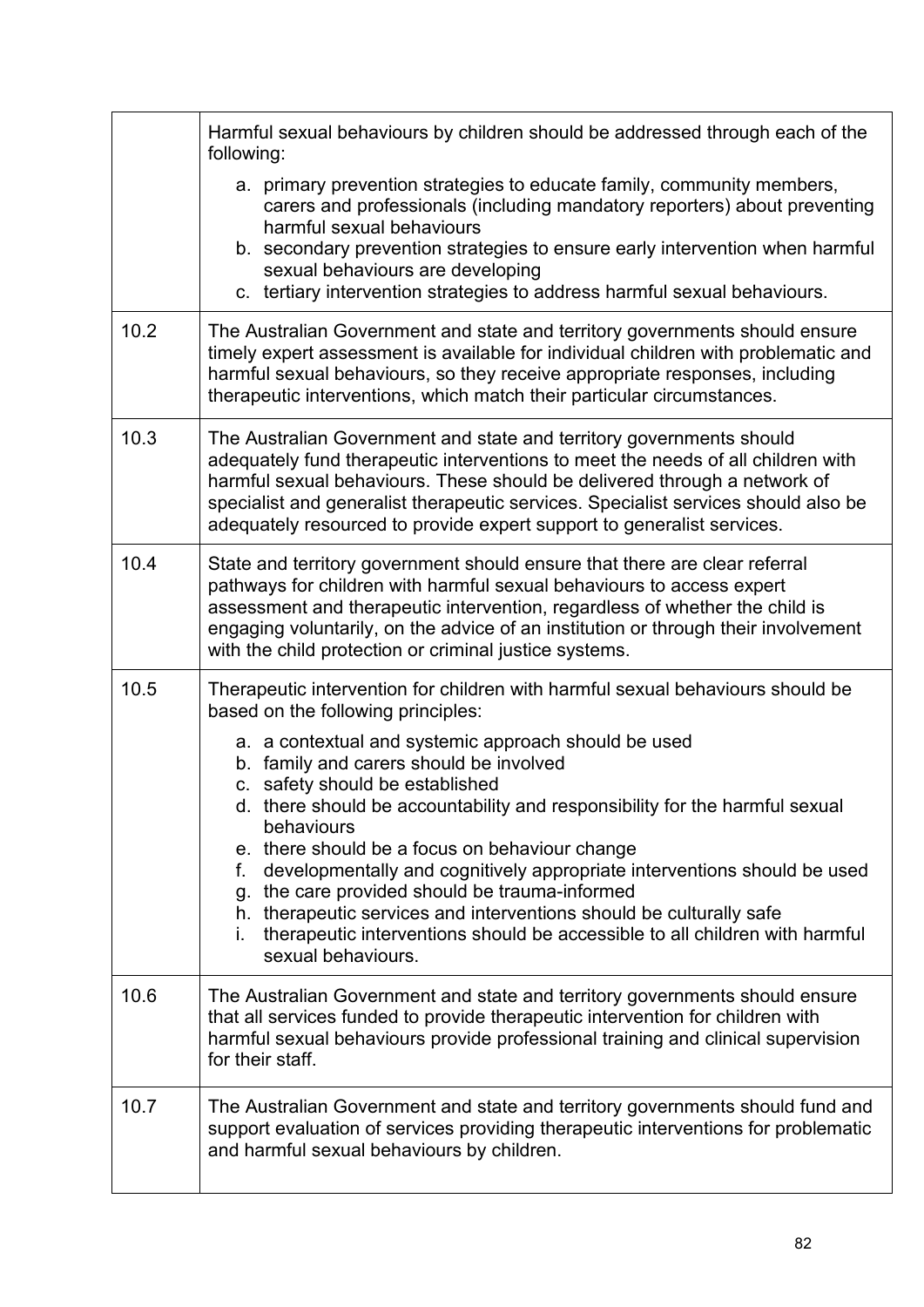### **Royal Commission into Institutional Responses to Child Sexual Abuse 2017 Final Report Volume 12 Contemporary Out-of-home care**

| Rec no. | Recommendation                                                                                                                                                                                                                                                                                                                                                                                                                                                                                                  |
|---------|-----------------------------------------------------------------------------------------------------------------------------------------------------------------------------------------------------------------------------------------------------------------------------------------------------------------------------------------------------------------------------------------------------------------------------------------------------------------------------------------------------------------|
| 12.4    | Each state and territory government should revise existing mandatory<br>accreditation schemes to:                                                                                                                                                                                                                                                                                                                                                                                                               |
|         | a. incorporate compliance with the Child Safe Standards identified by the<br><b>Royal Commission</b><br>b. extend accreditation requirements to both government and non-<br>government out-of-home care service providers.                                                                                                                                                                                                                                                                                      |
| 12.5    | In each state and territory, an existing statutory body or office that is independent<br>of the relevant child protection agency and out-of-home care service providers, for<br>example a children's guardian, should have responsibility for:                                                                                                                                                                                                                                                                  |
|         | a. receiving, assessing and processing applications for accreditation of out-of-<br>home care service providers<br>b. conducting audits of accredited out-of-home care service providers to<br>ensure ongoing compliance with accreditation standards and conditions.                                                                                                                                                                                                                                           |
| 12.9    | All state and territory governments should collaborate in the development of a<br>sexual abuse prevention education strategy, including online safety, for children in<br>out-of-home care that includes:                                                                                                                                                                                                                                                                                                       |
|         | a. input from children in out-of-home care and care-leavers<br>b. comprehensive, age-appropriate and culture-appropriate education about<br>sexuality and healthy relationships that is tailored to the needs of children<br>in out-of-home care<br>c. resources tailored for children in care, for foster and kinship/relative carers,<br>for residential care staff and for caseworkers                                                                                                                       |
|         | d. resources that can be adapted to the individual needs of children with<br>disability and their carers.                                                                                                                                                                                                                                                                                                                                                                                                       |
| 12.10   | State and territory governments, in collaboration with out-of-home care service<br>providers and peak bodies, should develop resources to assist service providers<br>to:                                                                                                                                                                                                                                                                                                                                       |
|         | a. provide appropriate support and mechanisms for children in out-of-home<br>care to communicate, either verbally or through behaviour, their views,<br>concerns and complaints<br>b. provide appropriate training and support to carers and caseworkers to<br>ensure they hear and respond to children in out-of-home care, including<br>ensuring children are involved in decisions about their lives<br>c. regularly consult with the children in their care as part of continuous<br>improvement processes. |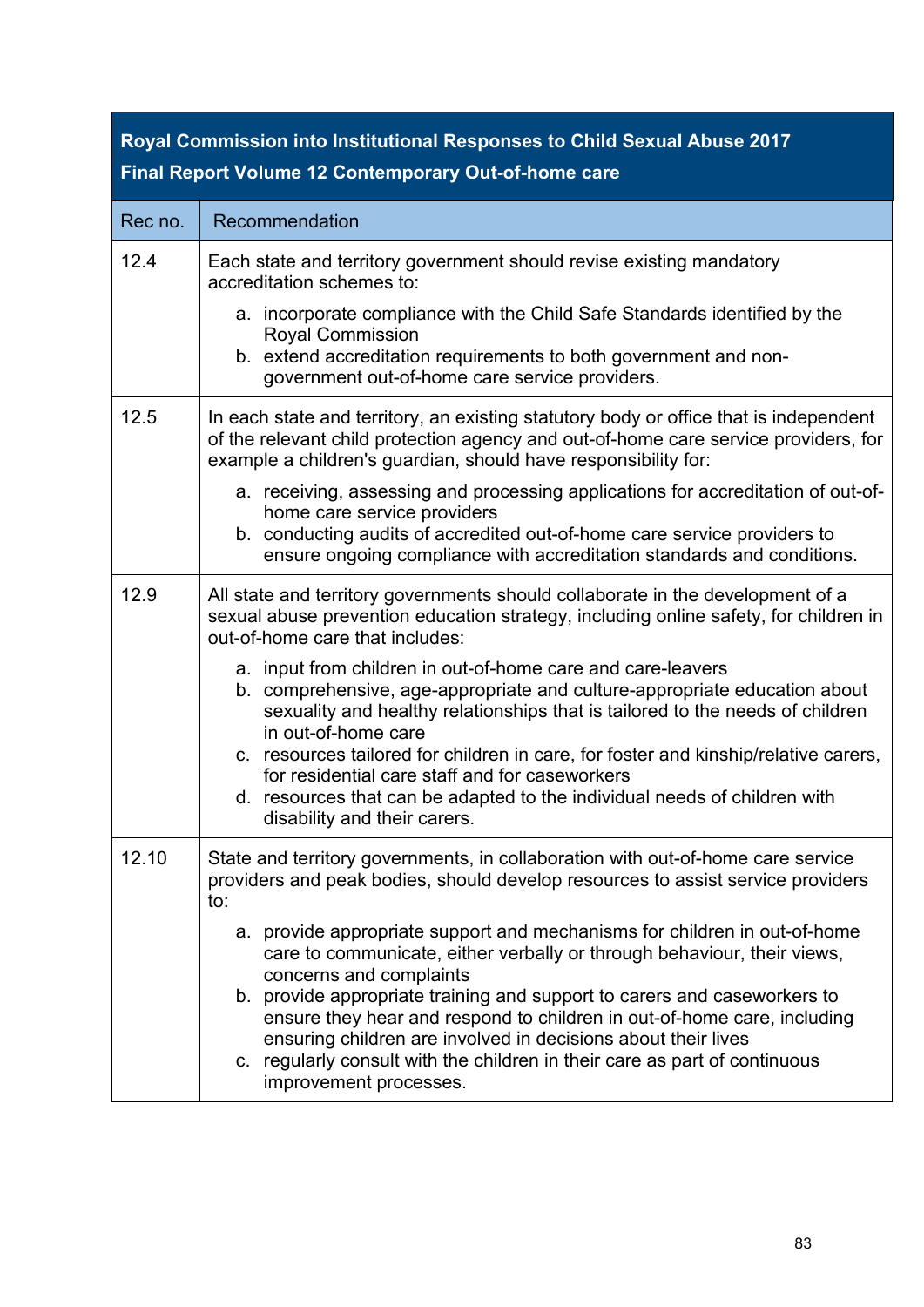| 12.11 | State and territory governments and out-of-home care service providers should<br>ensure that training for foster and relative/kinship carers, residential care staff and<br>child protection workers includes an understanding of trauma and abuse, the<br>impact on children and the principles of trauma-informed care to assist them to<br>meet the needs of children in out-of-home care, including children with harmful<br>sexual behaviours. |
|-------|-----------------------------------------------------------------------------------------------------------------------------------------------------------------------------------------------------------------------------------------------------------------------------------------------------------------------------------------------------------------------------------------------------------------------------------------------------|
| 12.12 | When placing a child in out-of-home care, state and territory governments and<br>out-of-home care service providers should take the following measures to support<br>children with harmful sexual behaviours:                                                                                                                                                                                                                                       |
|       | a. undertake professional assessments of the child with harmful sexual<br>behaviours, including identifying their needs and appropriate supports and<br>intervention to ensure their safety<br>b. establish case management and a package of support services<br>c. undertake careful placement matching that includes                                                                                                                              |
|       | providing sufficient relevant information to the potential carer/s and<br>i.<br>residential care staff to ensure they are equipped to support the<br>child, and additional training as necessary<br>rigorously assessing potential threats to the safety of other children,<br>ii.<br>including the child's siblings, in the placement.                                                                                                             |
| 12.13 | State and territory governments and out-of-home care service providers should<br>provide advice, guidelines and ongoing professional development for all foster<br>and kinship/relative carers and residential care staff about preventing and<br>responding to the harmful sexual behaviours of some children in out-of-home<br>care.                                                                                                              |
| 12.14 | All state and territory government should develop and implement coordinated and<br>multi-disciplinary strategies to protect children in residential care by:                                                                                                                                                                                                                                                                                        |
|       | a. identifying and disrupting activities that indicate risk of sexual exploitation<br>b. supporting agencies to engage with children in ways that encourage them<br>to assist in the investigation and prosecution of sexual exploitation<br>offences.                                                                                                                                                                                              |
| 12.15 | Child protection departments in all states and territories should adopt a nationally<br>consistent definition for child sexual exploitation to enable the collection and<br>reporting of data on sexual exploitation of children in out-of-home care as a form<br>of child sexual abuse.                                                                                                                                                            |
| 12.16 | All institutions that provide out-of-home care should develop strategies that<br>increase the likelihood of safe and stable placements for children in care. Such<br>strategies should include:                                                                                                                                                                                                                                                     |
|       | a. improved processes for 'matching' children with carers and other children<br>in a placement, including in residential care<br>b. the provision of necessary information to carers about a child, prior to and<br>during their placement, to enable carers to properly support the child                                                                                                                                                          |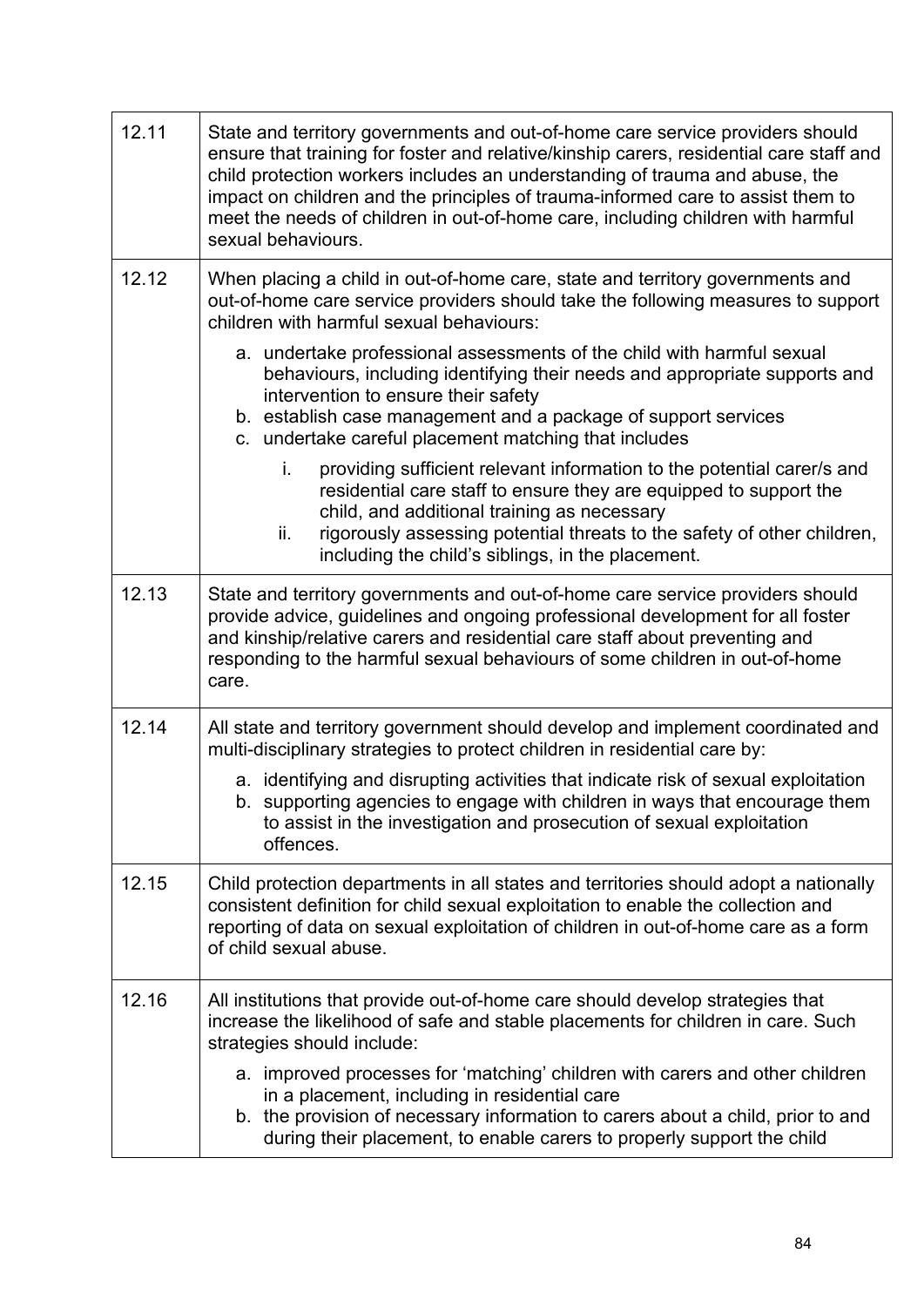|       | c. support and training for carers to deal with the different developmental<br>needs of children as well as managing difficult situations and challenging<br>behaviour.                                                                                                                                                                                                                                              |
|-------|----------------------------------------------------------------------------------------------------------------------------------------------------------------------------------------------------------------------------------------------------------------------------------------------------------------------------------------------------------------------------------------------------------------------|
| 12.18 | The key focus of residential care for children should be based on an intensive<br>therapeutic model of care framework designed to meet the complex needs of<br>children with histories of abuse and trauma.                                                                                                                                                                                                          |
| 12.19 | All residential care staff should be provided with regular training and professional<br>supervision by appropriately qualified clinicians.                                                                                                                                                                                                                                                                           |
| 12.21 | Each state and territory government should ensure:                                                                                                                                                                                                                                                                                                                                                                   |
|       | a. the adequate assessment of all children with disability entering out-of-<br>home care                                                                                                                                                                                                                                                                                                                             |
|       | b. the availability and provision of therapeutic support                                                                                                                                                                                                                                                                                                                                                             |
|       | c. support for disability-related needs<br>d. the development and implementation of care plans that identify specific<br>risk-management and safety strategies for individual children, including the<br>identification of trusted and safe adults in the child's life.                                                                                                                                              |
| 12.22 | State and territory governments should ensure that the supports provided to<br>assist all care leavers to safely and successfully transition to independent living<br>include:                                                                                                                                                                                                                                       |
|       | a. strategies to assist care leavers who disclose that they were sexually<br>abused while in out-of-home care to access general post-care supports<br>b. the development of targeted supports to address the specific needs of<br>sexual abuse survivors, such as help in accessing therapeutic treatment to<br>deal with impacts of abuse, and for these supports to be accessible until at<br>least the age of 25. |
|       |                                                                                                                                                                                                                                                                                                                                                                                                                      |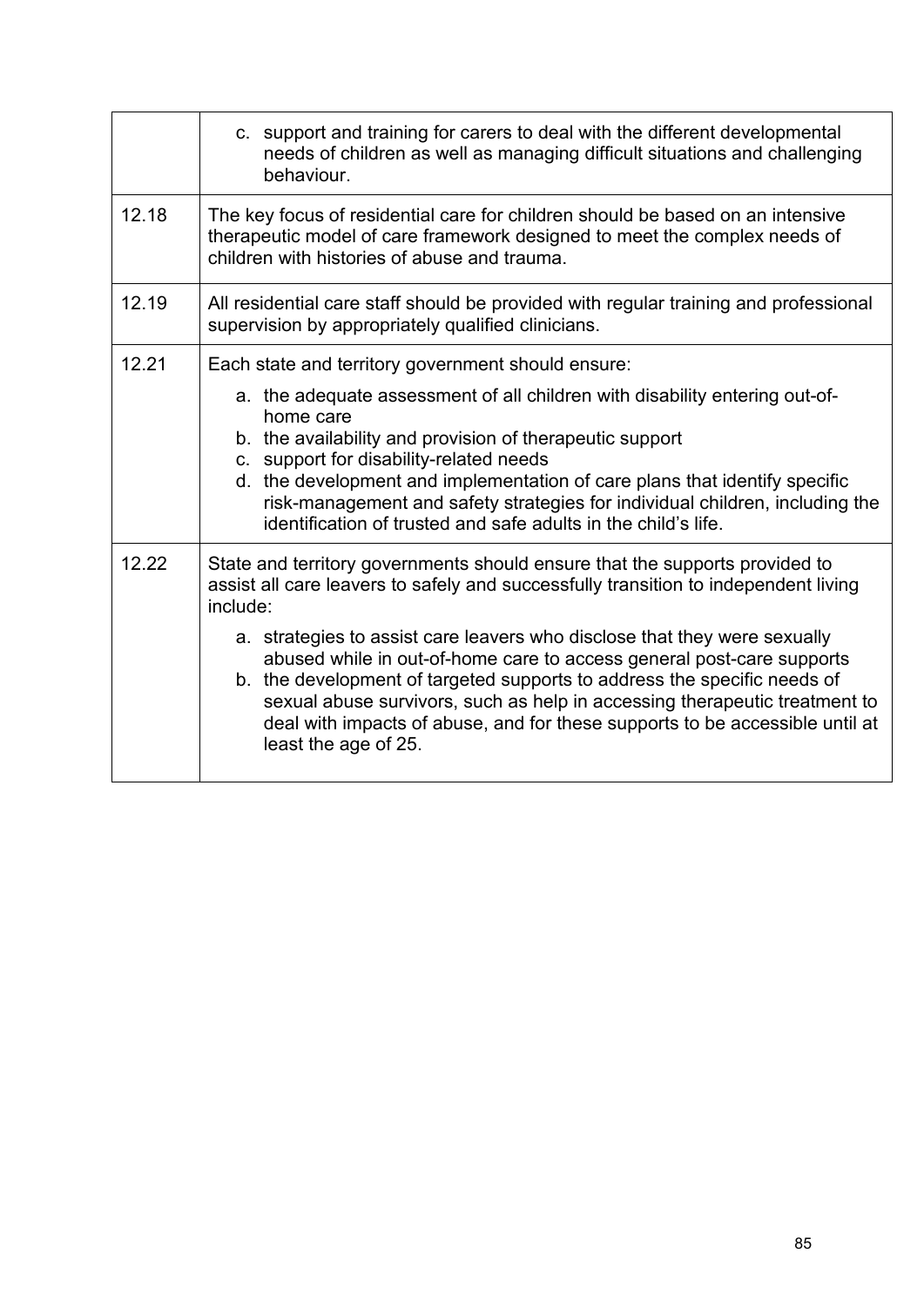## **Appendix B: Relevant Better Care, Better Services Standards**

The following outlines the relevant safety and quality standards from the Department of Communities' *Better Care, Better Services - Safety and quality standards for children and young people in protection and care*

### **Safety Standard**

| <b>Organisations Provide Safe Care</b> |                                                                                                                                                                                                                                                                                                                                                                                                                                      |
|----------------------------------------|--------------------------------------------------------------------------------------------------------------------------------------------------------------------------------------------------------------------------------------------------------------------------------------------------------------------------------------------------------------------------------------------------------------------------------------|
| No.                                    | Indicators of compliance with the safety standard                                                                                                                                                                                                                                                                                                                                                                                    |
| 1.                                     | Children and young people's safety is embedded in the services' leadership,<br>governance, and culture.                                                                                                                                                                                                                                                                                                                              |
|                                        | a) Coherent child safe policies and frameworks are applied in day-to-day<br>practice to address safety concerns and protect children and young people<br>from harm while in care.<br>b) Policies and procedures are child focused, easily accessible and clearly<br>understood by staff, carers, children and young people, and families.<br>Processes are in place for regular reviewing of policies, procedures, and<br>practices. |
| 2.                                     | People working with children and young people are suitable and well supported.                                                                                                                                                                                                                                                                                                                                                       |
|                                        | d) Services provide staff and carers with ongoing development and training to<br>respond to children and young people's needs and behaviours in a safe<br>and therapeutic way.                                                                                                                                                                                                                                                       |
| 3.                                     | Children and young people's individualised safety needs are met. Services<br>provide a child safe environment for children and young people, and proactively<br>minimise the opportunity for harm to occur.                                                                                                                                                                                                                          |
|                                        | a) Services ask children and young people about their safety needs and are<br>responsive to these.<br>b) Services provide information to children and young people about risk and                                                                                                                                                                                                                                                    |
|                                        | safety, and how to protect themselves and others from harm.<br>c) Services deliver trauma informed care and provide therapeutic supports<br>that respond to the complex needs and behaviours of children and young<br>people.                                                                                                                                                                                                        |
|                                        | d) Services identify and assess risk and protect children and young people<br>who are at risk of harming themselves or others.                                                                                                                                                                                                                                                                                                       |
|                                        | e) Services mitigate risk in physical and online environments to keep all                                                                                                                                                                                                                                                                                                                                                            |
|                                        | children and young people in a care arrangement safe.<br>Strategies are in place, maintained and reviewed, to support the safety of<br>f<br>children and young people in line with their diverse social, emotional, and<br>developmental needs.                                                                                                                                                                                      |
|                                        | h) Services document safety concerns for a child or young person in a written<br>safety plan that clearly identifies risk and specific strategies to mitigate the<br>identified risk. The Service is to have a review process for the safety plan.                                                                                                                                                                                   |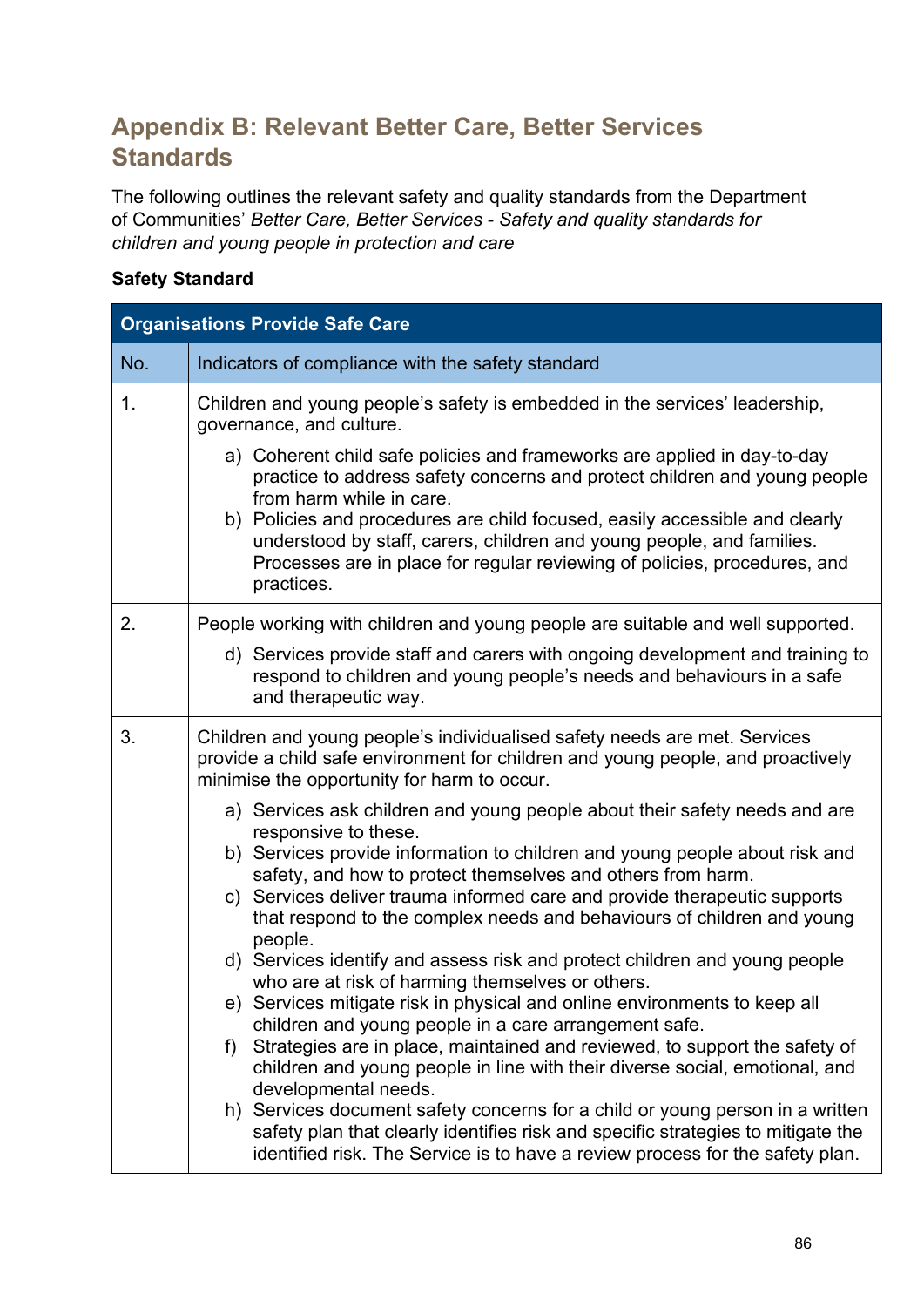### **Quality Standards**

| Standard 2 - Children and young people, and those important to them, are<br>continually engaged to participate in planning and decision-making that impacts on<br>their lives and their future |                                                                                                                                                                                                                                                                                                                                                                                                                                                                                                                                                                                                                                                                                                                                                               |  |  |
|------------------------------------------------------------------------------------------------------------------------------------------------------------------------------------------------|---------------------------------------------------------------------------------------------------------------------------------------------------------------------------------------------------------------------------------------------------------------------------------------------------------------------------------------------------------------------------------------------------------------------------------------------------------------------------------------------------------------------------------------------------------------------------------------------------------------------------------------------------------------------------------------------------------------------------------------------------------------|--|--|
| No.                                                                                                                                                                                            | Indicators of compliance                                                                                                                                                                                                                                                                                                                                                                                                                                                                                                                                                                                                                                                                                                                                      |  |  |
| 2.1                                                                                                                                                                                            | Children and young people are consulted, are listened to, and have their opinions<br>considered when services make day to day or longer-term decisions that affect<br>their lives.                                                                                                                                                                                                                                                                                                                                                                                                                                                                                                                                                                            |  |  |
| 2.2                                                                                                                                                                                            | Services, case managers and key workers support children and young people to<br>express their views, consider these views in decision making, and respond to their<br>needs.                                                                                                                                                                                                                                                                                                                                                                                                                                                                                                                                                                                  |  |  |
|                                                                                                                                                                                                | Standard 4 - Children and young people's needs are met through individualised<br>assessment and child focused practices, encompassing all aspects of their lives and<br>wellbeing                                                                                                                                                                                                                                                                                                                                                                                                                                                                                                                                                                             |  |  |
| No.                                                                                                                                                                                            | Indicators of compliance                                                                                                                                                                                                                                                                                                                                                                                                                                                                                                                                                                                                                                                                                                                                      |  |  |
| 4.2                                                                                                                                                                                            | a) Children and young people have their physical, developmental, and mental<br>health needs assessed and managed in a timely manner.<br>e) Children and young people are provided opportunities to engage in<br>activities that promote learning and have access to resources to support<br>their educational development and potential.<br>Children and young people are assessed and offered appropriate<br>i)<br>treatment and counselling to address the effects of trauma.<br>j) Children and young people report they feel cared for and are provided with<br>emotional support to assist with recovery from the effects of trauma.<br>k) Children and young people have a plan that addresses their therapeutic<br>needs, which is reviewed regularly. |  |  |
| Standard 7 - Children and young people are supported and empowered to know their<br>rights, raise their concerns, and have these responded to and resolved in a timely<br>manner               |                                                                                                                                                                                                                                                                                                                                                                                                                                                                                                                                                                                                                                                                                                                                                               |  |  |
| No.                                                                                                                                                                                            | Indicators of compliance                                                                                                                                                                                                                                                                                                                                                                                                                                                                                                                                                                                                                                                                                                                                      |  |  |
| 7.1                                                                                                                                                                                            | Children and young people understand their rights in care, have a copy of the<br>Charter of Rights, know where to access it, and have the purpose and meaning<br>explained to them; at a minimum on an annual basis.                                                                                                                                                                                                                                                                                                                                                                                                                                                                                                                                          |  |  |
| 7.2                                                                                                                                                                                            | Children and young people know they have a right to share their concerns and<br>are provided with regular opportunities to do so, through child friendly<br>mechanisms.                                                                                                                                                                                                                                                                                                                                                                                                                                                                                                                                                                                       |  |  |
| 7.3                                                                                                                                                                                            | Children and young people understand how their views have been taken into<br>account when decisions are made about their lives. Where their wishes or                                                                                                                                                                                                                                                                                                                                                                                                                                                                                                                                                                                                         |  |  |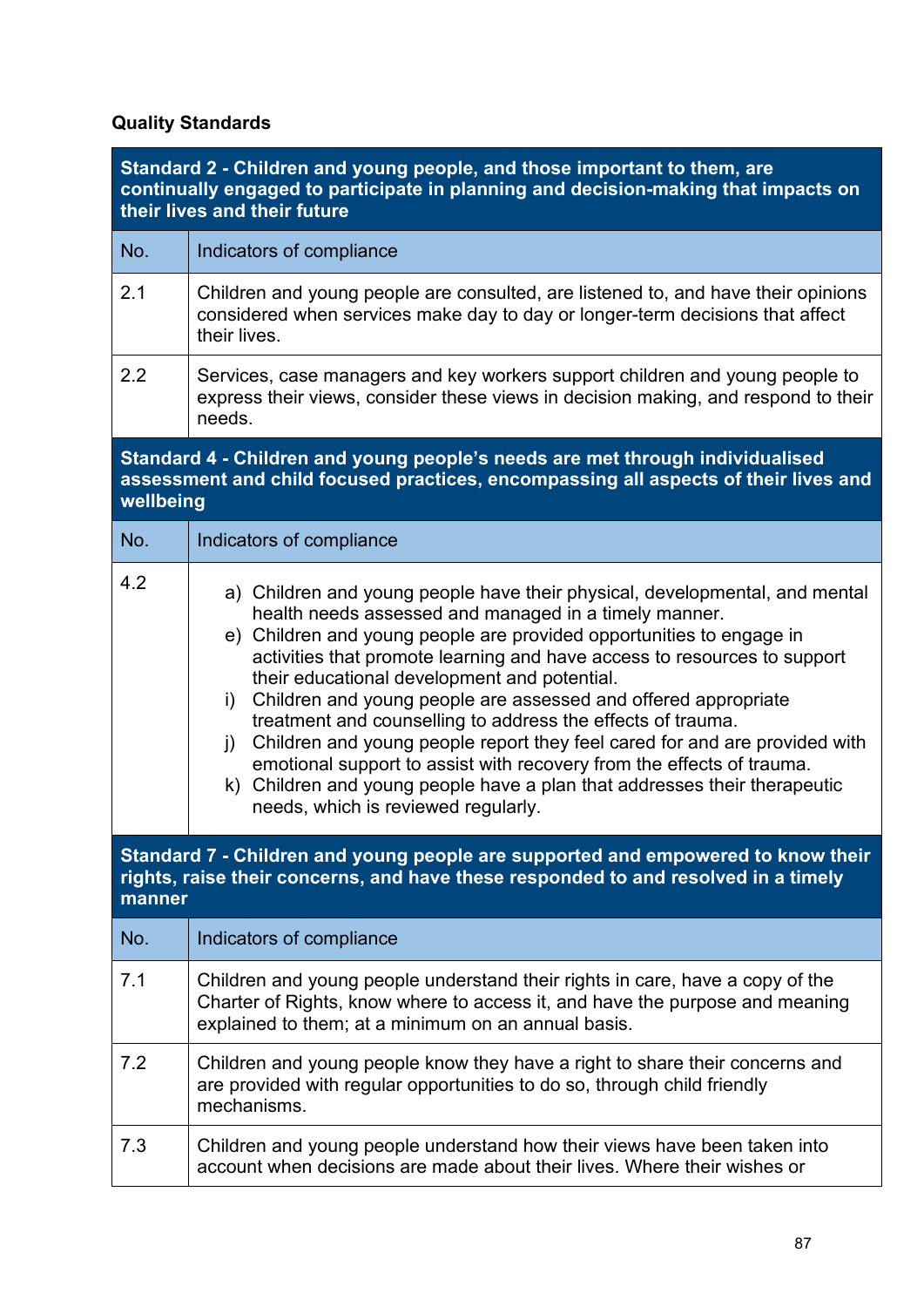|     | concerns are not acted upon, children and young people are helped to<br>understand the reasons why.                                                                                                                                                                                                                                                                                                                                                                                                                                                                                                                                                                                                                                                                                                                                                                                                                                                                                                                                                                                                                                                                                                                                                              |
|-----|------------------------------------------------------------------------------------------------------------------------------------------------------------------------------------------------------------------------------------------------------------------------------------------------------------------------------------------------------------------------------------------------------------------------------------------------------------------------------------------------------------------------------------------------------------------------------------------------------------------------------------------------------------------------------------------------------------------------------------------------------------------------------------------------------------------------------------------------------------------------------------------------------------------------------------------------------------------------------------------------------------------------------------------------------------------------------------------------------------------------------------------------------------------------------------------------------------------------------------------------------------------|
| 7.4 | Children and young people know they will be listened to and believed, without fear<br>of any consequences, when raising concerns. The boundaries of confidentiality<br>will be considered and carefully explained to children and young people to avoid<br>breaches of trust.                                                                                                                                                                                                                                                                                                                                                                                                                                                                                                                                                                                                                                                                                                                                                                                                                                                                                                                                                                                    |
| 7.5 | Children and young people can identify at least one trusted adult with whom they<br>can raise their concerns, who will advocate for them, and will help them make<br>sense of the decisions that have been made about their lives.                                                                                                                                                                                                                                                                                                                                                                                                                                                                                                                                                                                                                                                                                                                                                                                                                                                                                                                                                                                                                               |
| 7.6 | Children and young people know how to make a complaint, are provided with<br>information about how to raise their concerns through a number of child friendly<br>mechanisms, and are supported through the complaints process.                                                                                                                                                                                                                                                                                                                                                                                                                                                                                                                                                                                                                                                                                                                                                                                                                                                                                                                                                                                                                                   |
| 7.7 | Children and young people are aware of individual bodies and/or agencies, and<br>the Advocate for Children in Care, who can assist them to resolve concerns about<br>their care and decisions made about their lives.                                                                                                                                                                                                                                                                                                                                                                                                                                                                                                                                                                                                                                                                                                                                                                                                                                                                                                                                                                                                                                            |
|     | Standard 8 - Children and young people are provided high quality and safe care by<br>well trained and supported staff and carers                                                                                                                                                                                                                                                                                                                                                                                                                                                                                                                                                                                                                                                                                                                                                                                                                                                                                                                                                                                                                                                                                                                                 |
| No. | Indicators of compliance                                                                                                                                                                                                                                                                                                                                                                                                                                                                                                                                                                                                                                                                                                                                                                                                                                                                                                                                                                                                                                                                                                                                                                                                                                         |
| 8.2 | <b>Staff</b><br>b) Staff employed are suitable and have appropriate skills or qualifications for<br>their role to respond to the needs of children and young people in a safe,<br>therapeutic, and culturally appropriate way.<br>c) Staff receive orientation and induction that equips them to perform their<br>duties.<br>d) Staff have access to support and advice, and are provided with regular<br>supervision by appropriately qualified and experienced staff.<br>e) Staff receive regular performance appraisals that identify strengths and<br>areas for improvement to support them to continuously develop.<br>Staff receive ongoing professional development opportunities, and are<br>f)<br>given training in the appropriate documentation of file notes and incident<br>reports.<br>g) Staff apply contemporary and evidenced based practice in line with the<br>organisation and the Department's frameworks and models of therapeutic<br>care.<br>h) Staff model professional behaviour abiding by relevant codes of conduct,<br>and have strong ethics and boundaries.<br>Staff use professional judgment in a transparent and accountable manner<br>i)<br>and all decisions are made in the best interests of the child or young<br>person. |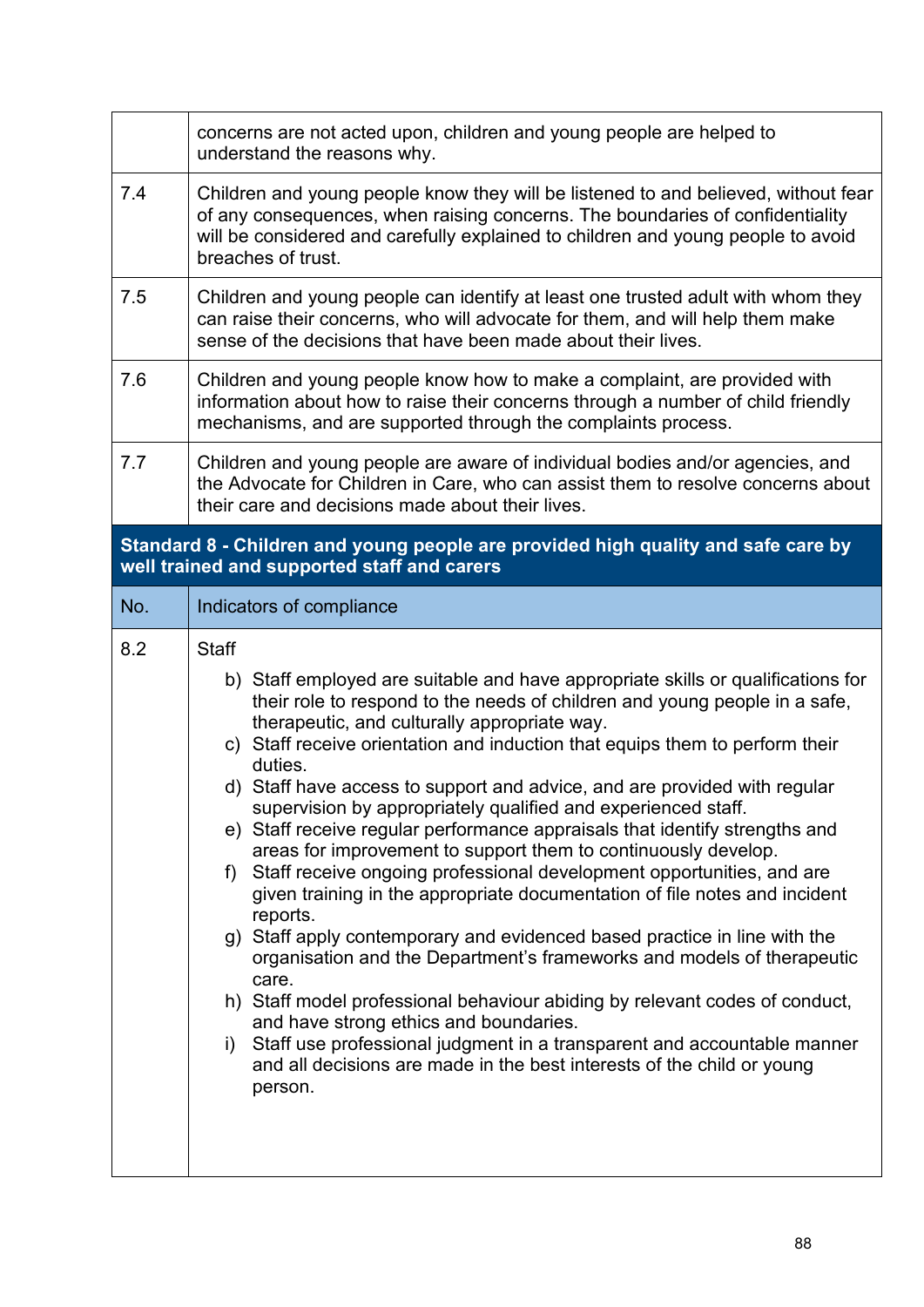| Standard 9 - Organisations are child focused and accountable |                                                                                                                                                                                                                                                                                                                                                                                                                                                                                                                                                                                                                                                                                                                                                                                                                                                                                      |  |  |  |
|--------------------------------------------------------------|--------------------------------------------------------------------------------------------------------------------------------------------------------------------------------------------------------------------------------------------------------------------------------------------------------------------------------------------------------------------------------------------------------------------------------------------------------------------------------------------------------------------------------------------------------------------------------------------------------------------------------------------------------------------------------------------------------------------------------------------------------------------------------------------------------------------------------------------------------------------------------------|--|--|--|
| No.                                                          | Indicators of compliance                                                                                                                                                                                                                                                                                                                                                                                                                                                                                                                                                                                                                                                                                                                                                                                                                                                             |  |  |  |
| 9.1                                                          | Management<br>a) All relevant policies, procedures, codes of conduct and processes are<br>written in language that is accessible and understood by children, young<br>people, and carers.<br>b) Services adhere to requirements and principles contained in legislation,<br>and demonstrate diligence in the adoption of policies and processes, in the<br>pursuit of the best outcomes for children and young people in care.<br>c) Services maintain sound practice informed by literature, research,<br>legislation, policies, and procedures as well as professional ethics and<br>values. Case practice is evidence based and complies with contemporary<br>community standards.                                                                                                                                                                                                |  |  |  |
| 9.2                                                          | Accountability<br>a) Services maintain clear, relevant, concise, timely, and up-to-date records,<br>including electronic and hard copy case records, file notes, and incident<br>reports. Records are maintained at all times.<br>b) Services will ensure that original records are provided to the Department.<br>The Department will keep these records in the child or young person's<br>Child History folder.<br>c) The rationale for decisions made in cases are clearly documented and<br>endorsed by the appropriate staff.<br>d) Services review the quality of documentation on a regular basis and<br>continuously improve methods of recording.<br>e) Services comply with relevant legislation and regulations for the protection<br>of the confidentiality and privacy of the children and young people in care,<br>and keep all documentation in a secure environment. |  |  |  |
| 9.3                                                          | <b>Child Focused</b><br>a) The best interests of the child or young person is the paramount<br>consideration for the service.<br>b) Services, staff, and carers promote child safety awareness.<br>c) Services develop and implement strategies to promote the participation<br>and inclusivity of children and young people.<br>d) Services recognise and respond to the specific needs of those who may<br>experience barriers due to their cultural background, religion, spiritual<br>beliefs, disability, identity, or sexual orientation.<br>e) Services are aware of and responsive to new challenges and remain child<br>focused through continuous improvement.<br>Information about how to make a complaint is made available to carers,<br>f)<br>staff, and external stakeholders.<br>g) Services maintain a register of complaints and disputes.                         |  |  |  |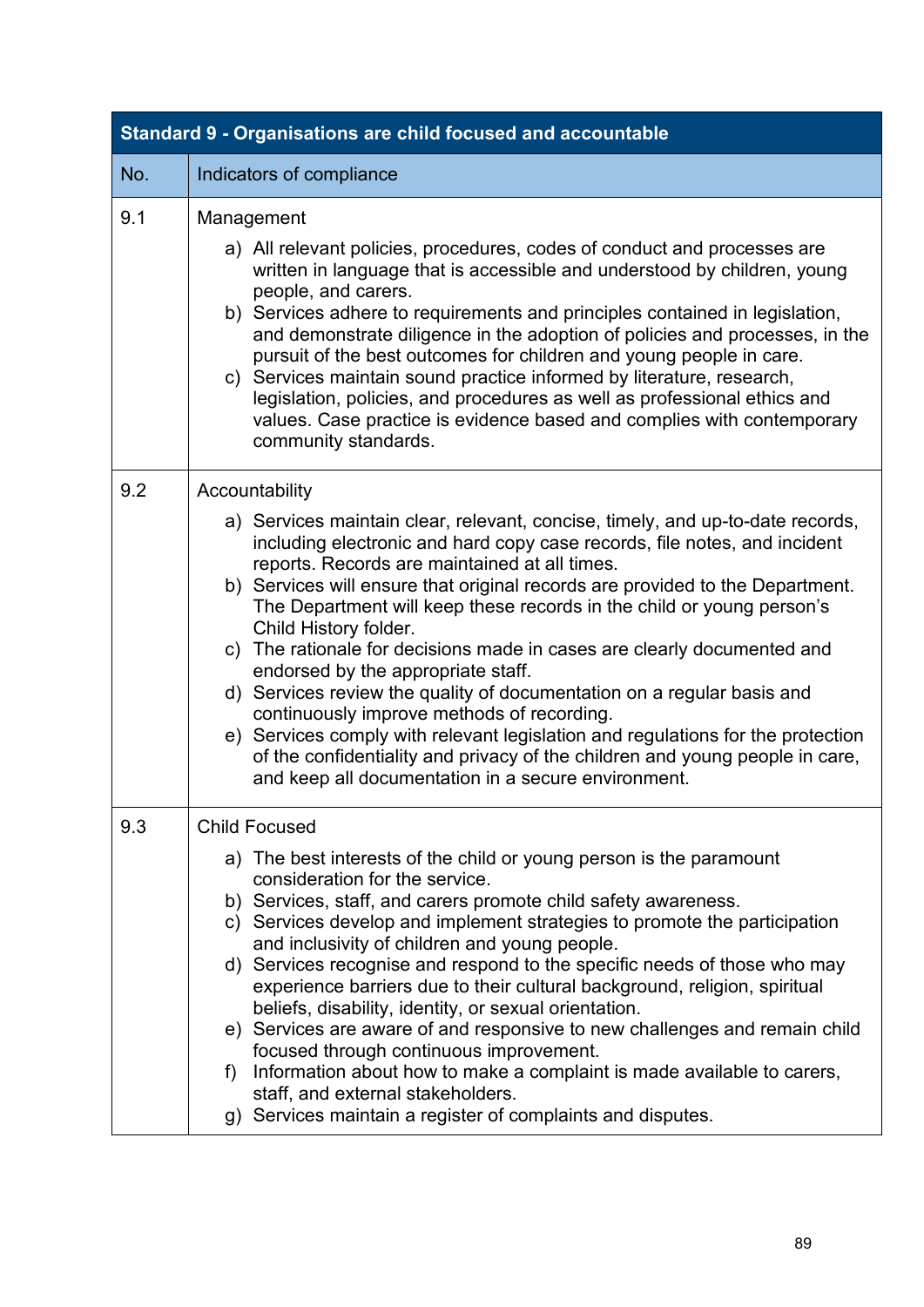|  |           | h) Services encourage an environment where complaints are seen as an<br>opportunity for service improvement and will be taken seriously, without<br>judgment or blame                                                                                                                    |
|--|-----------|------------------------------------------------------------------------------------------------------------------------------------------------------------------------------------------------------------------------------------------------------------------------------------------|
|  |           | i) Services undertake a thorough review at the earliest opportunity when a<br>complaint has been made and is finalised to identify the cause of the<br>problem, systemic issues and errors, organisational risks and areas for<br>improvement.                                           |
|  | $\vert$ ) | Services implement initiatives that support staff and carers to facilitate<br>children and young people's safety and wellbeing particularly during times<br>of stress and crisis, such as Employee Assistance Programs, vicarious<br>trauma training, and promoting self-care practices. |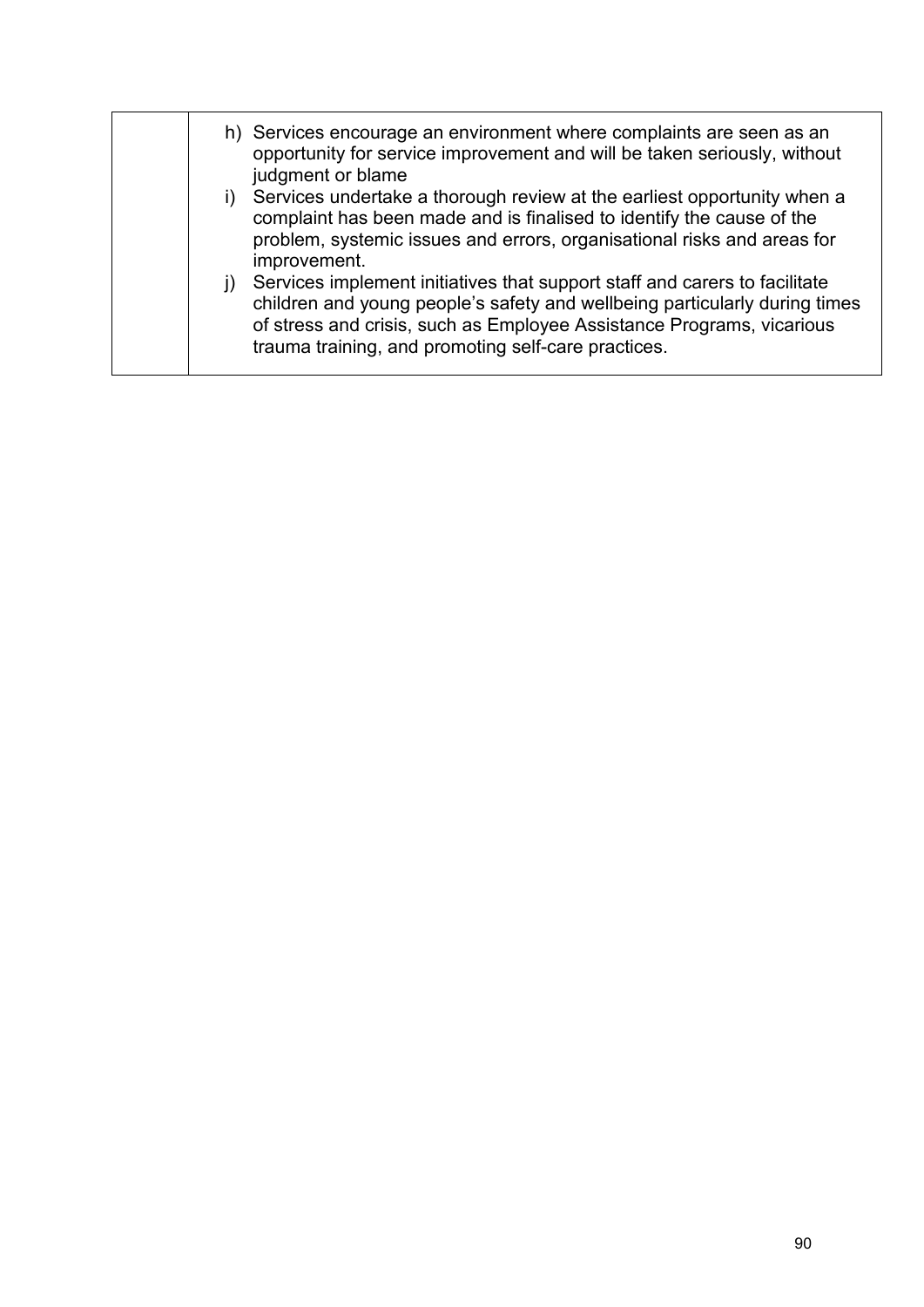# **Appendix C: Legislative background**

### **Commissioner for Children and Young People**

The Review has been conducted according to the functions and powers afforded by the *Commissioner for Children and Young People Act 2006* (the CCYP Act). Under the CCYP Act one of the primary functions of the Commissioner is to monitor and review written laws, draft laws, policies, practices and services affecting the wellbeing of children and young people (section 19(g) of the CCYP Act).

The Review occurred under the authority of section 19(g) of the CCYP Act, and supported the Commissioner's function to monitor the way in which a government agency investigates or otherwise deals with a complaint made by a child or young person and the outcome of the complaint (section 19(d)).

This report has been drafted pursuant to the following legislated functions of the Commissioner for Children and Young People:

- To advocate for children and young people (section 19(a)).
- To promote the participation of children and young people in the making of decisions that affect their lives and to encourage government and nongovernment agencies to seek the participation of children and young people appropriate to their age and maturity (section 19(b)).
- To promote public awareness and understanding of matters relating to the wellbeing of children and young people (section 19(h)).

Section 20 of the CCYP Act obliges the Commissioner to act in specified ways when performing a legislated function, including requirements to:

- Give priority to and have special regard to the interests and needs of Aboriginal children and young people and Torres Strait Islander children and young people;
- Give priority to and have special regard to the interests and needs of children and young people who are vulnerable or disadvantaged for any reason;
- Have regard to the United Nations Convention on the Rights of the Child;
- Adopt work practices that encourage the participation of children and young people in decision making by the Commissioner; and
- Work in cooperation with, and consult with, other government agencies and non-government agencies.

Under section 21 of the CCYP Act, the Commissioner has the power to do all things necessary or convenient to be done for or in connection with the performance of the Commissioner's functions.

Section 23(2)(c) of the CCYP Act permits the Commissioner to investigate or otherwise deal with a matter affecting the wellbeing of children and young people generally which is raised through a matter related to a particular child or young person. In compliance with this limitation, the terms of reference of the Review and content of this report have been focused on the identification and remedying of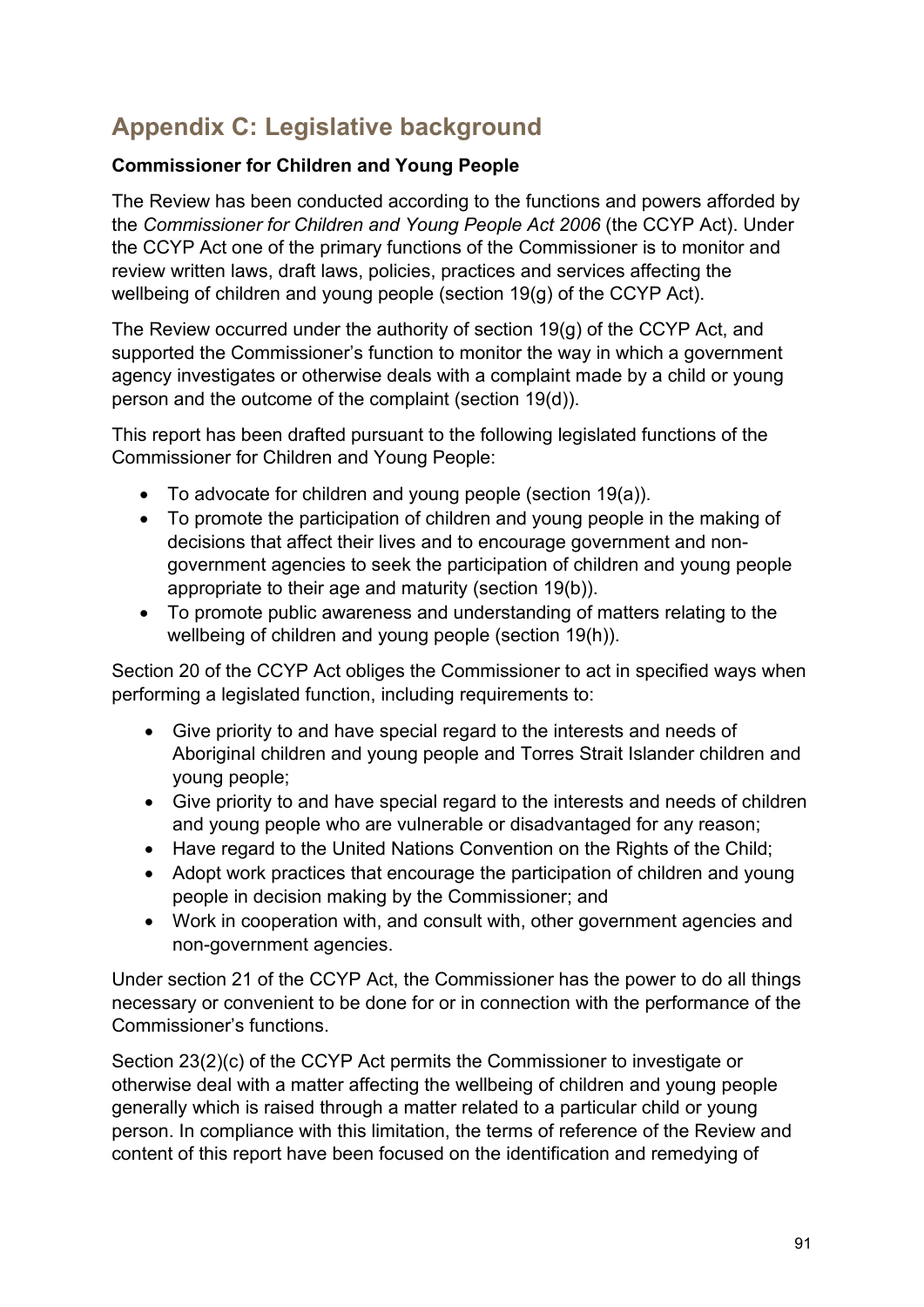systemic issues impacting children and young people living in residential out-ofhome care that were initially brought to light through the experiences of Macie.

Section 3 of the CCYP Act requires the Commissioner to regard the best interests of children and young people as the paramount consideration in the performance of their functions (The Macquarie Dictionary defines 'paramount' as 'above others in rank or authority').

Section 4 of the CCYP Act contains four principles that must be observed in the administration of the CCYP Act.

Of particular relevance to the Review are:

Section 4(a) – children and young people are entitled to live in a caring and nurturing environment and to be protected from harm and exploitation, and Section 4(c) – the views of children and young people on all matters affecting them should be given serious consideration and taken into account.

Both sections 3 and 4 of the CCYP Act were observed in the design and execution of the Review process and the development of this report.

### **United Nations Convention on the Rights of the Child**

The United Nations Convention on the Rights of the Child (UNCRC) is the foremost international treaty on the civil, cultural, economic, political and social rights of children and young people. Australia ratified the UNCRC in 1990. As previously stated, the Commissioner for Children and Young People is required by section 20 of the CCYP Act to have regard to the UNCRC in the performance of their legislated functions.

Of particular relevance to this Review, the UNCRC affords all children and young people the following rights:

- Article 3 in all actions concerning children, the best interests of the child shall be a primary consideration.
- Article 9 a child shall not be separated from their parents against their will except when competent authorities subject to judicial review determine, in accordance with applicable law and procedures, that such separation is necessary for the best interests of the child.
- Article 12 a child who is capable of forming their own views has the right to express those views freely in all matters affecting them, with their views being given due weight in accordance with their age and maturity.
- Article 19 all appropriate legislative, administrative, social and educational measures shall be taken to protect the child from all forms of physical or mental violence, injury or abuse, neglect or negligent treatment, maltreatment or exploitation (including sexual abuse) while in the care of parents, legal guardians or any other person who has the care of the child.
- Article 20 a child temporarily or permanently deprived of their family environment, or in whose own best interests cannot be allowed to remain in that environment, shall be entitled to special protection and assistance.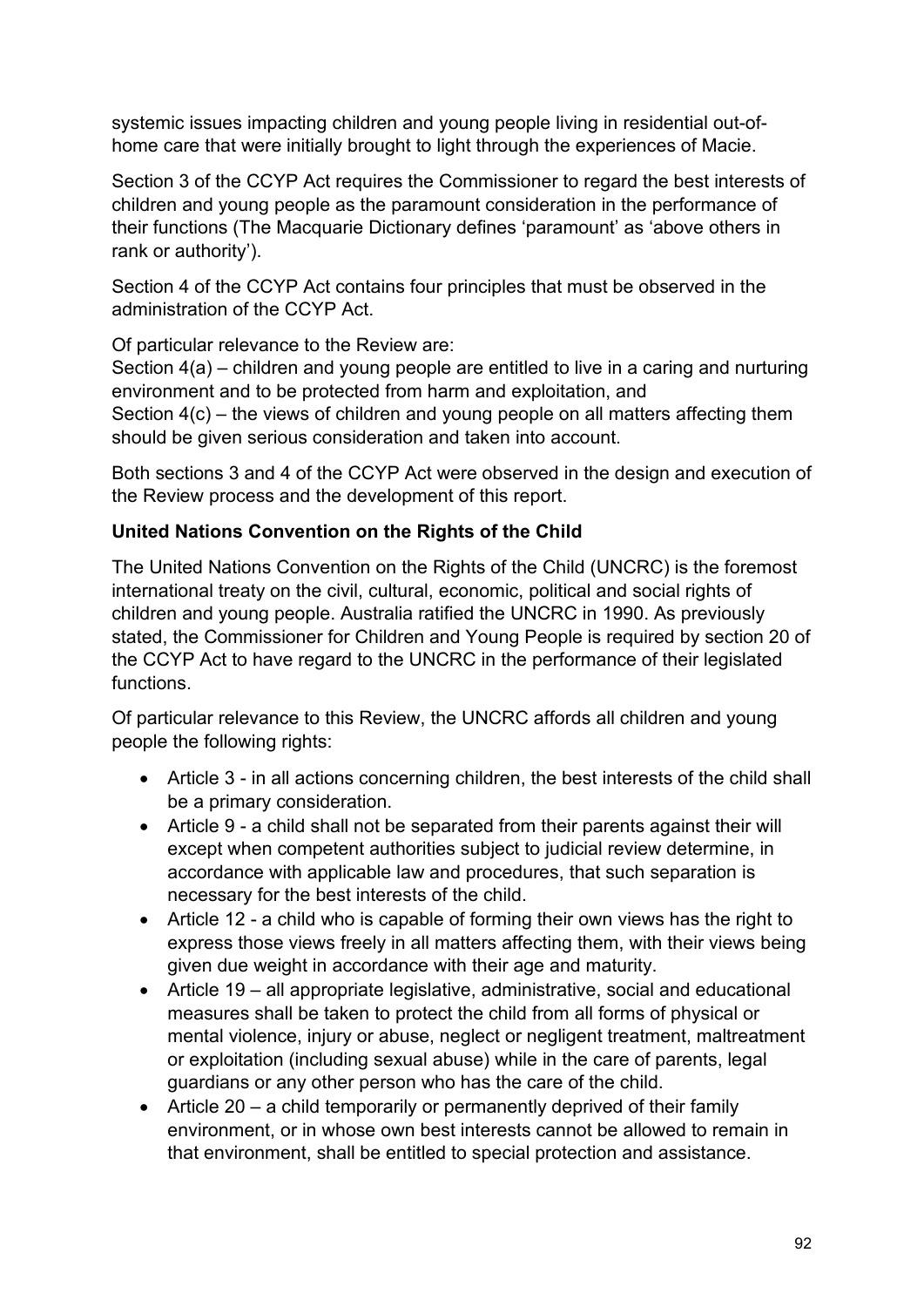- Article 34 children have the right to be protected from all forms of sexual exploitation and sexual abuse.
- Article 39 children have the right to have governments take all appropriate measures to promote physical and psychological recovery and social reintegration of a child victim of any form of neglect, exploitation or abuse, and that such recovery and reintegration shall take place in an environment which fosters the health, self-respect and dignity of the child.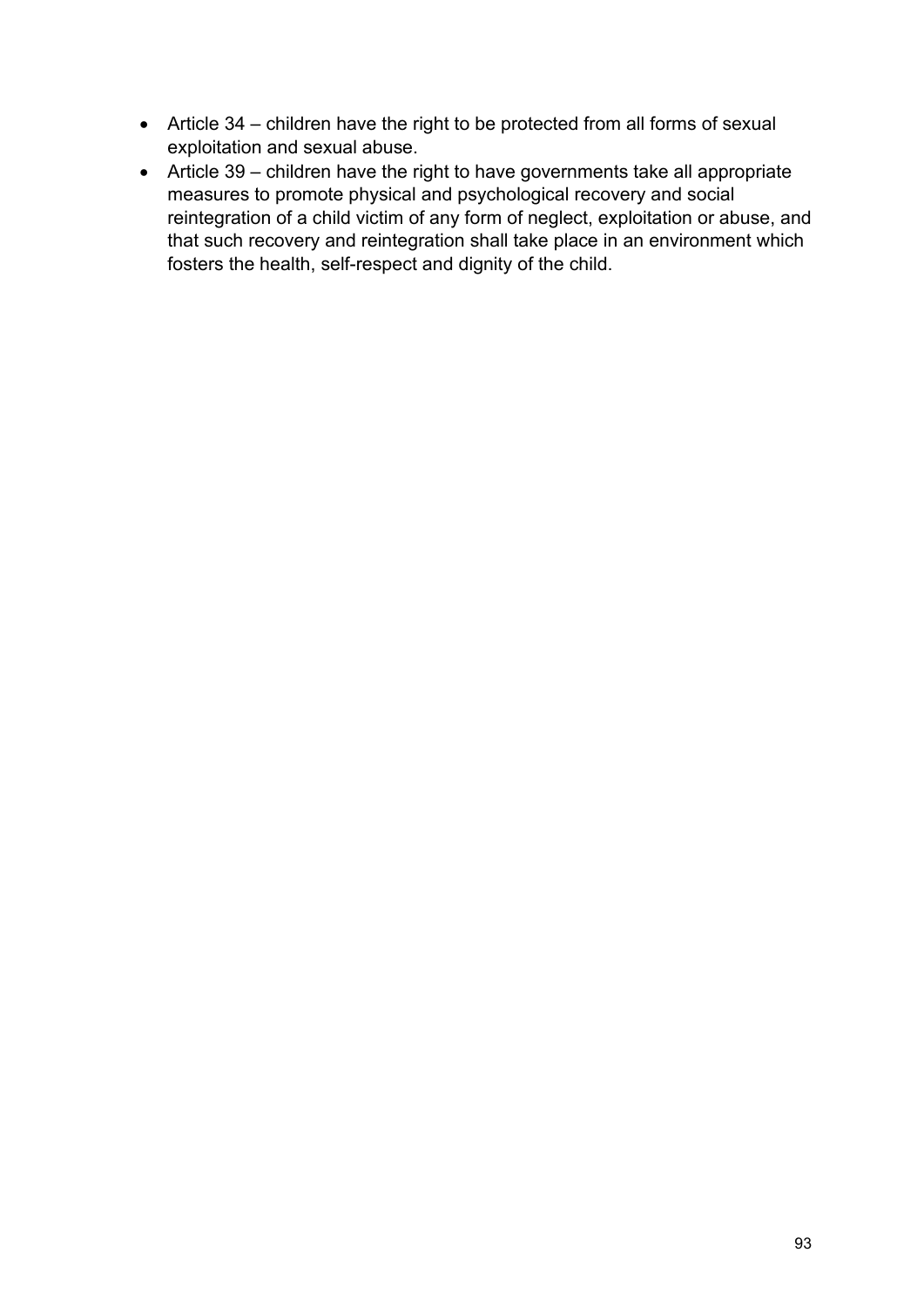## **Appendix D: Department of Communities' policies and documents**

Policies and related documentation provided by the Department as current at the time of the Review

- *Children and Communities Services Act 2004*
- Department of Communities Better Care, Better Services Standards (2017)
- Department of Communities Child Protection Casework Practice Manual (current as at January 2021)
- Department of Communities Residential Care Practice Manual (current as at January 2021)
- Department for Child Protection and Family Support Policy on Child Sexual Abuse (2013)
- Department of Communities Complaint Management Policy (2014)
- Department of Communities Complaint Management Policy for Children and Young People (2020)
- Department for Child Protection Residential Care (Sanctuary) Framework (2012)
- Department for Child Protection Signs of Safety Child Protection Practice Framework (2011)
- Department for Child Protection Signs of Safety Policy (2011)
- Department for Child Protection and Family Support Care Planning Policy (2010)
- Department for Child Protection and Family Support Care Team Approach Practice Framework (2016)
- Department of Communities Completing the Needs Assessment Tool Guidance for Child Protection Workers and Care Team Members (undated)
- Department of Communities Needs Assessment Tool Level Descriptors (undated)
- Department of Communities Care Arrangement Matching Framework (2017)
- Department of Communities Rapid Response Fact Sheet (Undated)
- Department for Child Protection Western Australia Participant Handbook Responding to Concerning Sexual Behaviours in Children and Young People: A learning resource for carers and staff (Undated)
- Department for Child Protection Responding to Concerning Sexual Behaviours in Out-of-home care (Residential Care) Program Outline (undated)
- Department of Communities Residential Care Workers Orientation Checklist (2017)
- Department of Communities Risk Assessment Table (undated)
- Department of Communities Residential Care Services Learning Pathway (undated)
- Department of Communities Responding to concerning sexual behaviours in residential care (undated)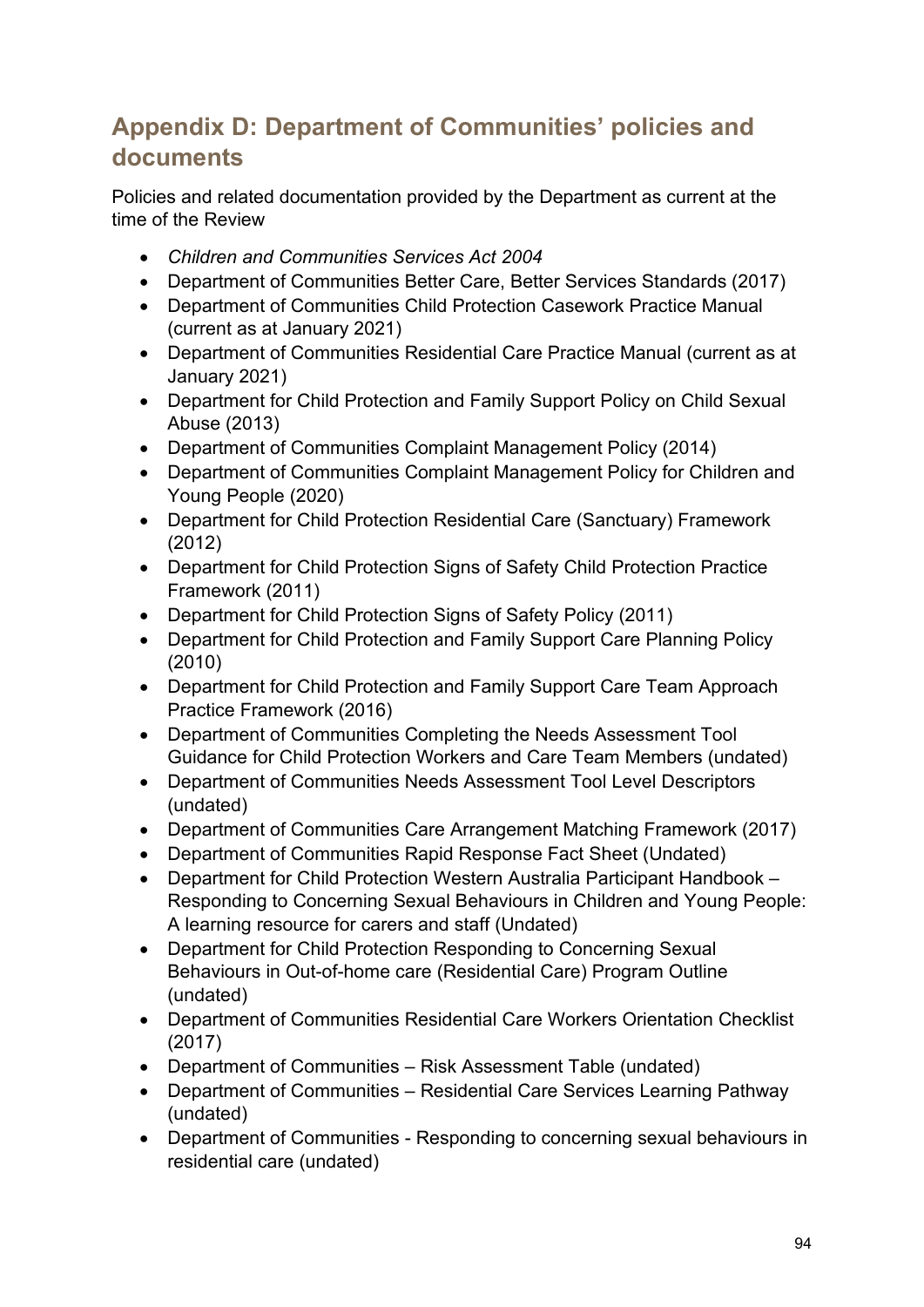- Department of Communities Child Safety Investigation Flowchart (undated)
- Department of Communities Critical Incident Reporting Policy (2020)
- Department of Communities Building a Better Future OOHC Reform Program Roadmap 2019-2023
- Department for Child Protection and Family Support Out-of-home care Reform in WA - Building a Better Future (2016)
- Department of Communities Building Safety When Harm is Denied (2020)
- Department of Communities Child Development and Trauma Guide (undated)
- Department of Communities Treatment Needs for Children and Families Affected by Child Sexual Abuse (2020)
- Department of Communities and Community Service Organisations Protocol for Standard of Care and Allegations of Abuse in Care for Children in the CEOs Care (2020)
- Department of Communities Critical Incident Reports (2018)
- Department for Child Protection and Family Support Indicators of child sexual abuse (undated)
- Department for Child Protection and Family Support Child Sexual Abuse Accommodation Syndrome (Undated)
- Department for Child Protection and Family Support Misconceptions of child sexual abuse and types of child sexual offenders (undated)
- Department for Child Protection and Family Support Medical and forensic examination (undated)
- Department for Child Protection and Family Support Analysing the child assessment interview, forensic interview and the child's behaviour (undated)
- Department for Child Protection and Family Support Assessing behaviour and responding to the child's needs (undated)
- Department of Communities Sexual behaviours of children (undated)
- Department for Child Protection and Family Support Prompts for assessing and responding to child sexual abuse when the alleged perpetrator is a child (undated)
- Department for Child Protection and Family Support How to intervene in sexual behaviours (2012)
- Department for Child Protection and Family Support Holly-ann Martin's Protective Behaviour parenting tips (2012)
- Department for Child Protection and Family Support Preventing false allegations checklist (2012)
- Department for Child Protection and Family Support Guidelines for a safe and healing home (2012)
- Department for Child Protection and Family Support Other Matters in Planning an Investigation (undated)
- Department of Communities Flowchart Residential Care Services Critical Incident Reporting Process (undated)
- Department for Child Protection and Family Support Flowchart Summary of Actions When A Child is Missing or has Absconded (undated)